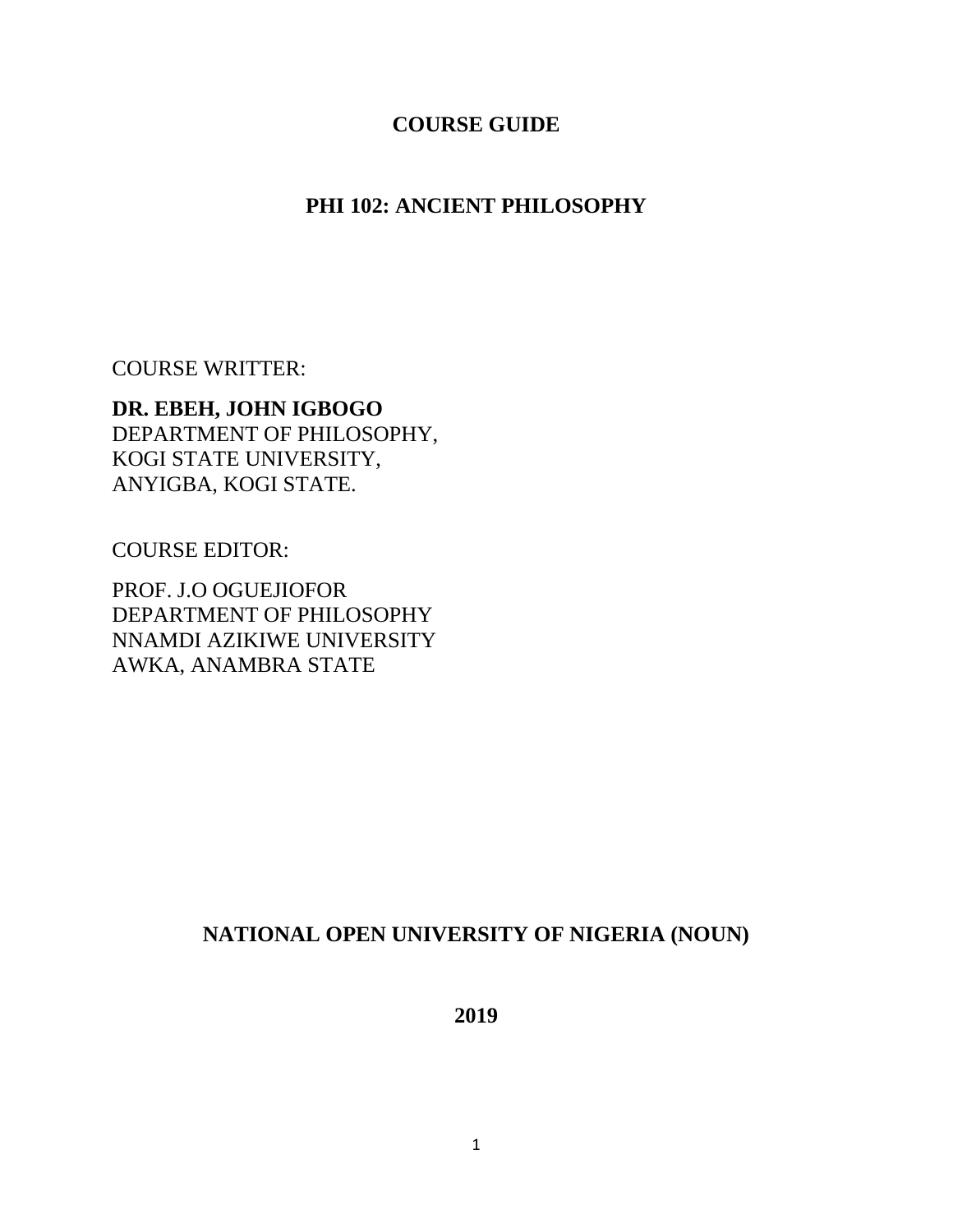# **CONTENTS**

- 1. Introduction
- 2. Course Aim
- 3. Course Objectives
- 4. What you will learn in this course
- 5. Course materials
- 6. Study Units
- 7. Set Textbooks
- 8. Assessment
- 9. Tutor-Marked Assignment
- 10.Summary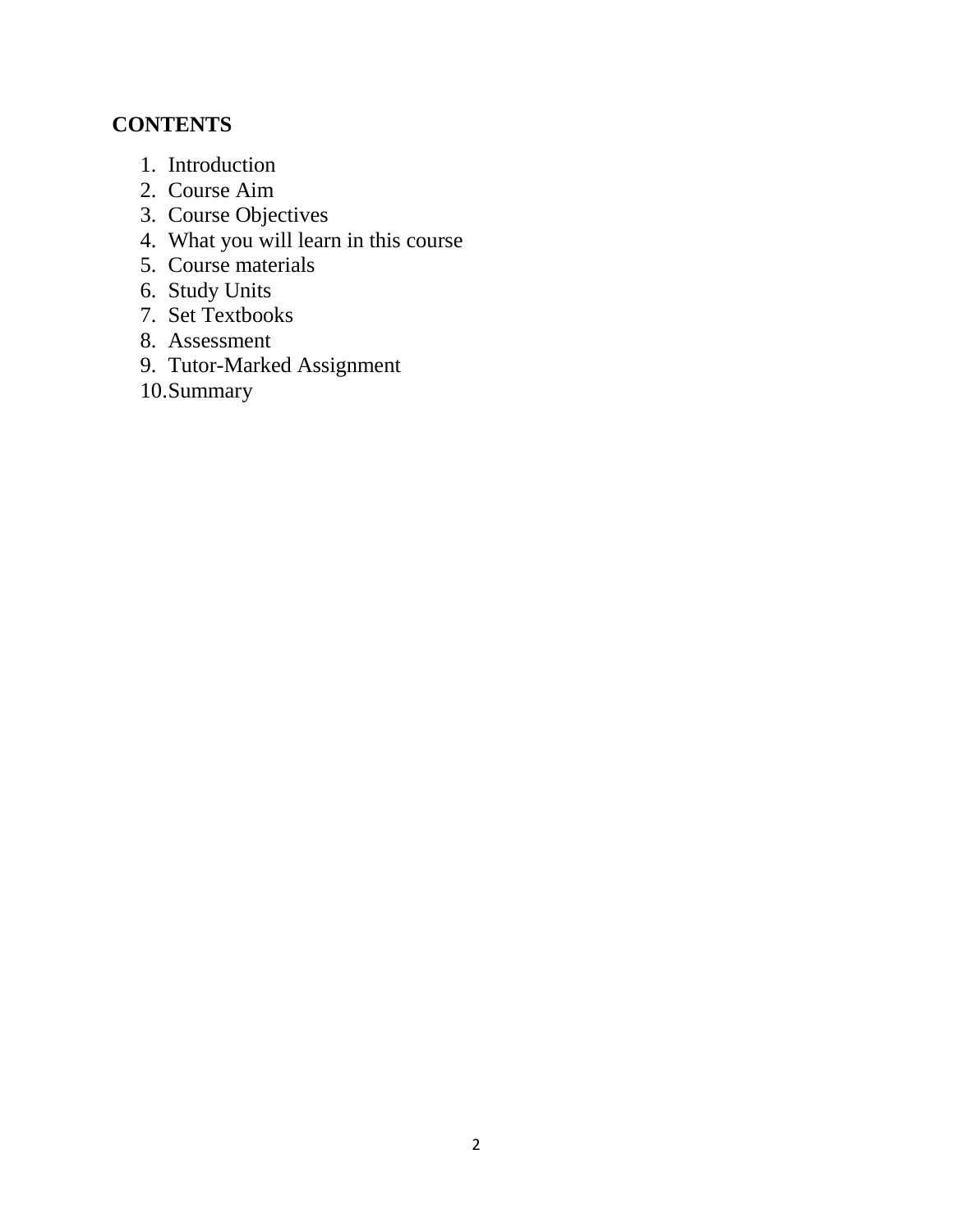### **PHI 102: ANCIENT PHILOSOPHY**

### **Introduction**

PHI 102: Ancient Philosophy is a one semester, three credit unit course. It is made up of 26 units which present the early philosophical thought in Africa (Egypt and Ethiopia), Asia (China, India, Persia) and Western Philosophy (Ionian, Eleatic schools, the Sophists, Socrates, Plato and Aristotle).

The course is a compulsory pre-requisites course for philosophy students. The course guide gives a brief description of the course content, expected knowledge, the course material, and the way to use them. Tutor-Marked Assignments is embedded in the course material.

### **Course Aim**

The major aim of this course is to enable the student have knowledge of the various strands in Ancient period aspect of the historical development of philosophy. This will be achieved by the following broad objectives:

- i. The meaning, etymology and development of philosophy
- ii. Historical development of philosophy in Africa, Asia and Western philosophy
- iii. Introducing you to the basic issues in the development of philosophy in the regions above
- iv. Introducing you to the basic differences in philosophical thought in the various regions above

In addition to the broad objectives above, each unit also has specific objectives. The unit objectives are always at the beginning of the unit. You should read them before you start working through the unit. You may want to refer to them during your study of the unit to check on your progress. You should always look at unit objectives after completing a unit. In this process, you would be sure of having done what is expected of you. The unit objectives are to:

- i. Present an overview of philosophy.
- ii. Present the etymology of the discipline known as philosophy
- iii. Discuss how philosophy started in Egypt in ancient times
- iv. Know how philosophy in started in the Indus valley (India)
- v. Explain the thought and contributions of Thales, Anaximander and Anaximenes to the development of Ionian philosophy
- vi. Make general remarks about the contributions of the Miletian thinkers to the development of Greek philosophy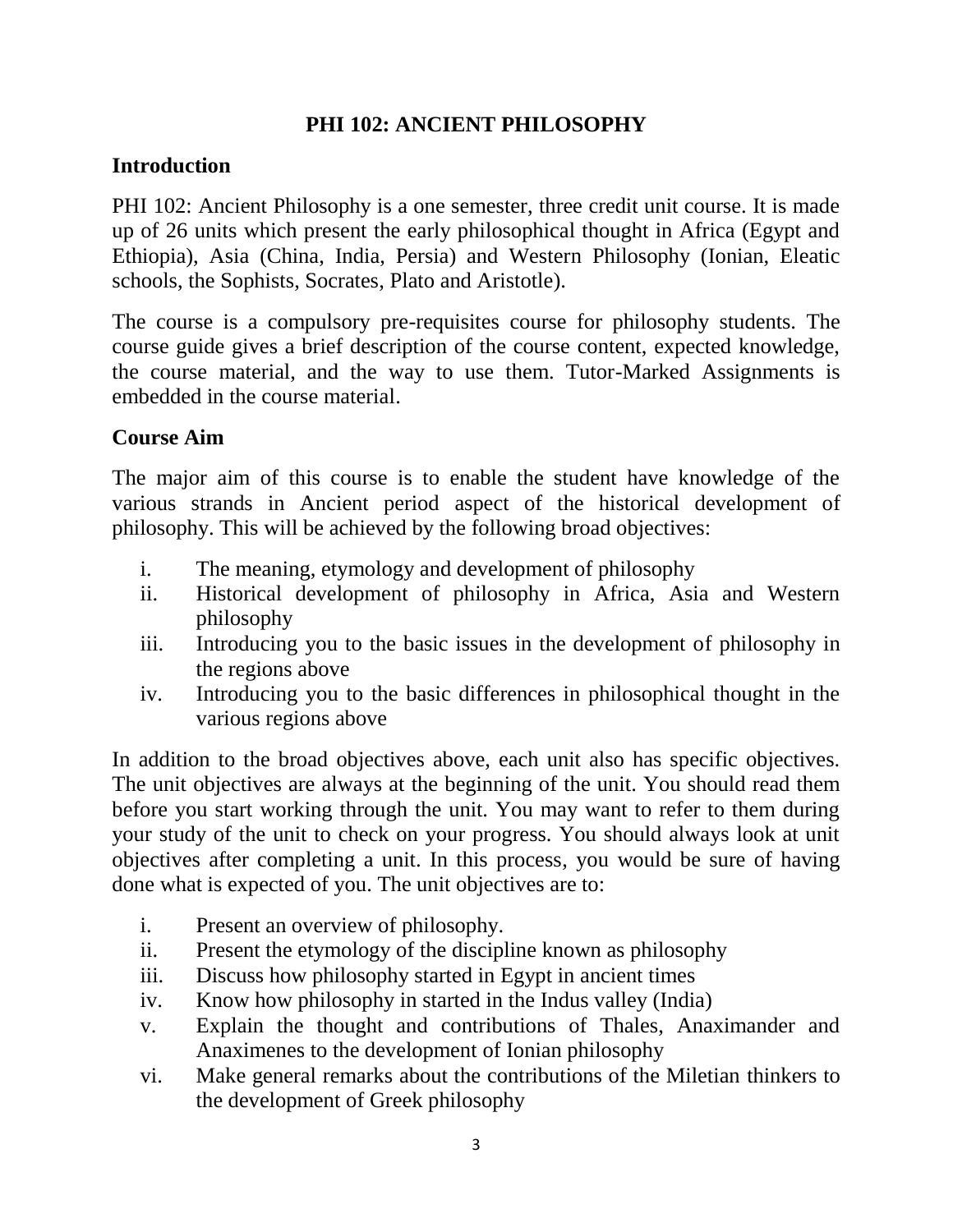- vii. Understand the contributions of Pythagoras, Xenophanes, Heraclitus and Parmenides to the development of philosophy in Italy
- viii. Know the teachings of Anaxagoras and Democritus to the development of philosophy
- ix. Understand the thinking and teachings of Socrates, Plato and Aristotle to development of western philosophy

# **What you will Learn in this Course**

The overall aim of PHI 102: Ancient Philosophy is to introduce you to the meaning, etymology and development of philosophy as a discipline. It takes you through the development of philosophy in Africa majorly in Egypt; in Asia with particular reference to India and in the ancient Greece. It hopes to expose you to objective thinking about the development of philosophy and the various attempts made by deferent philosophers to address the challenging problems at their various times. Thus, your understanding of ancient philosophy will equip you with knowledge of the ancient scholars in philosophy and their contributions to the development of philosophy yesterday, today and in the future.

# **Working through the Course**

To complete this course, you are required to read the study units, read recommended books and read other materials. Each unit contains self assessment exercises, and at some points in the course you will be required to submit assignments for assessment. Below you will find listed all the components of the course and what you need to do.

# **Course Materials**

Major component of the course are:

- i. Course Guide
- ii. Study Units
- iii. Textbooks
- iv. Assignment File

In addition, you must obtain the materials. Obtain your copy. You may contact your tutor if you have problems in obtaining the text materials.

### **Study Units**

There are Six (6) modules and twenty five (25) study units in the course. They are: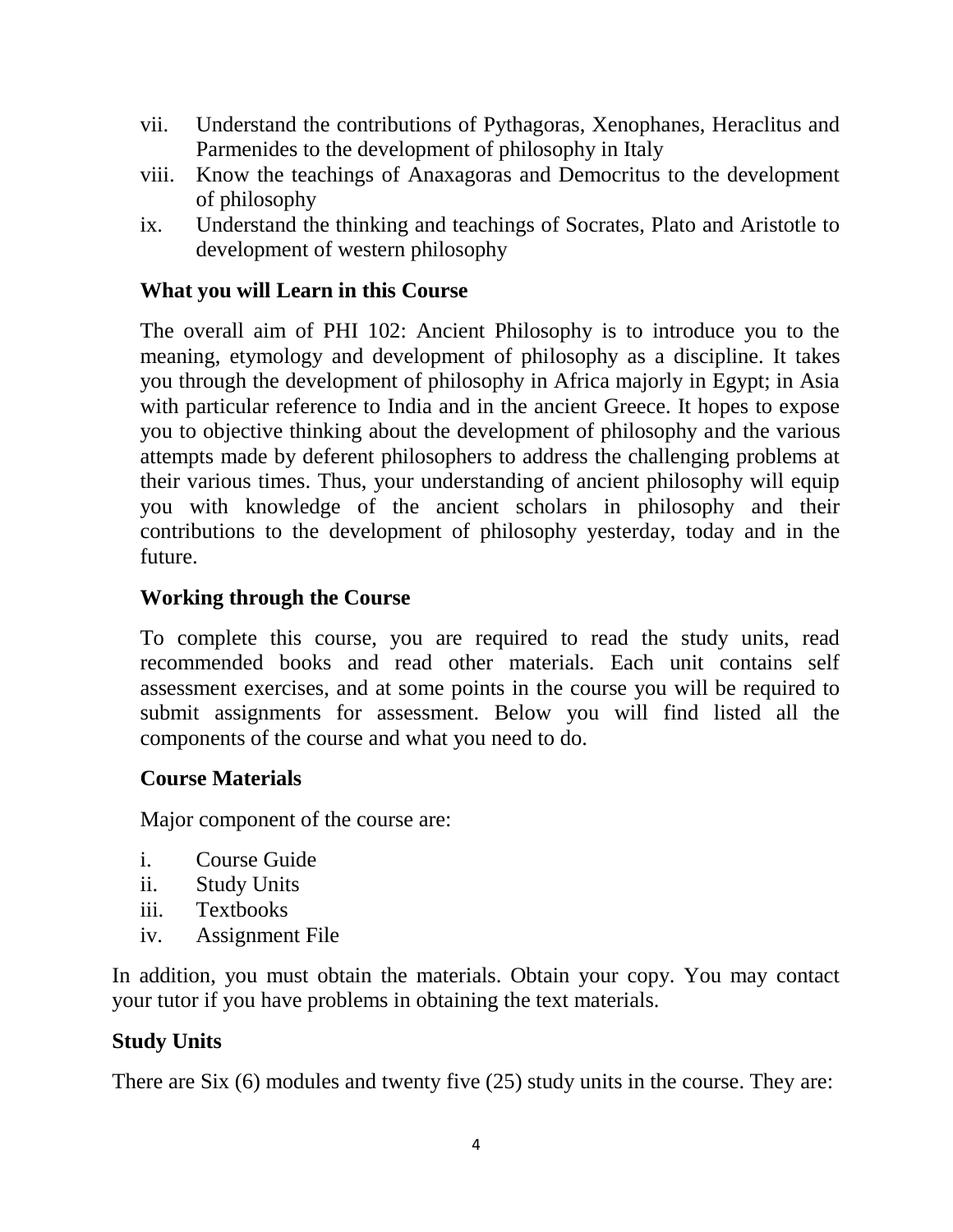#### **Module 1: Philosophy: Meaning, Etymology and Development**

Unit 1: Meaning, etymology and evolution of philosophy Unit 2: General issues on the development of Philosophy

#### **Module 2: Philosophy in Past Civilization**

Unit 1: Philosophy in Ancient Babylon Unit 2: Philosophy in Egypt Unit 3: Philosophy in India – Hindhu Philosophy Unit 4: Philosophy in Greeco-Roman Era

#### **Module 3: Philosophy in the West (Greece and the neighboring city-states) I**

Unit 1: Miletian thinkers – Thales, Unit 2: Anaximander Unit 3: Anaximenes

### **Module 4: Philosophy in the West II (Philosophy in Italy)**

Unit 1: Pythagoras Unit 2: Xenophanes Unit 3: Heraclitus Unit 4: Parmenides Unit 5: Empedocles Unit 6: Leucippus and Democritus Unit 7: Anaxagoras Unit 8: Zeno Unit 9: The Sophists

#### **Module 5: Philosophy in the West (Greece and her Neighbours) III**

Unit 1: Socrates Unit 2: Plato Unit 3: Aristotle

# **SET TEXTBOOKS**

The following books are recommended:

i. Arieti, J. (2004). *Philosophy in the Ancient world: An Introduction.* Oxford: Rowman & Littlefield Publishers.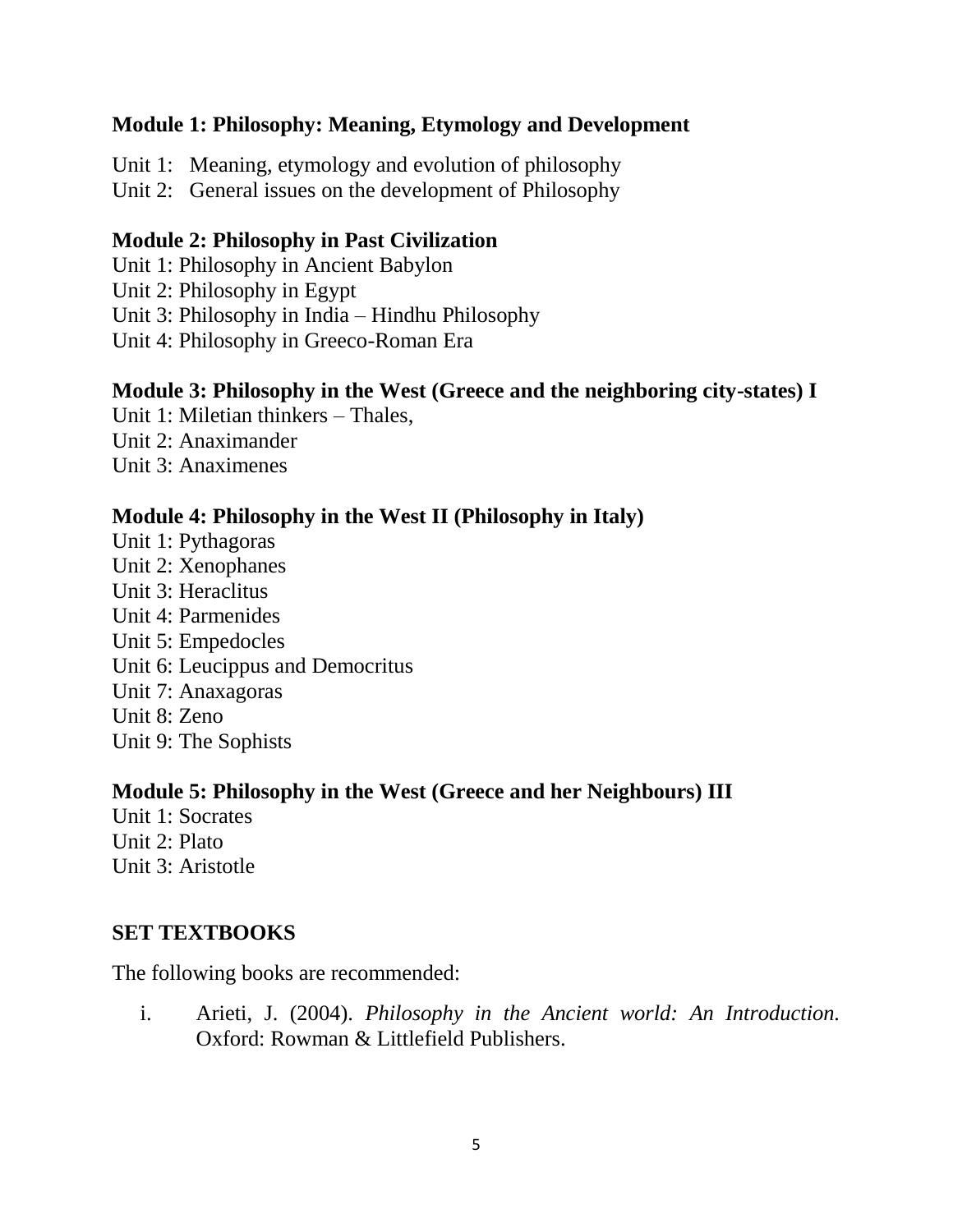- ii. Christian, J. (1998). *Philosophy: An Introduction to the art of wondering.* Chicago: Holt, Rinehart and Winston.Russell, B.(1996). *History of Philosophy*. London: Bertrand Russell Foundation.
- iii. Kolak, D. (1998). *From the Presocratics to the Present.* Califonia: Mayfield Publishing Company.
- iv. Mitchell, H.B. (2008). *Roots of Wisdom.* Australia: Thomson and Wadsworth.
- v. Sinha, J.N. (2009). *Introduction to Philosophy.* New Delhi: New Central Book Agency.
- vi. Soccio, D. J. (1998). *Archetypes of Wisdom: an Introduction to Philosophy.* London: Wadsworth Publishing Company.
- vii. Stumpf, S.E. (1994). *Philosophy: History and Problems*. N.Y. McGraw-Hill.

#### **Assignment File**

The details of assignments that you are expected to submit to your tutor for marking is embedded in each unit. Your course tutor will be communicated to you the ones that you are expected to do. These assignments will count towards your final mark in this course. Necessary information about the assignments is contained in this Course Guide.

#### **Presentation File**

The presentation schedule included in your course materials gives you the important dates for the completion of tutor-marked assignments and the dates to attend tutorials. Remember, you are required to submit all your assignments by the due dates. You should guard against falling behind your work.

#### **Assessment**

There are two segments on assessment. They are: Tutor-Marked Assignment (TMA) and a written examination.

You are expected to submit your assignments to your tutor as at when due for 30% of your total course mark. While a final three hour examination accounts for 70% of your total course work.

### **Tutor-Marked Assignments**

There are 26 tutor-marked assignments in this course that you are expected to submit to your tutor. The best four (i.e. the highest four among them) will be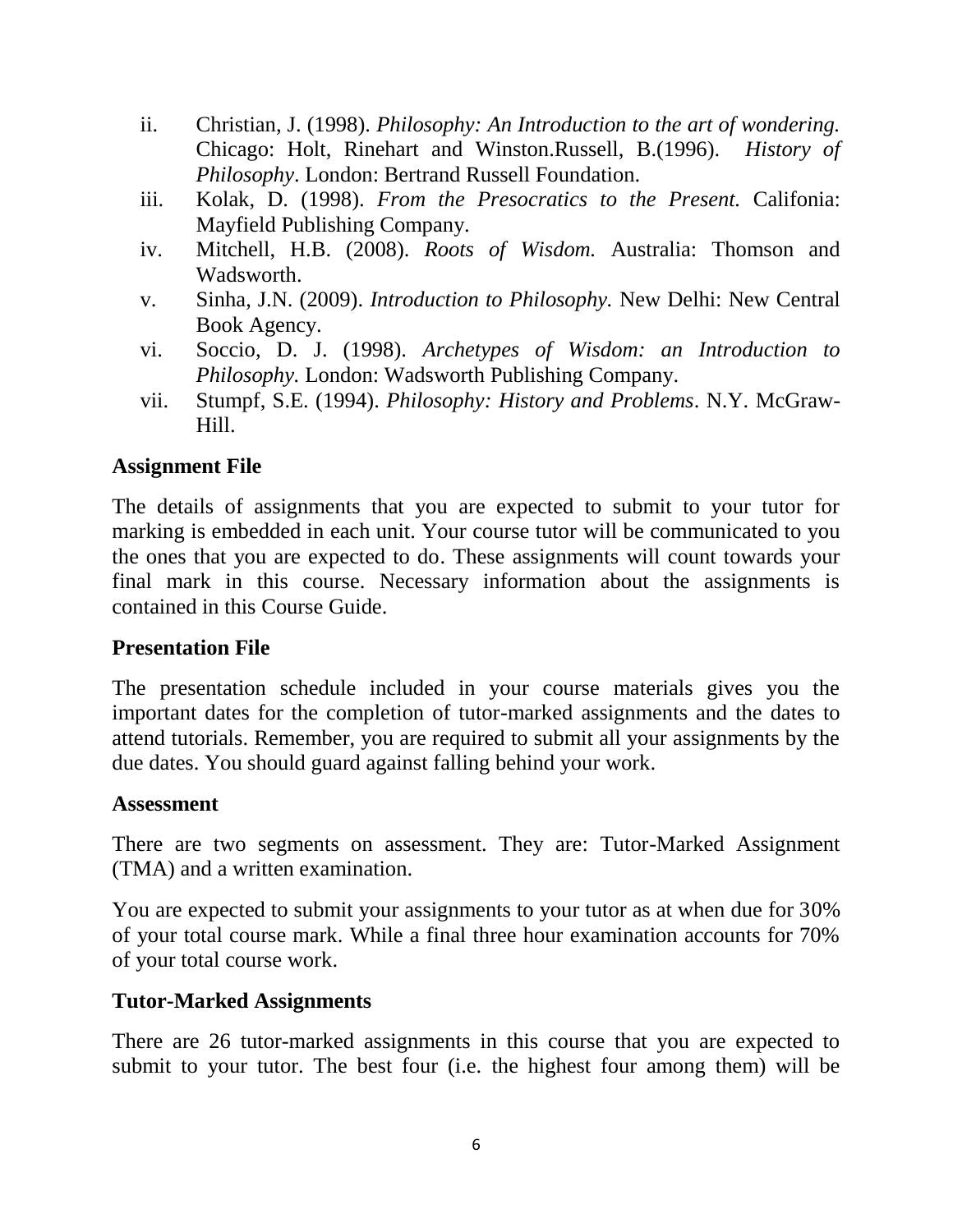counted. The total marks for the best four assignments will be 30% of your total course mark.

The assignment questions for the course are contained in each unit. You should be able to complete your assignments from the information and materials contained in your textbooks, reading and study units. However, you are advised to use other references to broaden your viewpoint and provide a deeper understanding of the subject.

When you have completed each assignment, send it along with the tutor-marked assignment (TMA) to your tutor. Make sure that each assignment reaches your tutor on or before the deadline given by the tutor. If you cannot complete your work on time, contact your tutor before the assignment is due to discuss the possibility of an extension.

# **Final Examination and Grading**

The final examination of PHI 102 (Ancient Philosophy) will be three hour duration valued at 70% of the total grade. The examination will reflect the type of questions for self testing, practice questions and tutor marked assignments and will cover the entire course.

You are advised to revise the entire course after studying the last unit before you sit for the examination. You will find it useful to review your tutor marked assignments and the comments of your tutor on them before the final examination.

### **Course Marking Scheme**

The table below shows how the actual course is broken down.

| <b>Assessment</b>        | <b>Marks</b>                                                                               |
|--------------------------|--------------------------------------------------------------------------------------------|
| Assignments: $1 - 20$    | Twenty five assignments, best four of the<br>assignments count as 30% of the course marks. |
| <b>Final examination</b> | 70% of overall course marks                                                                |
| Total                    | 100% of course work                                                                        |

### **Course Overview**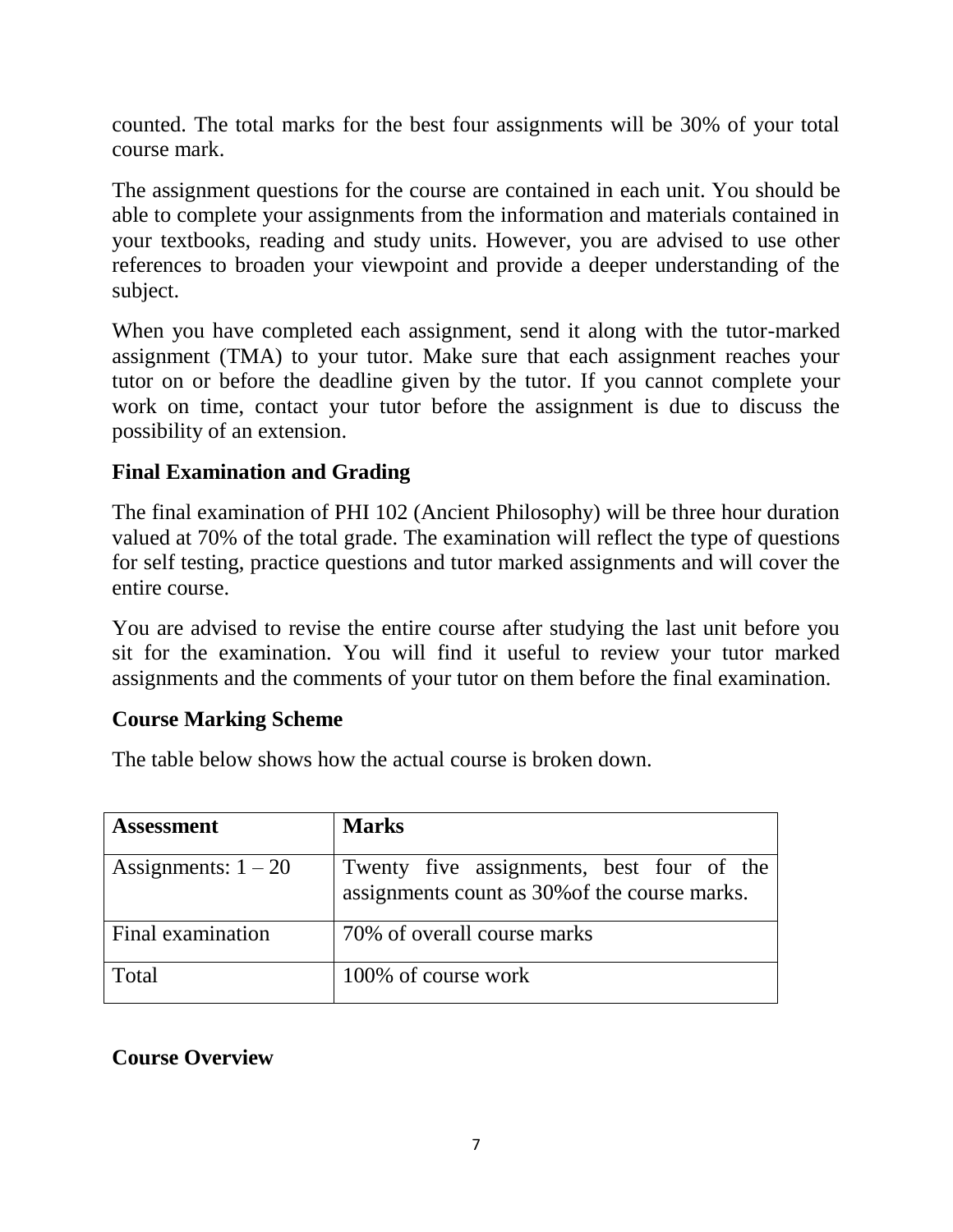The table below brings the units together along with the number of weeks you should take to complete them, and the assignments that go with them.

| S/N            | <b>Title of Work</b>                                    | Week's<br>activity | <b>Assessment</b><br>(end of unit) |
|----------------|---------------------------------------------------------|--------------------|------------------------------------|
|                | <b>Course Guide</b>                                     | $\mathbf{1}$       |                                    |
| $\mathbf{1}$   | Meaning, definition and etymology<br>of  <br>philosophy | $\mathbf{1}$       | Assignment 1                       |
| $\overline{2}$ | General issues on the development of<br>Philosophy      | $\overline{2}$     | Assignment 2                       |
| 3              | Philosophy in Ancient Babylon                           | 3                  | Assignment 3                       |
| $\overline{4}$ | Philosophy in Egypt                                     | $\overline{4}$     | Assignment 4                       |
| 5              | Philosophy in India                                     | 5                  | Assignment 5                       |
| 6              | Philosophy in Greeco-Roman society                      | 6                  | Assignment 6                       |
| $\overline{7}$ | Miletian thinkers - Thales,                             | $\overline{7}$     | Assignment 7                       |
| 8              | Miletian thinkers - Anaximander                         | 8                  | Assignment 8                       |
| 9              | Miletian thinkers -Anaximenes                           | 9                  | Assignment 9                       |
| 10             | Philosophy in Italy - Pythagoras                        | 10                 | Assignment 10                      |
| 11             | Philosophy in Italy $-$ Xenophanes                      | 11                 | Assignment 11                      |
| 12             | Heraclitus                                              | 12                 | Assignment 12                      |
| 13             | Parmenides                                              | 13                 | Assignment 13                      |
| 14             | Empedocles                                              | 14                 | Assignment 14                      |
| 15             | Anaxagoras                                              | 15                 | Assignment 15                      |
| 16             | Leucippus and Democritus                                | 16                 | Assignment 16                      |
| 17             | Zeno                                                    | 17                 | Assignment 17                      |
| 18             | The Sophists                                            | 18                 | Assignment 18                      |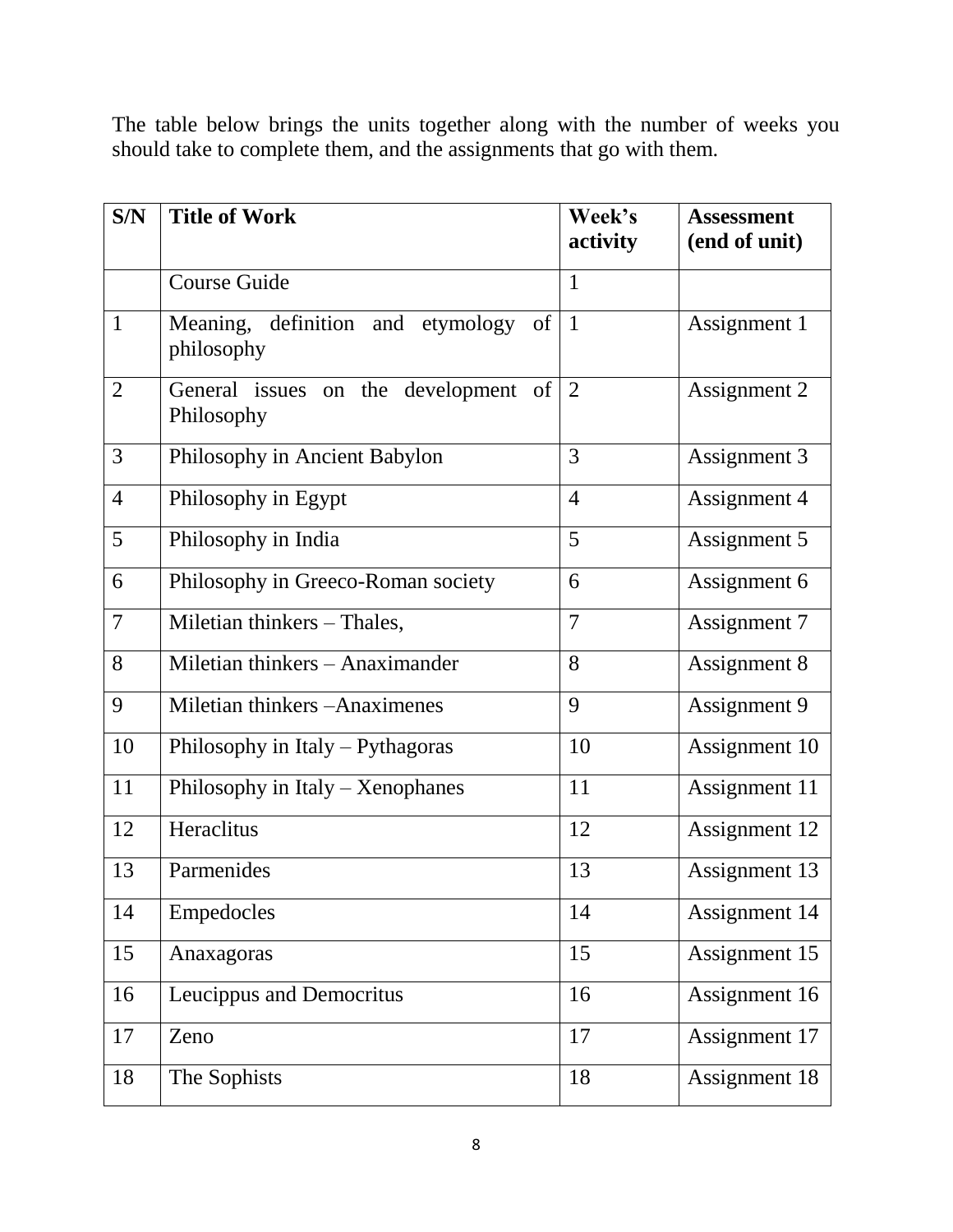| 19 | Socrates  | 19        | <b>Assignment 19</b> |
|----|-----------|-----------|----------------------|
| 20 | Plato     | 20        | Assignment 20        |
|    | Aristotle | $\bigcap$ | Assignment 21        |

### **How to get most from this Course**

Study units replace the Lecturer in distance learning. This enables the student to read, study and work through the study materials with ease. This study is structured in such a way that learning is made easier for the student who studies and cross check what he/she studies through assignments and suggested textbooks.

### **Tutor and Tutorials**

There are eight hours of tutorials provided in support of this course. You will be notified of the dates, time and location of these tutorials along with the names and necessary information about your tutor and the tutorial group.

Your tutor will read, mark and comment on your assignments and will be of assistance to you where necessary. All necessary information about your tutor will be made available to you.

### **Summary**

History of Philosophy I (Ancient Philosophy) exposes the students to the rudiments of thinking and attempts made by the earliest philosophers to address the problems that existed at their time and places.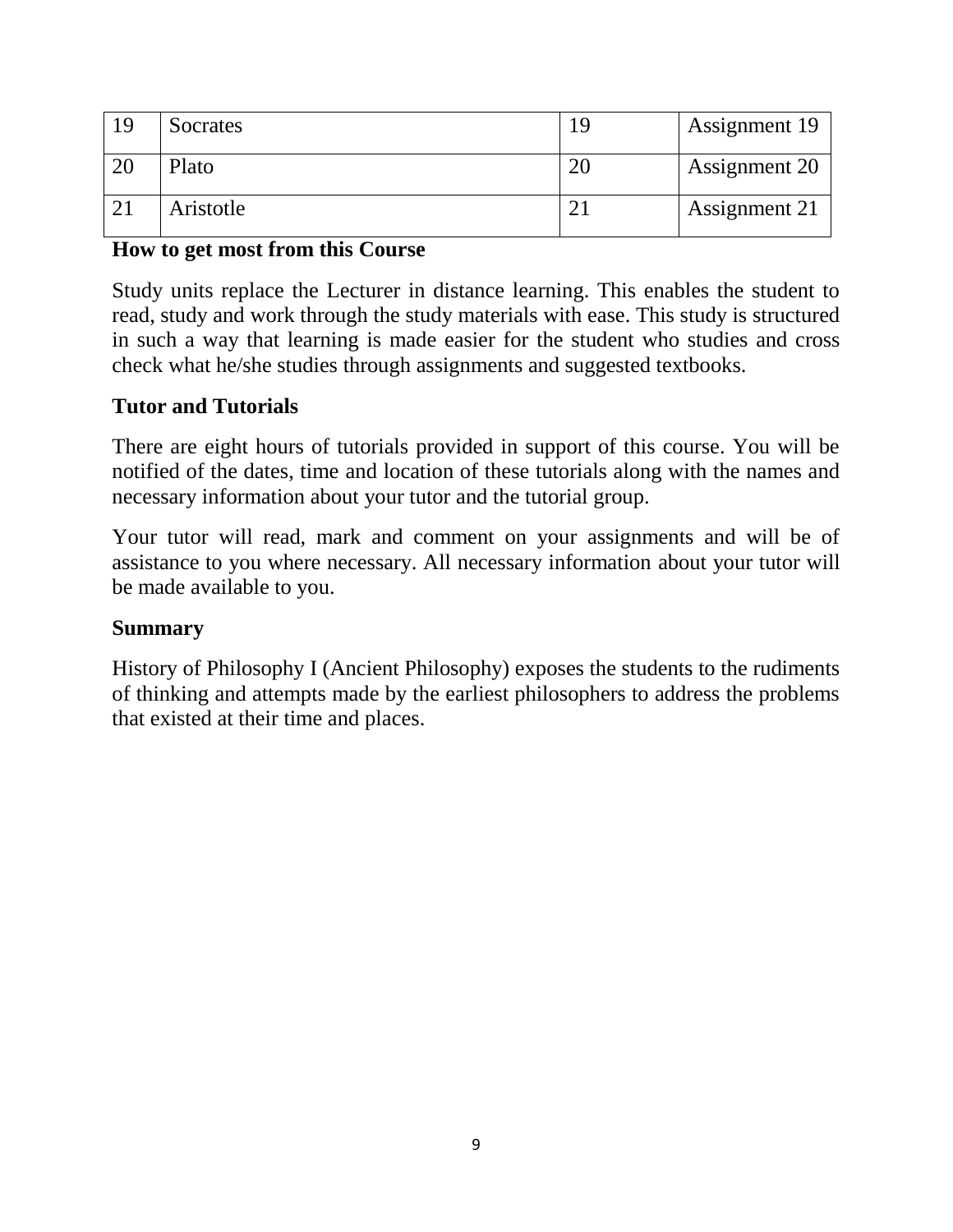### **MODULE I**

### **INTRODUCTION**

This module is made of two study units. The first unit addresses the question: "What is Philosophy?" The second unit addresses the issue of the development of philosophy. In the first unit, you will learn the meaning of Philosophy and its etymology.

# **UNIT I: MEANING AND ETYMOLOGY OF PHILOSOPHY**

### **CONTENTS:**

1.0Introduction 2.0Objective of the study 3.0Main Content a. Meaning of Philosophy b. Etymology of Philosophy

c. Evolution of Philosophy

4.0Summary

5.0Conclusion

6.0Tutor Marked Assignment

7.0References and Further Reading

# **1.0Introduction**

This unit presents the meaning, etymology and evolution of philosophy. It begins with an overview of the term philosophy, definitions and their analyses and proceeds to the etymology of the term and culminates in the evolution of the discipline called philosophy.

### **2.0Objectives of the study**

The objectives of this unit are to enable the student to do the following: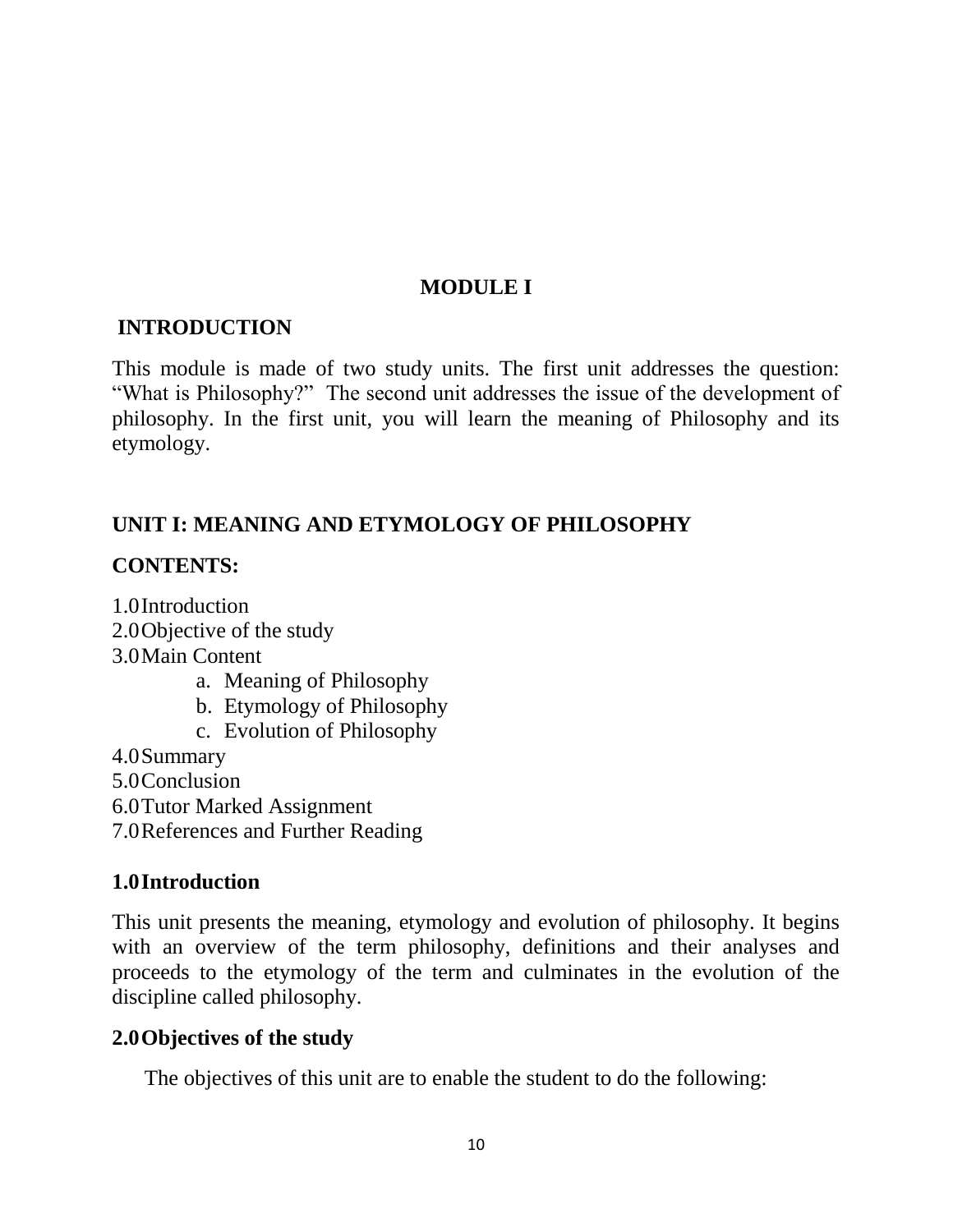- a. To define and analyze the term philosophy
- b. To be able to know the etymology of philosophy
- c. To know the evolution of philosophy.

#### **3.0Main content** *3.1What is Philosophy?*

Philosophy means different things to different persons. It is like the proverbial story of four blind men who touched different parts of an elephant. One touched the trunk, another touched the body, another touched the tail and the last person touched the foot. Each one of them had his or her experience of the part that he or she touched as a result each had different perception and description of the elephant. This is how philosophy appears to different persons. Egbeke Aja (1996:10) describes philosophy as "a Chameleon that means all things to all men and nothing to some." Be that as it may, philosophers have defined philosophy from the perspective of their thought systems, culture and tradition.

Joseph Omeregbe (1985:1) appears to capture the basic tenets of philosophy when presents philosophy as "essentially a reflective activity." Accordingly, to philosophize is to reflect on human experience in search of answers to some fundamental questions. As man reflects on himself or the world around him he is filled with wonders. This 'wonder' is perceived as the foundation and the cornerstone of philosophy. Both Plato and Aristotle tell us that this "wonder" is the beginning of philosophy. Omoregbe (1985:1) further opines that human experience is the source of philosophy. The experience could be personal (subjective) or experience of the world around him (objective). Hence, philosophy could start from subjectivity or objectivity.

The subjective dimension of philosophy could start from the human person. Man is a rich source of philosophy beginning with the marvel on the complexity of the human person, the brevity of human life, the vicissitude of life, man's superiority over the rest of nature, his power and weakness, his joys, sorrows, success and failure, his finitude, his experience of suffering, misery, disease, old age, death, etc, have led men and women to deep reflection and philosophizing all over the world. Imagine the kind of being man is that is so strong and powerful and yet so weak, feeble and die.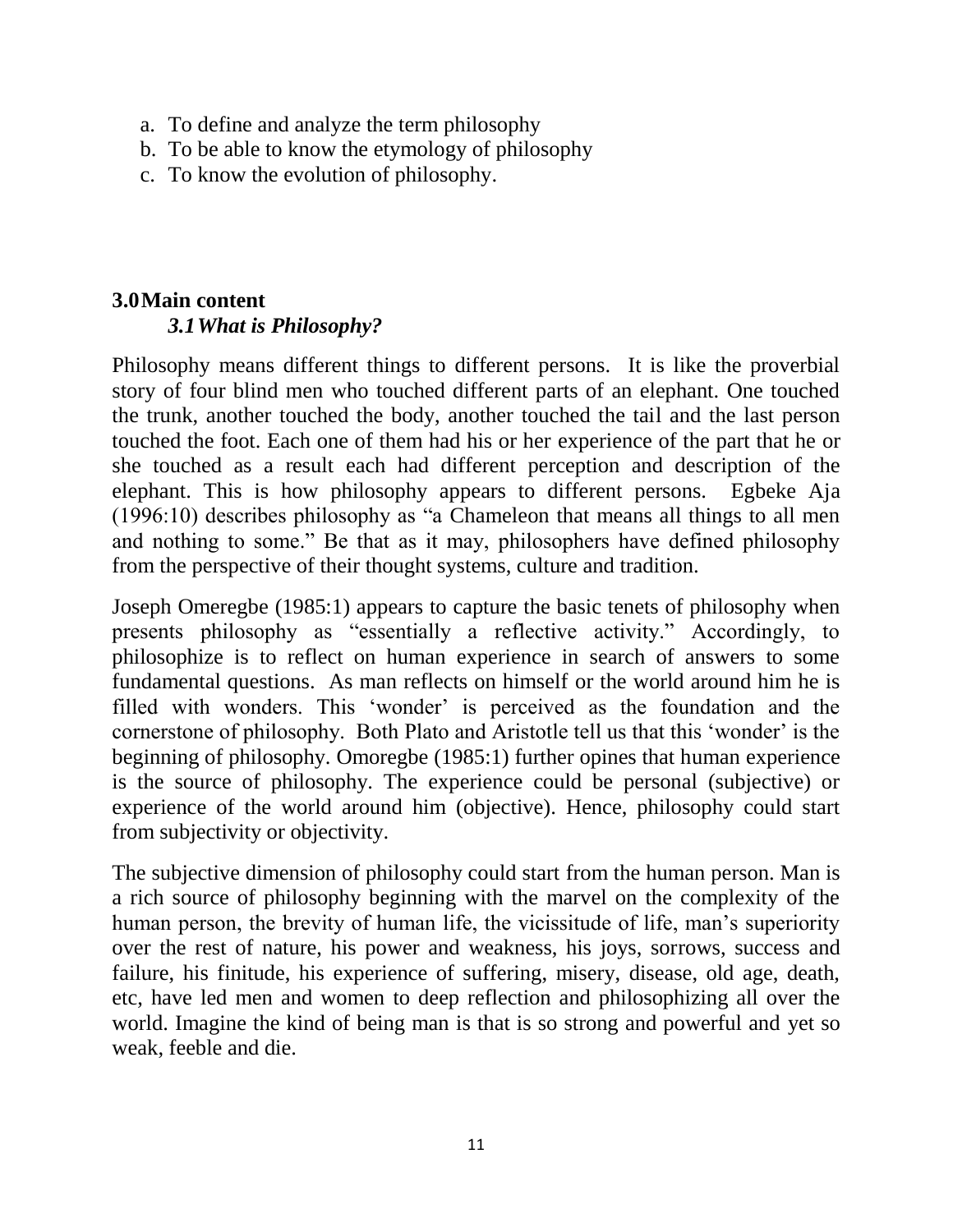The objective dimension of philosophy could begin with the immensity of the universe, amazing variety of things, idea of time, the ceaseless changes in the universe amidst permanence, the basic unity amidst diversity, the seasons of the year, the heavenly bodies and their orderly circular movements, the starry sky, the sun, moon, stars, etc, these and many more can be the source and touch stones of philosophy.

Philosophy reflects on these experiences and many more in search of answers to questions that these experiences generate for people. The more human beings experiences the things in himself or in the other, the more curious he becomes and the more his natural desire to know is awakened. In spite of all these, human knowledge is so limited that he knows little about himself. He does not know why he exists and he has no answers to his own basic questions. The tendency to reflect on such fundamental philosophic questions is part of human nature. It is rooted in the natural instinct of curiosity.

Human nature are the same all over the world and the tendency to philosophize is part of human nature. It follows therefore that philosophizing is not peculiar to a group of people. In other word, other civilizations have their own philosophers. They reflect on the basic philosophic questions about human life or about the universe.

### **Self Assessment Exercise**

1. What is philosophy?

# *3.2 Etymology of Philosophy*

Philosophy is thought to have emanated from two Greek concepts: *Philo* and *Sophia*. With *Philo* meaning love and *Sophia* meaning wisdom rendering the concept *Philo-sophia* as love of wisdom. The Greeks have four words for love. They are: *Philo, Agape, Storge* and *eros* but with different meanings and directions of thinking. *Philo* means love in form of attachment, desire, and the like while *agape* has to do with love in relation to the general interest in humanity irrespective of the person, race, colour, nationality. It is that feeling of love that is given to any human being by the mere fact of being human. *Storge* has to do with the love for material things like food, clothes, fashion, and the like while *eros* is the love in relations to intimacy. The other segment of the concept philosophy, Sophia has to do with wisdom, reason, knowledge.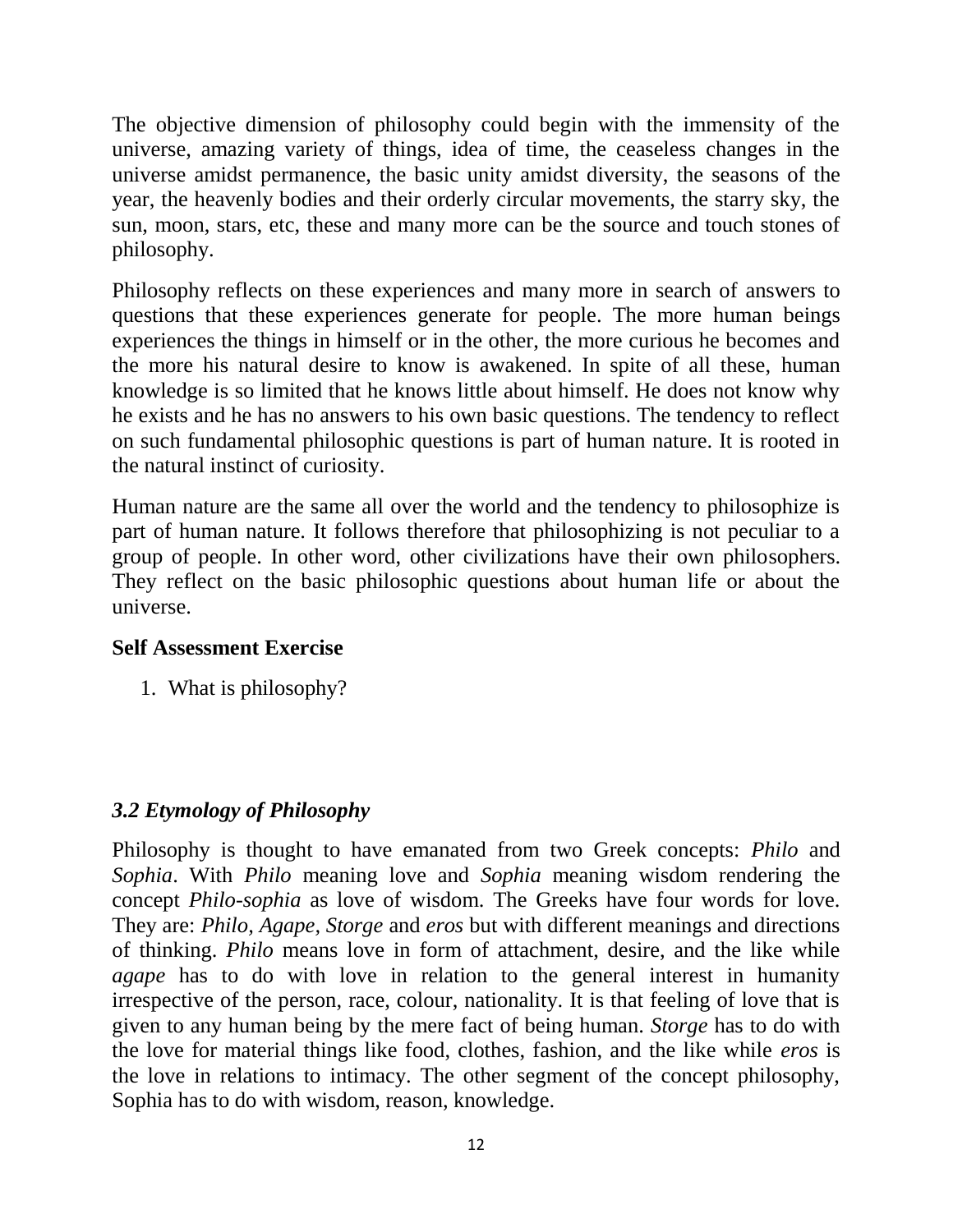B.S. Nnamdi (2008:4) appears to have captured the etymology of philosophy when he stated that the ancient Greek word *Philia* and *Sophia* meaning literally love of wisdom was linked to Pythagoras who shared the belief that only the gods could be wise and the closest man could go is to love wisdom. As a result, man could only be a lover of wisdom.

### **Self Assessment Exercise**

Discuss the etymology of Philosophy.

# **3.3** *Evolution of Philosophy*

You would have learnt from our definitions of philosophy that it is a reflective activity. That to philosophize is to reflect on human experience in search of answers to some fundamental questions. We also stated that as a man takes a reflective looks at himself or the world around him, he is filled with wonders.

It is generally held by scholars in philosophy that philosophy begins with wonders. Both Plato and Aristotle tell us that this wonder is the beginning of philosophy. It is through wonders that humans originally began to philosophize. That is, the wonders that men and women experience with their personal or social issues experiences. Thus, the first step in philosophical activity is this wonder that accompanies human beings" experiential contact with himself or the world around him. This wonder gives rise to some fundamental questions and this is the second step in philosophical activity. The third step begins with reflection on these fundamental questions in search of answers. At this stage, man is philosophizing, if he puts down his reflections in writing, it becomes a philosophical essay (Omoregbe 1985: 1).

### **Self Assessment Exercise**

What is the foundation of philosophy and what are the processes of philosophizing?

# **4.0 Conclusion**

This study unit addressed the question of philosophy, its etymology and evolution.

# **5.0 Summary**

This study unit introduced the student to the art of reasoning that is popularly known as philosophy. In the process, it defined philosophy as a reflective activity. That it reflects on human experiences which could be personal or social in nature.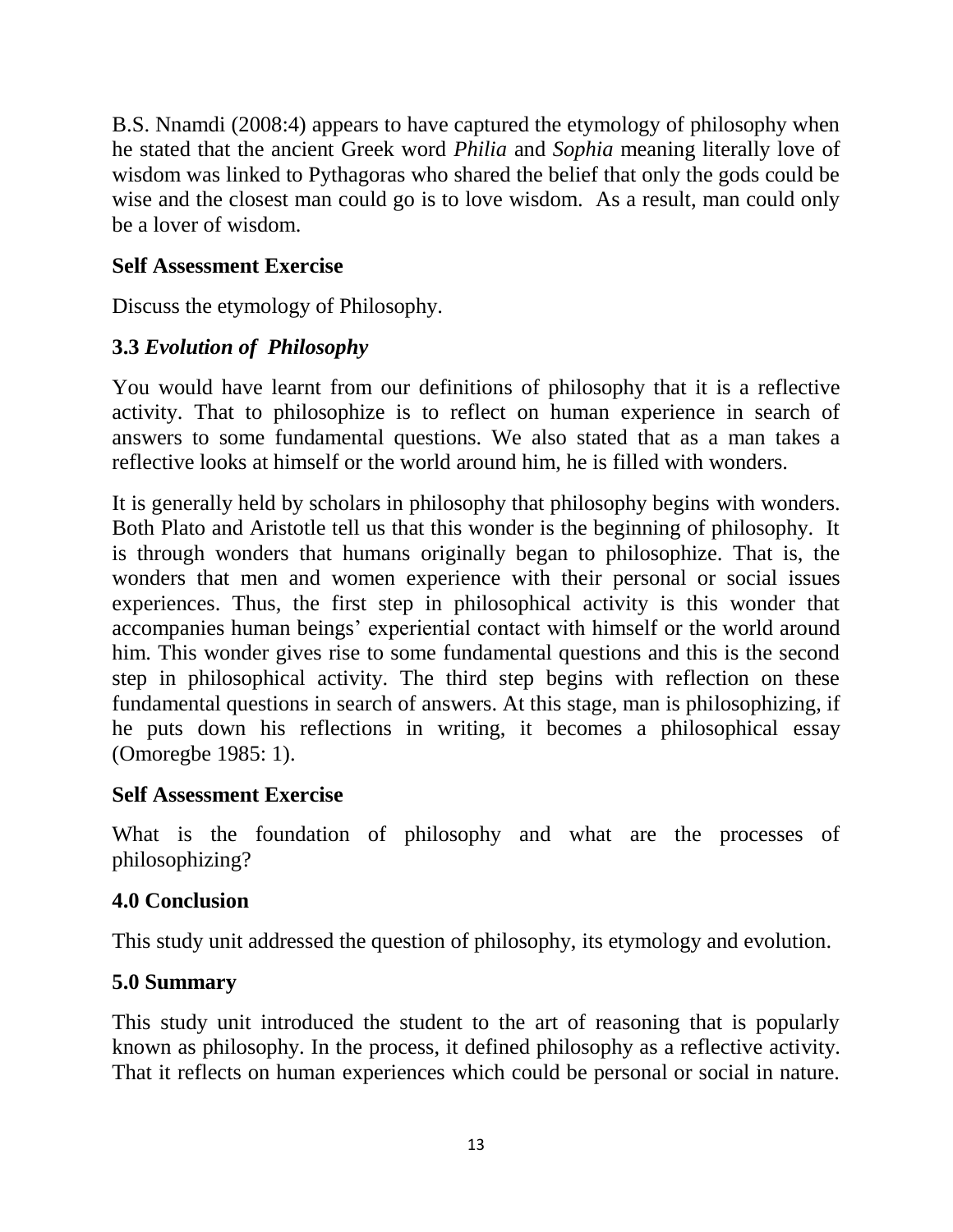It goes further to explain that the wonder that one experiences in the course of reflecting is the foundation and touch stone of philosophy.

The student will also learn that the etymology of the term philosophy is *Philo* and *Sophia* which means love of wisdom. Further examination shows that a philosopher is a lover of wisdom. We also studied the process of philosophizing which begins with wonder, questions emanating from the experiences and reflection on those questions in search for answers.

### **6.0 Tutor-Marked Assignment**

I. Taking the etymology of philosophy into cognizance, discuss the meaning of philosophy.

### **7.0 References & Further Reading**

Aja, E. (1996). *What is Philosophy? An African Inquiry*. Enugu: Dozie Family Circle Publications.

Nnamdi, B.S. (2008). "The concept of Philosophy." In B.S. Nnamdi (Ed.) *Basic Issues in Logic and Philosophy*. Port Harcourt: Divine Technologies, Pp. 1 – 18.

Omoregbe, J.I. (1985). "African Philosophy: Yesterday and Today." In P.O. Bodunrin (Ed.) *Philosophy in Africa: Trends and Perspectives*. Ife: University of Ife Press Ltd, Pp.  $1 - 14$ .

Sinha, J.N. (2009). *Introduction to Philosophy.* New Delhi: New Central Book Agency.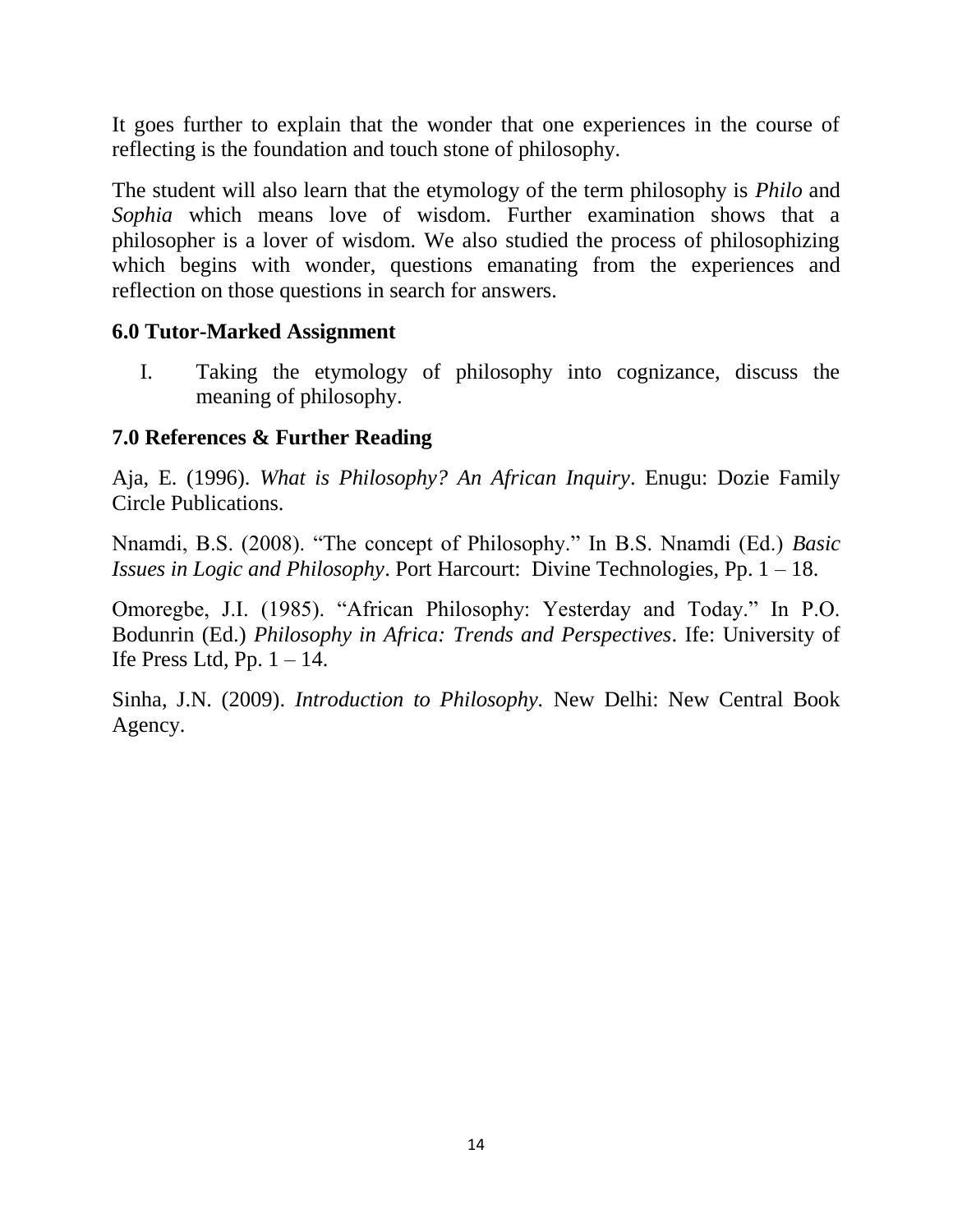### **UNIT 2**

# **GENERAL ISSUES ON THE DEVELOPMENT OF PHILOSOPHY**

### **CONTENTS:**

1.0 Introduction 2.0Objective of the study 3.0Main Content

3.1 Development of Philosophy

4.0Summary 5.0Conclusion 6.0Tutor Marked Assignment 7.0References and Further Reading

### **1.0Introduction**

This unit presents the development of philosophy in ancient times in the African, Asian and European regions. It examines the development and systemization of philosophical discourse in the world.

### **2.0Objectives of the Study**

The objectives of this study are: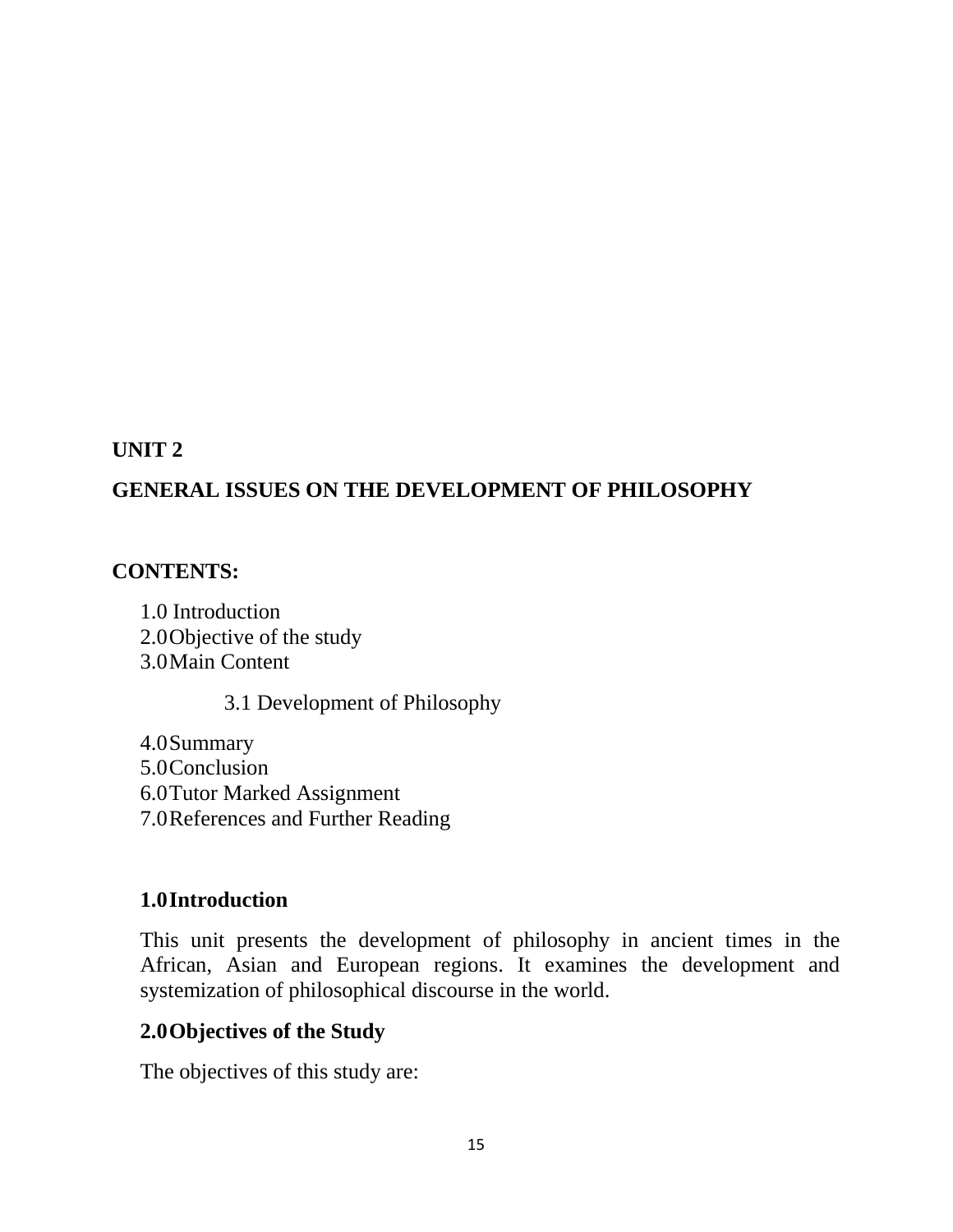- a. To discuss the overview of the development of philosophy in the ancients times in Africa, Asia and Europe.
- b. To identify mode of philosophizing that was prevalent in the various regions of the world in ancient times
- c. To examine the philosophical nature of the thought in the various regions of the world in ancient times.

# **3.0Main Content**

# **3.1 Overview of the development of philosophy in ancient times**

According to Joseph Omeregbe (2001:6) there is no part of the world where men never reflect on such basic question about human person or about the physical universe. In essence, there is no part of the world where people do no philosophize. The tendency to reflect on such fundamental philosophic questions is part of human nature; it is rooted in human natural instinct of curiosity – the instinct to know. Omeregbe (2001:7) further holds that human nature and experiences are the same all over the world, and the tendency to philosophize is part of human nature. It is against this backdrop that Karl Jasper (1974:10) holds that "man cannot avoid philosophizing." It essentially means that men all over the world philosophize, and all peoples have their own philosophers.

Ability to reason logically and coherently is an integral part of man"s rationality. The power of logical thinking is identical with the power of rationality (Omoregbe 2001:7). It is therefore false to say that people cannot think logically or coherently unless they employ the forms of Aristotlean or Russellian logic. The place of training that a particular philosopher has determines this mode of thinking that such a person employs. It is totally unacceptable to think that a group of people do not have a philosophy because of their mode of reflection and discussion on issues that confronts them.

One of the major challenges facing the discourse on the early development of philosophy is their mode of transmission and preservation. Some of the teachings and discourse of the early philosophers were transmitted and preserved in written form while others ended up in oral form leading to the loss of the bulk of the teachings, discourse and the philosophers themselves. A culture that has the art of writing is fortunate in that their philosophers have their teachings and discourse preserved in form of writing.

# **4.0 Summary**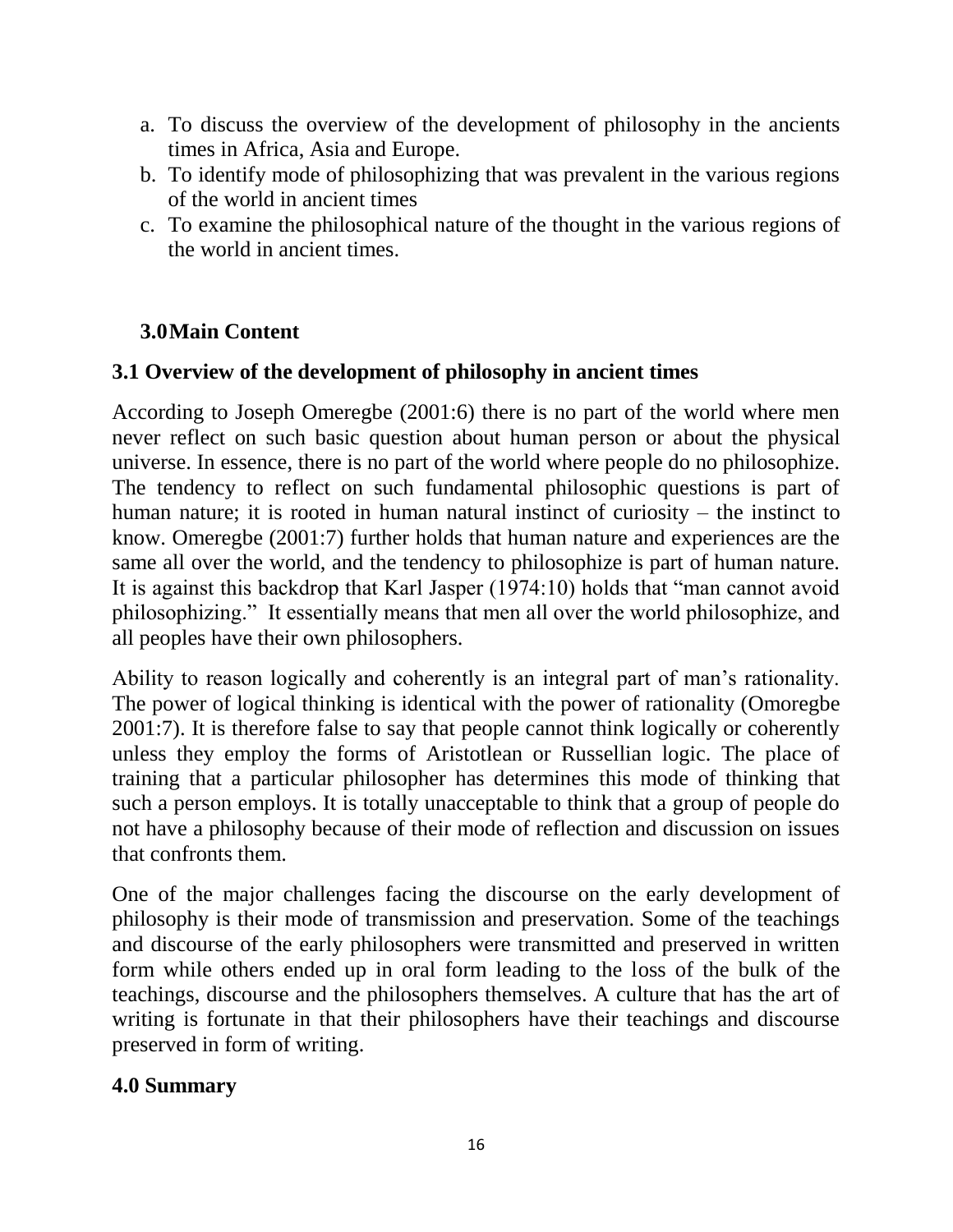This unit addresses one of the major problems of the ancient philosophical discourse. Particularly, the problem of philosophical nature of the discourse of African and Asian thinking, teachings and discourse. It is generally thought that people from Africa and Asia cannot philosophize and could not have had philosophers because they have not documented materials. In the process, we discussed the universal nature of the modalities of philosophy.

# **5.0 Conclusion**

The tenets of philosophical discourse and activities are the same all over the world. These discourses could be written or oral but whatever form that they may be, the rudiments of thinking and reflecting are the same all over the world.

### **6.0 Tutor Marked Assignment**

"Philosophizing is a universal enterprise" Discuss.

### **7.0 References and Further Reading**

Makunba, M.(2005). *Introduction to Philosophy*. Nairobi: Pauline Publications Africa.

Omoregbe, J.I. (2001). *Knowing Philosophy: A General Introduction*. Lagos: Joja Educational Research and Publishers Limited.

Sinha, J.N. (2009). *Introduction to Philosophy.* New Delhi: New Central Book Agency.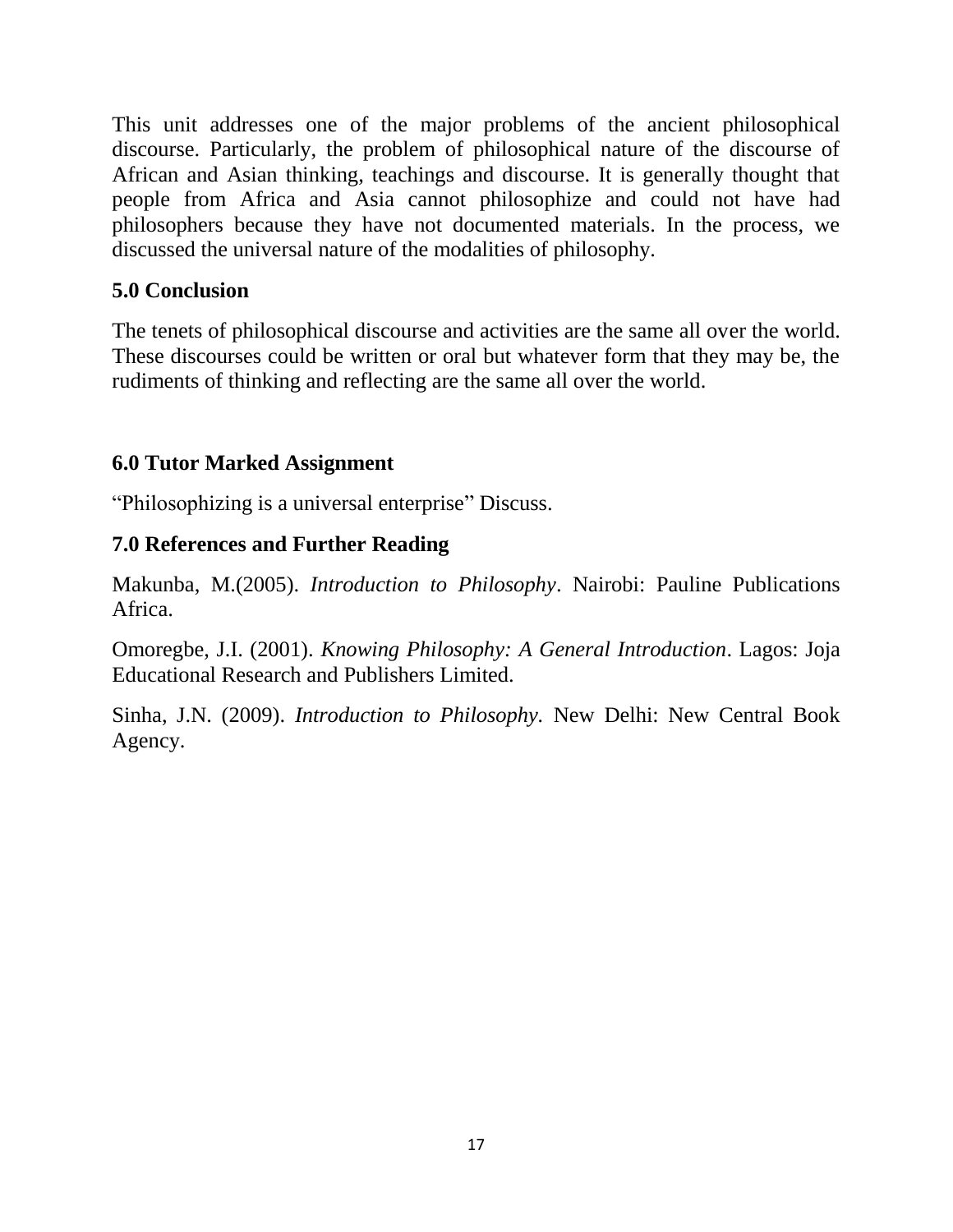### **MODULE 2 PHILOSOPHY IN PAST CIVILIZATIONS**

#### **Introduction**

This module is centred on Philosophy in the past civilizations. It teaches that the various contemporary civilizations all over the world are transformation and development on the notable and diverse civilizations that once existed along evolutionary activities in human history that has covered millions of years. A good number of world historians have acknowledged six outstanding civilization before western civilization in the following order: Mesopotamian civilization which influenced Iraq, Iran, Syria, Jordan, and Lebanon. Indus valley civilization that dominated the north western regions of south Asia, north east of Afghanistan, Pakistan and northwest of India. Ancient Egyptian civilization along the bank and tributaries of River Nile in Africa, Chinese civilization with strong influence in the largest part of Asia, the ancient Greek civilization that swayed the ancient Egyptian and Mesopotamian territories and the Roman civilization that covered the whole of Europe, part of Africa and the Middle East. These ancient civilizations in human history served as the cultural background and origin of philosophies, inventions ideas, lifestyles, religious, architecture, governance, sports, medicine, agriculture, economy and morality that have shaped the world into a global village. This module is made up of four study units. It gives you the grace to know Philosophy in Africa and Asia. Unit I examines Philosophy in Ancient Babylonian empire, Unit II studies philosophy in Ancient Egypt. Unit III studies philosophy in the Indus Valley civilization. Unit IV examines philosophy in China. Unit V studies philosophy in Ancient Greek and Roman civilization.

Unit 1: Philosophy in Ancient Babylon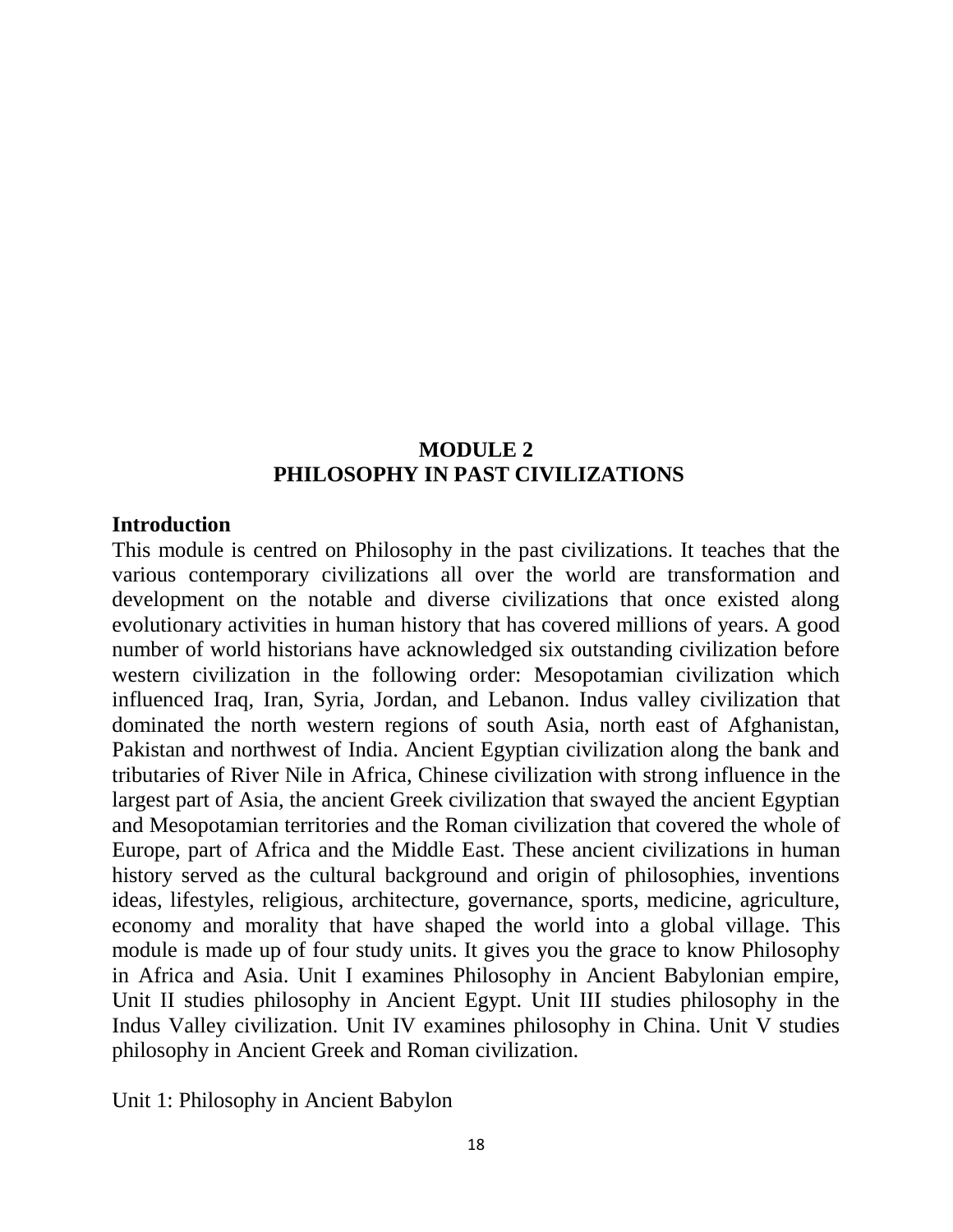Unit II: Philosophy in Ancient Egypt Unit III: Philosophy in India Unit IV: Philosophy in China Unit V: Philosophy in Ancient Greece and Rome

# **UNIT 1**

# **PHILOSOPHY IN ANCIENT BABYLON**

# **CONTENTS**

1.0 Introduction 2.0 Objectives 3.0 Main Content 4.0 Conclusion 5.0 Summary

- 6.0 Tutor Marked Assignment
- 7.0 References and Further Reading

# **1.0 Introduction**

This unit studies the development of philosophy in the ancient Babylonian and Sumerian society. It studies the contributions of the ancient Mesopotamian society which was the centre of Babylonian empire. It studies how religion, philosophy, literature and ethical values developed in the ancient cities of Cyprus, Iraq, Iran, Jordan, Lebanon and the like.

# **2.0 Objectives**

The objectives of this study are:

i. To know the development of philosophy in the ancient Mesopotamian society.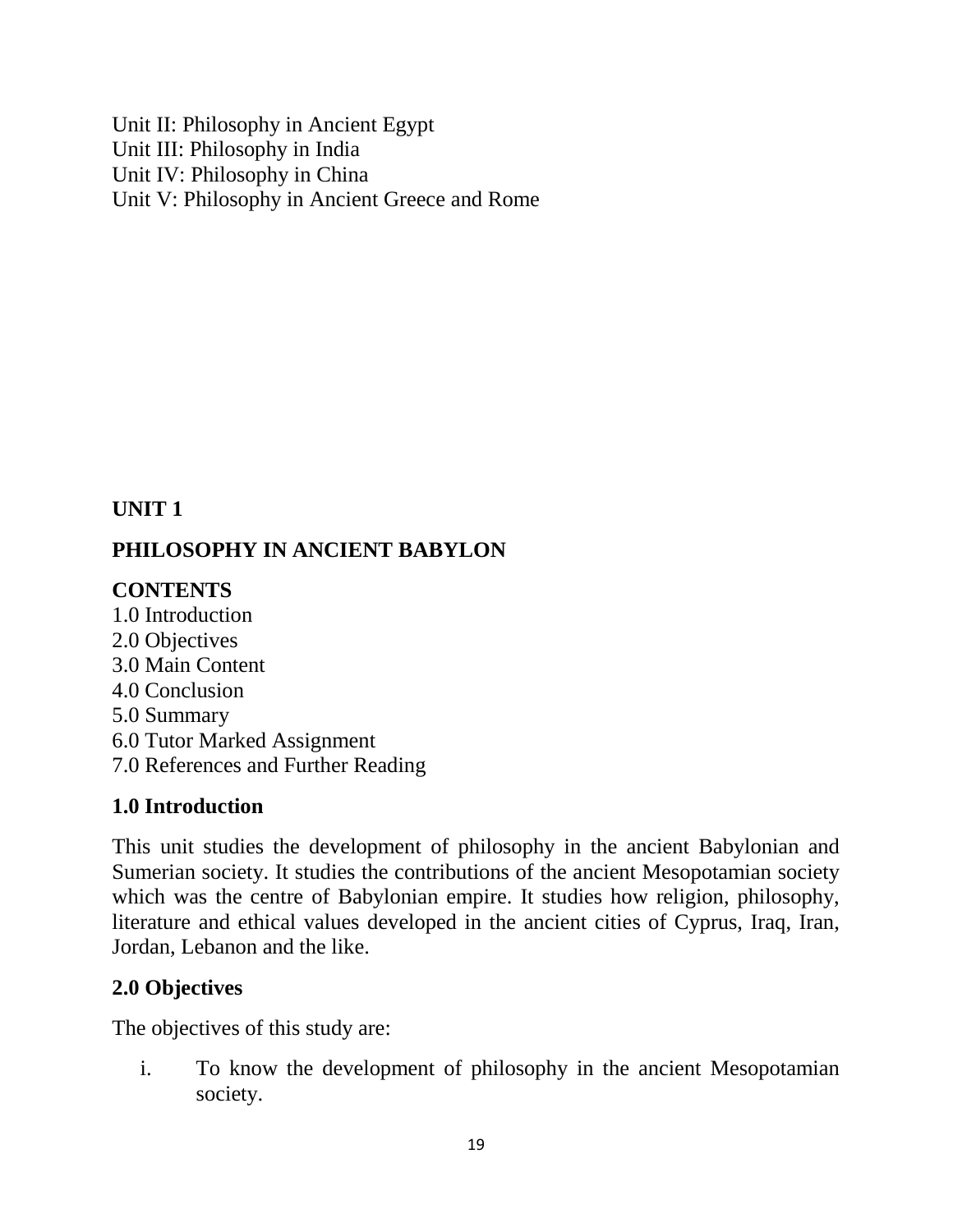ii. To assess the contributions of the Babylonians to the development of philosophy.

# **3.0 Main Content**

The nature of philosophy in ancient Babylonian world is traceable to great Mesopotamian wisdom that contained their socio-political, economic, cultural, religious and ethical values and relationship to their existence in the world as noticeable in many Babylonian literature sourced from Iran, Iraq, Jordan, Lebanon, Cyprus, and southern part of Turkey (Aso, 2019: 53).

History has it that the Babylonian empire which covers aforementioned countries had its capital city in Babylon, less than 100 kilometers from Bagdad, present day Iraq. It was a powerful kingdom of Nebuchadnezzar that outlived Assyrian empire after it declined around 610 BC. Nonetheless, the worldviews and philosophical values of this great people became very strong and developed beyond religious beliefs, mythologies and folklores. Around the  $8<sup>th</sup>$  Century BC, Babylonian astronomers started raising questions and evaluating the real nature of the universe by which they make use of intuition or internal logic to make predictions about special inherent system that exist in each component of the planets.

Babylonian civilization predated the Greek civilization with evidence of Babylonian dialogue of pessimism which are evident in platonic dialectical analysis and the Heraclitan principle of contrast. More so, there are some outstanding concepts in Babylonian philosophy that are present in various philosophical schools in different parts of the universe. For example, the thought that the human intellect is pre-eminent among other organs; that totalitarianism is encouraged; that the state is the primary determinant of everything in human life and that everything in creation is a product of organic evolution.

The growth and development of astronomy, mathematics and astrology are traceable to Babylonian philosophy with reference to abstract reasoning that involves the relationships between the gods and the goddesses and the physical world. Diodorus, the Greek historian acknowledged that fact of Babylonian philosophers that demonstrated systematic knowledge of logic and language analysis. There are evidences of three Babylonian methods of gaining access to knowledge such as the logical analysis of language, the art of divination to create opportunity for the gods and man to relate well and the rule of law for harmonious existence in the universe with the gods (Aso, 2019: 54).

Babylonian traditions and literature highlighted their epic poetry, folklores and mythologies as being based on their rational and empirical reasoning based on their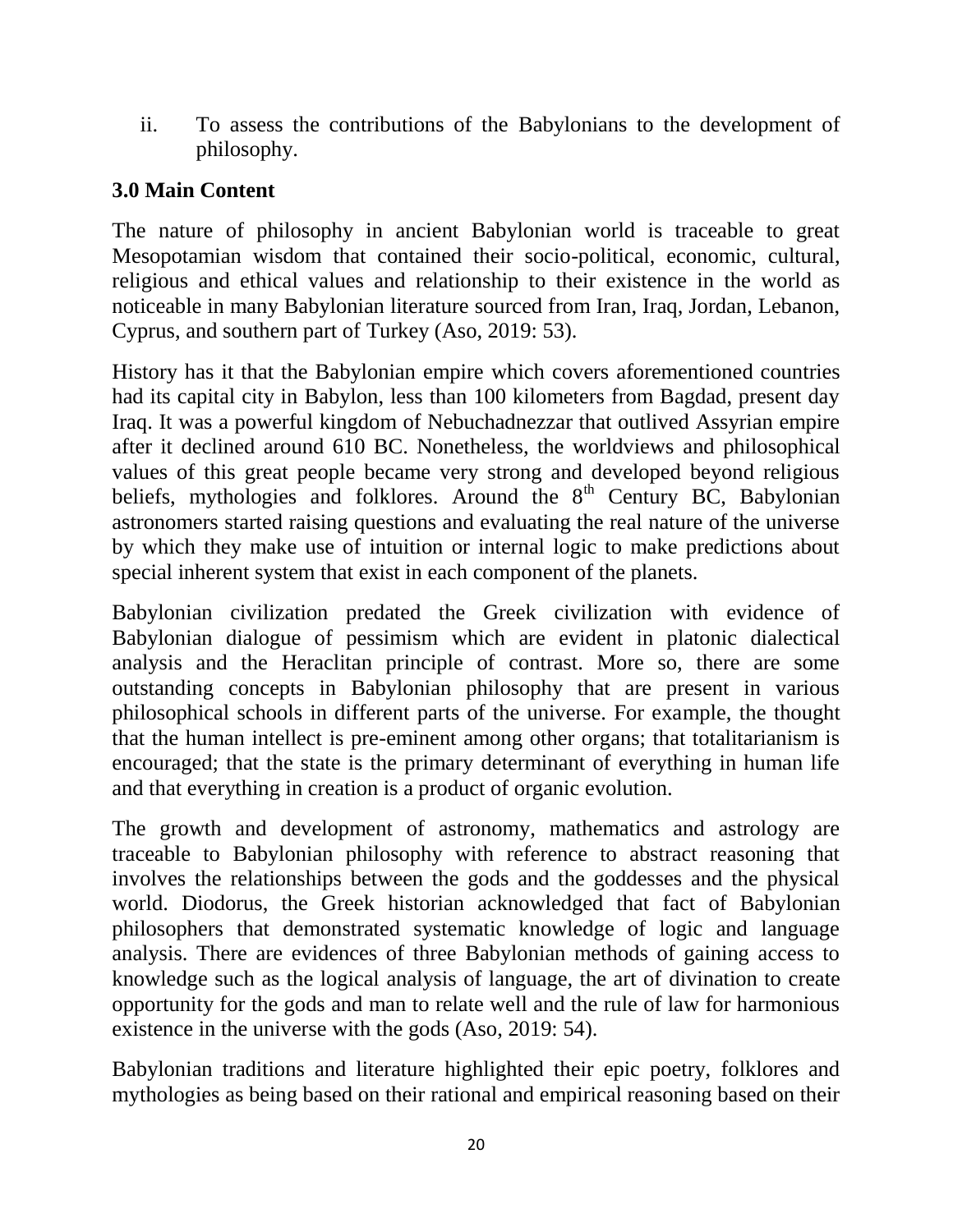existential realities of daily experiences. These thought are expressed in the works of Mulla Sadra, Yahya Ibn Adi, Muhammed Abduh, Al-Ghazali, Averroes, Avicenna and the hosts of others.

Babylonian empire fell into the hands of Alexander the great in 331BC when he conquered the known world of his time. After the death of Alexander the Great in 323 BC, his palace teacher, Aristotle articulated all the ancient Egyptian mysteries and texts looted from Egyptian temples and Babylonian thought into a unified Greek philosophy (Aso, 2019: 55).

# **4.0 Conclusion**

The Babylonian empire had a lot of thinkers that made their valuable contributions to the growth and development of philosophy in that region. Their search for knowledge which was carried out through language analysis and divination process have produced a lot of resources for philosophical discourse and development.

### **5.0: Summary**

Philosophical development in Mesopotamian, Sumerian and Babylonian empire were carried out through language analysis and divination and has influenced the development of Islamic philosophy.

### **6.0: Tutor Marked Assignment**

Discuss the contribution of the Babylonians to the development of philosophy.

# **7.0: References and Text for Further Reading**

Aso, W.O. 2019. *Rudiments of Philosophy for Undergraduates*. Lagos: Fropiel International Ltd.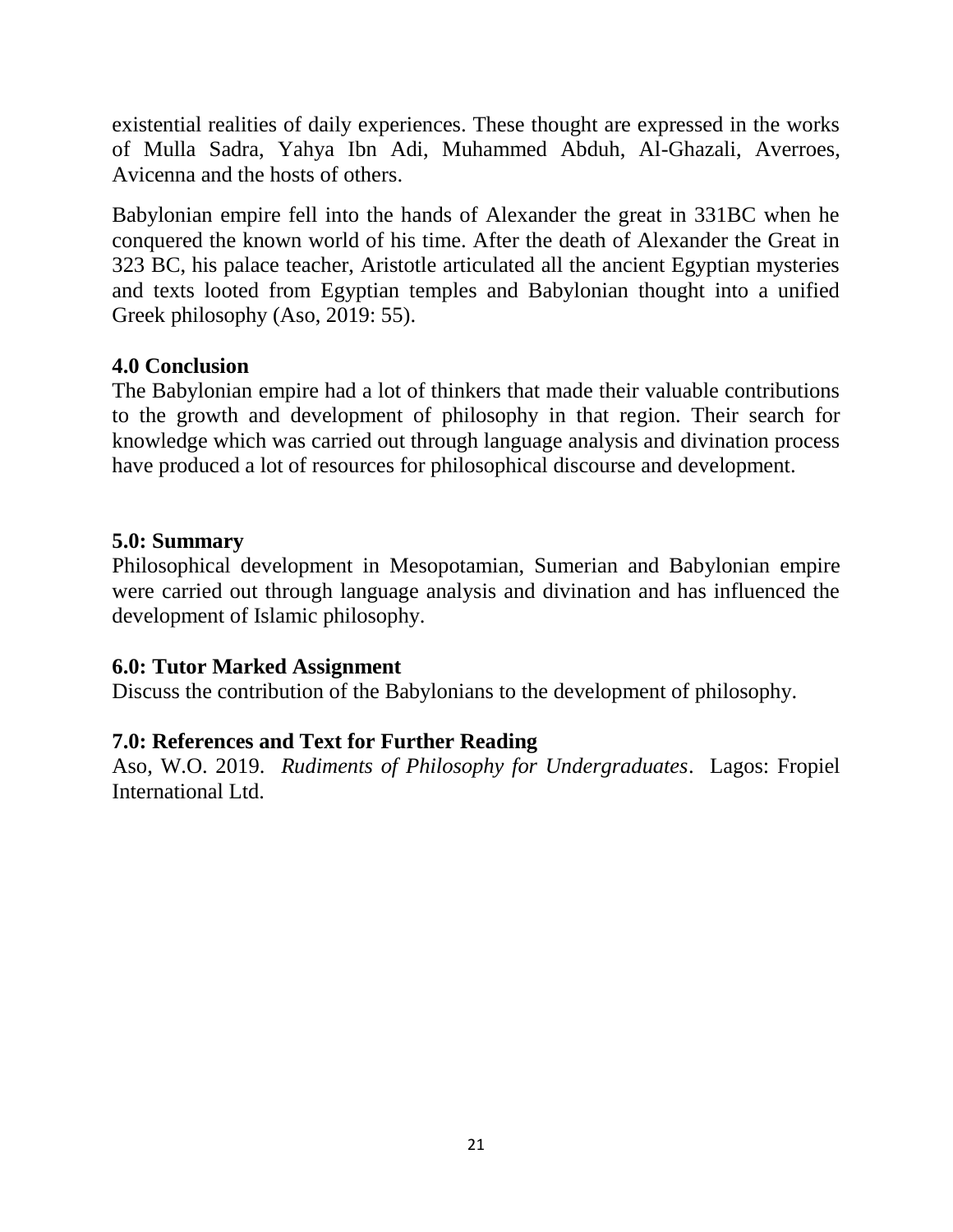### **UNIT 2**

### **PHILOSOPHY IN ANCIENT EGYPT**

#### **CONTENTS**

1.0 Introduction

- 2.0 Objectives
- 3.0 Main Content
	- 3.1 Ancient Egyptian Civilization
	- 3.2 Ancient Egyptian Cosmology
	- 3.3 MAAT: Moral teachings of Ptah-Hotep
- 4.0 Conclusion
- 5.0 Summary
- 6.0 Tutor Marked Assignment
- 7.0 References and Further Reading

#### **1.0: Introduction**

This unit studies the development of philosophy in Ancient Egypt. In the process, it examines the ancient Egyptian civilization, Egyptian cosmology, Egyptian mystery cult, pyramids and their moral system.

#### **2.0: Objectives**

The objectives are:

- a. To discuss the development of philosophy in the ancient Egyptian Civilization.
- b. To study the ancient Egyptian cosmology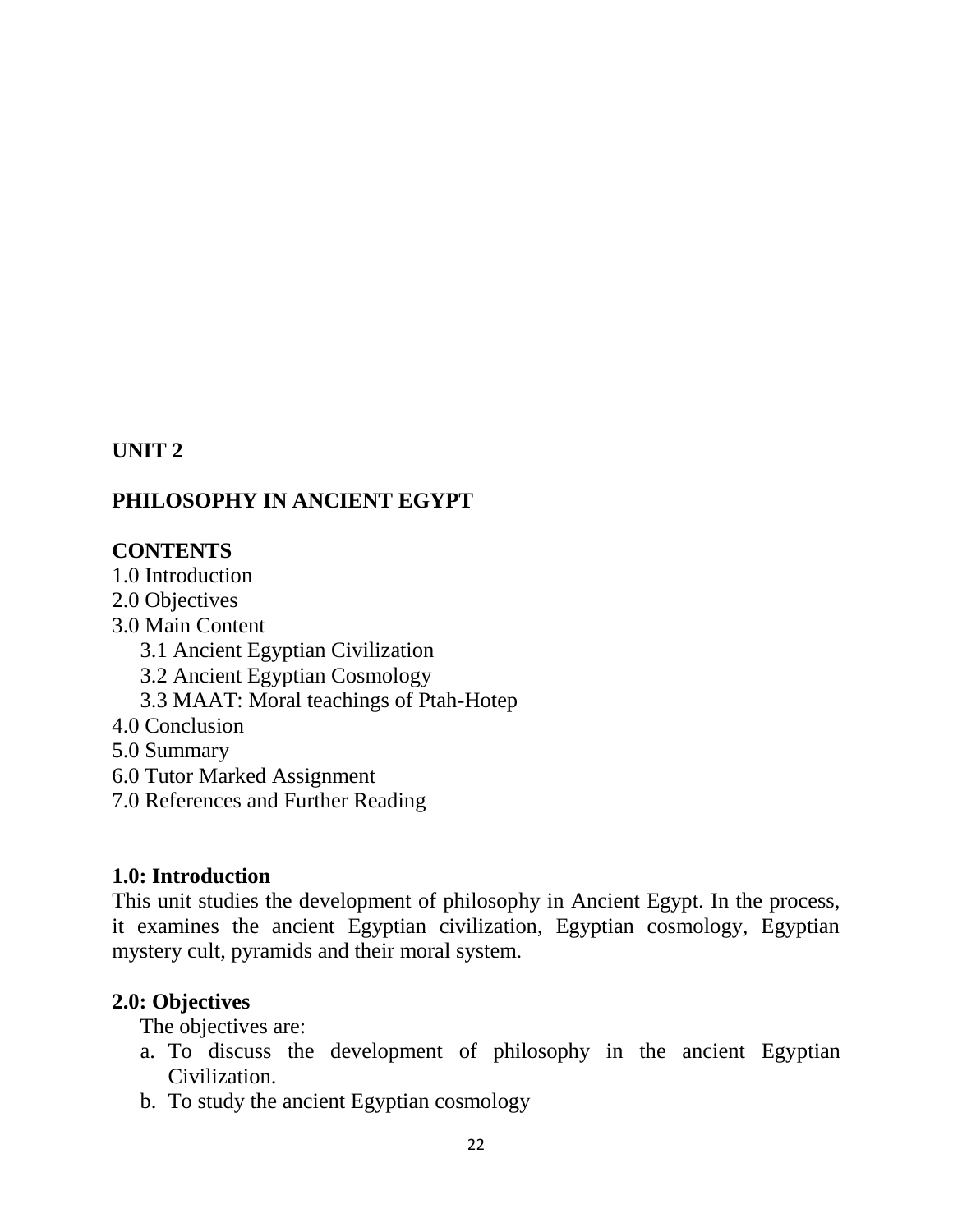c. To analyze the Egyptian moral system (Ma'at).

# **3.0: Main Content**

# *3.1. Ancient Egyptian Civilization*

Egyptian civilization far exceeded all other groups who settled elsewhere. According to Bob Brier (1999:6) the earliest Egyptian habitation was Circa 700,000 BC. These people perhaps migrated from the south along Nile Valley. The first human inhabitants used language, gathered food, used hand axe and perhaps controlled fire. Bier (1999:7) further opines that between  $30,000 - 10,000$  BC, the Nile Valley was declining, people lived in swamps. Their settlements had clay hearths on which they cooked, grindstones for grinding. The development of bow and arrow made hunting easier. Between 10,000 – 5,000 BC, farming and cooking were used in both Northern and southern Egypt with the use of clay pots. Settlements grew along the Nile and the first sign of kingship appeared in both north and south Egypt. This was the beginning of Egyptian civilization. The population of the people was about 2,000 peoples. The dead were buried with possessions, in sand pit. Carved palettes, some adorned with decorative arts came up along the line.

According to Bier (1999:4) "Egypt is the most advanced civilization in history. Its accomplishments include monumental architecture (the pyramids), medical science, monotheism, and mummification." Egypt remains one of the most mysterious civilizations in history. Brier further holds that Egyptian arts maintain great continuity for 3,000 years, subscribing to eternal values rather than creativity and innovation. And these civilizations are revealed through arts and literature. Tomb painting tells us about their belief in afterlife. More so, tombs were provisioned with an amazing variety of everyday objects. He also held that temple walls were decorated with histories such as records of battles; lists of kings, book of the dead reveal the Egyptians" thought on the next life.

# *3.2 Egyptian Cosmology*

Allen (1988:1) posits that the traditional Egyptian concept of the universe is best captured by the relief and inscriptions on the ceiling of Seti I"s cenotaph. The relief depicts the sky as a goddess NUT extended as a canopy over the earth and separated from it by the atmosphere in a form of a god *SHU*. Along the body of the sky are depicted stars and the moon in their various stages of its daily journeys.

Allen (1988:4) holds that Egyptian cosmology holds the world of human experience as bound by land below and sky above, separated from one another by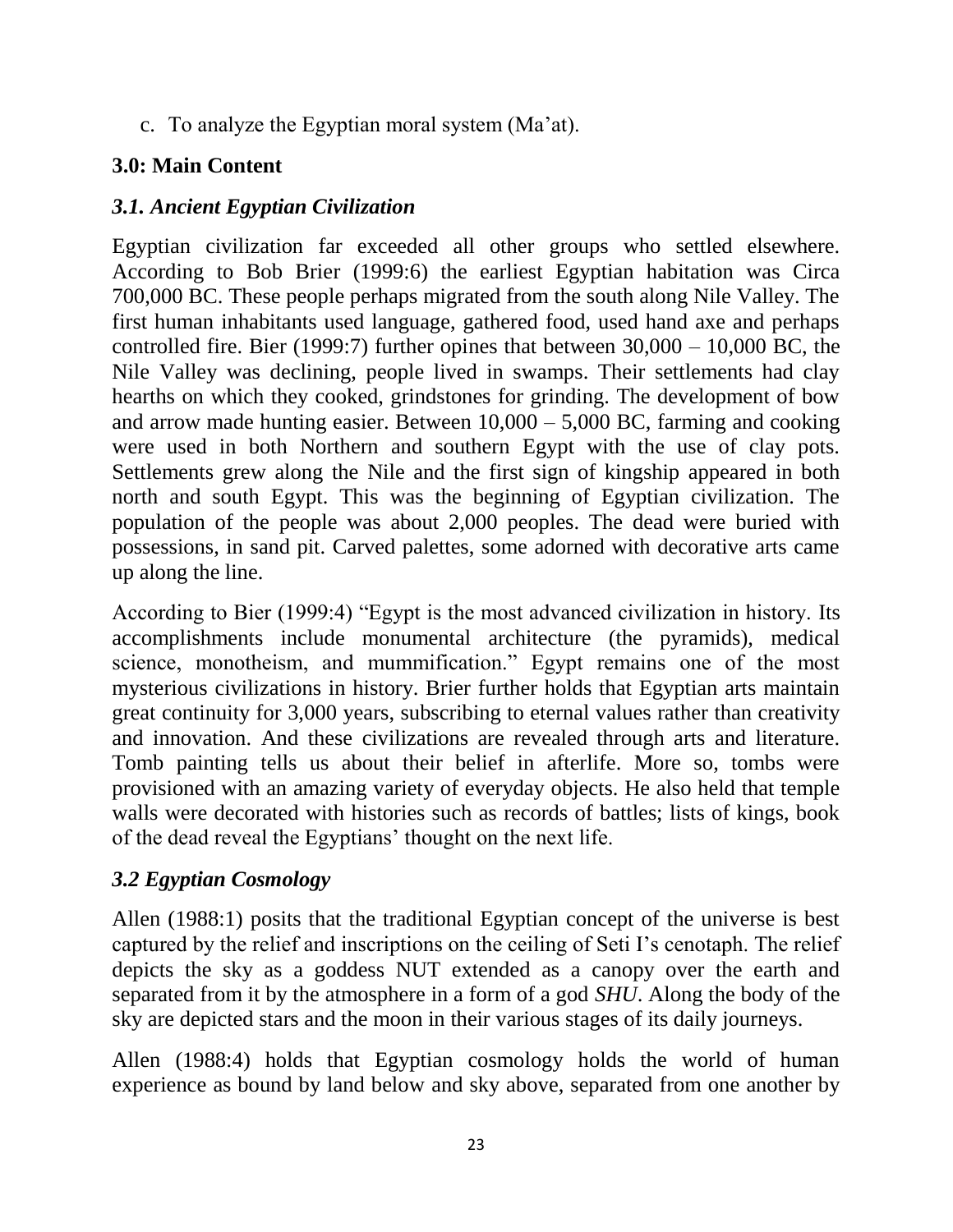the atmosphere. Within these limits, the circle of daily life takes place, defined by the rising and setting of the sun. What lives outside them is beyond the realm of human knowledge. Thought to be unknown by the gods or spirits but not beyond the limits of speculation. Egyptian philosophers attempted to understand what lies outside the universe through series of contrast with the known world. Where the world is finite what lies beyond it is limitless. The known world is lit with sun, the universe outside it is uniformly and perpetually dark.

The Egyptians conceive of the universe as a limitless ocean of dark and motionless water. The sky is conceives of as a kind of interface between the surface of the waters and the dry atmosphere. The sun sails on this waters just as people sail on the Nile. The sun"s disappearance inside the sky and appearance in the morning suggests the Egyptians circle of death and rebirth.

# *3.3 MAAT and Ethics of Leadership*

The ancient Egyptians reasoned that it was possible to have an environment where truth, justice, righteousness, balance, and order dominated provided there exists a pharaoh willing and able to apply *maat* in every sphere, from the most abstract to the most concrete (Sesanti 2018: 7). It was held that the king's most important duty was to maintain *Maat* throughout the land. The emergence of a just king was not left to chance but conscious efforts were made to mould such. There were certain instructions that were given to those who were to ascend to the throne about how to apply rule characterized by justice. One of such documents was the instruction of Merikare, "the legacy of a departed king which embodies treatise on kingship" (Lichtheim 1975: 97). In this treatise, Merikare"s father urges his son to "not neglect my speech, which lays down all the laws of kingship, which instructs you, that you may rule the land, and may you reach me with non to accuse you! (Lichtheim 1975: 107). The father told the son that as a king, he was expected to do justice, to care for the weeper, not to oppress the widow, not to expel a man from his father"s property, not to punish wrongfully and not to kill, (Lichtheim 1975: 100).

Sesanti (2018:7) further presented the instruction of Merikare's father that cautioned his son against being biased in favour of the well to do in the society against the commoners in the land. He instructed his son to give out works on the basis of skills. He further asked his son that in a world where the powerful surround themselves with the weak, self ingratiating and sycophants, he should keep critical and independent minds that would be able to show him his wrongs when occasion necessitated.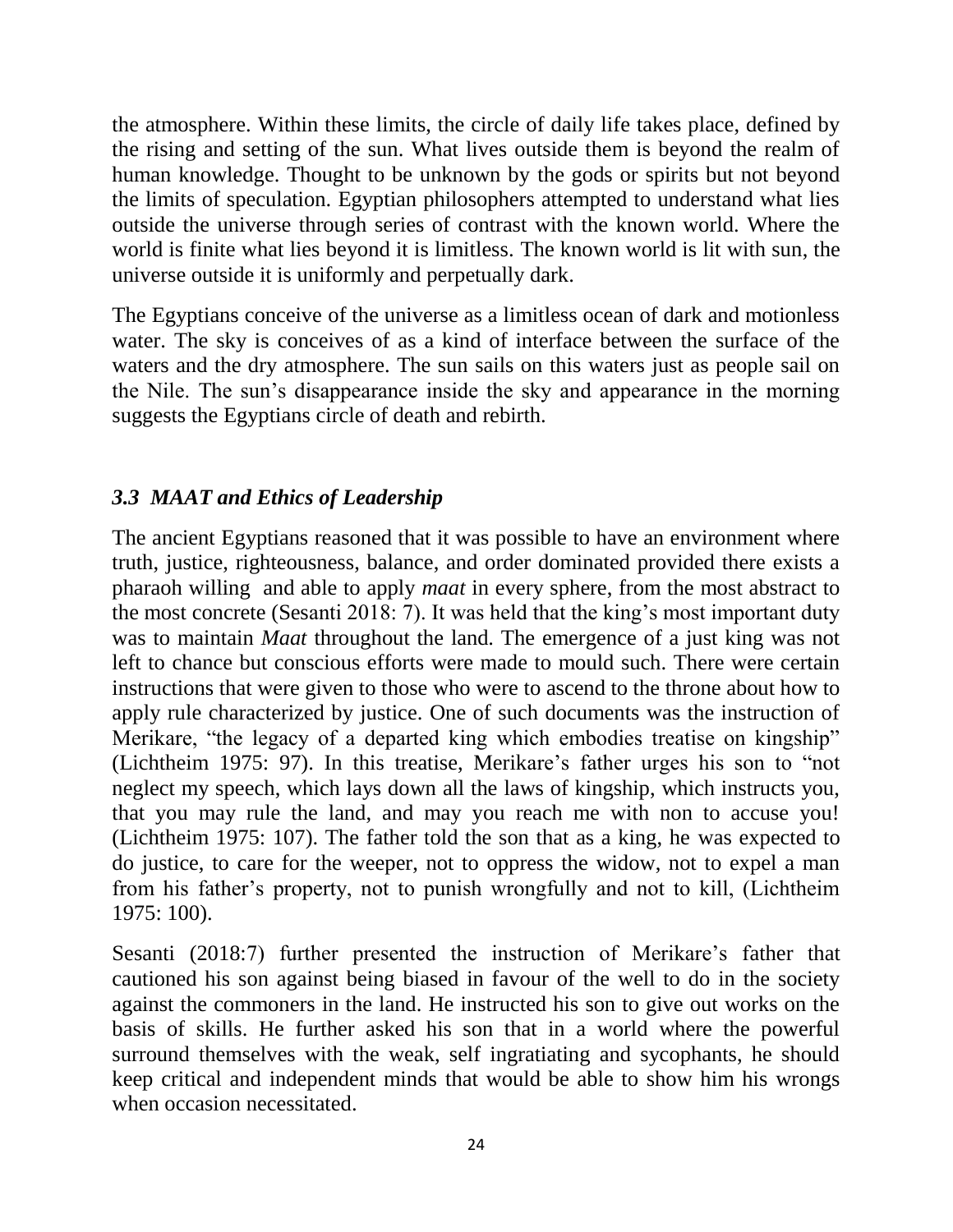The instructions of Ptah-Hotep  $(2650 - 2135 \text{ BC})$  is one of the most ancient teachings of the Egyptian kings on the ethics of leadership. Ptah-Hotep urges those in positions of authority to do perfect things that posterity will remember. They are expected to listen calmly to petitioners so that they will feel being attended to in moments of needs. He issued a strong warning against greed, arguing that it was a grievous sickness without cure.

# **4.0 Conclusion**

Philosophy being a reflection on human life and experiences started developing in Egypt with the civilization of the people which is a product of people"s thinking, acting and experiences must have kick started in Egypt. The Egyptian civilization which brought about kingship, organization of the society and their burial system are product of the thinking system of the people. Be that as it may, the thinking of the people is built around their religious systems.

# **5.0 Summary**

Humanity is thought to have originated in sub-Saharan Africa several thousands of years ago but some migrated through the Nile Valley to Egypt where they developed, civilized, grew and organized themselves into a society, had kingship, developed a system of burial that has won global respect and admiration up till the present era and had a moral system that guided the king and the entire society. These are product of great thinking that is philosophical in nature.

# **6.0 Tutor- Marked Assignment**

Discuss the contribution of Egyptian cosmology to the development of Egyptian philosophy.

# **7.0 References and Further Reading**

Aso, W.O. 2019. *Rudiments of Philosophy for Undergraduates*. Lagos: Fropiel International Ltd.

Allen, J.P. 1988. *Genesis in Egypt: The Philosophy of Ancient Egyptian Creation Account.* Connecticut: Yale university press.

Bier, B. 1999. *The History of Ancient Egypt*. Virginia: The Teaching company.

Hallen, B. 2002. *A Short History of African Philosophy*. Indianopolis: University Press.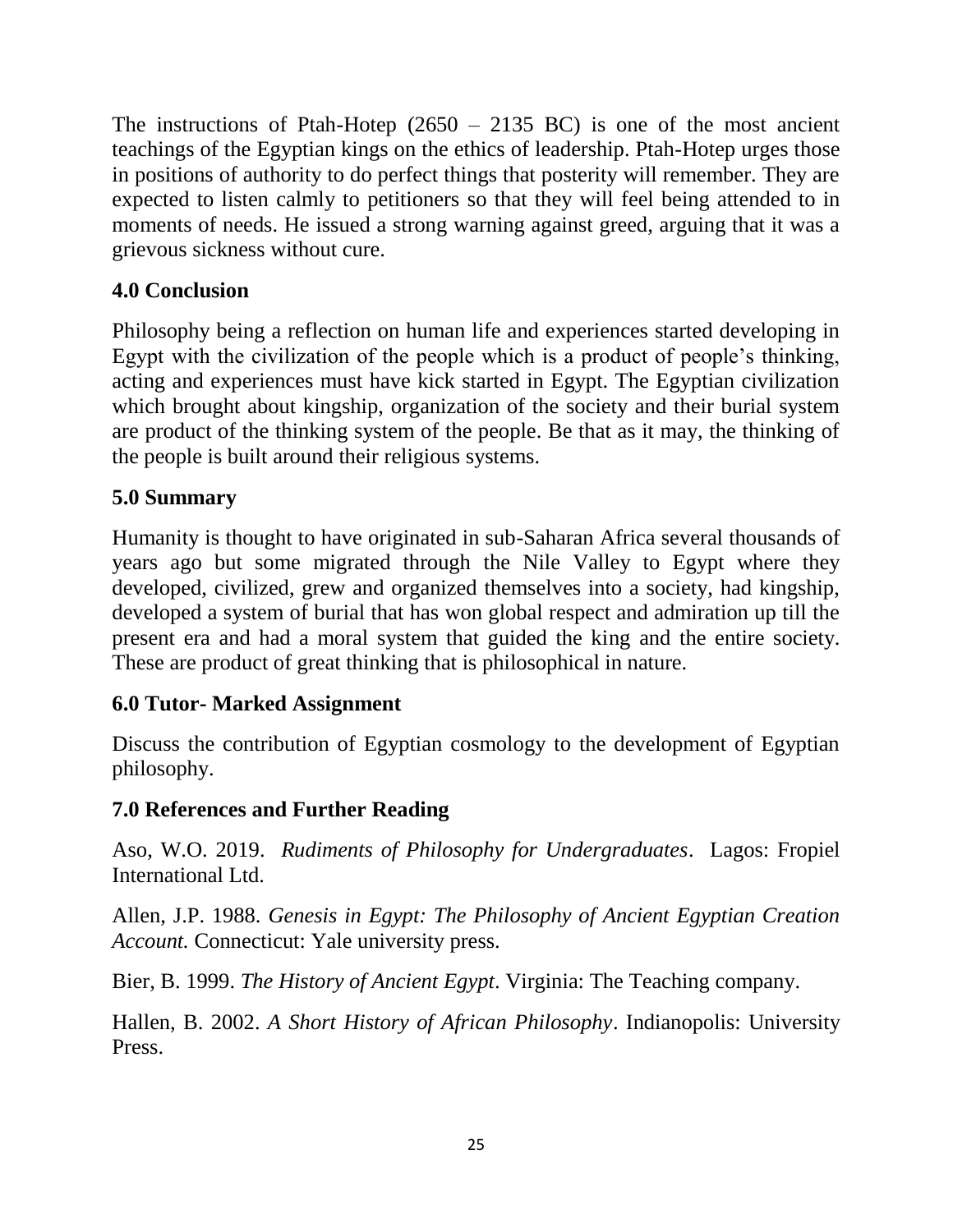James, G.G.M. 2009. Stolen Legacy: Greek Philosophy is Stolen Egyptian Philosophy. *The Journal of Pan African Studies*. 2009.

Lichtheim, M. (1975). *Ancient Egyptian literature: The Old and Middle Kingdoms*. Berkeley, USA: University of California Press.

Sesanti, S. 2018. "Teaching Ancient Egyptian Philosophy (Ethics) and History: Fulfilling a Quest for a Decolonised and Afrocentric Education." *Educational Research for Social Change.* Vol. 7, (Special Issue, June 2018: Pp. 1 – 15.)

Uzdavinys, A. 2018. Philosophy as a Rite of Rebirth: from Ancient Egypt to the Neo-Platonus.Wiltshire: The Prometheus Trust.

# **UNIT 3**

# **PHILOSOPHY IN INDIA**

# **CONTENTS**

1.0 Introduction 2.0 Objectives 3.0 Main Content 4.0 Conclusion 5.0 Summary 6.0 Tutor Marked Assignment 7.0 References and Further Reading

# **1.0 Introduction**

This unit examines the development of philosophy in ancient Indian society. this society comprises of several nations, traditions and philosophies such as Hinduism and Buddhism in India, Taosim and Confucianism in China, and a host of others spread across the region. In view of the space and time constraints, it becomes pertinent to concentrate on the Indus thought system.

# **2.0 Objectives**

The objectives of this unit are:

i. To study the development of philosophy in the Indus society.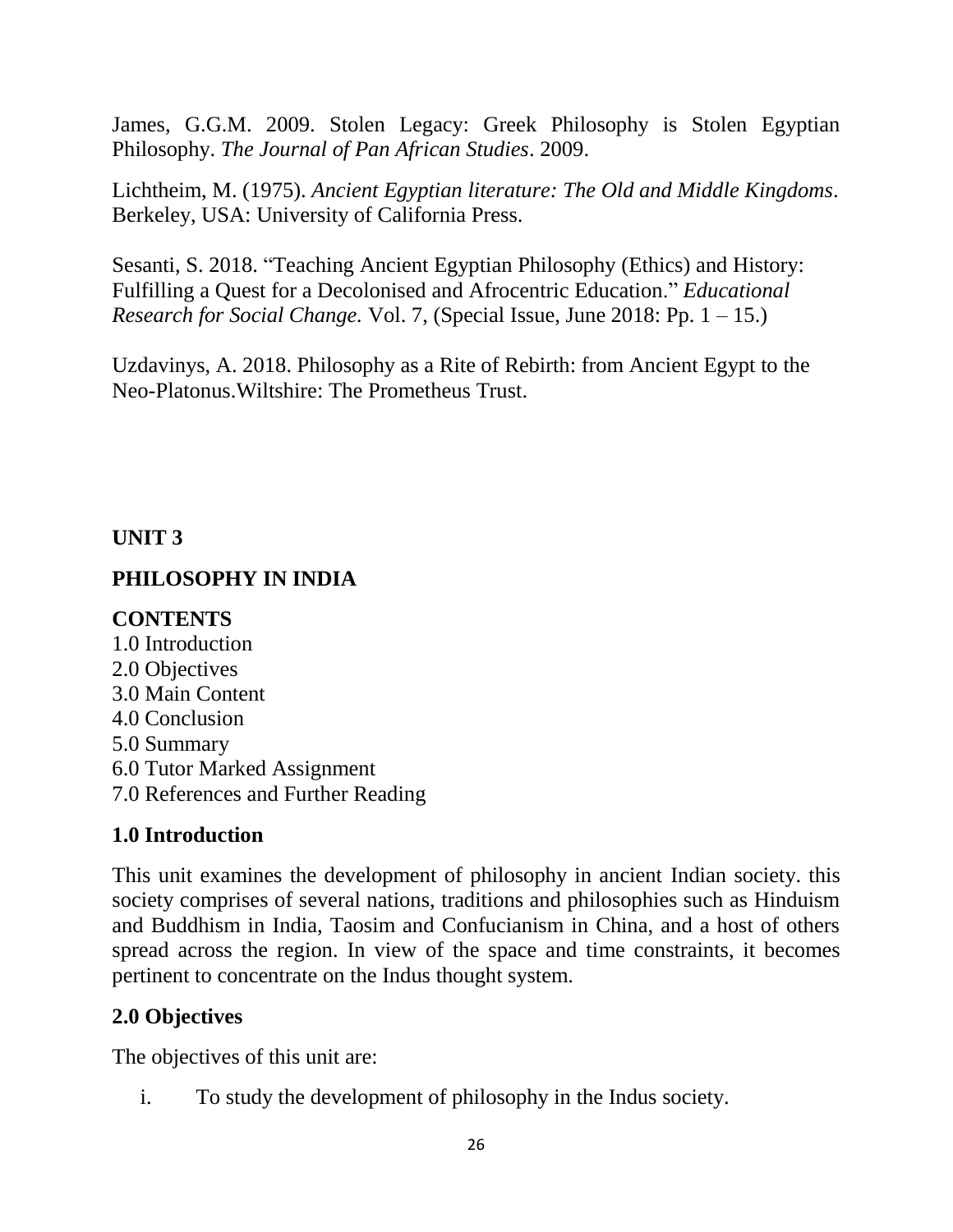- ii. To know the basic tenets of Hindhuism
- iii. To assess the impact of Hinduism on the development of the Indian society.

# **3.0 Main Content**

What is considered and known as Eastern or Oriental or Asian philosophy is the articulations of basic characteristics of diverse philosophies in Asia by western scholarship because there is no integrated philosophical tradition that is traceable to one source in Asian continent. As a matter of fact, ancient eastern philosophies are articulated from Chinese, Japanese, Korean and Indian philosophies as evident in their worldviews, religious, moral, socio-political and cultural values. For example, Hinduism is the synthesis of Indian cultures and traditions; Jainism is anchored on the principle of non-violence (*Ahimsa*) towards all living creatures.

The story of Indian philosophy is long and exciting. Their philosophical thought presents a richness, subtlety and variety which constitute an awesome testimony to the human spirit. Practically, every insight and shade of speculation is found in Indian thought. This richness and complexity makes it difficult to summarize.

Indian philosophy is practical in nature. Their speculations are anchored on their desire to improve on their lives. Confronted with physical, mental and spiritual suffering, Indian philosophers sought to understand the reasons and causes of these suffering. They attempted to improve on their knowledge of human nature and the universe because they wanted to uproot the causes of their suffering.

Indian philosophers respond to both practical and speculative motivations. Practically, there was the acquaintance with ordinary forms of suffering such as disease, hunger, loneliness and the knowledge that death will overtake the sufferer. Speculatively, there was the innate human curiosity to understand and to order experience. Practical considerations motivated the search for ways to overcome the various forms suffering. Speculative consideration led to the construction of explanatory accounts of the nature of reality and of human existence. But these considerations were not carried out separately. The primacy of practical considerations involved in Indian philosophies gives them substance while the necessity of the speculative philosophy determines their structure (Kohler, 1985: 9).

The practical nature of Indian philosophy is manifested in a variety of ways. The very word which is translated as philosophy *Dashana* literary means vision. It is what is seen when ultimate reality is investigated. The Indian seers investigate the condition of suffering and examine the nature of human life and the world to find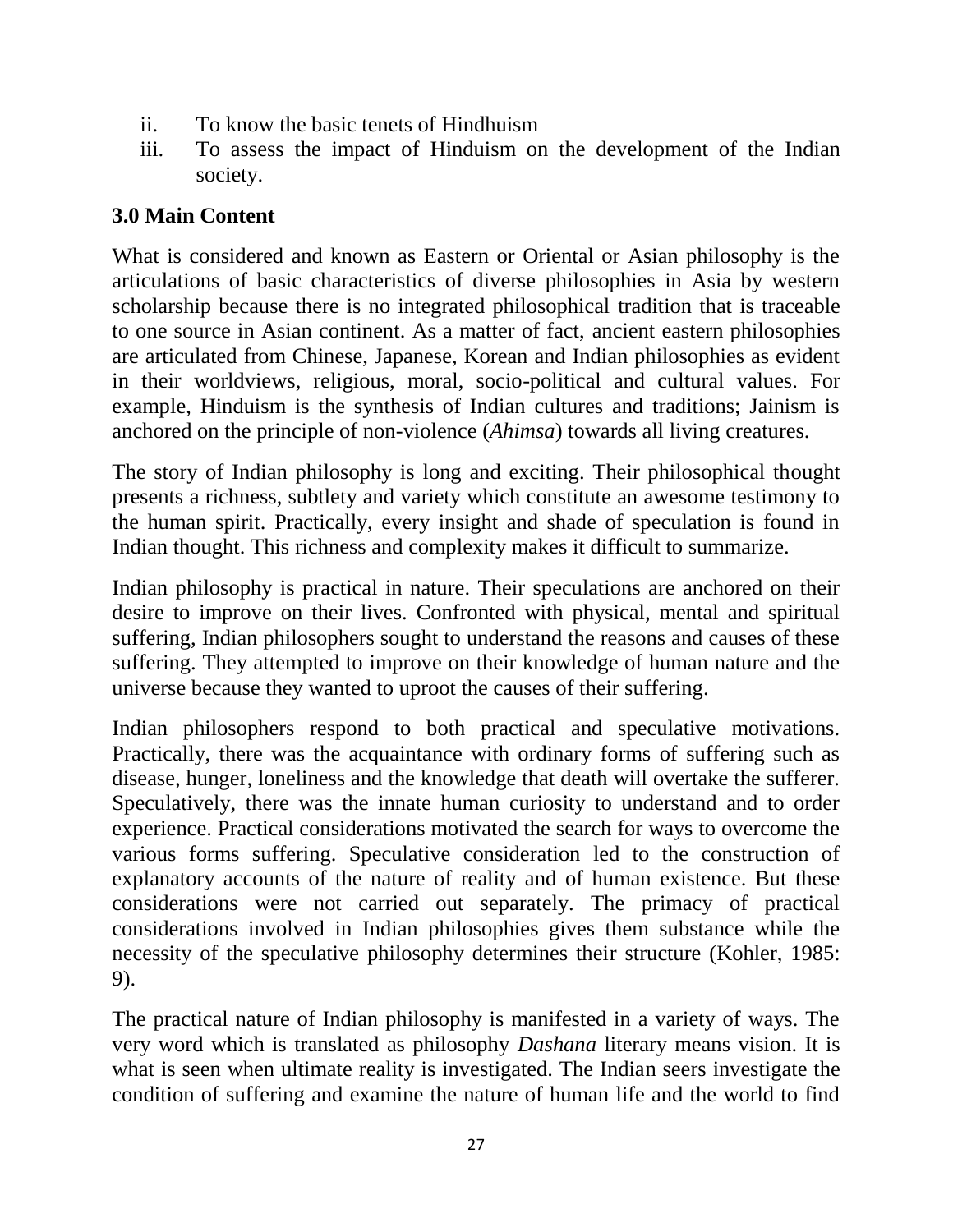out the causes of suffering and the means of its cessation. What they found constituted their *Dashana*. It is possible to be mistaken in the vision as a result a philosopher"s vision must be justified through logical analysis in which the inconsistencies are unraveled. The second method of verifying the veracity of a vision is through practical method. Indian philosophers have always insisted that practical method is the ultimate process of justifying a vision (Kohler, 1985: 9).

Indian philosophy is also concerned with finding ways to liberate the self from bondage to fragmented and limited modes of existence that is a bondage that causes suffering. According to Upanishad, the great power *Brahman* that energizes the cosmos and the spiritual energy of the self *Atman* are ultimately the same. This vision of the identity of self with ultimate reality provides the foundation for the methods of liberation which constitute the central core of Indian philosophy. It is a vision which sees the various distinct things and processes of the world as manifestations of a deeper reality that is undivided and unconditioned. Part of the Indian thought is the principle of *Karma* in which everyone gets the results of his or her actions. Simply put, what goes around comes around.

# **4.0 Conclusion**

Indian philosophy is primarily concerned with the development of the individual and the society which is expressed in and through vision which must cohere with reality. It is primarily concerned with understanding of the reality of suffering and modalities of liberating people from it.

# **5.0 Summary**

Indian philosophy focuses on the development of the individual and the society. The society which is embodied in the universal soul (*Brahman*) is extended through the individual soul (*Atman*) which is linked to other people"s *Atman* and explained as everyone emanating from the *Brahman* and is in the process of returning to the *Brahman*. It is in this process that everyone is thought as being linked to everyone else. As a result, all humanity share the same *Brahman* and all their *Atman* are linked to one another.

# **6.0 Tutor Marked Assignment**

Discuss the relations between *Atman* and *Brahman* in Hindhu thought.

# **7.0: References and text for Further Reading.**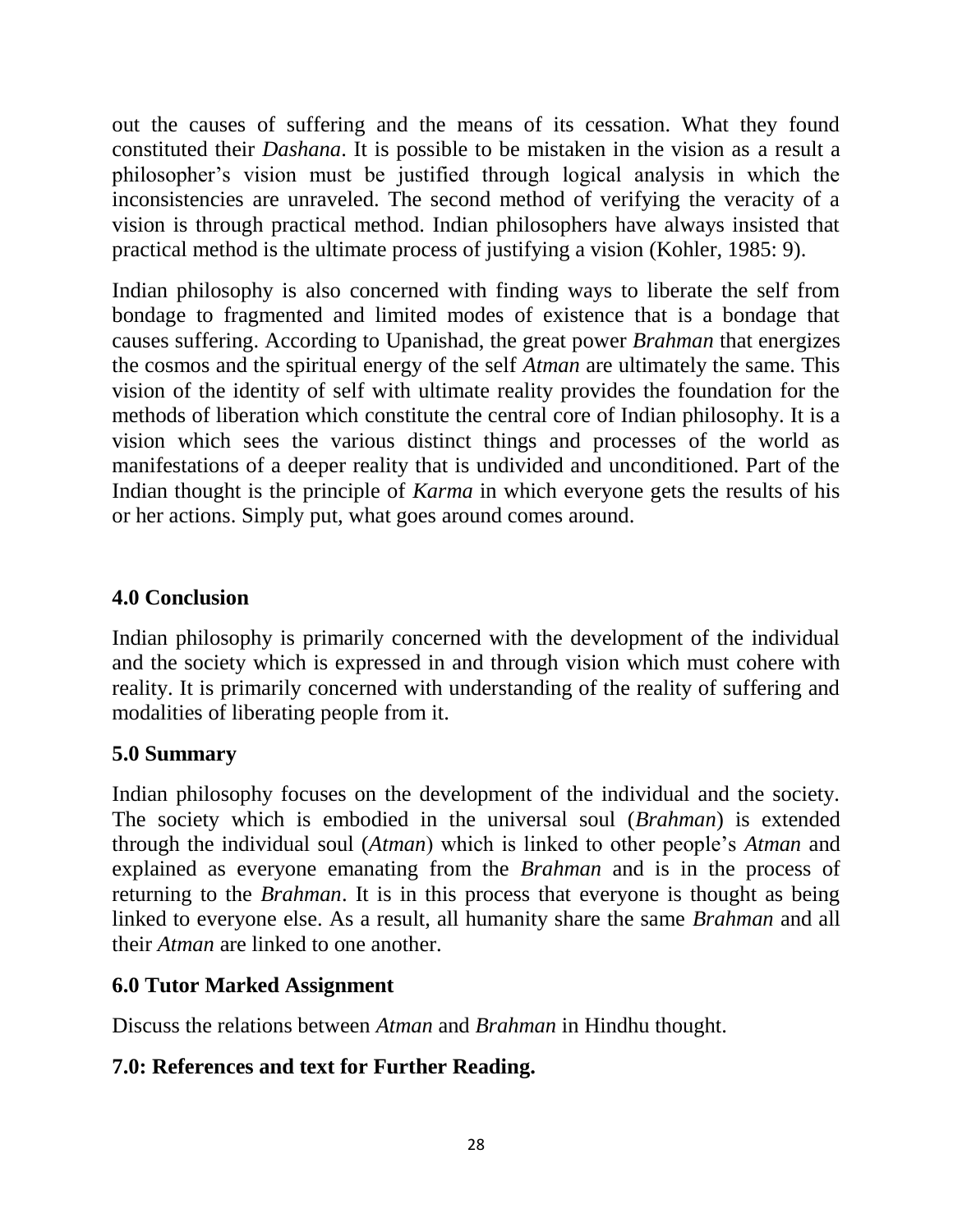Aso, W.O. 2019. *Rudiments of Philosophy for Undergraduates*. Lagos: Fropiel International Ltd.

Kohler, J.M. 1985. *Oriental Philosophies*. New York: Charles Scribner"s Sons Ltd.

Omoregbe, J.O. 2001. *Knowing philosophy*. Lagos: Joja Educational Research and Pubishers Limited.

# **UNIT 4**

# **PHILOSOPHY IN ANCIENT GREECO-ROMAN WORLD**

### **CONTENTS**

1.0 Introduction 2.0 Objectives 3.0 Main Content 4.0 Conclusion 5.0 Summary 6.0 Tutor Marked Assignment 7.0 References and Further Reading

### **1.0: Introduction**

This unit studies development of philosophy in Greece and Roman Empire. This study covers the Greeco-Roman tradition in Europe, Judaism and Christianity in Israel. It also refers to the various nations of Europe and European ancestral populated countries of America, Canada and Australia.

### **2.0: Objectives**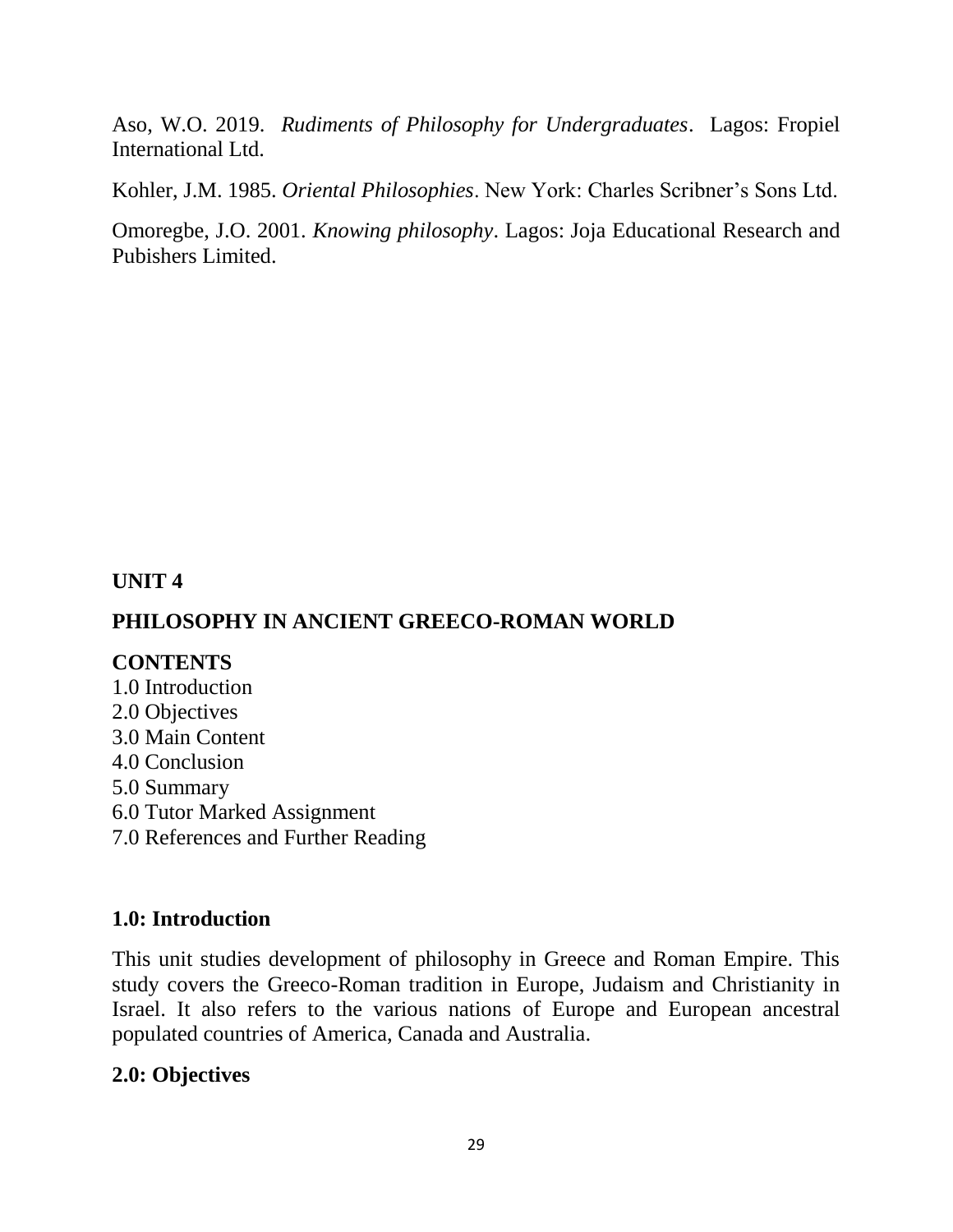The objectives of this study are:

- i. To study the development of philosophy in Greece and the entire European discourse.
- ii. To examine the various strands in the development of philosophy in western world.
- iii. To analyze the contributions of the west to the development of philosophy today.

# **3.0: Main Content**

Philosophy in the western world is generally agreed to have started in the ancient Greek city of Ionia around 580 BC by a group of natural thinkers like Thales, Anaximander, Anaximenes, Empidocles, Parmenides, Heraclitus and Pythagoras on the nature of things around them as evidenced in their reflections on water, earth, air, sun, moon and stars.

Philosophy as used by the ancient Greeks after Socrates means the ardent pursuit of knowledge for the sake of wisdom and understanding so as to limit the frontiers of ignorance. Hence, the nature of philosophy before Socrates is known as Pre-Socratic philosophy because it is limited in scope in contrast to the period after Socrates that introduced dialogue and questioning in defining and determining the natural characteristics that differentiates one thing from the other. In essence, philosophy fundamentally means the love of wisdom and passion for wisdom in all areas of speculative and practical knowledge.

As philosophy grows in Greece after the Pre-Socratics, four main branches were identified: Metaphysics and ontology that study the ultimate reality of being, epistemology that concerns with the foundation, validity and limits of knowledge. Ethics that investigates the nature of what is morally good and bad, Rhetoric and Logic that studies the articulation of effective communication. And Aesthetics that examines the nature of value and beauty in literary and fine arts. This remarkable difference is observed in the philosophical works of Socrates, Anaxagoras, Protagoras, Plato, Xenophon, Aristotle, Zeno and Epicurus. As a matter of fact, many philosophers in the contemporary time hold that Greek philosophy is the basis of western culture; and also that western philosophical thought have no original root than platonic tradition. Hence, the nature of philosophy in the western world means appreciation of fundamental principles, tested values and attitudes towards human life, the society and natural characteristics of things in the universe.

The growth and development of western philosophy entered another era popularly known as Greeco-Roman and Hellenistic worlds when diverse schools of thought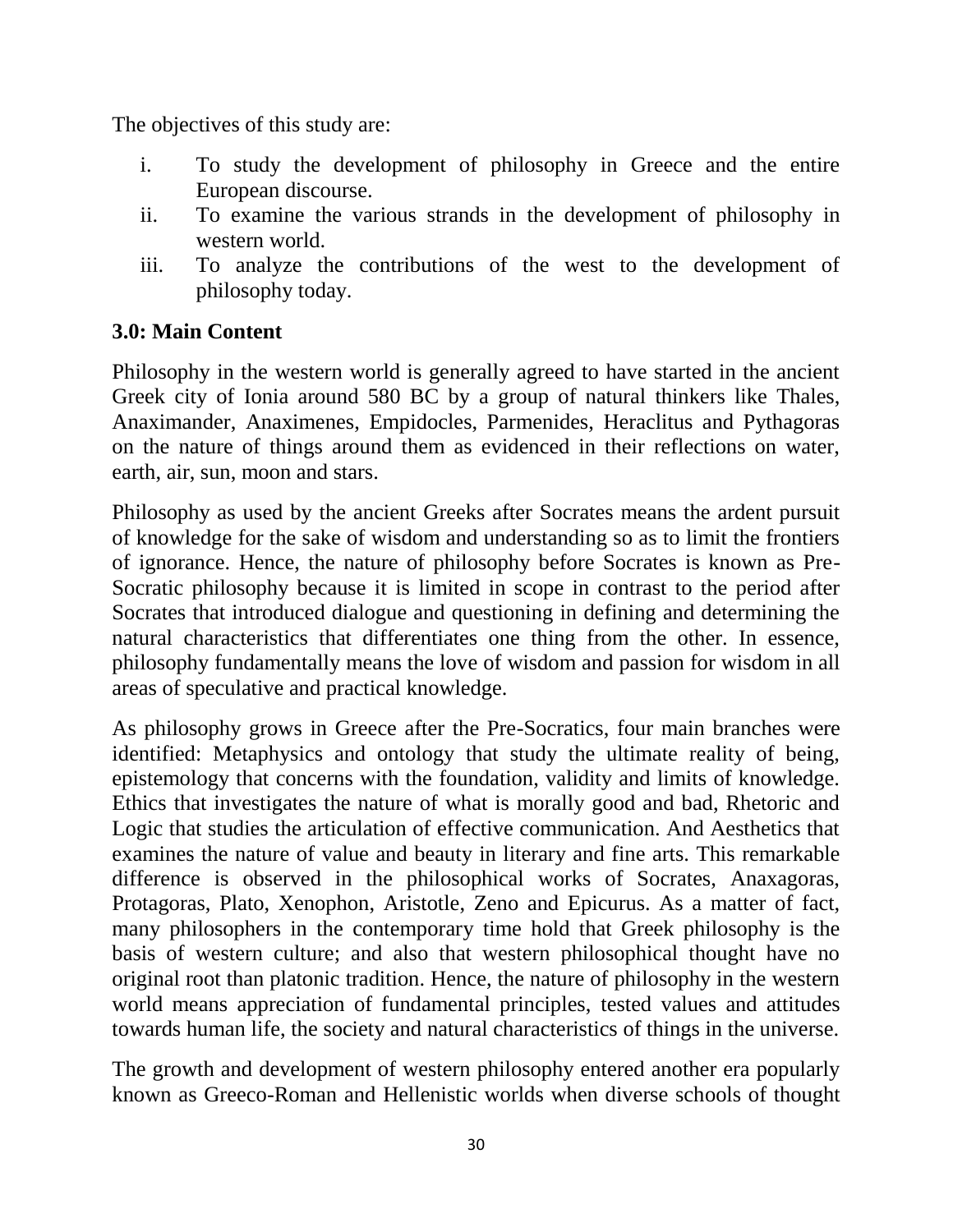merged together to form Hellenistic philosophy. Hence, there were notable philosophers from Egypt (Platonus) Persia (Zethros), Syria (Porphiry, Proclus), Rome (Cicero, Zethros, Marcus Aurelius, Lucretus and Seneca), Greece (Epicurus, Zeno), that contributed to the growth and development of Hellenistic philosophy in the western world (Composta, 1998: 309). The influence of Hellenistic philosophy in the western world declined as Christianity, and later Islam widely spread across Greco-Roman world. Thus, the end of Hellenistic philosophy marked the beginning of medieval philosophy that was rooted in Abrahamic tradition of Jewish, Christian and Islamic philosophies demonstrated in the works of Augustine of Hippo, Moses Maimonides, Al-Ghazali, Avicenna, Averroes, Don Scotus, William of Okham, Anselm of Canterbury, Bonaventure, Peter Abelard and Thomas Aquinas (Moudin, 1991: 201). The philosophical concerns of the philosophers of medieval period include: i. Logical articulation and analysis of concepts and an argument to attain the truth. ii. Differences and appreciation of the philosophical thought of ancient philosophers like Plato and Aristotle. iii. Argument for the existence of God. iv. The problem of evil. v. The differences and relationships between faith and reason (Moudin, 1991: 201). All the concerns of philosophers of medieval period eventually ended up in rationalism and empiricism with scholasticism to justify the relationships between the two in modern western philosophy.

Medieval philosophy gradually transformed into modern philosophy beginning from the  $17<sup>th</sup>$  century until the  $20<sup>th</sup>$  century. The beginning of modern philosophy witnessed passionate opposition between rationalists and empiricists philosophers' claims on essential realities abound in human experience. The pioneers of modern western philosophy is actually Rene Descartes with his dictum, "*cogito ergo sum*" I think, therefore I am. The rationalist philosophers maintained that knowledge is *appriori* and must be rooted in some innate ideas while the empiricist philosophers persistently claimed that every knowledge necessarily begins from sense organs. Hence, the nature of philosophy in the modern period consists of all that can be known and the means of knowing them. In  $18<sup>th</sup>$  century, Immanuel Kant attempt to bring harmony between the rationalist and empiricist principles of acquiring knowledge but could not put an end to it on the basis that the dispute between the schools of philosophy could not be bridged. As a matter of fact, the school of empiricism justify the end of systematic philosophy that support the fixed principle and immutable structure of human nature, values and practices of religion, politics, economy, culture and morality. This was the beginning of atheism and pessimism in the western world. Modern philosophers include Erasmus, Machiavelli, Francis bacon, Rene Descartes, Wilhelm Leibniz, Thomas Hobbes, Benedict Spinoza, John Locke, John Dewey, G. Berkeley, Karl Marx and others (Russell, 1996: 526).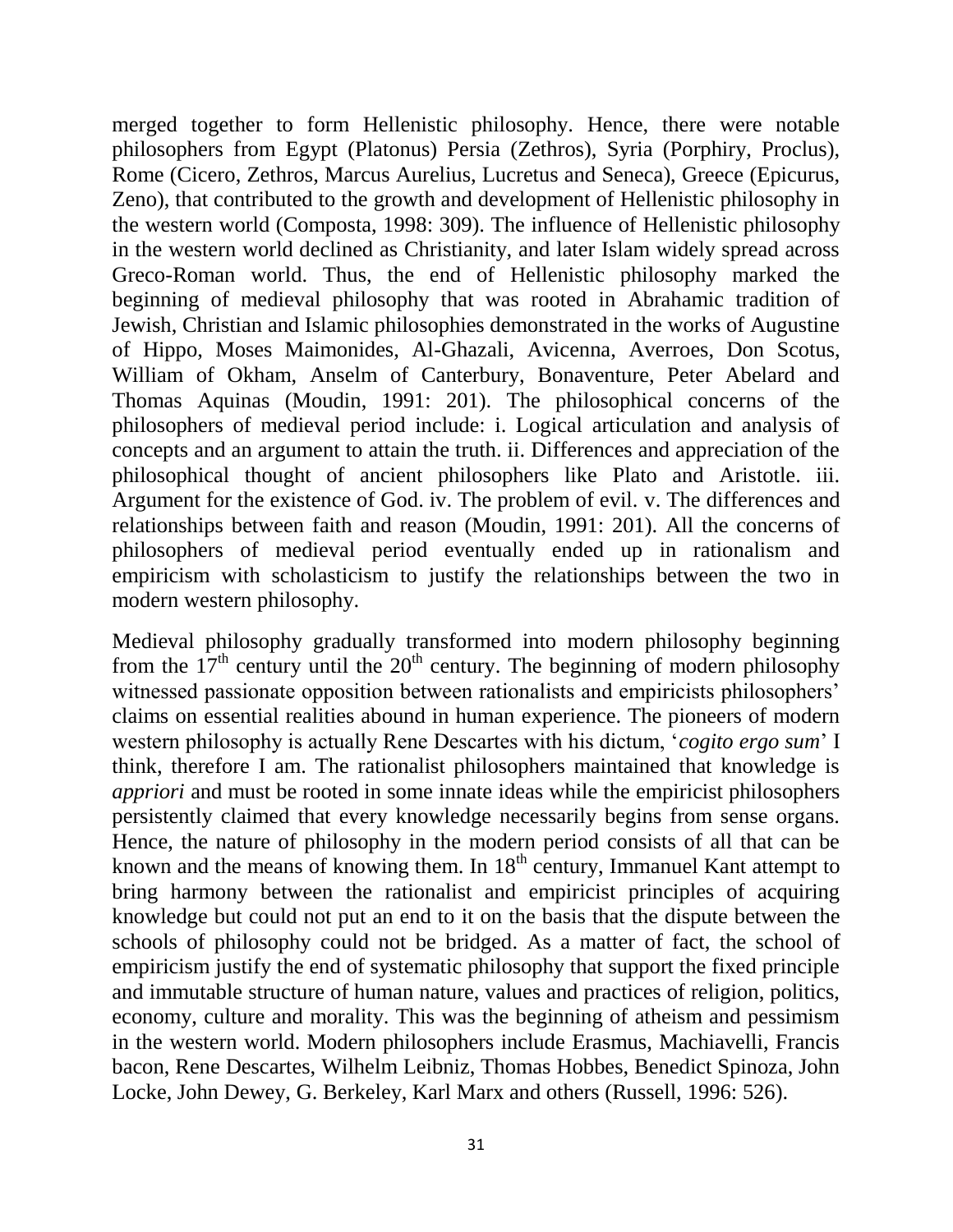The scopes of their philosophical endeavours mainly consists of : i. categories and properties of being in existence. ii. Perception, appearance and reality. iii. Cause and effects. iv. Necessity and change. v. matter and form. vi. space and time. vii. Relationships between mind and body. viii. life, death and identity. ix. Morality. x. *appriori* and scientific knowledge. xi. Freedom and determinism. The quest for knowledge and wisdom in the western world allowed philosophy to diversify into philosophy of nature, philosophy of mathematics, sociopolitical philosophy, moral philosophy and philosophy of science.  $19<sup>th</sup>$  century marked the decline of modern western philosophy as the concerns of philosophers are more about how to generate knowledge and improve the life of man and preserve human dignity from any form of violation as evident in existentialism.

In contemporary time, the art of philosophizing has been professionalized as evidenced in many universities located in different parts of Europe and replicated in other parts of the world because of the day of talented but unprofessional philosophers is no longer popular. In this context, professionalism is a process of philosophizing within the defined and determined norms acceptable to members of a philosophical forum or school of philosophy. Judging from this perspective, most outstanding researches are no longer evident in books but in forms of articles for professional scholars in various fields of philosophy to read, evaluate and react. This is the standard art of philosophizing attained in the western world before the end of  $19<sup>th</sup>$  century and  $20<sup>th</sup>$  century.

# **4.0 Conclusion**

Greeco-Roman world made tremendous contribution to the development of philosophy globally.

### **5.0: Summary**

The development of philosophy has been discussed in and through four different era – Ancient, Medieval Modern and Contemporary. These era address issues within their periods.

# **6.0 Tutor Marked Assignment**

Discuss the basic issues addressed by the Ancient philosophers.

# **7.0 References and Text for Further Reading**

Aso, W.O. 2019. *Rudiments of Philosophy for Undergraduates*. Lagos: Fropiel International Ltd.

Mouldin, 1991.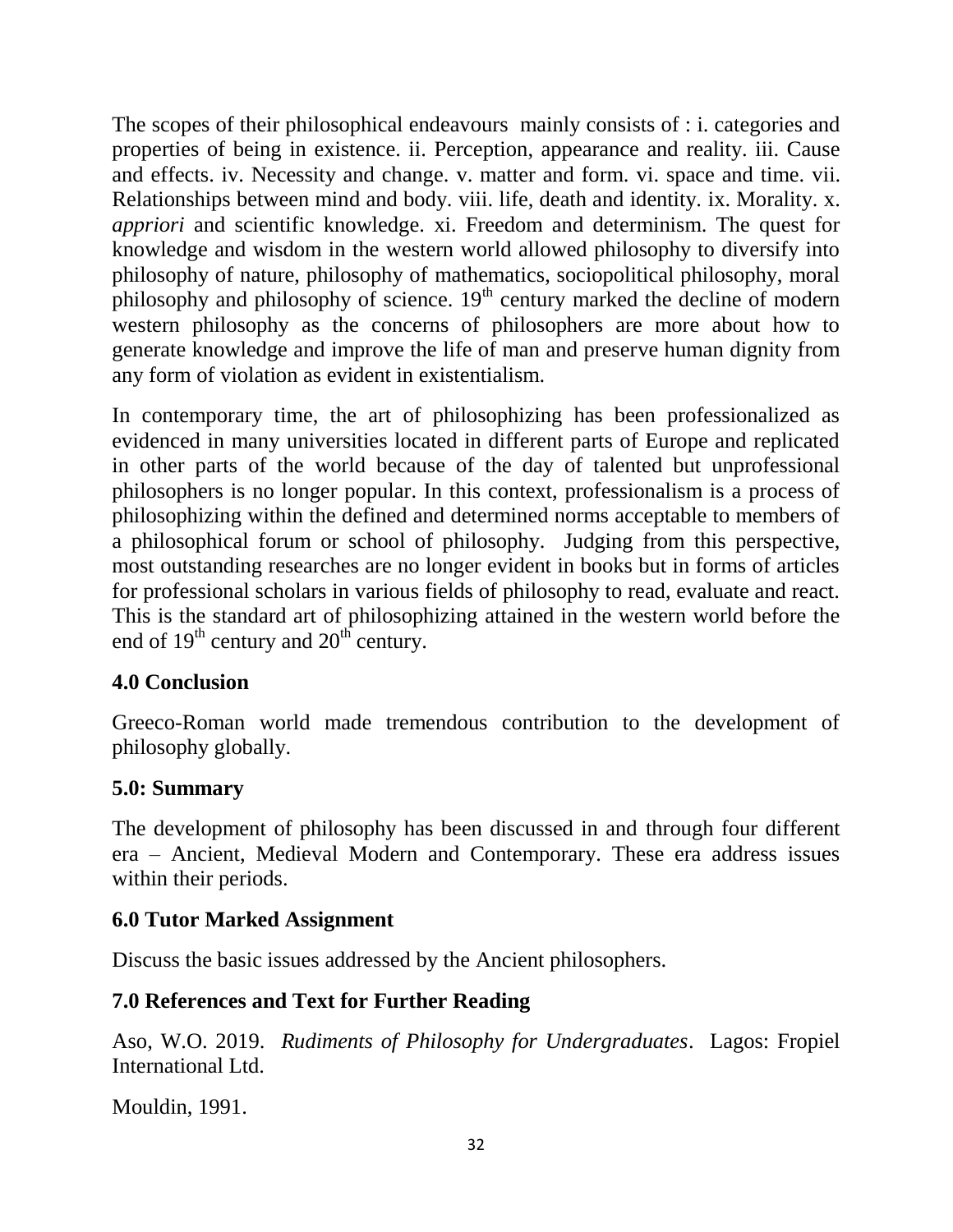Omoregbe, J.O. 2001. *Knowing philosophy*. Lagos: Joja Educational Research and Pubishers Limited.

Russell, B. 1996. *History of Western Philosophy*. London: The Betrand Russell"s Foundation.

#### **MODULE 3**

#### **PHILOSOPHY IN ANCIENT GREECE**

#### **Introduction**

This module is made up of three study units. It gives you the opportunity to know the Miletian thinkers and their contribution to the development of Philosophy in Ancient Greece. The trio of Thales, Anaximander and Anaximenes were popularly referred to as Miletian thinkers because their activities were centred at Ionia, a city in Miletus. They are popularly branded as Pre-Socratics because the works of Socrates has been used as the dividing line between the era. It is thought that Socrates brought rational investigation into philosophy unlike the previous era when philosophy is thought to have dealt with what the world and the celestial bodies were made of. Unit I examines Thales' contribution to the development of Philosophy in Ancient Greece. Unit 2 focuses on Anaximander's discourse and contribution to the development of philosophy. Unit three is centered on the thinking and teachings of Anaximenes.

Unit 1: Thales Unit 2: Anaximander Unit 3: Anaximenes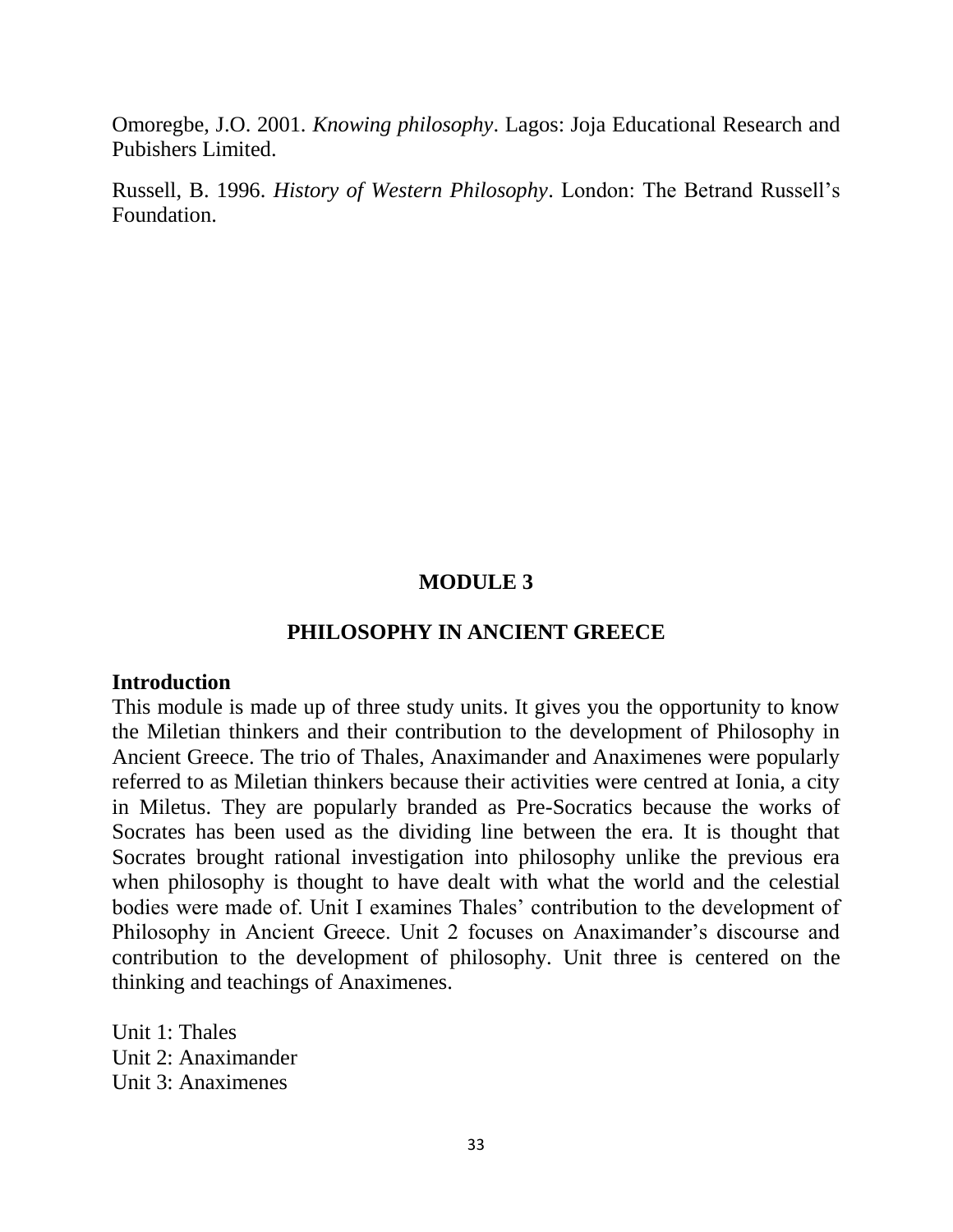# **UNIT 1 THALES**

# **CONTENTS**

1.0 Introduction 2.0 Objectives 3.0 Main Content 4.0 Conclusion 5.0 Summary 6.0 Tutor Marked Assignment 7.0 References and Further Reading

# **1.0 Introduction**

This unit examines the life, thought, teachings and the contributions of Thales to the development of philosophy in Ancient Greece. Western philosophy grew out of religion and mythology though that does not rule out the fact that people were not asking questions about reality, man and the cosmos but that the answers to these questions were sought through religion and mythology. Thales, one of the earliest Greek thinkers sought for answers to these questions through rational explanation. It the discourse of Thales regarding such questions that shall be discussed in this unit.

# **2.0 Objectives**

The objectives of this unit are as follows:

- To know the life and person of Thales.
- To discuss the teachings of Thales

- To identify Thales" contributions to the development of western philosophy.

# **3.0 Main Content**

### **3.1 Thales' teachings and discourse**

According to Joseph Omoregbe (2003:3) Thales was the first known Greek philosopher in the western world. He hailed from Miletus, a Greek city which was a great port and commercial centre in Ionia. He was the first known Greek philosopher who offered a rational explanation for the nature of the cosmos. He lived around 600 BC.

The most famous anecdote about Thales is told by Aristotle. Accordingly, Thales was reproached for his poverty which indicated that philosophy will be of no benefit to man. But, the story goes that from his knowledge of astronomy,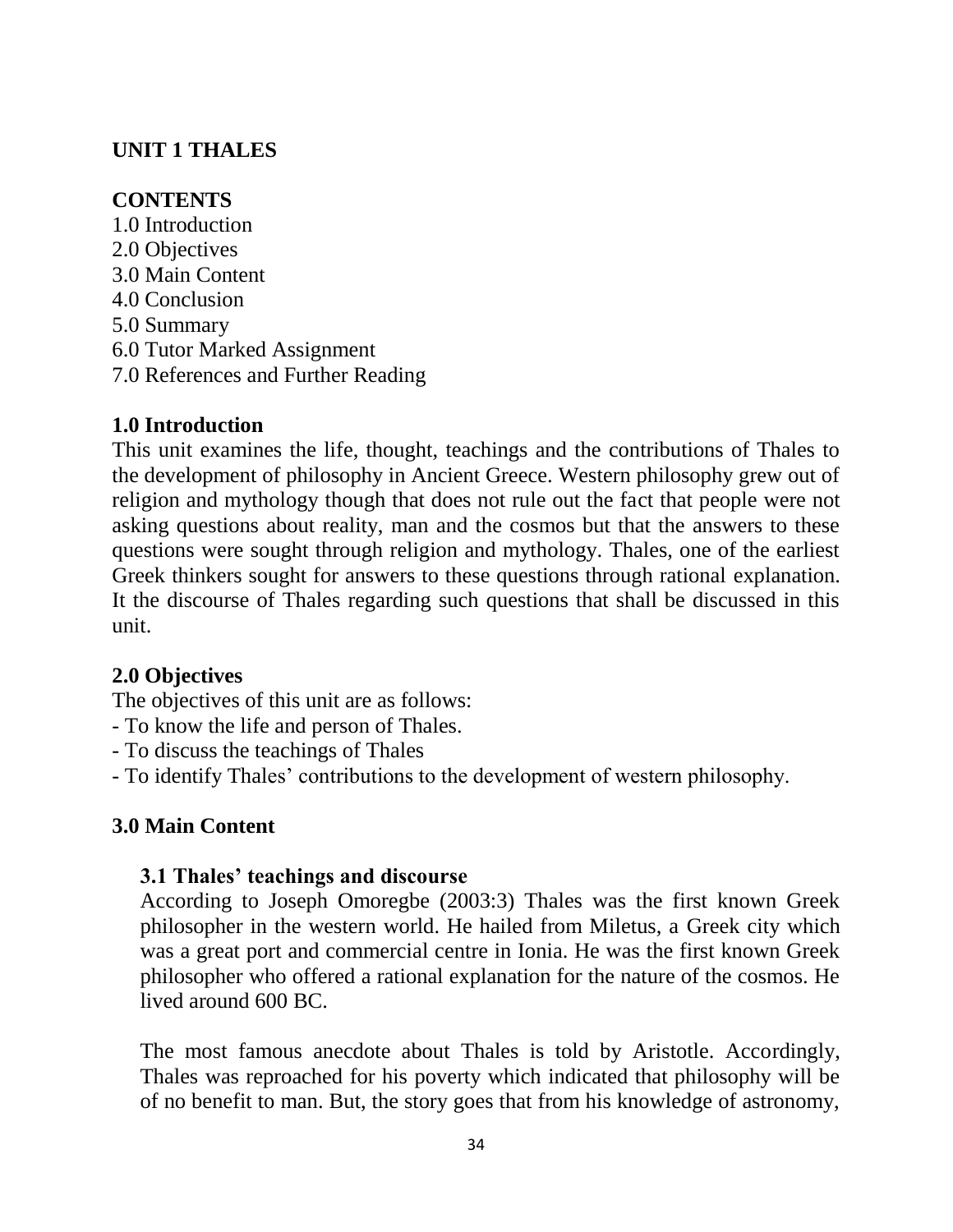he perceived while it was still winter, the coming of a great harvest of olives in the coming season, and having procured a small amount of money, he made a deposit for the use of all the olive presses of Miletus and Chios, which he rented for a low price. When the harvest came and there was a sudden and simultaneous demand for the use of the presses he let these at whatever price he wished and made a fortune. He pointed out through this, that philosophers can easily become wealthy if they wish but such is not their main pursuit (Arieti, 2005:44). Thales is presented as a man who showed the lesson of Hesiod that study nature, apply its lessons and wealth will follow. More so, Thales is presented as a man of philosophy who is not interested in the application of knowledge for personal gain but knowledge for its own sake.

Arieti (2005: 44) opines that love for knowledge for its own sake marked the man (Thales) from Miletus. Accordingly, the radical change in Milesian thought is its freedom from mythology through search for explanations reflective of universal law of nature. Furthermore, Arieti (2005: 45) thinks that this freedom from religious explanation is a manifestation of an attempt to understand for the sole sake of understanding. It was thought that the gods of Poseidon was responsible for earthquakes and people appealed for escape from the menace. Thales thought that earthquake is a product of agitation of the water on which the earth floats. In view of the above, He felt that there is no god to appeal to for safety. Thales thought that the knowledge of the cause of earthquakes would exist for its own sake, simply for the satisfaction of knowing the cause.

Thales's response to the question of the original substance, that primary stuff that was the foundation of all being is as follows. He stated that the material principle of all things is water. Thales may have had in mind the changeable condition of water (liquid, solid and gas). Arieti (2005: 45) thinks that water may be a metaphor for the various forms of matter. That Thales may have meant the claim as a metaphor for the significance of water for life. Thales is thought to have come to the conclusion from observing that all food is moist and that heat itself is generated from the moist and is kept alive by it.

Thales also discusses soul (psyche). He sees soul as something in motion. Thales held that all things are full of gods. He seems to suggest that the soul is the source of movement. We see a motionless corpse and conclude that its soul has departed. Thales believed that the soul is a god because it is self moving, it causes things to move and that movement is the essence of being alive. Thus, rivers, trees, wind and celestial bodies are gods and are alive because they move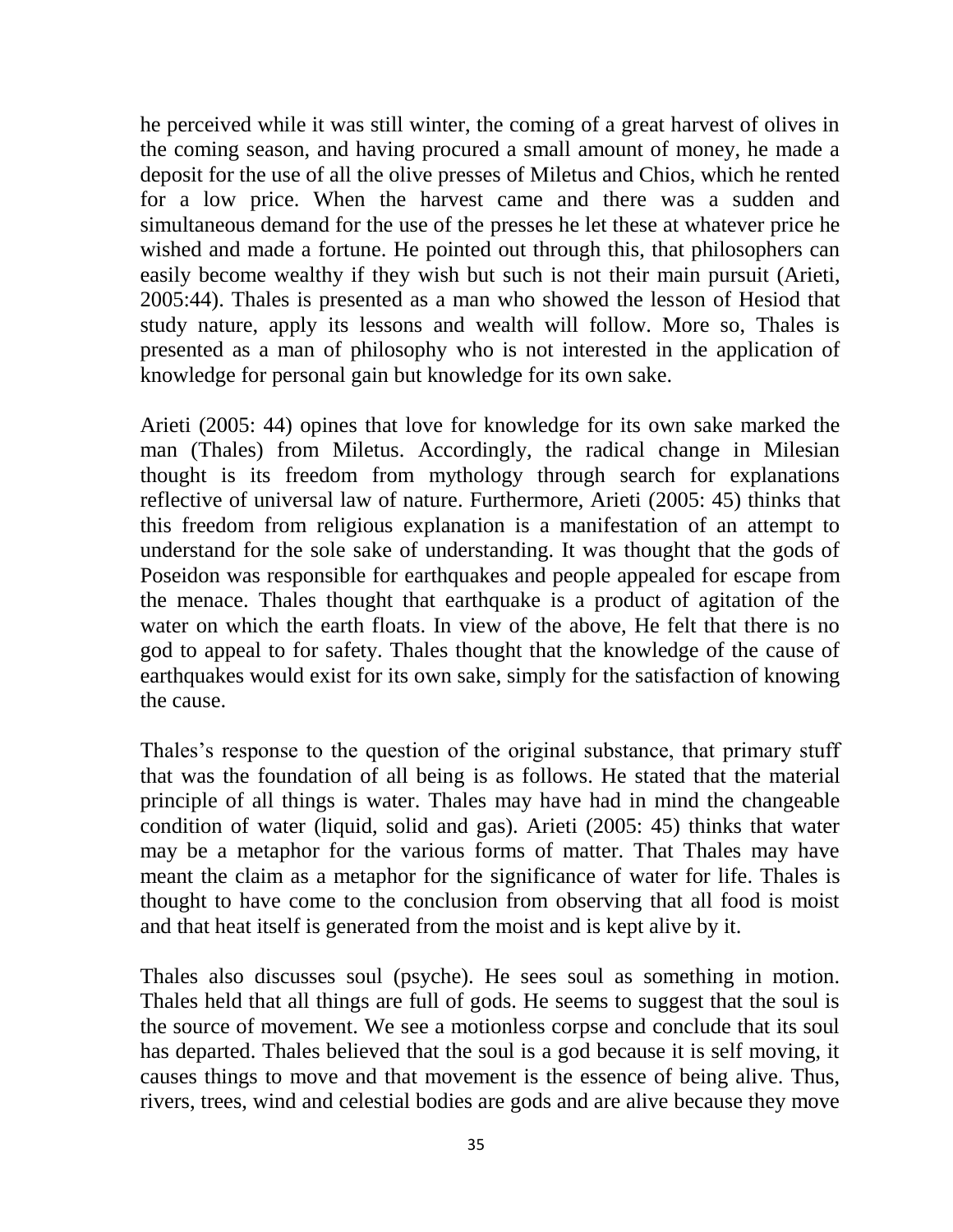and seem to have the faculty of self-motion. Independent self-motion is thought to have a divine cause.

The day Thales first questions about the makeup of the world and proposed new solutions was one of the truly revolutionary moments in the history of the world. He also predicted the eclipse of the sun by mathematical means but the prediction was correct only to the nearest year.

# **3.2 Thales' contribution to Ancient Greece thought**

The contributions of Thales to the development of ancient Greece thought are manifold. To begin with, his prediction about olive and all his efforts towards making money shows that philosophers have the potentialities of being rich but he was quick to teach that philosophy is sought for its own sake and not for personal gains. He advocated selfless services to the society through teachings that will liberate the people from the shackles of slavery brought about by religion and mythologies.

Thales' thought that the primary substance from which all other beings emanated was water was a ground breaking thought at the time. He discovered that every being have its main content to be constituted by water and exists in and through it. Rarely will you identify a being that do exist without water. He identified the three forms of water – solid, liquid and gas. Nothing exists without water. At death, the being dissolves and is absorbed by the soil as liquid (water).

Thales' thought and discourse on the soul is another ground breaking one. He sees soul as movement. He sees the soul as the source of movement and compares it with the corpse as distinct from the person himself. He sees the soul as a god because it causes things to move for movement is the essence of being alive.

### **4.0Conclusion**

Thales' teaching and contributions to the development of ancient philosophy particularly his thought on water being the primary substance that brought all beings into being coupled with his discovery that nothing exists without water remains remarkable His predictions about the earthquake and the olive tree will continue to be appreciated. His teachings on the soul and its being gods because it was thought that the soul determines one's movement was another major thought of Thales.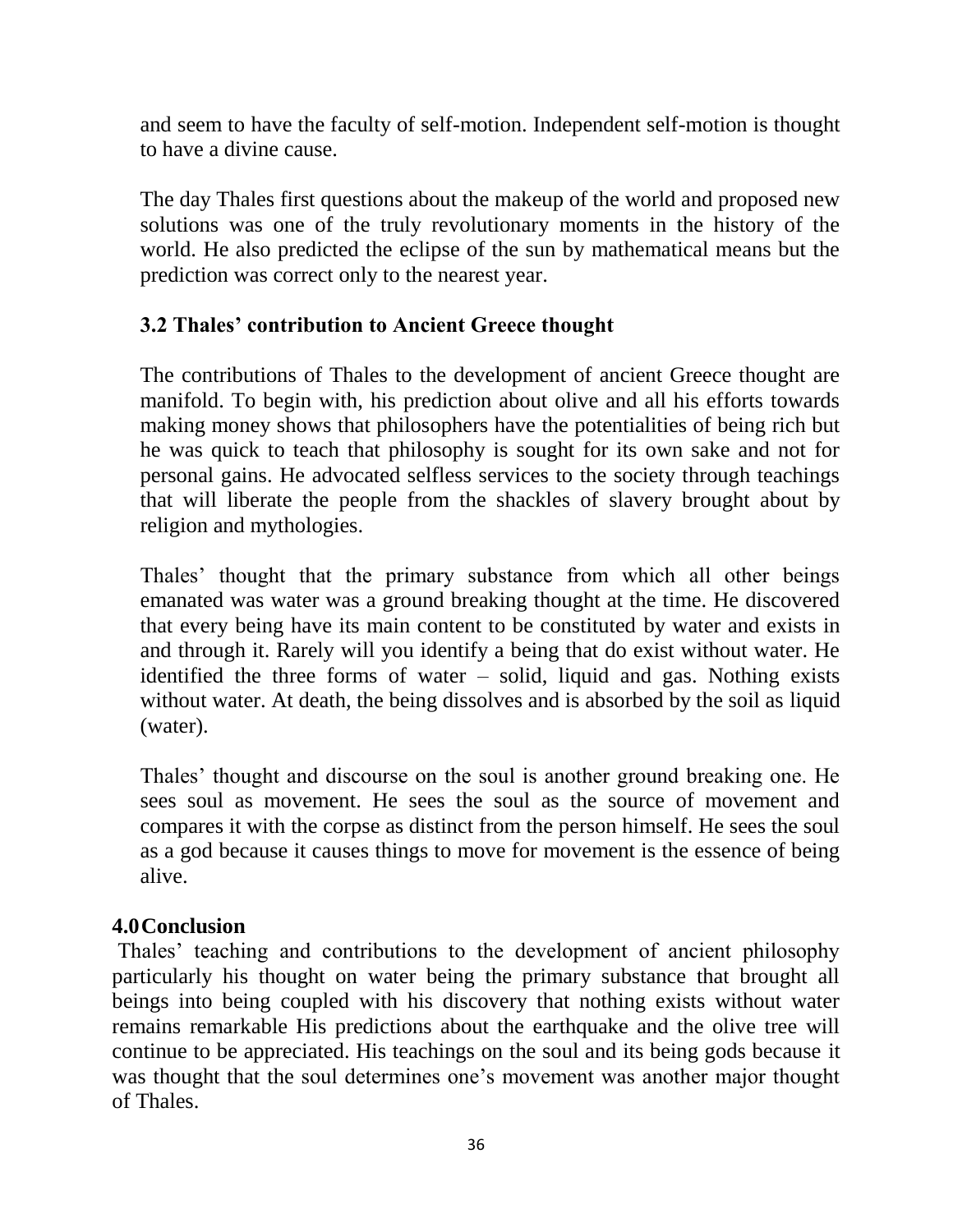#### **5.0 Summary**

Thales made some remarkable teaching and contributions to the development of ancient philosophy through many ways beginning with his thought on water being the primary substance that brought all beings into reality. It brought the seaport to Miletus and made Miletus the centre of commerce, agriculture and learning. He discovered that nothing exists without water but could not explain how water could generate fire even though water generates heat. His prediction about the earthquake taught the Milesians that it was not the gods that are responsible for earthquakes. His teachings on the soul and its being gods because of the soul determining one's movement was another major thought of Thales which contributed to the discourse of Thomas Aquinas on the existence of God.

### **6.0 Tutor Marked Assignment**

How did Thales expain that water was the original substance and how did justify his belief?

# **7.0 References and Further Reading**

Arieti, J. A. 2005. *Philosophy in the Ancient World*. New York: Rowman & Littlefield publishers.

Omoregbe, J.O. 2003. *A Simplified History of Western Philosophy* vol. 1. Lagos: Joja Educational Research and Publishers Ltd.Allen.

Russell, B. (2004). *History of Western Philosophy*. London: Routledge Classics.

Stumpf, S.E. (1994). *Philosophy: History and Problems*. New York: McGraw-Hills.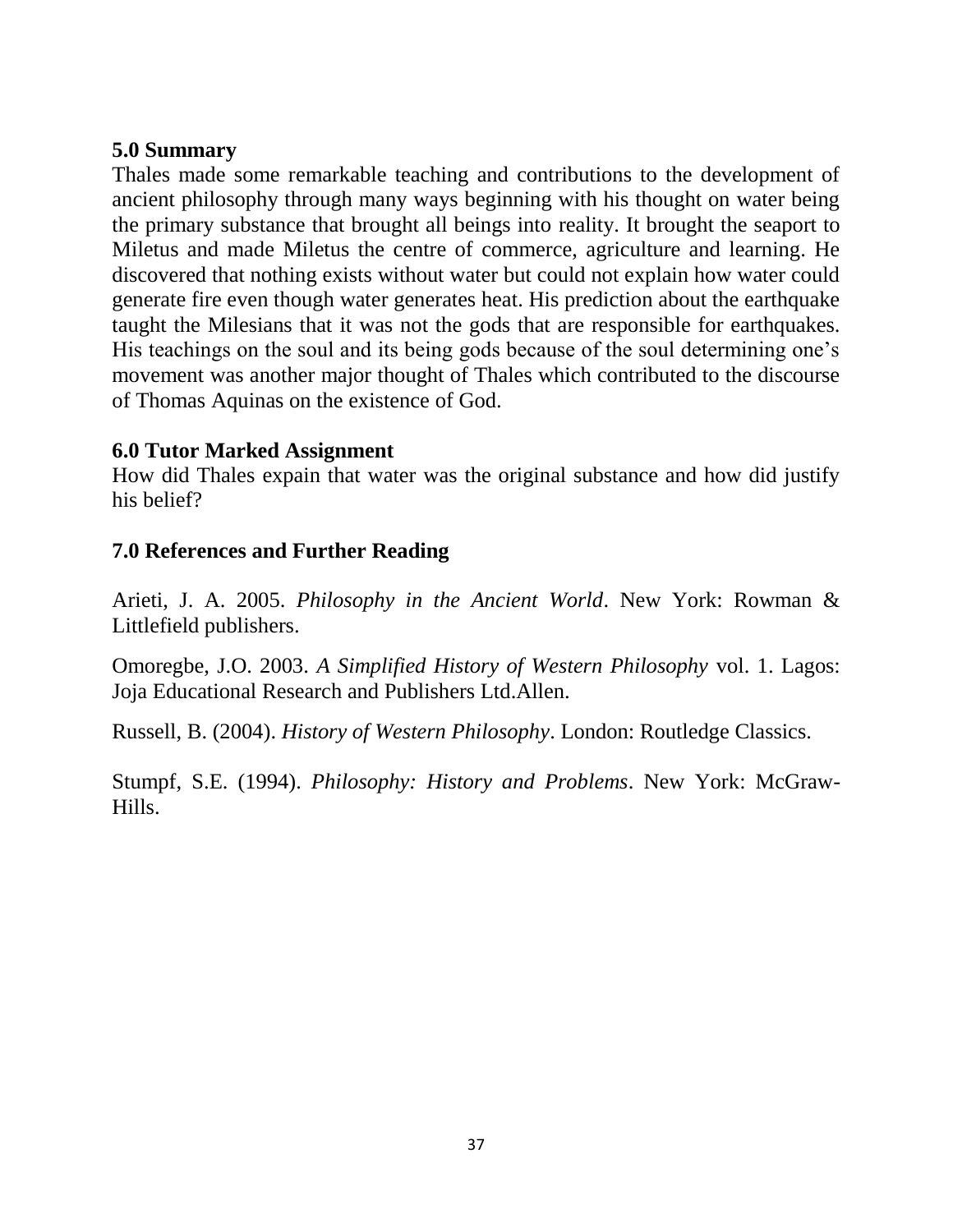#### **UNIT 2 ANAXIMANDER (610 – 546 BC)**

#### **CONTENTS**

1.0 Introduction 2.0 Objectives 3.0 Main Content 4.0 Conclusion 5.0 Summary 6.0 Tutor Marked Assignment 7.0 References and Further Reading

#### **1.0 Introduction**

This unit examines the life, thought, teachings and the contributions of Anaximander to the development of philosophy in Ancient Greece. Thales held that water was the original substance that brought other beings into existence but Anaximander, a pupil of Thales felt that his master had tried in several ways but could not explain how water could generate fire. In view of that he felt that he will improve on the thought and teachings of his master.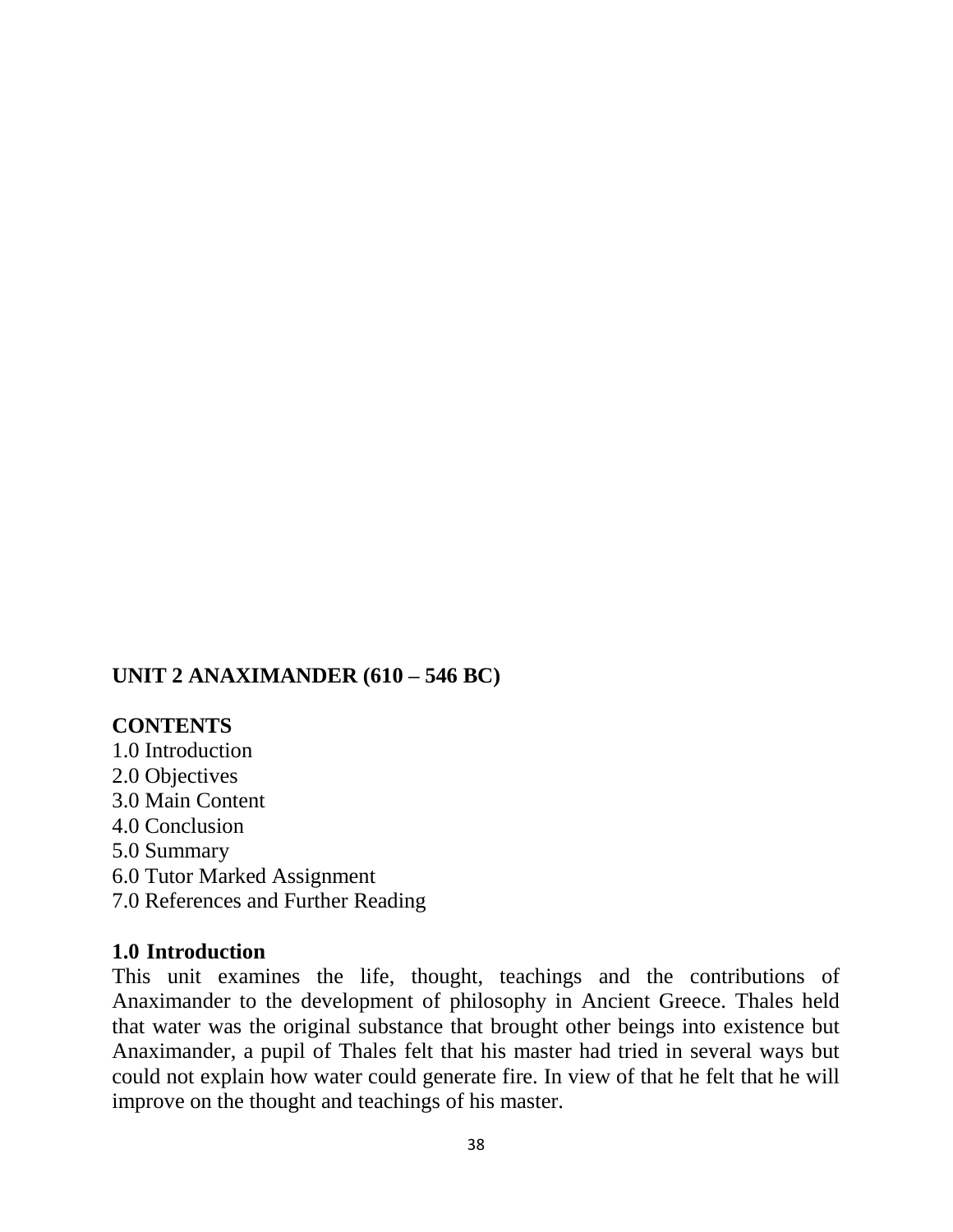#### **2.0 Objectives**

The objectives of this unit are as follows:

i. To know the life and person of Anaxinmander.

ii. To discuss the teachings of Anximander

iii.To identify Anaximander's contributions to the development of western philosophy.

# **3.0 Main Content**

### *3.1 Anaximander's teachings and discourse*

According to Omoregbe (2003:4) Anaximander was the second known Greek philosopher in the western world. He hailed from Miletus just like Thales and was a student of Thales. He held that there must be an original substance from which all things are made. But he did not think that it must be water as Thales did. He held that the primary substance cannot be of any of the things we know because all elements that we know are in conflict with one another. If any of them is the original substance, it will conquer and submerge all others. The primary element must therefore be a neutral element, different from all the elements that we know, it must also be infinite, eternal and indeterminate.

The conflict between the different elements was interpreted by Anaximander as an example of injustice in nature since by this conflict one element invade the domain of another element. But, he maintained that there is cosmic law of justice which establishes order and makes everything to go back into what came. It is in this light that he said that the principle of the world is boundless (*apeiron*), an undefined entity that can become anything and everything. He noted the various things such as rock, trees, houses, rivers, stars, etc, they have their names and natures that separate them from everything else, and wonders that if each one of them has a fixed nature how could things come into being or pass out of being or change into anything else. He concluded that the underlying matter does not itself have the boundaries of a fixed nature; instead all matter is rich in and full of potentialities. Thus, rock can be turned into a house, water can dry up and become air, bread when eaten digested and become flesh, etc. Anaximander's boundless is an improvement on the core problem of change regarding how a new set of properties becomes something else (Arieti, 2005:47).

This mechanism of change comes from a war between opposite forces, of which the four principal pairs are the hot and the cold, the wet and the dry. He looked at the cycle of the year and felt that the summer and the winter are opposed to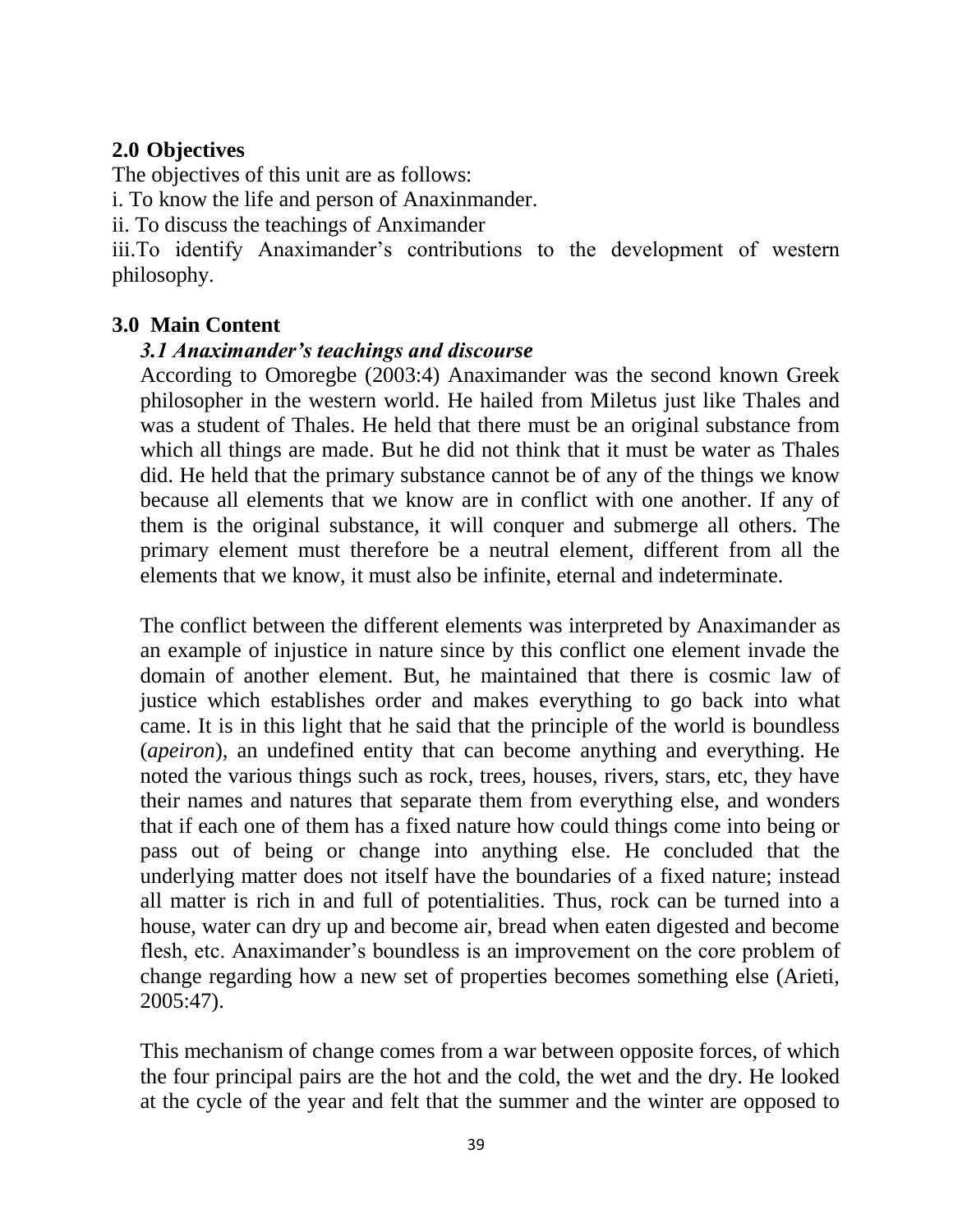each other. He felt that a living flesh is warm while a dead one is cold (Arieti, 2005:48).

Anaximander thought that the earth was cylindrical and not flat and we live on the surface of it. He inferred from his observation that the sun and other heavenly bodies revolve round the earth. He inferred from his mathematical ratio that an intelligible set of ordered rules governs the universe.

### *3.2 Anaximander's contribution to Ancient Greece thought*

One of the major contributions of Anaximander to the development of ancient Greece thought is the concept of boundless, *apeiron*, an undefined entity that can become anything and everything. He explained the variation in things through this concept of boundless. It is through the concept of boundless that he explained the possibility of each being not to have a fixed nature.

Anaximander"s thought that the earth was cylindrical in nature is another milestone in his discourse. He further held that human beings exist on the surface of the earth which has been given the desired respect in modern scientific discourse.

Anximander"s thought and discourse that the sun, stars and other heavenly bodies revolves round in a daily circular orbit around the earth is a reputable development. This thought has led to further development of the rotation and revolution of the cosmos.

#### **4.0 Conclusion**

Anaximanders" teachings and contributions to the development of ancient philosophy particularly his thought on boundless (*apeiron*) being the primary substance that brought all beings into being coupled with his discovery that nothing exists with a definitive nature remains remarkable.

# **5.0 Summary**

Anaximander made some remarkable teaching and contributions to the development of ancient philosophy through many ways beginning with his thought on boundless through which he explained that nothing has a fixed nature has continued to influence several discourse on the beginning of philosophical discourse.

His thought on the cylindrical nature of the earth has been of great importance to the discourse on the nature of the universe. His view on the sun and other heavenly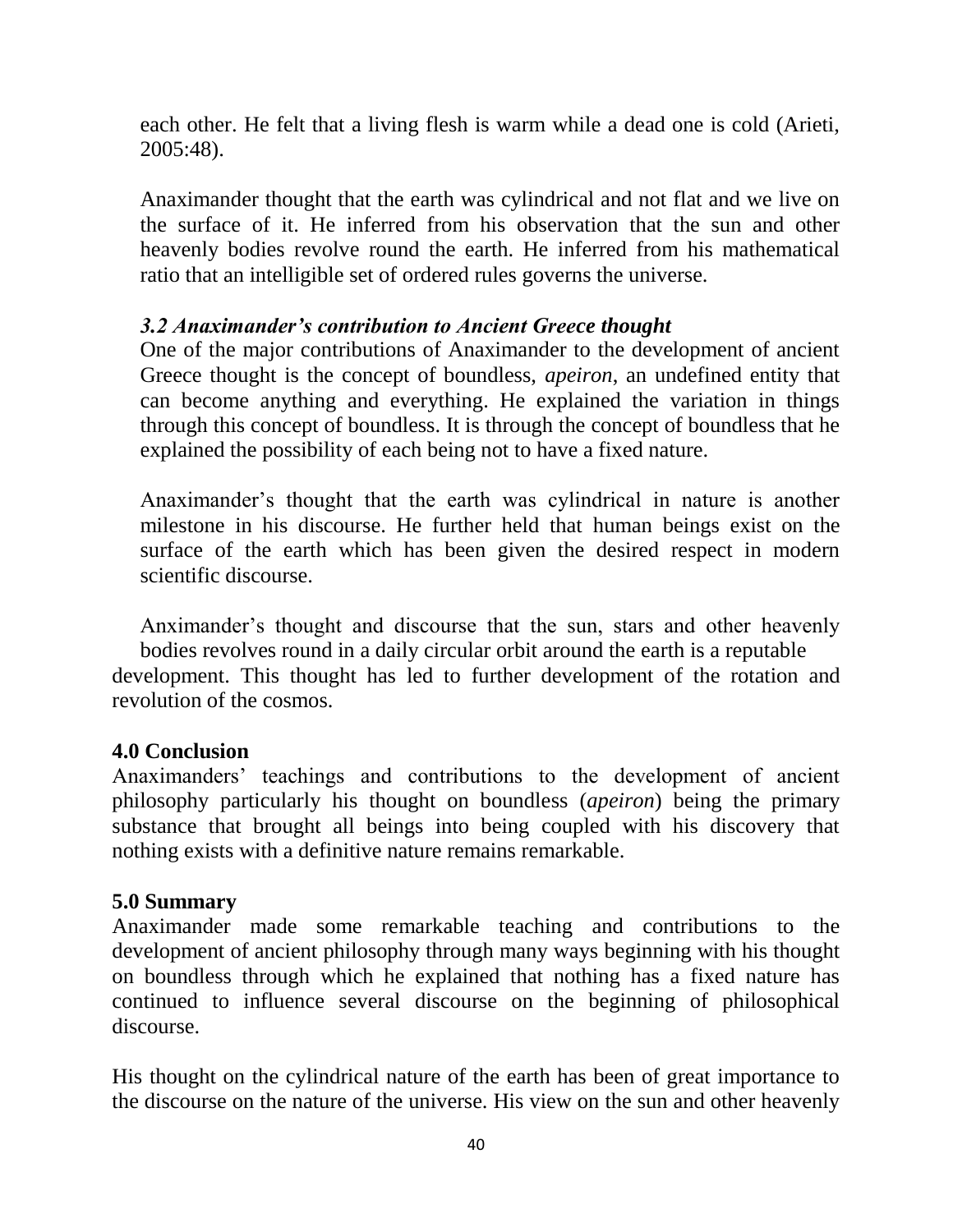bodies revolving round the earth has also remained one of the best in geographical discoveries in contemporary times.

#### **6.0 Tutor Marked Assignment**

How did Anaximander explain his concept of *apeiron* as the original substance and how did he justify his belief?

#### **7.0 References and Further Reading**

Arieti, J. A. 2005. *Philosophy in the AncientWorld*. New York: Rowman & Littlefield publishers.

Omoregbe, J.O. 2003. *A Simplified History of Western Philosophy.* Vol. 1. Lagos: Joja Educational Research and Publishers Ltd.Allen.

Russell, B. (2004). *History of Western Philosophy*. London: Routledge Classics.

Stumpf, S.E. (1994). *Philosophy: History and Problems*. New York: McGraw-Hills.

#### **UNIT 3: ANAXIMENES (585 – 528 BC)**

#### **CONTENTS**

1.0 Introduction 2.0 Objectives 3.0 Main Content 4.0 Conclusion 5.0 Summary 6.0 Tutor Marked Assignment 7.0References and Further Reading

#### **1.0 Introduction**

This unit examines the life, thought, teachings and the contributions of Anaximenes to the development of philosophy in ancient Greece. He was the third Greek philosopher and hailed from Ionia, Miletus. The time of his death is put at around 528/526 BC (Omoregbe, 2003:5). Composta (1990:21) holds that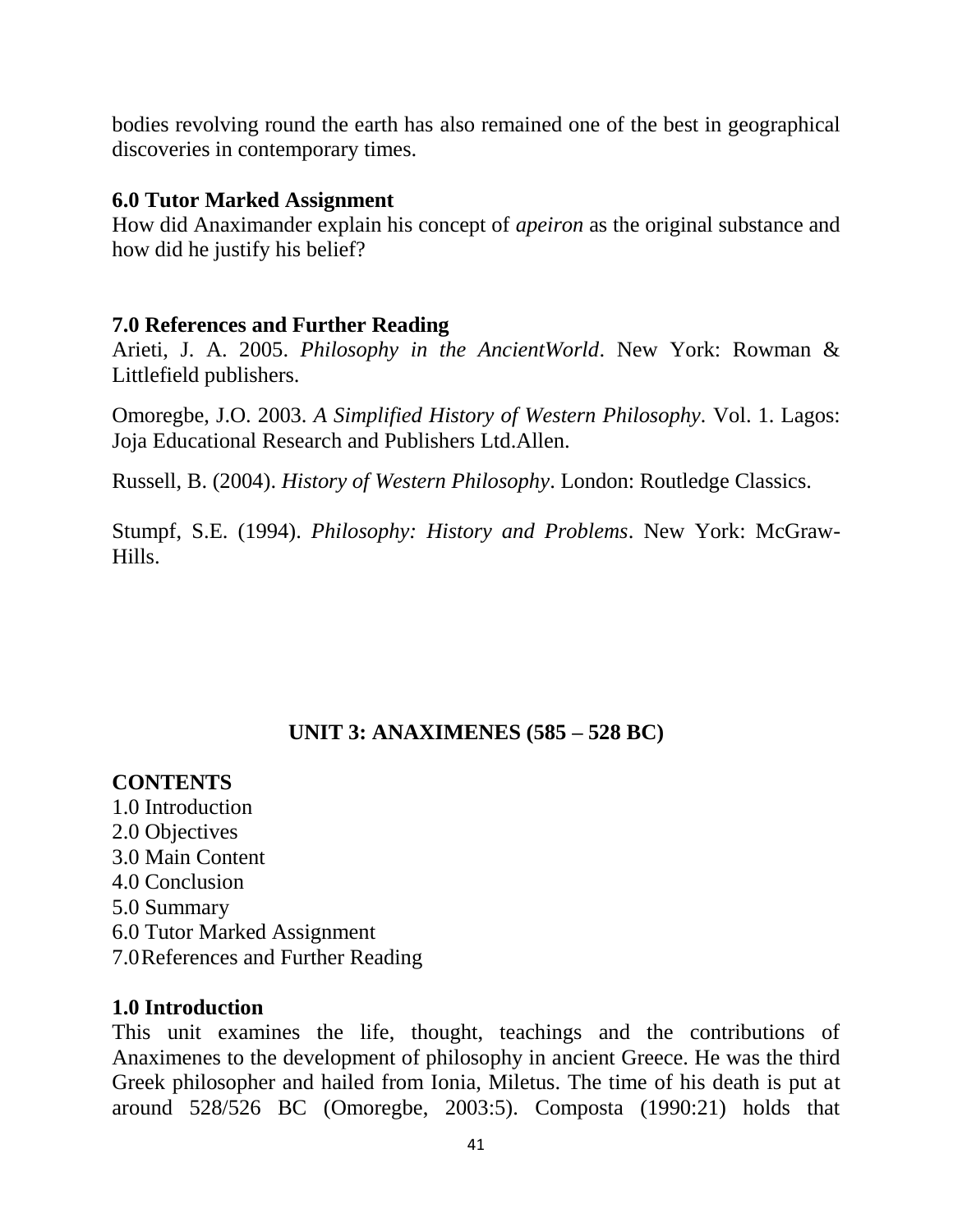Anaximenes was a disciple of Anaximander. That he rejected the thesis of "*apeiron*" as distinct from phenomena. And he attributes the characteristics of infinity or boundlessness to empirical phenomena – the air. He was not comfortable with Anaximander"s thought of boundless, an undefined entity that could become anything or everything. Anaximenes has no explicit criticism for his predecessors nor does any of such criticisms exist.

### **2.0: Objectives**

The objectives of this unit are as follows:

- To know the life and person of Anaximenes

- To discuss the teachings of Anximenes

- To identify Anaximenes"s contributions to the development of western philosophy.

# **3.0 Main Content**

# **3.1 Anaximenes' teachings and discourse**

Anaximenes (Arieti, 2005: 49) held that Thales" thought that water was the original substance that brought other beings into existence was a metaphor for matter because water could take on the shape of any container and could exist in gaseous, liquid, and solid states but could not explain how water could generate fire which appears as a polar opposite with water. In view of that he felt that he will improve on the thought and teachings of his master by thinking that the original substance was air. He thought that where water presented the apparently insoluble difficulty of transforming into or out of fire, air presented the advantage of invisibly taking on different forms in a way that could be actually perceived. We can feel air that is hot, moist, cold or dry. We can feel the wind blowing on our skin and then surmise that the same wind is invisibly whirling the dry leaves. He thought that air has a good claim to be the source of living things as water, for air is the breath of life.

Anaximenes (Composta, 1990: 21) sees air just like Anaximander's thought on boundless (apeiron) as having the feature of invisibility, but unlike the unbounded, there is actual evidence that it exists. He sees air as a perceptible part of nature while at the same time it enjoys a place in the explanatory intellectual and invisible realm that is somehow beyond nature. Anaximenes offered many other views such as the transformation of air into different substances like condensation and rarefaction. When air is condensed, it is cold; when it is relaxed it is hot.

According to Composta (1990:21) Anaximenes held that there was a transposition of the unlimited from a distinct arch to air and that made him to think that such a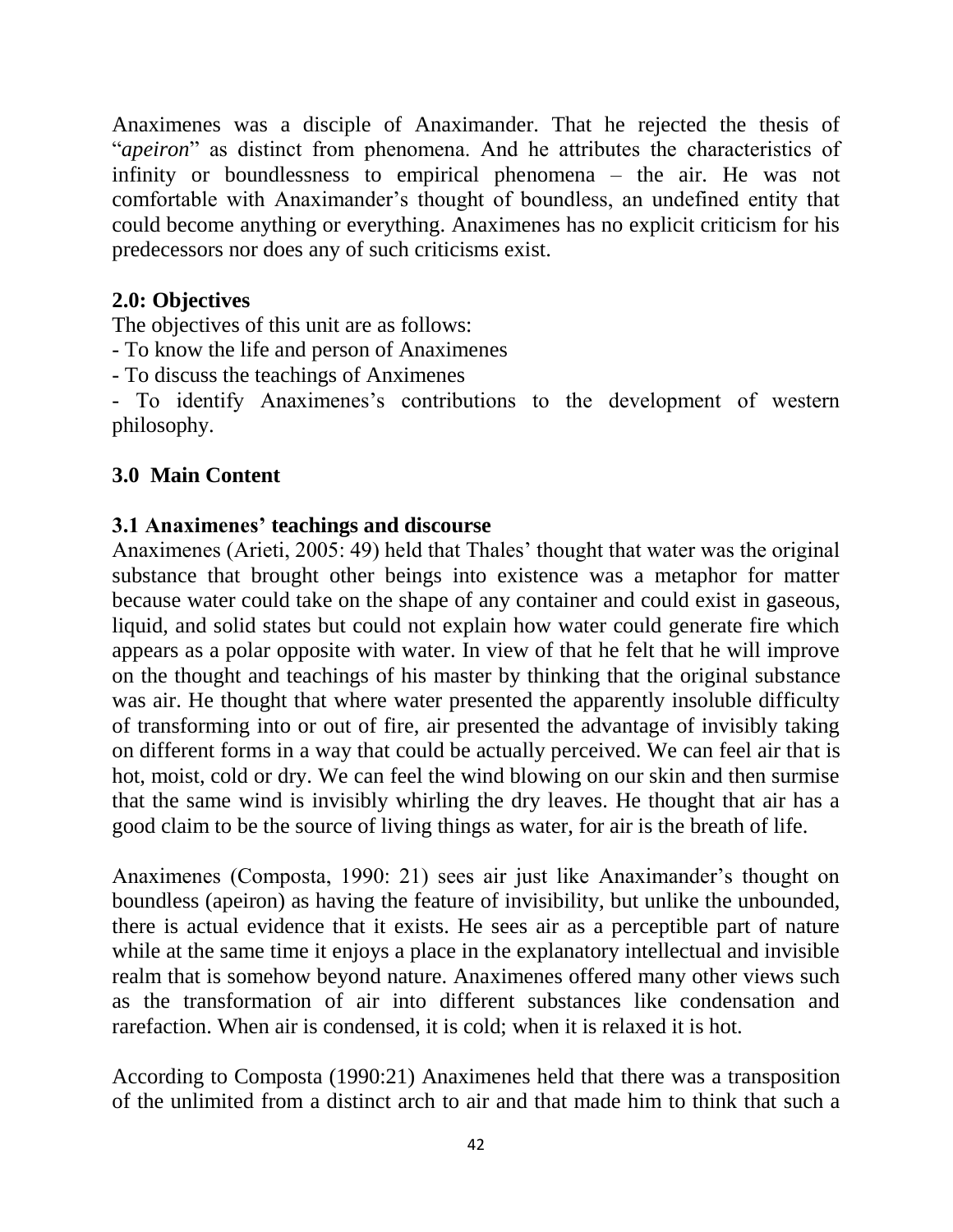vital phenomena plays important role. He thought that the soul, which is a breath, sustains the body and gives it life. Vital air condenses and rarefies in such a way that all forms of becoming requires no other principle. He went further to transfer this biological model of the concept of the universe and astronomical phenomena to explain that through condensation, hot air is transformed into rain, cloud, fog. He further holds that lightening from heavens is merely inflamed air.

### *3.2 Anaximenes's contribution to Ancient Greece thought*

One of the major contributions of Anaximenes to the development of ancient Greece thought is that air was the original substance through which all other beings emanated. He saw his thought as a better explanation for Anaximander's concept of boundless, *apeiron*, an undefined entity that can become anything and everything. Anaximenes explained that the soul is air and it gives it life.

Anaximenes's thought that air could turn into any being through condensation and rarefaction is one of his major contributions to the development of western philosophy. It is through this process that air could turn into solid, liquid and gas.

### **4.0 Conclusion**

Anaximenes' teachings and contributions to the development of ancient philosophy particularly his thought that air was the primary substance that brought all things into being through condensation and rarefaction remains remarkable.

#### **5.0 Summary**

Anaximenes made some remarkable teaching and contributions to the development of ancient philosophy through many ways beginning with his thought on air being the primary substance improved on Anaximander"s thought. His explanation that air could produce any substance through condensation and rarefaction remains remarkable.

#### **6.0 Tutor Marked Assignment**

How did Anaximenes justify his thought that air is the primary substance?

#### **7.0 References and Further Reading**

Arieti, J. A. 2005. Philosphy in the Ancient World. New York: Rowman & Littlefield publishers.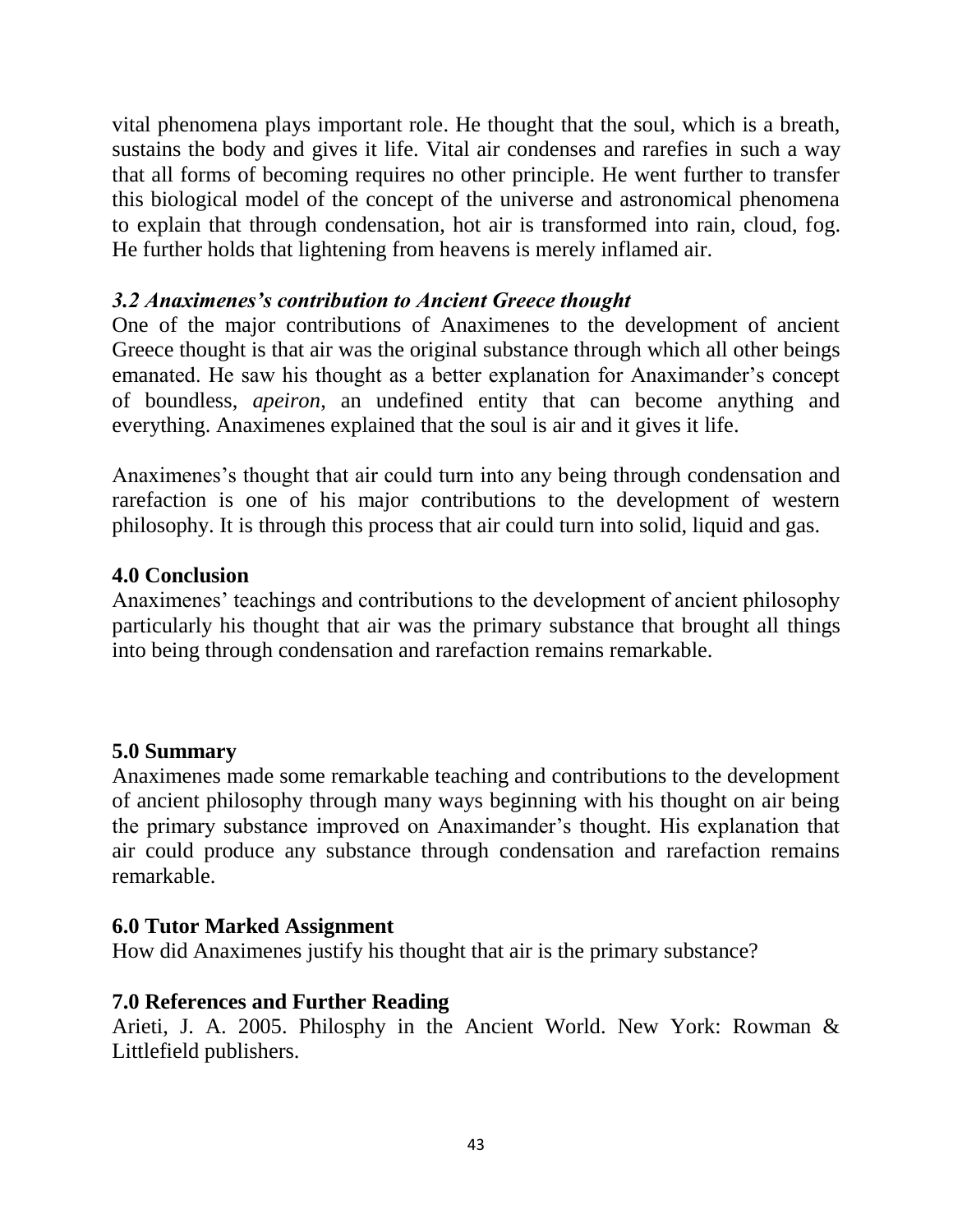Composta, D. 1990. History of Ancient Philosophy.Vatican: Urbanian University Press.

Omoregbe, J.O. 2003. A Simplified History of Western Philosophy vol. 1. Lagos: Joja Educational Research and Publishers Ltd.Allen.

Russell, B. (2004) History of Western Philosophy. London: Routledge Classics.

Stumpf, S.E. (1994) Philosophy: History and Problems. New York: McGraw-Hills.

#### **MODULE 4: PHILOSOPHY IN ITALY**

#### **Introduction**

This module examines the discourse of philosophy in Italy where in the discourse of Pythagoras and the Pythagoreans, Heraclitus and Parmenides are examined. This module is made up of three study units. It gives you the opportunity to know the movement of philosophy in Italy and the early  $5<sup>th</sup>$  century philosophical discourse. Unit one discusses the thought and contributions of Pythagoras while unit two examines the contributions of Xenophanes, Unit three examines the thought of Heraclitus, unit four examines the discourse of Parmenides. Unit five Empedocles. While unit six, seven, eight and nine analyze the teachings of Leucippus and Democritus, Anaxagoras, Zeno and the Sophists respectively.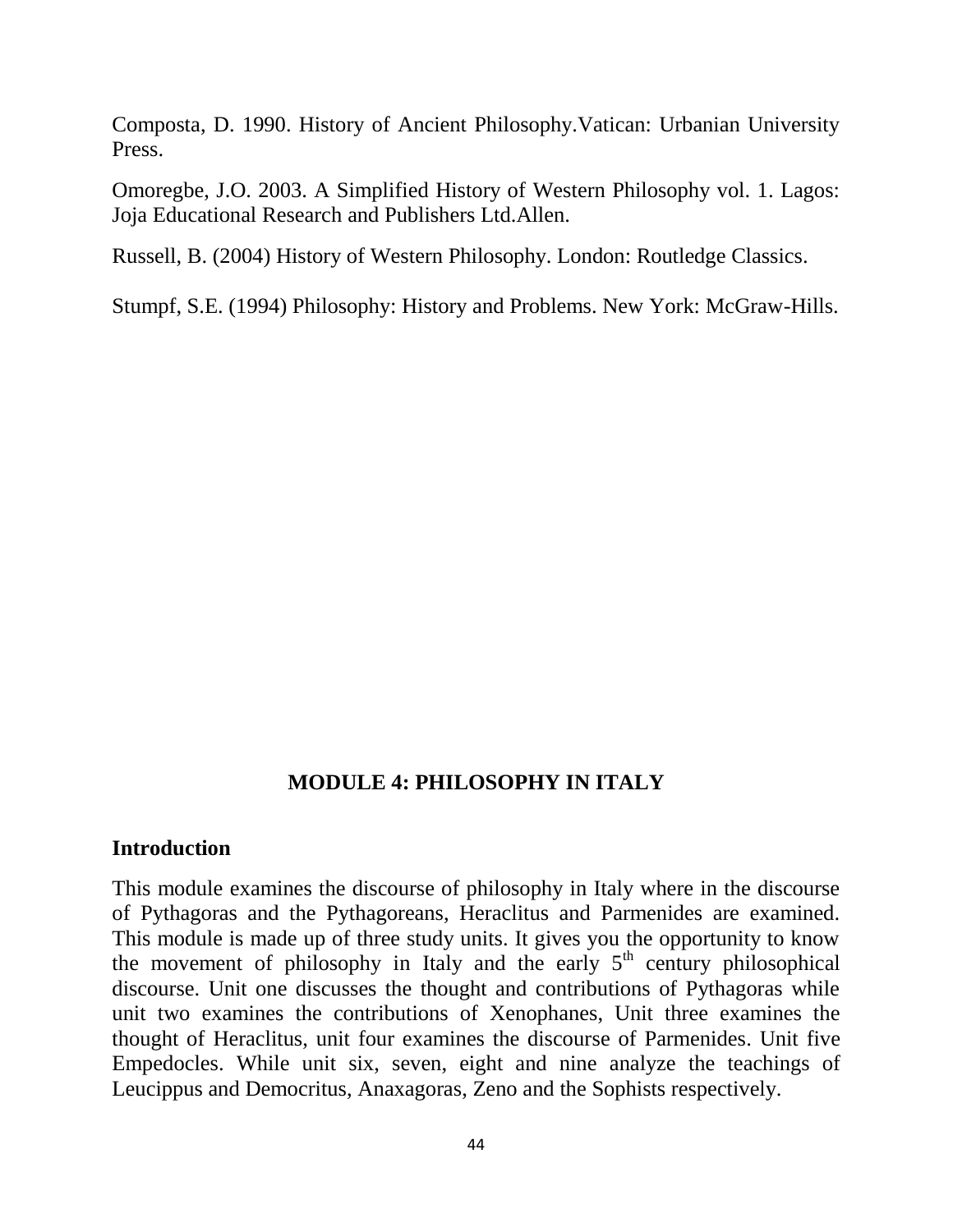# **UNIT I: PYTHAGORAS**

# **CONTENTS**

1.0 Introduction 2.0 Objectives 3.0 Main Content 4.0 Conclusion 5.0 Summary 6.0 Tutor Marked Assignment 7.0 References and Further Reading

# **1.0: Introduction**

This unit examines the thinking and teachings of Pythagoras and the Pythagoreans in Italy. Pythagoras has been described as one of the intellectually sound men and most important men that has ever lived (Russell 1996: 38). He was a native of Samos, moved to Croton in southern Italy. According to James Arieti (2005: 56) "the purpose of travel is to go to ltaly." Accordingly, a man who has not been in Italy, is always conscious of an inferiority, from him not having seen what it is expected a man should see. The grand object of travelling is to see the shores of the Mediterranean. In the mid-sixth century, two important thinkers, Pythagoras and Xenophanes, achieved this goal. Pythagoras left his native island of Samos, in the eastern Aegean, and Xenophanes left Colophon, not far from Samos, on the coast of Ionia (modern day Turkey). Given the ties a man had to his polis what could have induced anyone to leave his part of the world and go far away?

The unit examines Pythagoras' contributions to the development of philosophy in the ancient time. It is discussed as follows: life, person and times of Pythaygoras, His mathematical discourse and contribution to the development of philosophy.

# **2.0: Objectives**

The objectives of this study include:

- i. To examine the thinking and teachings of Pythagoras
- ii. To analyze his discourse on numbers
- iii. To assess his contribution to the development of western philosophy.

# **3.0 Main Content**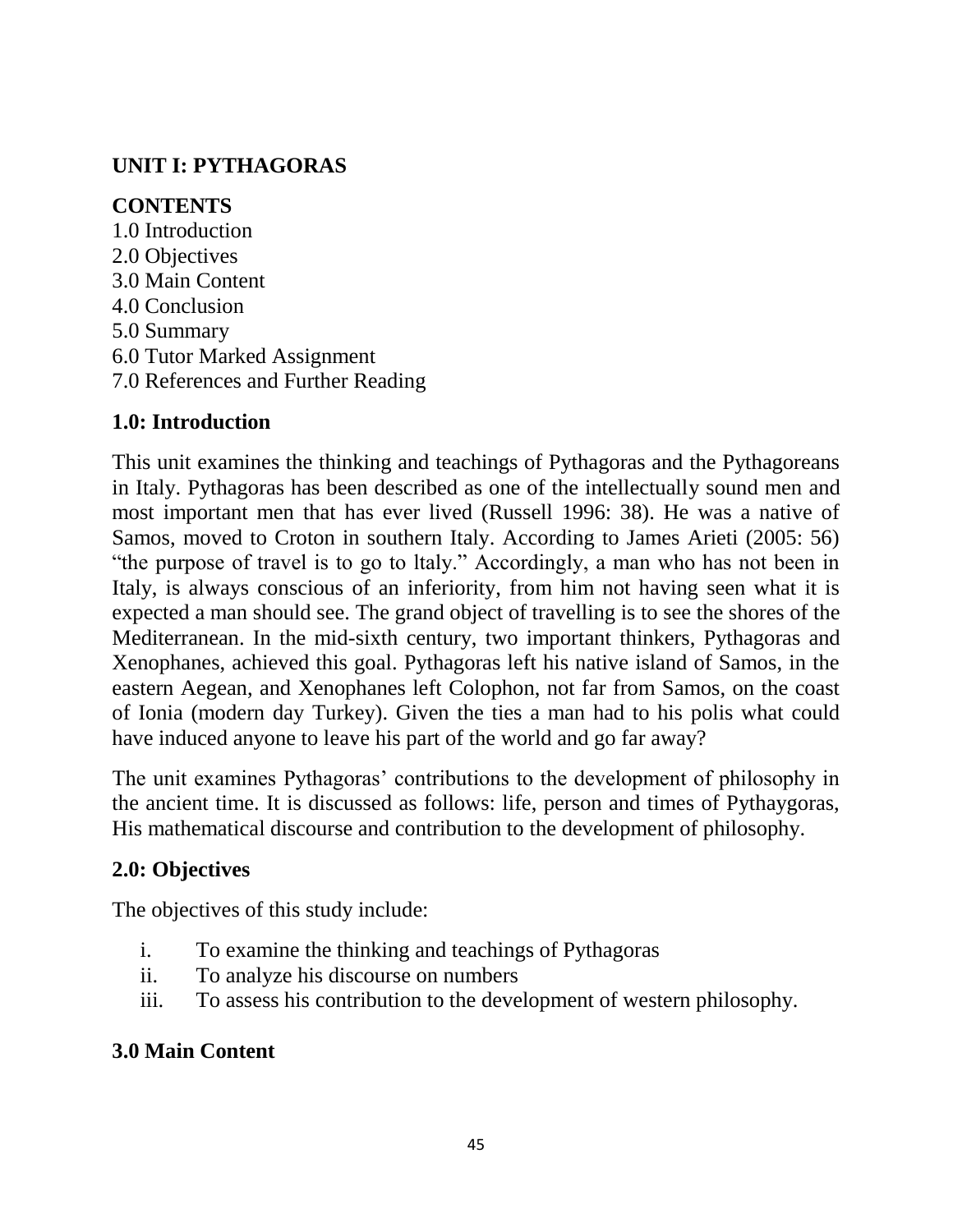According to tradition, Pythagoras moved to Croton in southern Italy; where he founded a secret brotherhood. He was a dynamic, inspirational leader, renowned, also mocked, for his learning. Since the secrets of the brotherhood were very well kept, very little is known for sure about it. What is known is that the brotherhood believed in the transmigration of souls, a process whereby souls did not die but returned in the bodies of animals or human beings, It was perhaps for this reason that Pythagoreans kept special dietary laws, abstaining from kidney beans (which, perhaps reminding them of embryos, were believed to contain the souls of the dead) and meat (which might turn out to have housed the souls of one"s ancestors or friends). They cultivated the art of memory, requiring members to perform exercises such as recalling the previous day"s activities and conversations with the greatest possible exactitude. Whether Pythagoras himself or someone else is responsible for the discoveries attributed to him is, for the most part, impossible to determine. Pythagoras was given all the credit. His followers treated him as something of a deity, not pronouncing his name but referring to him as "he himself" or as "the man." Among the legends associated with the Pythagorean brotherhood is the story of a certain Hippasus, who was allegedly put to death for having divulged the secret that the square root of 2 is irrational (that is, not able to be expressed as a ratio of integers). Although the story is probably false, it shows the reputation the Pythagoreans enjoyed for their secrecy and for their wish that the world actually be without what might be regarded as mathematical ugliness.

Like the Milesian thinkers whom we have considered, the Pythagoreans were looking for an underlying principle beyond what could be seen with the senses. They thought they had found this principle in mathematical order, the basis of which was number, for number gave everything proportion, shape, and quantity (Arieti, 2005: 57). Numbers in ancient times were presented as points forming geometric figures, and these figures were of great importance to the Pythagoreans, who derived fascinating arithmetical facts from them and also attributed to them imaginative moral and physical qualities (Stumpf, 1994:9).

Even numbers made symmetrical figures. In Greek, the Word for "even numbers" (*artion*) means *joined* and has a positive connotation of order and clarity. The number *four*, being doubly symmetrical, was for the Pythagoreans a perfect number and was identified with justice and law. They depicted the first four even numbers as follows:

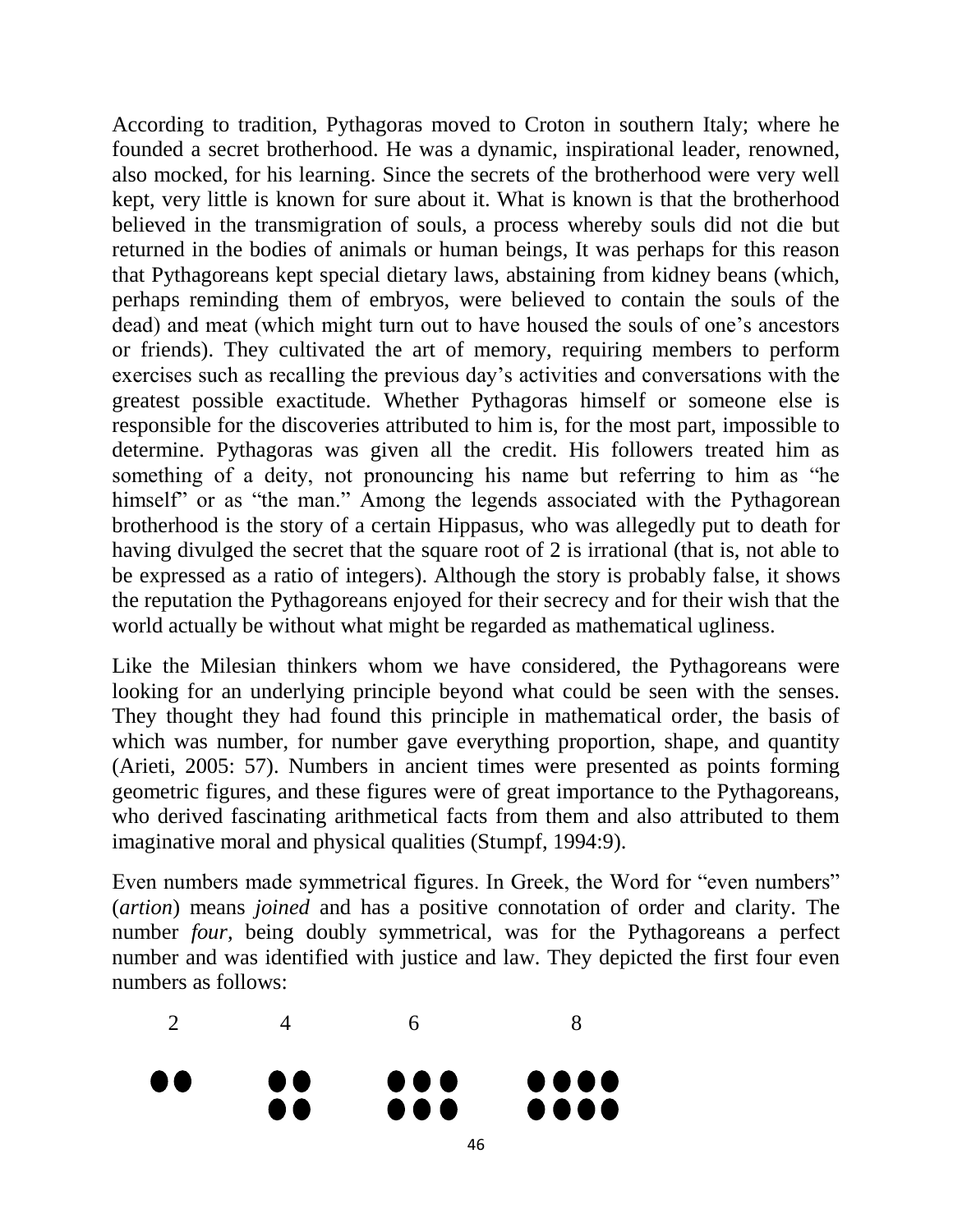Odd numbers (*perittoi, the word for excessive)* were presented as points on a *gnomon* (from the likeness of the angel to that on a Babylonian sundial):



Triangular numbers were those that could be drawn in a triangular shape (Arieti, 2005: 57).

Of these, Pythagoreans were especially fond of 10, for ten is the sum of the first four numbers  $(1 + 2 + 3 + 4 = 10)$  and yields at triangle with sides of four units like a pyramid.

The Pythagoreans were so convinced that numbers and mathematical beauty ruled the universe that they constructed their model of the universe not on what they observed but on what they thought it should be. Since they wanted the number 10 to pervade the universe but the number of observed bodies added up to only 9 (earth, sun, moon, five planets, and the sphere of stars), the Pythagoreans added a mysterious invisible "counter earth" to round out an even ten. Expressing a similar desire to conform physical material to their notions of number, the Pythagoreans, who originally were aware of only four of the five regular polyhedra-the tetrahedron, cube, octahedron, and icosahedrons-and believed that these corresponded to the four elements - fire, earth, air, and water. When they learned of a fifth regular polyhedron-the dodecahedron-they added a mysterious fifth invisible element, *aether*, to the four.

One of the truly amazing discoveries made by the Pythagoreans was that musical harmony is based on mathematical proportions. Since all accomplishments were credited to Pythagoras, the story of the discovery gives him the leading role. One day the story goes, he happened to hear the pleasing sounds produced by the clanging of a blacksmith"s hammers. The hammers turned out to have weights in 12, 9, 8, and 6 units, and from these numbers he derived the octave  $(12.6 = 2.1)$ , the fifth (12:8 = 9:6 =3:2), the fourth (12:9 =4:3), and the whole tone (9:8). He discovered as well that when the string of a lyre is halved in length while maintaining the same tension, the note played is increased by an octave. The Significance of this discovery, which perhaps formed the basis of the whole Pythagorean confidence that the universe is based on number, is the uncovering of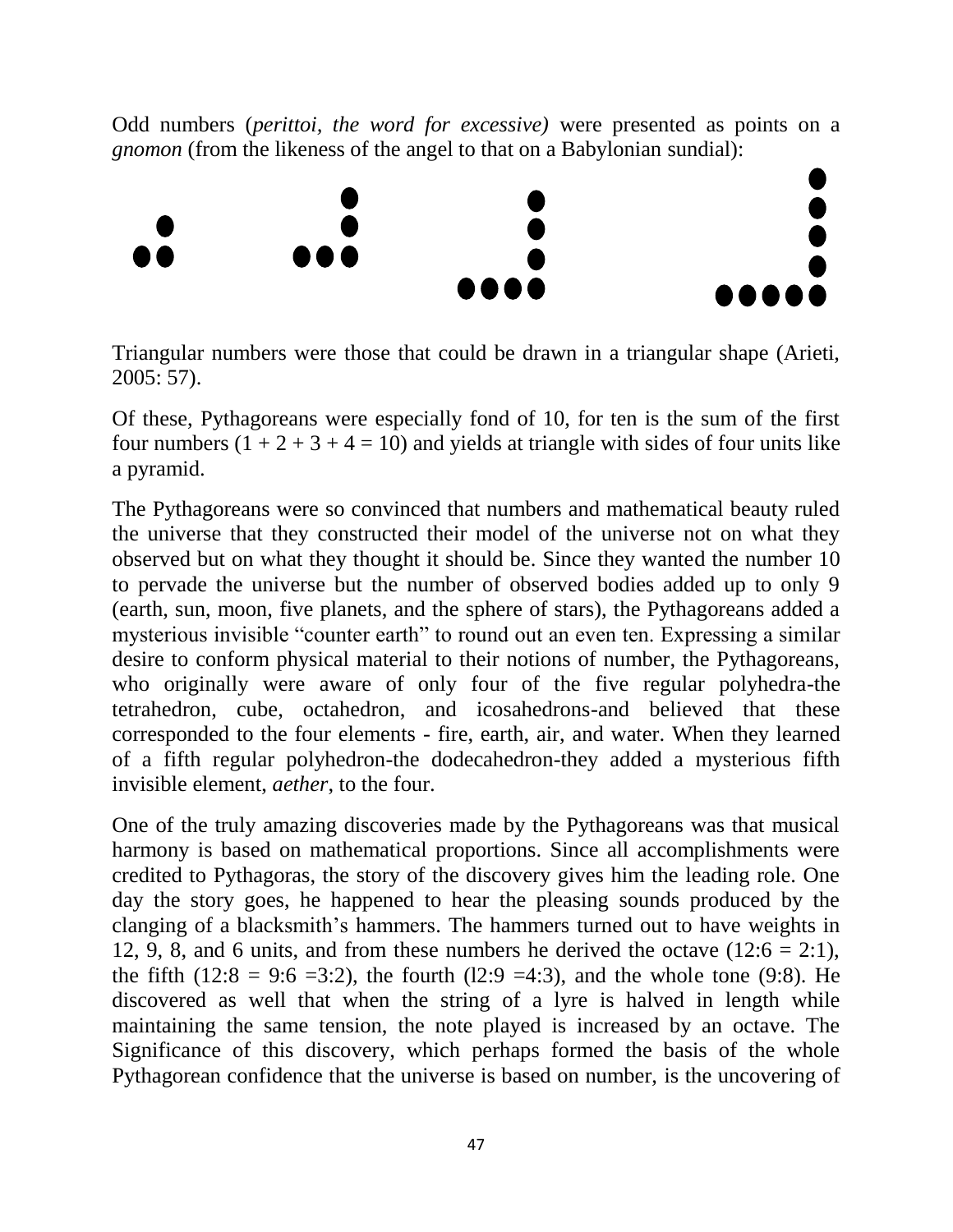what had been hidden-this fact that hidden mathematical ratios are the basis of perceptible harmony (Arieti, 2005: 58).

#### **4.0 Conclusion**

The Pythagoreans combined number and spirituality to develop an enduring philosophical discourse that has continued to thrill scholars up to the present era. Their discovery of the popular theorem has remained reputable in human history.

#### **5.0 Summary**

The Pythagoreans combined number and spirituality to develop an enduring philosophical discourse that has continued to thrill scholars. As a religious group, they thought that the soul migrates at death from one individual to another, even to animal. It is on this basis that they refused to eat meat. They also use numbers thinking that everything in the universe is based on numbers. Numbers were drawn in the form of points and are arranged in terms of odd and even numbers. While the odd numbers are arranged in triangular form, the even numbers are arranged in rectangular forms. The number ten is thought to be a complete number; as a result it is arranged in form of a pyramid. These numbers are also thought to be the foundations for music.

#### **6.0Tutor Marked Assignment**

Discuss the contributions of the Pythagoreans to the development of western philosophy.

#### **References and Further Reading**

Arieti, J.A. 2005. Philosophy in the Ancient World: An Introduction. Oxford: Rowman & Littlefield Publishers.

Composta, D. 1988. History of Ancient Philosophy. Vatican: Urbanian University Press.

Omoregbe, J.O. 2002. A Simplified Histroy of western Philosophy Vol. I. Lagos: Joja Educational Research and Publishers.

Russell, B. 1994. History of Western Philosophy. London: The Bertrand Russell foundation.

Stumpf, S.E. 1994. Philosophy: History and Problems (fifth Edition). New York: McGraw Hills.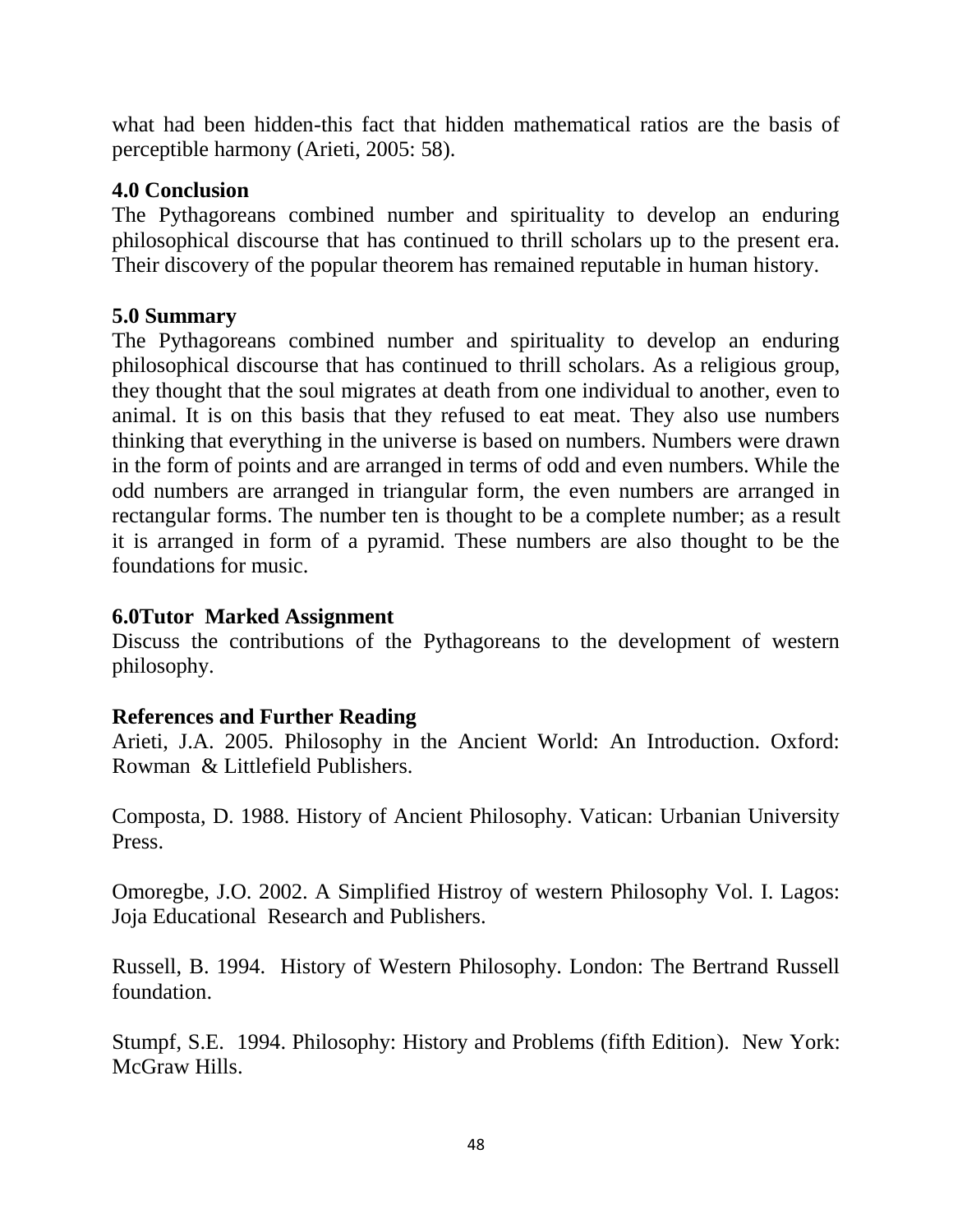# **UNIT 2 XENOPHANES**

# **CONTENTS**

- 1.0 Introduction
- 2.0 Objectives
- 3.0 Main Content
- 4.0 Conclusion
- 5.0 Summary
- 6.0 Tutor Marked Assignment
- 8.0References and Further Reading

# **1.0 Introduction**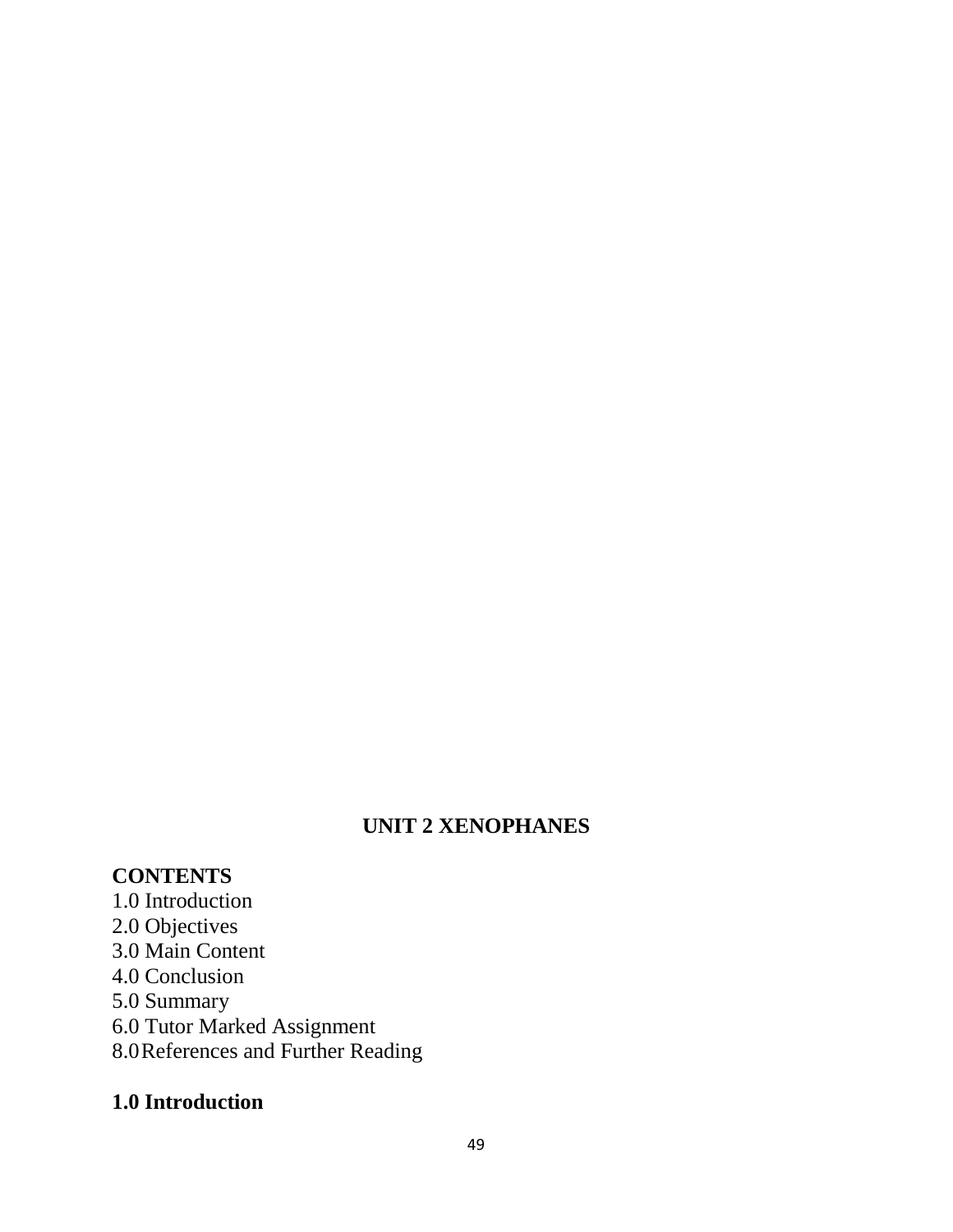This unit examines the life, person and thought of Xenophanes and the contributions that he made to the development of western philosophy.

### **2.0 Objectives**

The objectives for this study are:

- i. To study the life, person and thought of Xenophanes
- ii. To examine his teachings and contributions to the development of philosophy.
- iii. To analyze the relevance of his teachings in the contemporary society.

# **3.0 Main Content**

Xenophanes was born around 570 BC in Colophon, in 546 he left his land, which was occupied by the Persians through the Median (Composta, 1998; 47). He lived as an exile from about the age twenty five, when he left his native city of Colophon in Asia Minor. He was an independent thinker and a cheerful critic of his culture"s values. For example, he pointed out the rewards that come to someone who wins a victory in the Olympic Games-free board; at public expense or a rich treasure and protested that no athletic skill was as good as his wit. The victorious athlete does "not fatten the store houses of the city." (Arieti, 2005: 60). Xenophanes could have addressed his lament at today, for this particular habit has not changed: we reward our athletes-at least with earthly gold-far more than we do to our scholars.

Xenophanes offered biting criticisms of the traditional conception of the gods. He wrote, "Homer and Hesiod attributed to the gods whatever "is shameful and blameworthy in the eyes of men stealing, adultery, and deceiving one another" (Arieti, 2005: 60). With considerable audacity, Xenophanes declared that the standard of the gods" character must not be tradition or even faith but moral purity. His statement goes beyond an attack on mere anthropomorphism (rendering the gods in human form). Xenophanes berated gods to behave in a way that we would frown at in human beings and that is incompatible with the essence of divinity and that therefore the poets are wrong in attributing such behavior to the gods. In other words, he asserted that we can make true claims about the divine based on standards discoverable by reason. The gods do not commit adultery, steal, or deceive because these actions are intrinsically wrong. He suggested, moreover, that the gods live according to a standard beyond their will. Adultery is not wrong because the gods declare it to be wrong; it is wrong, and the gods do not engage in it because it violates an objective standard. Thus the gods too are subject to law. They are, in a sense, less free than the king of Persia, whose will itself is the law. As Anaximenes had rendered the gods subject to the inexorable physical law that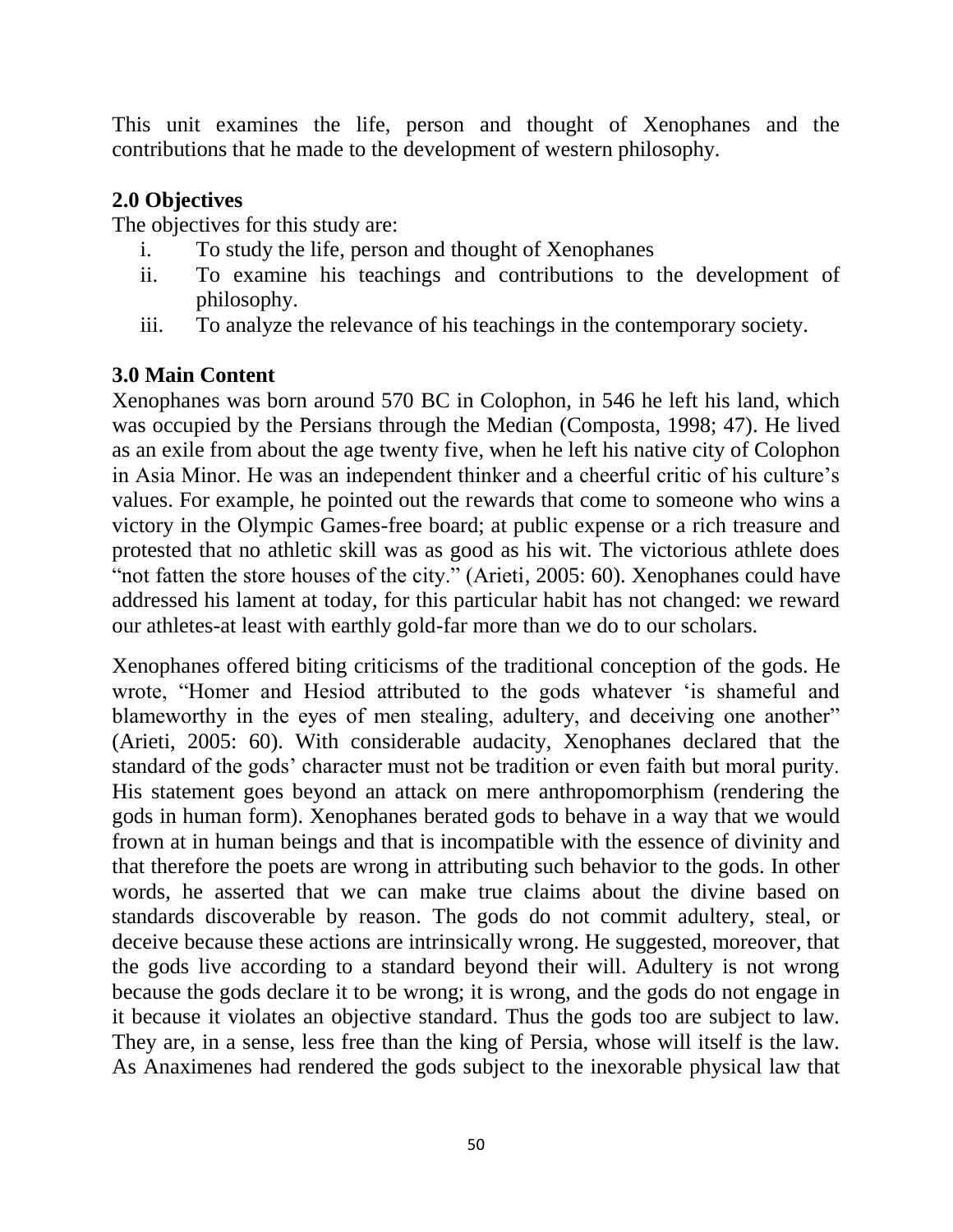everything is air, so Xenophanes put universal moral law above any private divine prerogative (Composta, 1998: 47 - 48).

### **4.0: Conclusion**

Xenophanes made a very vital contribution to philosophical discourse when he posited that the society needed to place more values on their thinking tanks than their celebrities.

#### **5.0: Summary**

Xenophanes made a very vital contribution to philosophical discourse when he criticized the art of placing more values on the athletes than the scholars who develop the basic foundation of the society. He also created the awareness that anthropomorphic conception of the gods were highly misleading.

### **6.0: Tutor Marked Assignment**

Briefly highlight the basic thought of Xenophanes.

### **7.0 References**

Arieti, J.A. 2005. *Philosophy in the Ancient World: An Introduction*. Oxford: Rowman & Littlefield Publishers.

Composta, D. 1988. *History of Ancient Philosophy*. Vatican: Urbanian University Press.

Omoregbe, J.O. 2002. *A Simplified Histroy of Western Philosophy* Vol. I. Lagos: Joja Educational Research and Publishers.

Russell, B. 1994. *History of Western Philosophy*. London: The Bertrand Russell foundation.

Stumpf, S.E. 1994. *Philosophy: History and Problems* (fifth Edition). New York: McGraw Hills.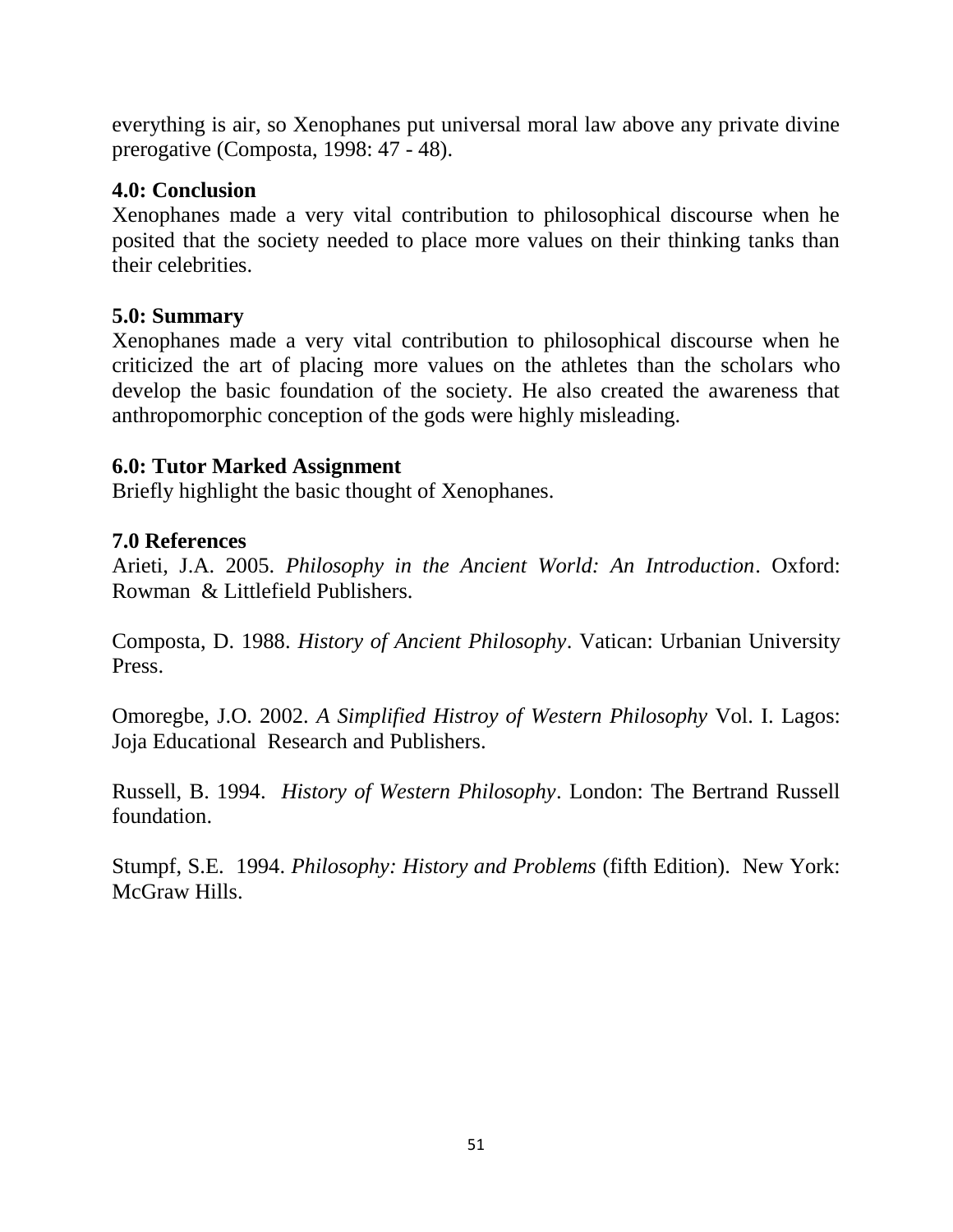# **UNIT 3: HERACLITUS**

### **CONTENTS**

- 1.0 Introduction
- 2.0 Objectives
- 3.0 Main Content
- 4.0 Conclusion
- 5.0 Summary
- 6.0 Tutor Marked Assignment
- 7.0References and Further Reading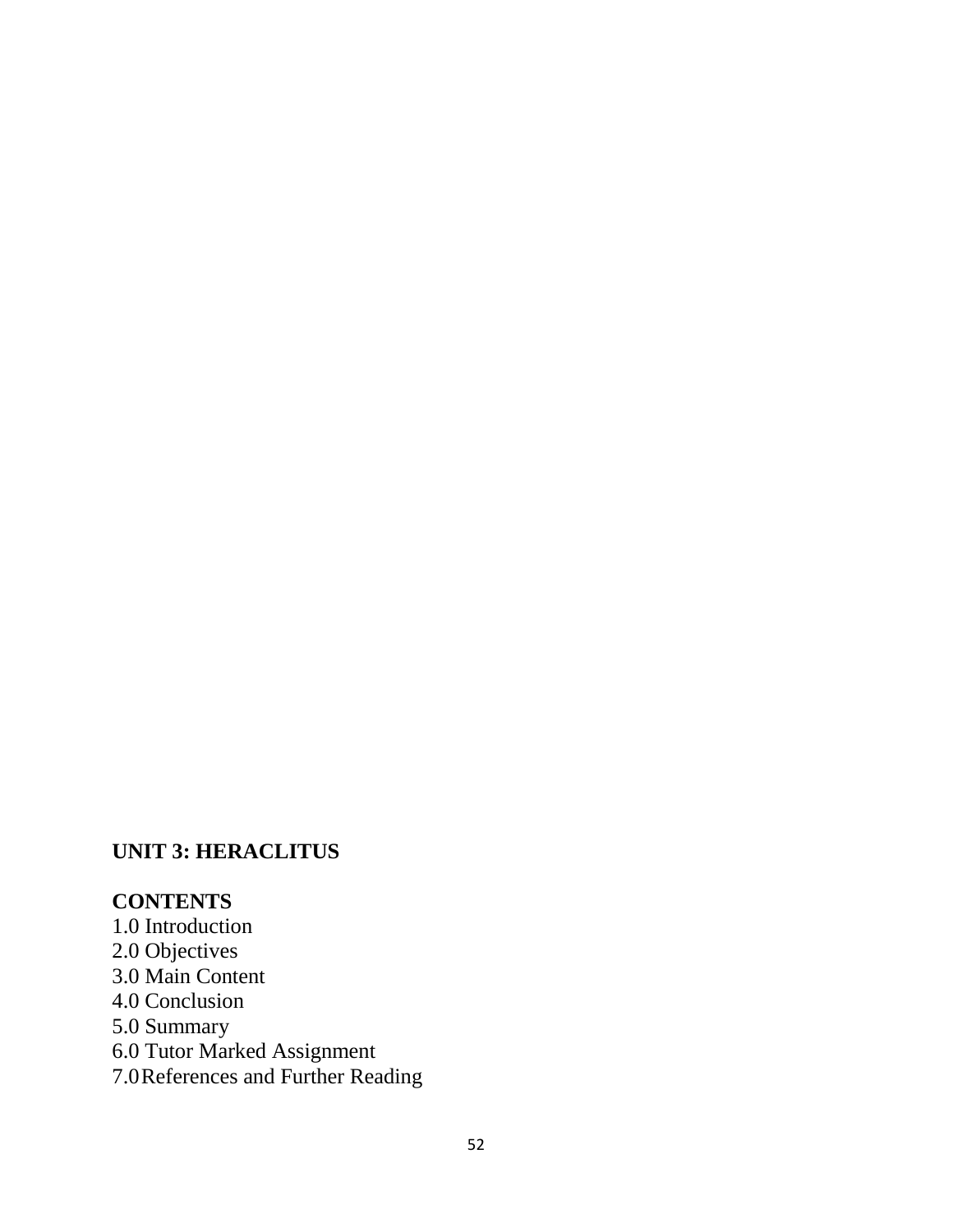# **1.0 Introduction**

This unit examines the life, person and thought of Heraclitus and the contributions that he made to the development of western philosophy.

# **2.0 Objectives**

The objectives for this study are:

- i. To study the life, person and thought of Heraclitus
- ii. To examine his teachings and contributions to the development of philosophy.
- iii. To analyze the relevance of his teachings in the contemporary society.

# **3. 0 Main Content**

Heraclitus (500 BCE), born to a noble family, had the right to an aristocratic title by the laws of heredity (Arieti, 2005: 69). He was entitled to an Aristocratic position but gave up his title to his brother. According to traditional accounts, Heraclitus dedicated his treatise, which survives in fragments of no more than a few lines each, to the Temple of Artemis, evidence perhaps that the treatise was intended neither for posterity nor even for a human audience. Heraclitus believed that humans are incapable of understanding his rational explanations. He says about people:

Of the Logos [Greek for rational account], which is as I describe it, men always prove to be uncomprehending, both before they have heard it and when once they have heard it. For although all things happen according to this Logos, men are like people of no experience, even when they experience such words and deeds as I explain, when I distinguish each thing according to its constitution and declare how it is; but the rest of men fail to notice what they do after they wake up just as they forget what they did when asleep (Arieti, 2005: 69).

Arieti (2005: 69) further holds that Heraclitus did not spare his wise predecessors for lack of confidence in his fellow humans. Heraclitus held that learning many things does not teach intelligence; if so it would have taught Hesiod and Pythagoras, and again Xenophanes and Heraclitus. According to Arieti (2005: 69), the claim that most people are incapable or unwilling to understand the truths of philosophy is common in the history of thought. From Heraclitus through Plato, through the Stoics, through the theologians of the Middle Ages and on, philosophers have distinguished the "few" who can understand from the "many" who cannot. Perhaps this distinction of the few and the many in other philosophers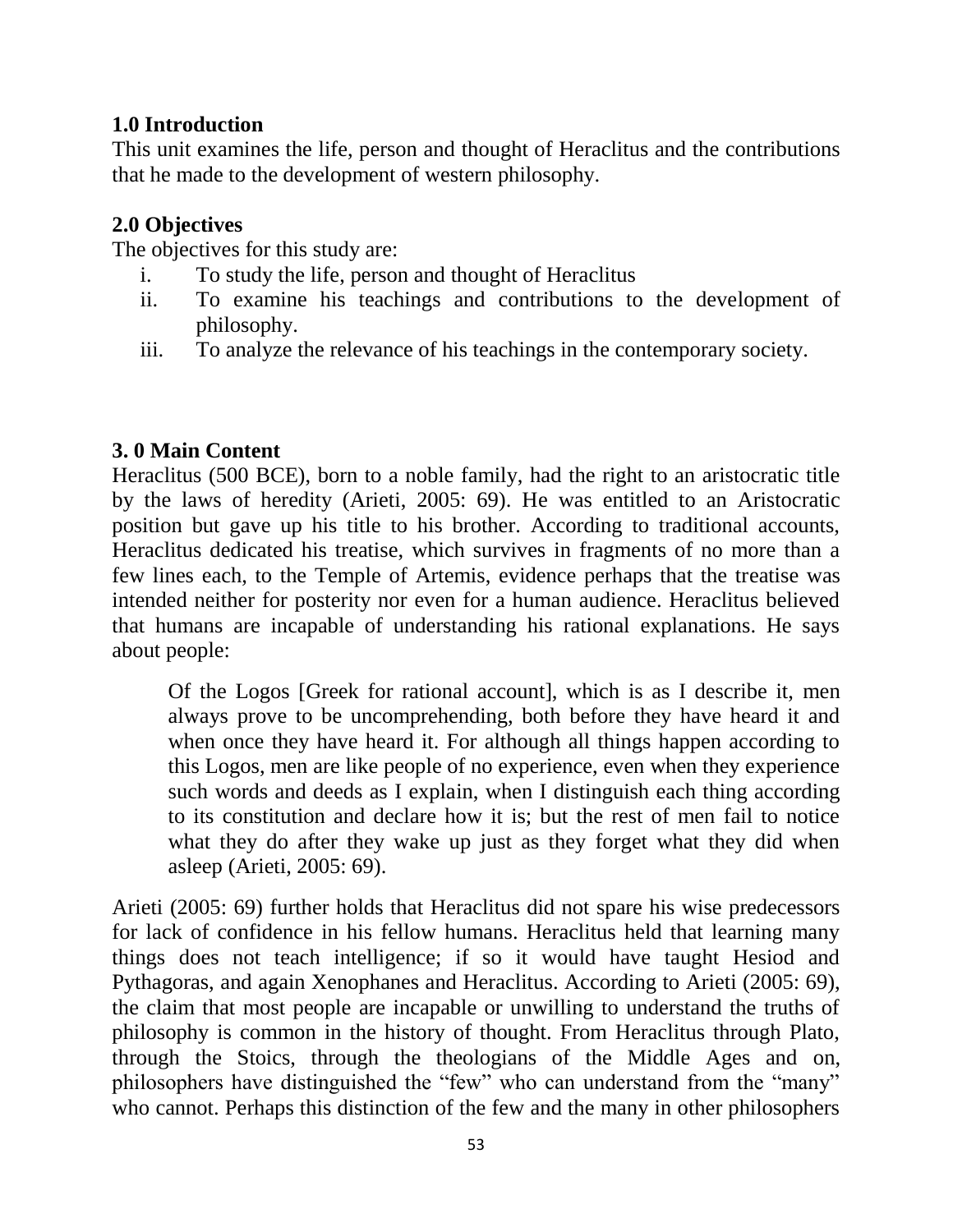is a "coping mechanism" to help philosophers accept the fact that their work is not attractive to many people, In Heraclitus's case, and the unattractiveness seems entirely justified by an opaqueness that won him the nickname of the "dark" or the "obscure." But where obscurity in some thinkers may be a cultivated affectation in Heraclitus the obscurity is intimately connected with his thought, for his fundamental conceptions are that nature hides the truth and that underlying all reality is a clash of opposites (Composta, 1998: 35).

According to Heraclitus, the world consists of an oscillation between opposites that are in continuous flux. He wrote, "Living and dead are the same, and awake and asleep, and young and old, for the ones, turned over become the others, and the others again, turning over, become the one". And also, "The cold is heated, the hot cooled, the wet dried, and the arid drenched (Stumpf, 1994: 15)." For Heraclitus nothing exists except the constant transformation of one thing into another. He declared, "You enter the same river, but other waters flow unto you." Heraclitus elaborated his doctrine of opposites with the metaphor of a harmony, according to which different tensions on a string will produce a beautiful sound. Consider this pair of fragments.

Things taken together are whole and not whole, something which is being brought together and brought apart, which is in tune and out of tune; out of all things there comes a unity, and out of a unity all things. They do not apprehend how being at variance agrees with itself literally, how being brought apart it is brought together with itself there is a back stretched connection as in the bow and the lyre (Arieti, 2005: 70).

The principle of harmony that things opposed to each other work together in a creative way is one of Heraclitus"s central metaphors for the world. Just as in music high notes and low notes flats and sharps, long notes and short notes all collaborate to form a concordant whole, so too, the various opposite forces and conditions of the world harmonize in forming a whole. This truth is apparent in our lives, where hunger and thirst, pain and pleasure, sleep and waking-all oppositesare necessary components of life and health. For Heraclitus, there is not an underlying substance of which things are a form, no shapeless matter or *apeiron*, as Anaximander suggested. The world is made of opposites that continuously change into one another.

According to Omoregbe (2002: 12), Heraclitus did not actually use the word opposites. His metaphor for this operation of the universe is war. Whereas for other people war is the god *Ares* (*Mars* in Latin), destroyer of all that is beautiful and destroyer of cities and ravager of fields. For Heraclitus, war is what generates the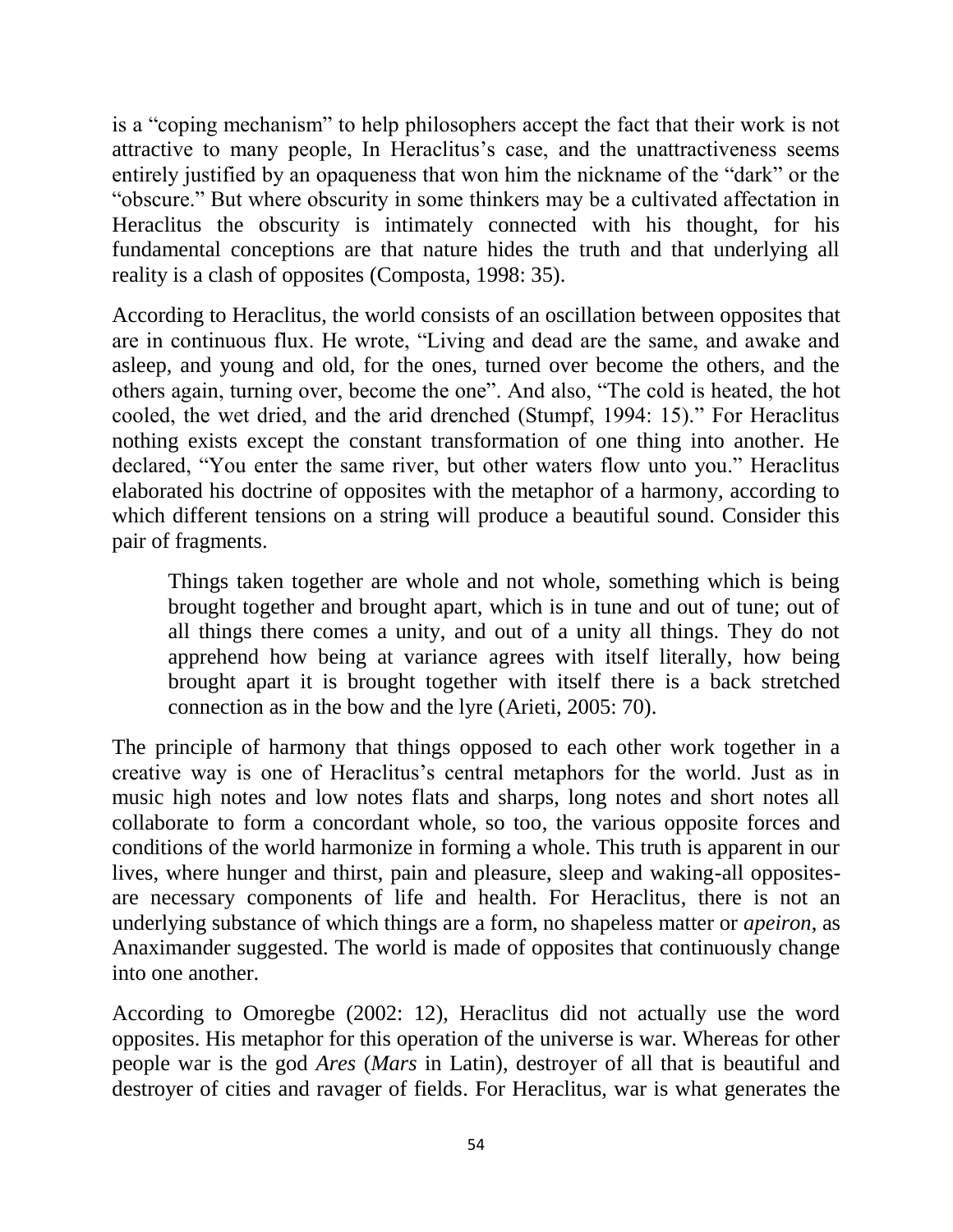creative pairing of opposites: "War is all-father and all king, and he appoints some to be gods and others to be men; he made some to be slaves and others to be free." As Arieti (2005: 71) put it war thus he comes, in a way. The underlying reality is a war, everlasting and all pervasive, between the opposites of the universe. God, for Heraclitus, is what keeps the eternal war raging, God, who is himself a unity of opposites: "God is day and night, winter and summer, war and peace, fullnesshunger. He changes his appearances, just as oil, when blended with perfumes, is named after the smell of each perfume. For Heraclitus, the tension created by the oppositions is the world. While men see some things as just, others as unjust, for God all is just: God sees the big picture and sees that the opposites are necessary for each other. It is, after all, sickness that makes health good, hunger that makes satiation good.

Fire is associated with Heraclitus, and some think that he makes it the basic material principle of the world. But in Heraclitus "fire" is a metaphor for the principle of opposition of all things. Fire is destructive, of course, for it burns everything up. On the other hand, warmth, which comes from fire, is found in living and growing beings. Fire seems a perfect metaphor for change since it constantly changes its shape. Indeed, in a brilliant metaphor that shows a modern economist's understanding of the nature of money as a medium of exchange-that is, a currency into which everything can be converted for the purpose of trade- he writes, "Everything is exchange for fire, and fire for everything, as gold is for merchandise and merchandise for gold (Arieti, 2015:71; Omoregbe, 2002:12)." Fire is responsible for souls, for souls vaporize from what is moist, and the wisest and best souls are dry. Moreover, souls participate in the process of cosmic change. Writing about souls, perhaps constituted of fire, Heraclitus says that "it is death to become water; from water it is death to become earth; from earth water comes into being; and from water, soul comes into being." Soul thus seems to be greater than physical things, for "one could not discover the limits of the soul, even if one traveled by every path in order to do so; such is the depth of its meaning (Arieti, 2015:71; Omoregbe, 2002:12; Stumpf, 1994: 16 )."

#### **4.0: Conclusion**

Heraclitus believed that humans are incapable of understanding his rational explanations. He did not spare his wise predecessors for lack of confidence in his fellow humans. He also held that learning many things does not teach intelligence and checked it against the backdrop of the teachings of Hesiod and Pythagoras, and again Xenophanes and Hectataeus. His position that nature hides the truth and that underlying all reality is a clash of opposites seems to capture the central issue in his thought. Heraclitus holds that the world consists of an oscillation between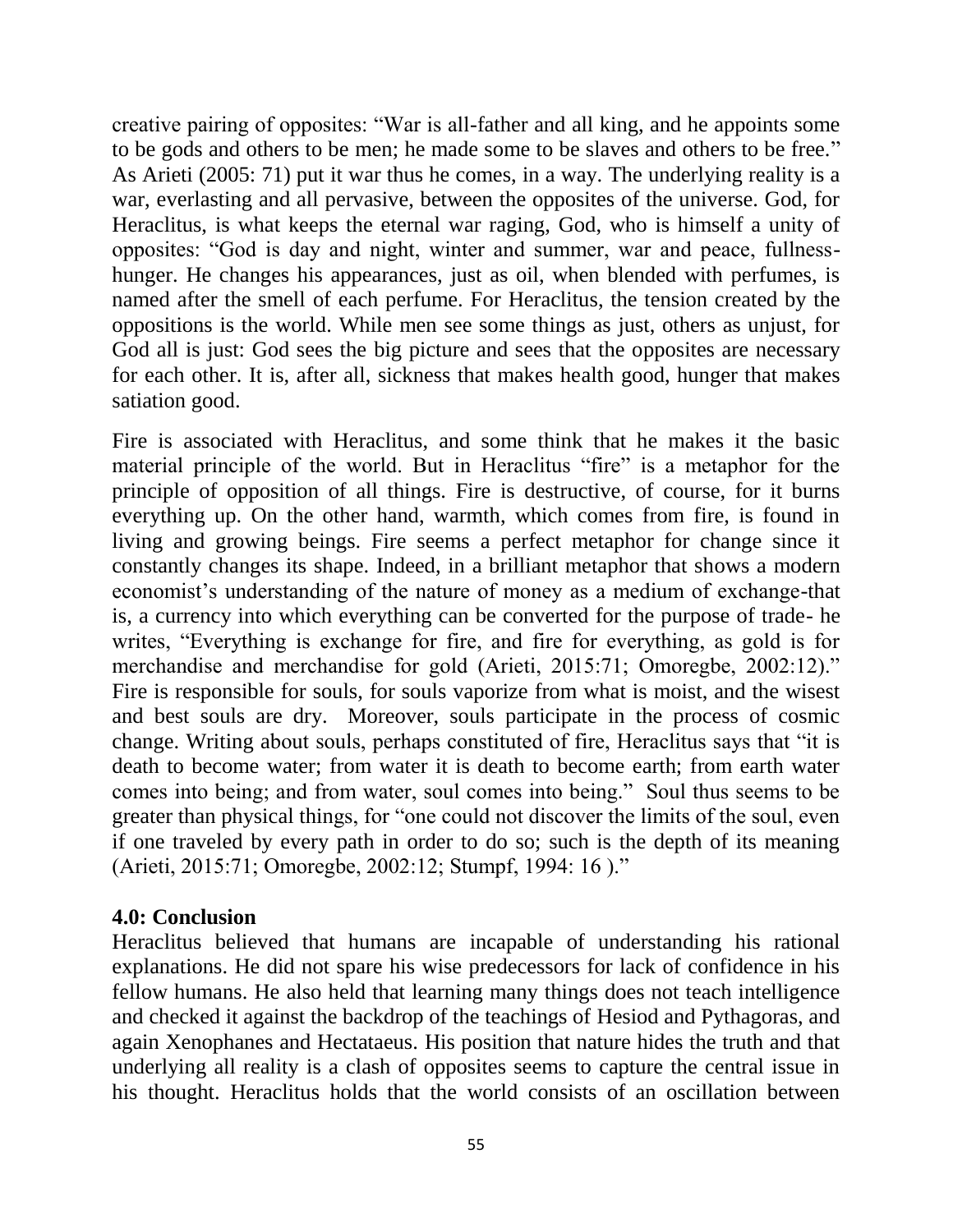opposites that are in continuous flux and that the living and dead are the same, and awake and asleep, and young and old, for the ones, turned over become the others, and the others again, turning over, become the one. These and many more have distinguished Heraclitus' thought from other philosophers.

#### **5.0: Summary**

Heraclitus held that fire is the basic material principle of the world. Heraclitus sees "fire" as a metaphor for the principle of opposition of all things. Fire is destructive, of course, for it burns everything up. On the other hand, warmth, which comes from fire, is found in living and growing beings. Fire seems a perfect metaphor for change since it constantly changes its shape. More so, nature hides the truth and that underlies all reality is a very important position to ponder upon.

#### **6.0: Tutor Marked Assignment**

Briefly assess the basic teachings of Heraclitus.

#### **7.0: References and Text for Further Reading**

Arieti, J.A. 2005. *Philosophy in the Ancient World: An Introduction*. Oxford: Rowman & Littlefield Publishers.

Composta, D. 1988. *History of Ancient Philosophy*. Vatican: Urbanian University Press.

Omoregbe, J.O. 2002. *A Simplified Histroy of western Philosophy* Vol. I. Lagos: Joja Educational Research and Publishers.

Russell, B. 1994. *History of Western Philosophy*. London: The Bertrand Russell foundation.

Stumpf, S.E. 1994. *Philosophy: History and Problems* (fifth Edition). New York: McGraw Hills.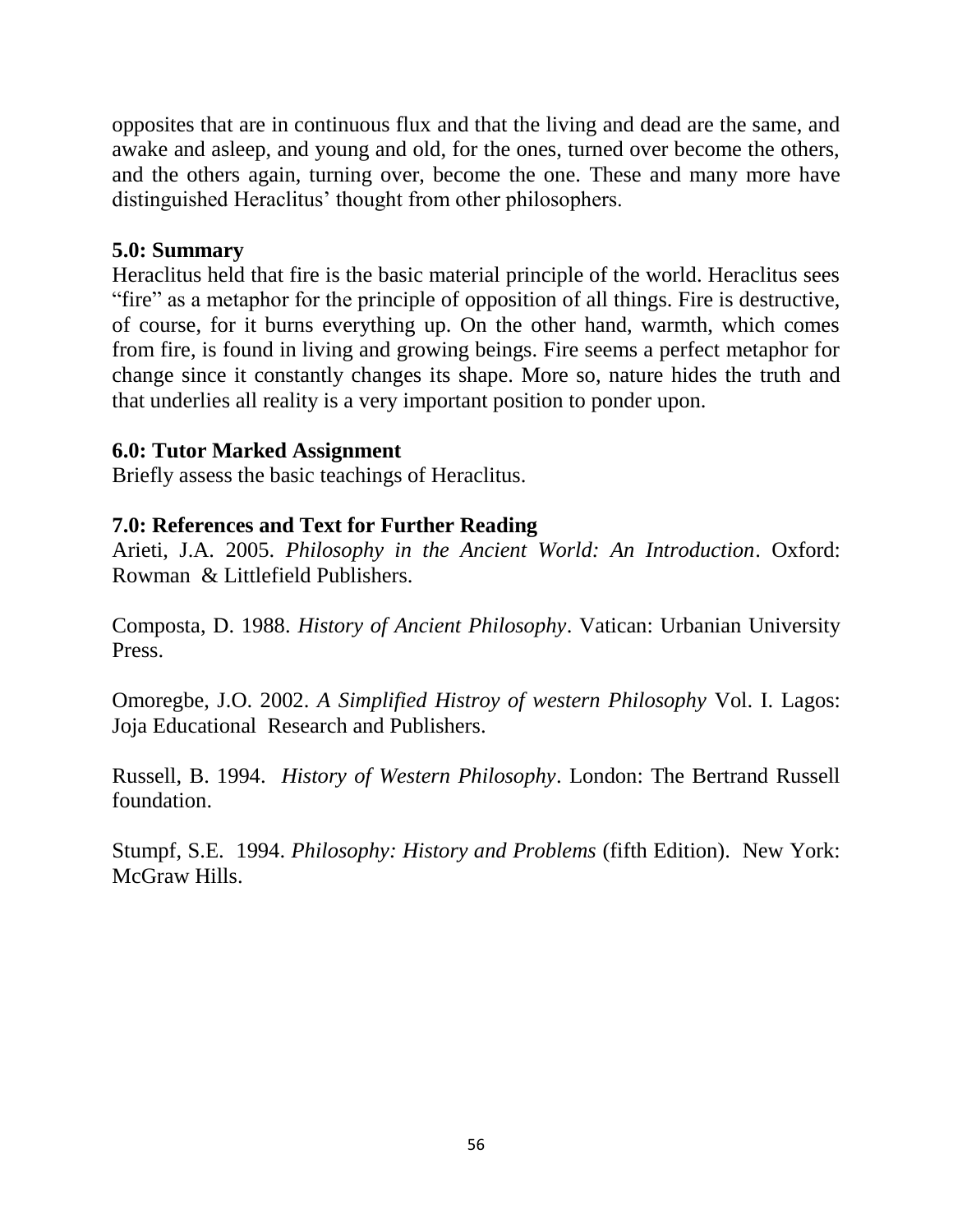# **UNIT 4: PARMENIDES OF ELEA ( 515 BC)**

# **CONTENTS**

- 1.0 Introduction
- 2.0 Objectives
- 3.0 Main Content
- 4.0 Conclusion
- 5.0 Summary
- 6.0 Tutor Marked Assignment
- 7.0 References and Further Reading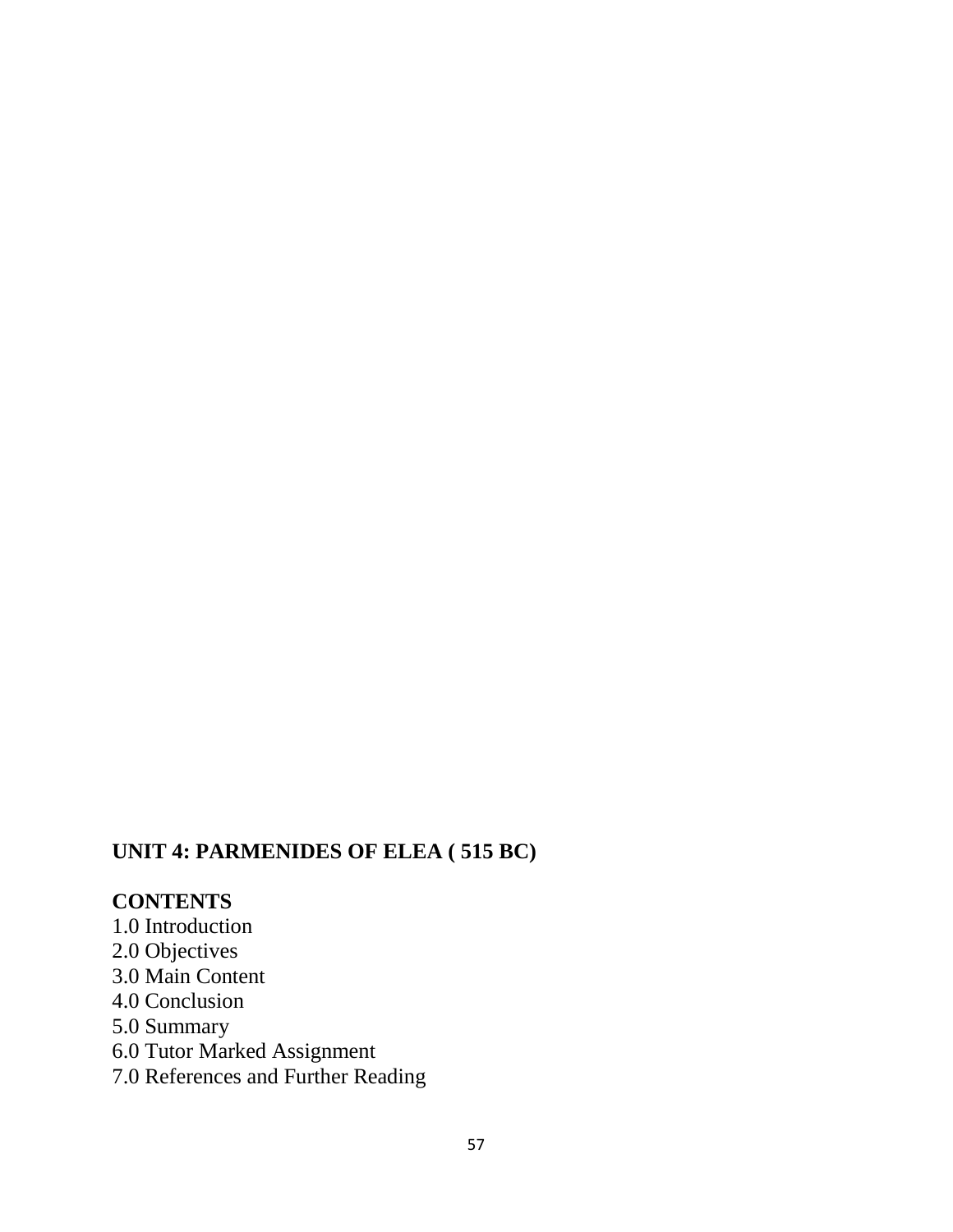### **1.0 Introduction**

This topic discusses the thought of Parmenides of Elea. He is popularly respected as a contemporary of Heraclitus. His teachings were completely opposite those of Heraclitus. He teaches that everything is static contrary to the thinking and teaching of his predecessor, Heraclitus who held that everything is inconstant flux.

# **2.0: Objectives**

The objectives are:

- i. To examine the thinking and teachings of Parmenides
- ii. To analyze the thought of Parmenides that nothing changes in compararism with that of Heraclitus
- iii. To present the contributions of Parmenides to the development of Western Philosophy.

# **3.0 Main Content**

Parmenides was from the city of Elea, in Southern Italy which was at that time a Greek colony. He was born towards the end of the sixth century B.C. He claimed to have been led to the gates of the sun, guarded by justice; and there he received a revelation of the truth from a goddess (Omoregbe, 2002: 13). In view of the above, the philosophy of Parmenides is given a mythical setting. It is taken for granted that Western philosophy grew out of mythology and religion. Its separation from mythology and religion was a very slow and long process. Mythology and religion accompanied Western philosophy all through the Greek period, while religion dominated it in the medieval period.

According to Arieti (2005: 73) Parmenides is said to have come from a noble family and to have been wealthy. Unfortunately, like so much of ancient biography, details of his life may be more in accord with what the biographer thought *ought* to have been true than with any actual facts. In general, there may have been an assumption that anyone who could devote his life to philosophy had to be rich, for in Greek the word *study* is the word for *leisure* (from *schole*, from which derives our word school).

The philosophy of Parmenides is expressed in his poem, entitled 'On Nature,' On Nature,' which consists of two parts, namely, 'Way of Truth,' and 'Way of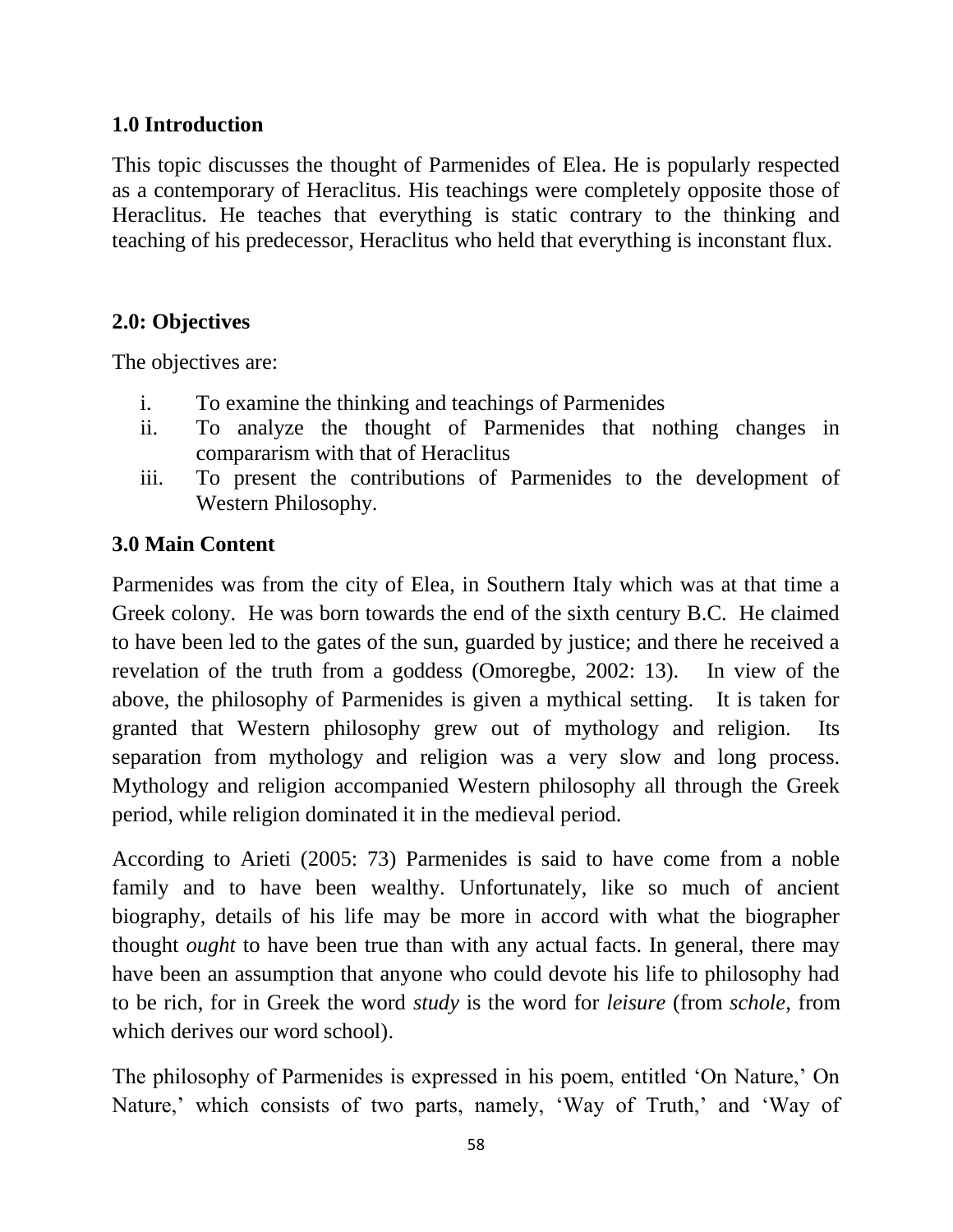Opinion." The way of truth is the way of reason, and the way of opinion is the way of the senses. It is through reason that man can attain truth; reason alone leads to truth whereas the senses can only give us opinion but cannot lead us to truth. This radical distinction between reason and the senses together with a mistrust of the senses and reliance on reason played a very important role later in the philosophy of Plato. Parmenides was the first philosopher to emphasize this difference (Omoregbe, 2002:13).

The main doctrine of Parmenides is that change is simply an illusion of the senses, that being is one and unchanging. There is no becoming, nothing comes into being and nothing goes out of being, being simply is and does not change. There is no change in reality, whatever is, is and cannot become anything else. His argument for saying that nothing comes into being is that if anything comes into being, then it must come either from being or from non-being. If it comes from being, then it is already being and so does not really come into being. But if it comes from nonbeing, then it is nothing, for only nothing can come from nothing or non-being. In either case there is no becoming, nothing comes into being. Whatever is, is and does not become anything else. Being is one, eternal unchanging and infinite. Parmenides thus denied the reality of change and the plurality of being, and ascribed belief in these as due to the illusion of the senses. In reality being is one and does not change. Change in this context includes motion, so that by denying the reality of change, Parmenides also denies the reality of motion.

# **4.0 Conclusion**

The thought of Parmenides that nothing changes remains a great achievement. All beings are the same insofar as they are beings. In essence, what is, is and what is not, is not. What is can only produce what is and what is not cannot produce anything. In essence, there is nothing really new.

# **5.0 Summary**

The thought of Parmenides that nothing changes was a milestone and still remains a great achievement. Parmenides held that there is something called being and that whatever has being, is. A being is the same insofar as it is being. In essence, what is, is and what is not, is not. What is can only produce what is and what is not cannot come into being. In view of the above, there is nothing new and we should not expect anything new but things that already exist. As a result, nothing changes. Everything is what they are.

# **6.0 Tutor Marked Assignment**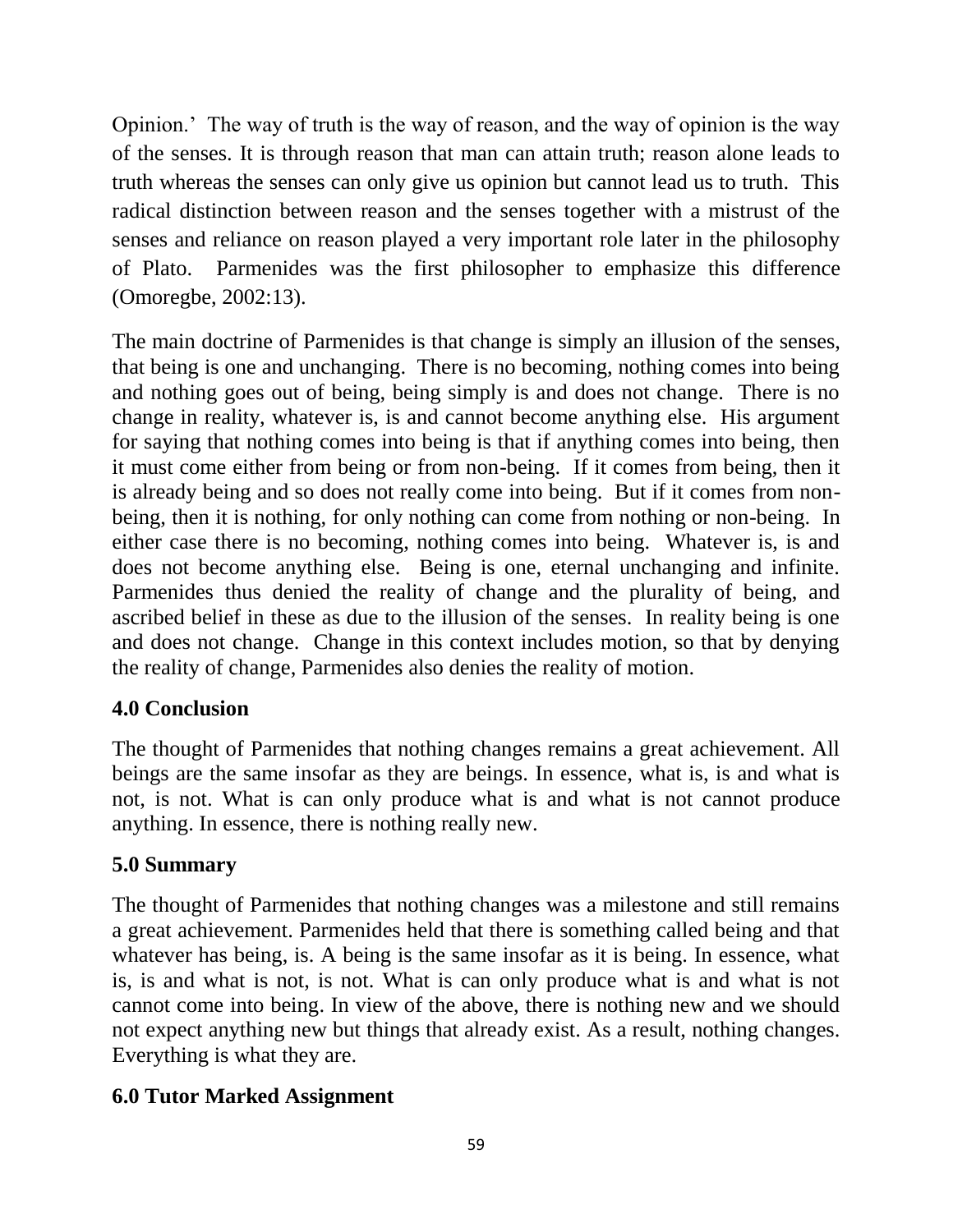Briefly assess the thought of Parmenides.

#### **7.0: References and Suggestions for Further Reading**

Arieti, J.A. 2005. *Philosophy in the Ancient World: An Introduction*. Oxford: Rowman & Littlefield Publishers.

Composta, D. 1988. *History of Ancient Philosophy*. Vatican: Urbanian University Press.

Omoregbe, J.O. 2002. *A Simplified Histroy of Western Philosophy* Vol. I. Lagos: Joja Educational Research and Publishers.

Russell, B. 1994. *History of Western Philosophy*. London: The Bertrand Russell foundation.

Stumpf, S.E. 1994. *Philosophy: History and Problems* (fifth Edition). New York: McGraw Hills.

#### **UNIT 5: EMPEDOCLES**

#### **CONTENTS**

1.0 Introduction 2.0 Objectives 3.0 Main Content 4.0 Conclusion 5.0 Summary 6.0 Tutor Marked Assignment 7.0 References and Further Reading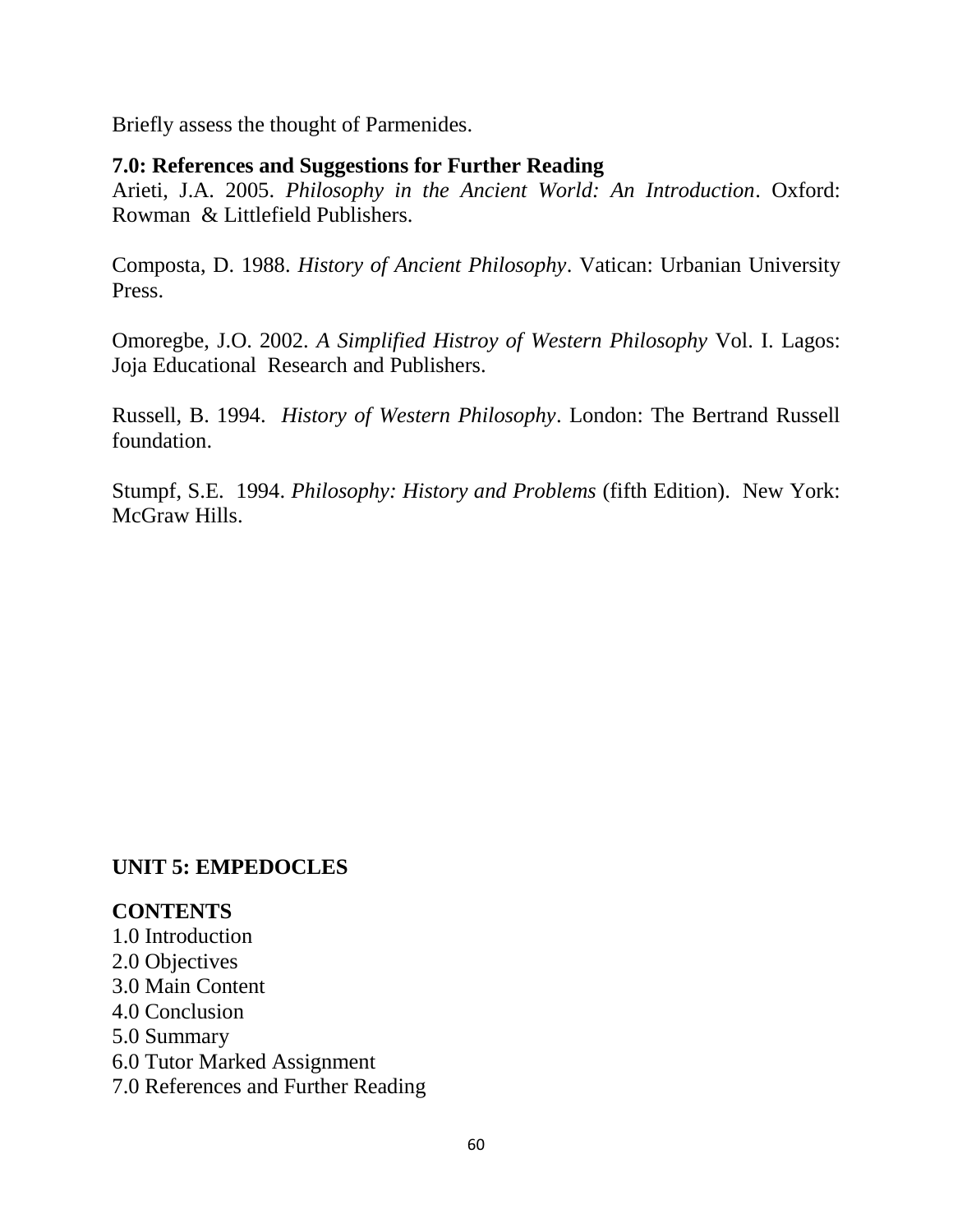#### **1.0: Introduction**

This unit studies the life, person and thought of Empedocles. It goes further to examine his discourse and contribution to the development of western philosophy.

### **2.0: Objectives**

The objectives of this study are:

- i. To study the life, person and thought of Empedocles.
- ii. To analyze the teachings of Empedocles.
- iii. To examine his contribution to the development of western philosophy.

### **3.0: Main Content**

Empedocles lived around 440 B.C. was from Akragas, city on the South Coast of Sicily. He was not only a philosopher but also a religious man who even claimed to be a god. According to legend, he tried to prove that he was a god by leaping into a volcanic crater, and that was the end of his life. But he forgot one of his slippers while coming and that made people to know what happened. He was also a scientist who discovered that air was a separate substance. He tried to reconcile the theories of Heraclitus that everything changes, with that of Parmenides that there is no change, that nothing comes into being and nothing goes out of being. Empedocles maintained that there were four eternal elements, namely, earth, air fire and water. All things according to him are composed of these four elements. The elements are eternal and indestructible. They always remain what they are, none becomes the others; fire does not become earth, etc. This means that there is no change, nothing changes for they are eternal, indestructible and unchanging. Everything in the world is a combination of these four elements. When the four elements unite, something comes into existence, and when they disintegrate something ceases to exist. The unification and separation of these four elements explain the coming into existence and the passing away of all things. We can therefore say, on the one hand that there is no change, that nothing new comes into being and nothing really goes out of being as they unite and separate. On the other hand, their notification and separation in as much as they make things come into existence and go out of existence respectively, can be seen as change. This is what we mean by change (Omoregbe, 2003: 18).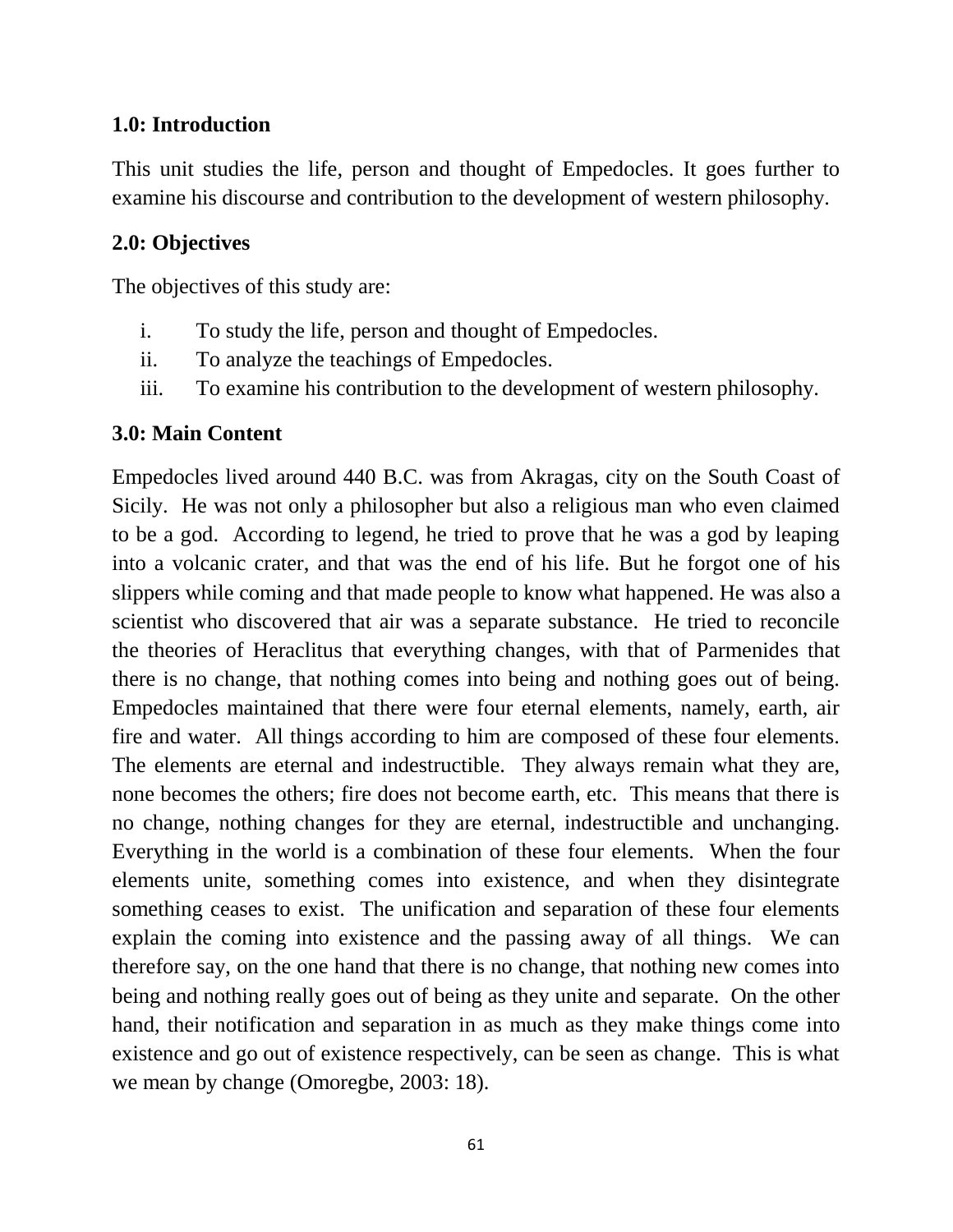What is responsible for the unification and separation of the four elements? According to Empedocles, there are two forces operating in nature, namely, the principle of unification and the principle of division. The former is love, and the latter hatred. Each of these two principles takes its turn in operation; love unites the four elements and thereby brings things into existence, then hatred takes turn, and separate them thereby making things cease. They are the principle of harmony and disorder, unification and division, each taking its turn to operate in the universe.

Empedocles was an evolutionist who proposed an evolutionary theory similar to that for which Dawin became famous several centuries later. According to Empedocles, all things came into existence by the chance combination of the four elements. The organs, the limbs, the shape of things as we now see them were not designed on purpose to be as they are now, nor were they like this at the beginning. For things had to struggle for existence, the less fitted for survival perished only those whose organs, limbs and shapes were most fitted survived.

### **4.0: Conclusion**

Empedocles held that the four principal elements postulated by his predecessors as result, there is no new substance per se. And concluded that every substance is a combination of every other one.

# **5.0: Summary**

According to Empedocles, there are two forces operating in nature, namely, the principle of unification and the principle of division. The former is love, and the latter hatred. Each of these two principles takes its turn in operation; love unites the four elements and thereby brings things into existence, then hatred takes turn, and separate them thereby making things cease to be. They are the principle of harmony and disorder, unification and division, each taking its turn to operate in the universe.

# **6.0: Tutor Marked Assignment**

Briefly assess the contribution of Empedocles to the development of western philosophy.

#### **7.0: References and Texts for Further Reading**

Arieti, J.A. 2005. *Philosophy in the Ancient World: An Introduction*. Oxford: Rowman & Littlefield Publishers.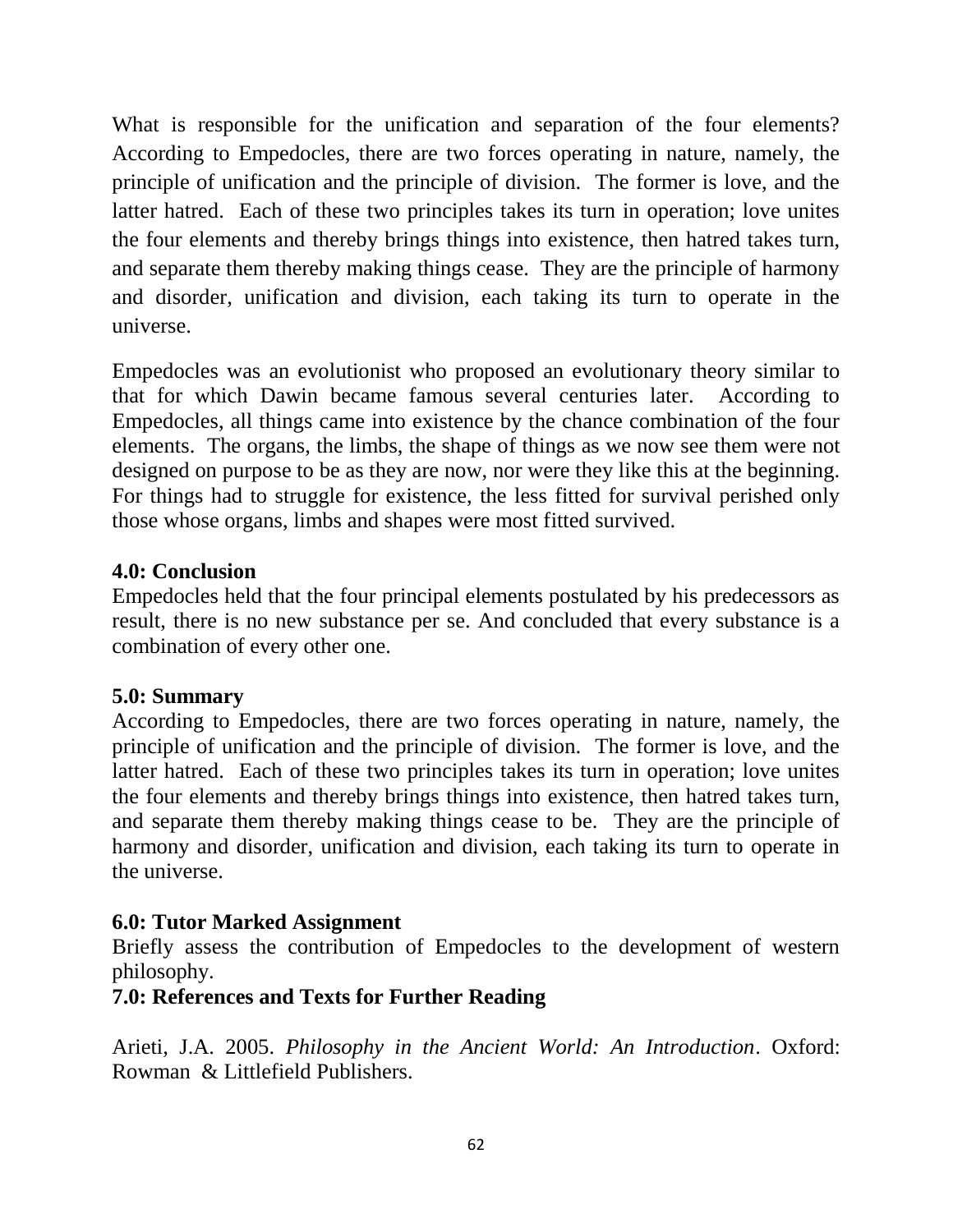Composta, D. 1988. *History of Ancient Philosophy*. Vatican: Urbanian University Press.

Omoregbe, J.O. 2003. *A Simplified Histroy of western Philosophy* Vol. I. Lagos: Joja Educational Research and Publishers.

Russell, B. 1994. *History of Western Philosophy*. London: The Bertrand Russell foundation.

Stumpf, S.E. 1994. *Philosophy: History and Problems* (fifth Edition). New York: McGraw Hills.

### **UNIT 6: THE ATOMISTS- LEUCIPPUS OF MILETUS (450-420) AND DEMOCRITUS OF ABDERA (460-370 BC)**

#### **CONTENTS**

- 1.0 Introduction
- 2.0 Objectives
- 3.0 Main Content
- 4.0 Conclusion
- 5.0 Summary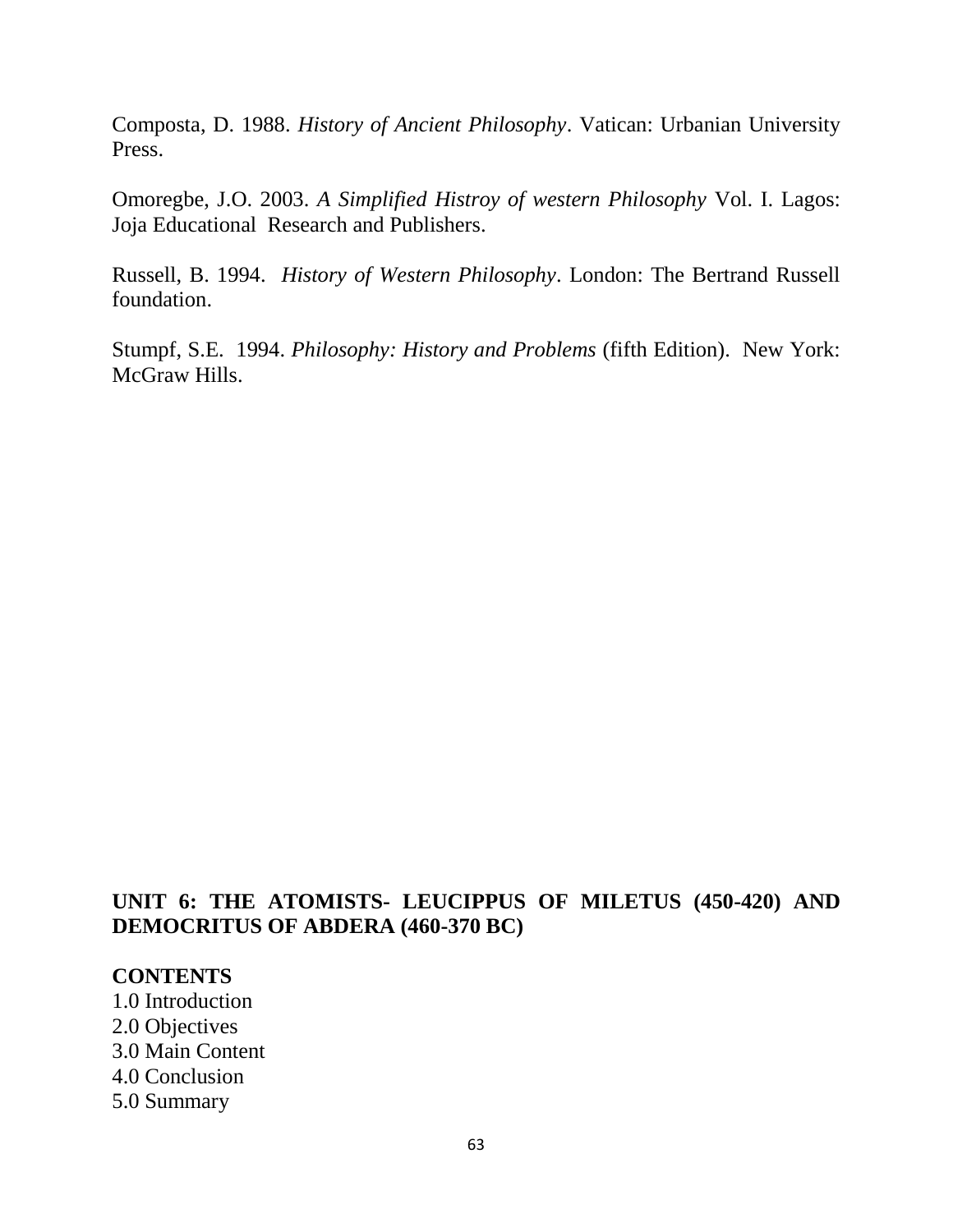6.0 Tutor Marked Assignment

7.0 References and Further Reading

### **1.0: Introduction**

This unit examines the thought of Leucippus and Democritus on their thought of Atom as the foundation of the nature of things that bear striking resemblance.

### **2.0: Objectives**

The objectives are:

- i. To study the teachings of Leucippus and Democritus on Atom.
- ii. To analyzes the teaching of Leucippus and Democritus.
- iii. To examine the implications of their discourse to the contemporary society.

# **3.0 Main Content**

Leucippus and Democritus formulated a theory about the nature of things that bear striking resemblance to some  $20<sup>th</sup>$  century views. The duo posited the doctrine of atomism as a response to the Eleatic arguments that what is real is both single and motionless, insofar as motion is impossible without empty space. Suffice it to say that the Eleatic standpoint is synonymous with Zeno"s paradoxes. And for the Atomists, plurality cannot be possible without the availability of empty space to separate the different unities. In this regard, it is argued that allowing the empty space, the atomists could be able to avoid the Eleatic conclusion; however, the individual atoms will still retain the Parmenides idea of the unchanging reality.

The duo posits that the nature of things consists of an infinite number of particles or units called *atoms*. To these particles were ascribed the characteristics of indestructibility and serenity. This is to say that the atoms can neither be created nor destroyed as they exist in space homogeneously unchangingly solid but differ from each other in shape and size. The smallness in size of these atoms made them to be invisible to the human eyes, only detectable with the aid of scientific apparatus.

Nature, therefore, consists of two things only, namely, space (vacuum) and atoms. The atoms are perpetually moving in space and their motion leads them to form the objects of existence. For the duo, atoms originally were single individual units, but with time there was chance collision which led them to begin to form cluster or vortex. The whole of existence including the celestial bodies and other things, therefore, came into being as a result of the combinations of various kinds of atoms. More interesting is the Atomist view that the arrangement and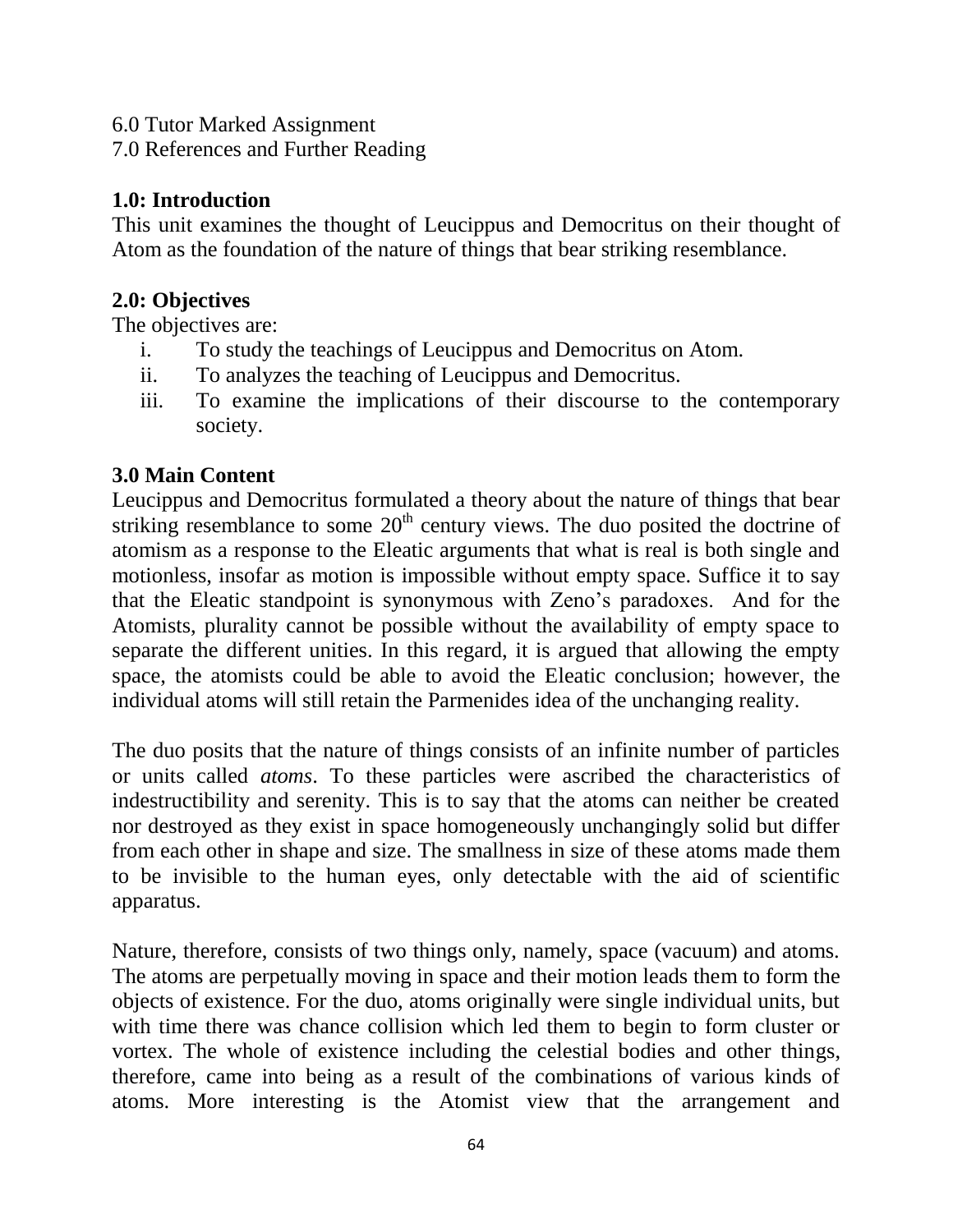conglomeration of the masses of atoms not only produced this world and its contents, but produces infinite number of worlds and bodies of existence.

The soul, according to the atomists, is most probably made of particularly fine atoms which are composite as well as perishable like the body. Hence perception to the atomists comes as a result of thin films of atoms being shed away from the surfaces of objects thereby getting the opportunity to interact with the atoms of the soul.

The atomists had proposed a magnificent mechanistic conception of nature or the universe which accorded no place for purpose (design) or a creator (Uduigwomem 2011:194). Plato and Aristotle objected to this vision of the atomists but wholeheartedly embraced by Epicurus and rediscovered in the  $17<sup>th</sup>$  century which gave science a formidable working model for many centuries. The  $20<sup>th</sup>$  century achievements in quantum and relativity theories gave rise to a new conception of matter. Quantum and relativity theories denied the attribute of indestructibility to the atoms.

The glory of originating the idea that there are indivisible atoms of matter has traditionally been given to both Leucippus (fl. 42.5 B.C.E.) and Democritus (born c. 460-457 B.C.E.). Although the original insight might well belong to Leucippus, our ancient sources do not clearly distinguish what was properly Leucippus and what belongs to Democritus. Because Democritus is generally recognized to have developed the insight into a complete theory with implications for physics, ethics, biology, epistemology, and polities, here the name Democritus will refer to the entangled Leucippus-Democritus composite.

Democritus offered yet a different solution to Parmenides' denial of plurality and motion. One of the logical consequences of Parmenides' idea that nonbeing cannot exist is that there cannot be any empty space. Empty space or emptiness, of course, would be nothing, and, as Parmenides observed, nothing cannot be. Democritus proposed that in addition to matter there exists what he called void, sometimes alternatively translated as vacuum or empty space. The void allows for plurality by separating the bits of matter and allows for motion by giving matter space in which to move. In declaring the void one of the fundamental principles of nature, any possible Parmenidean objections are simply ignored.

In Democritus's universe the bits of matter separated by void are called atoms, tiny, indivisible units, themselves unchanging and eternal miniature Parmenidean spheres, as it were. The Greek word atom means un-split. Atoms, constantly in motion through the void, make up all the different visible objects by their different combinations, just as different structures may be made out of different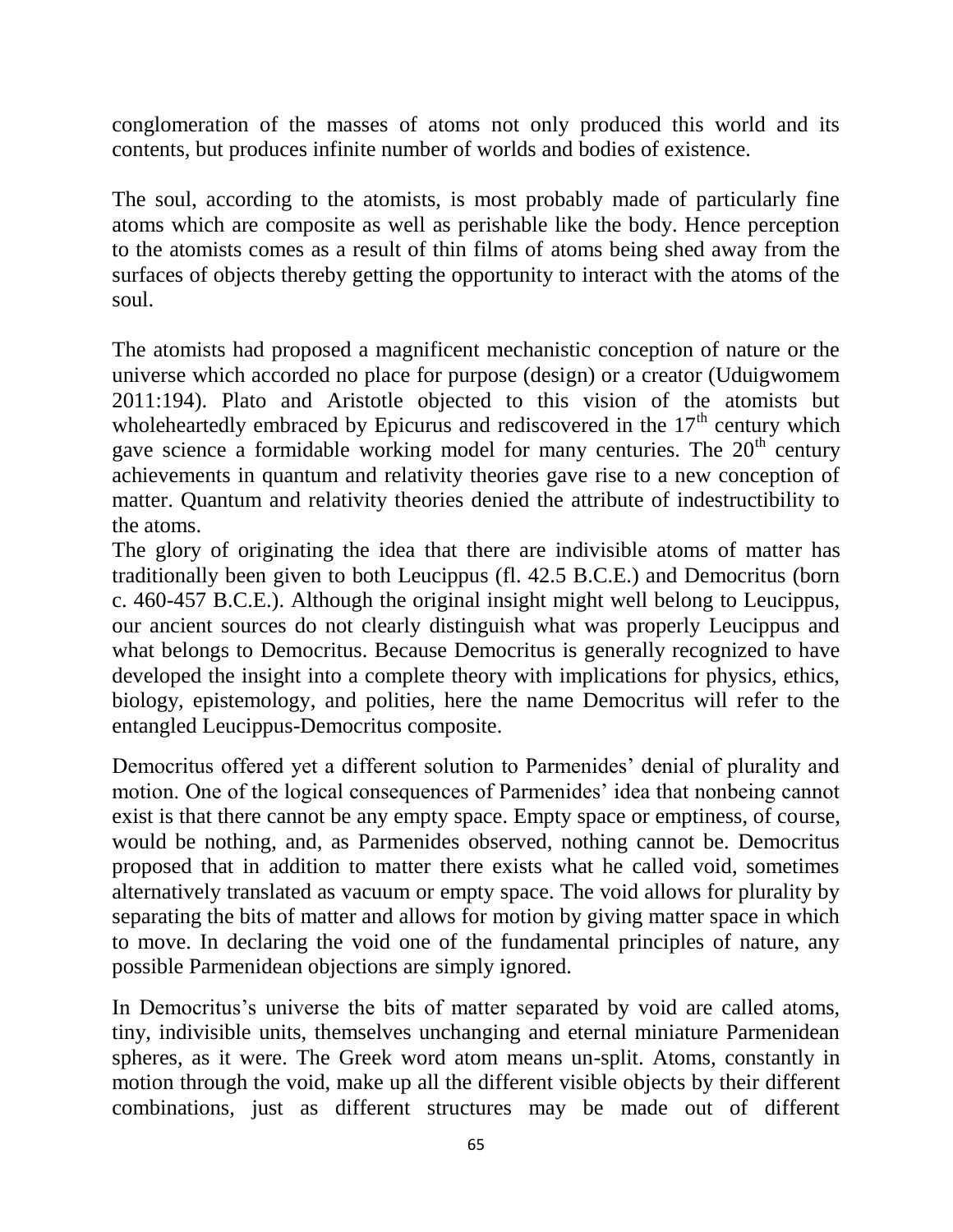combinations of identical Lego blocks. Also like Lego blocks, the atoms differ in shape and size. Everything is constructed out of these atoms-mountains, rivers, bodies, souls, even gods. Visual and auditory images are made of atoms too. Finally, according to Democritus, atoms are infinite in number.

Democritus introduced atoms to avoid the repugnant notion of infinite divisibility. He introduced the notion of the void to elude Parmenides' equally repugnant argument against motion. Whereas Parmenides argued that, because nonbeing cannot be, motion is impossible, Democritus argued the reverse: because motion is observed all the time and is therefore possible, there must be a sort of nonbeing void that makes motion possible.

Democritus also had to account for how atoms actually combine into things rather than collect in a pile at the bottom of the universe. His proposition was that the constant motion of atoms enables them to fulfill their function. Both their absolute motion in the universe and their motion relative to one another account for the coming into being and going out of being of everything. Nothing is created or destroyed; atoms are simply rearranged. Furthermore, the rearrangement is, ultimately, random. This universe, with its particular arrangements of atoms, did not have to come to be as it is; all its atomic configurations originate by chance. For all we know, there may be many other worlds.

# **4.0 Conclusion**

Democritus and Leucippus' discovery that atoms actually combine to form things rather than collect in a pile at the bottom of the universe. And that atom was in constant motion and enables them to fulfill their function are cogent contributions.

#### **5.0 Summary**

Leucippus and Democritus also had to account for how atoms actually combine into becoming something rather than collect in a pile at the bottom of the universe. His proposition was that the constant motion of atoms enables them to fulfill their function. Both their absolute motion in the universe and their motion relative to one another account for the coming into being and going out of being of everything. Nothing is created or destroyed; atoms are simply rearranged and is ultimately, random.

# **6.0 Tutor Marked Assignment**

Briefly outline the teaching of Leucippus and Democritus on atom.

# **7.0 References and suggestions for Further Reading**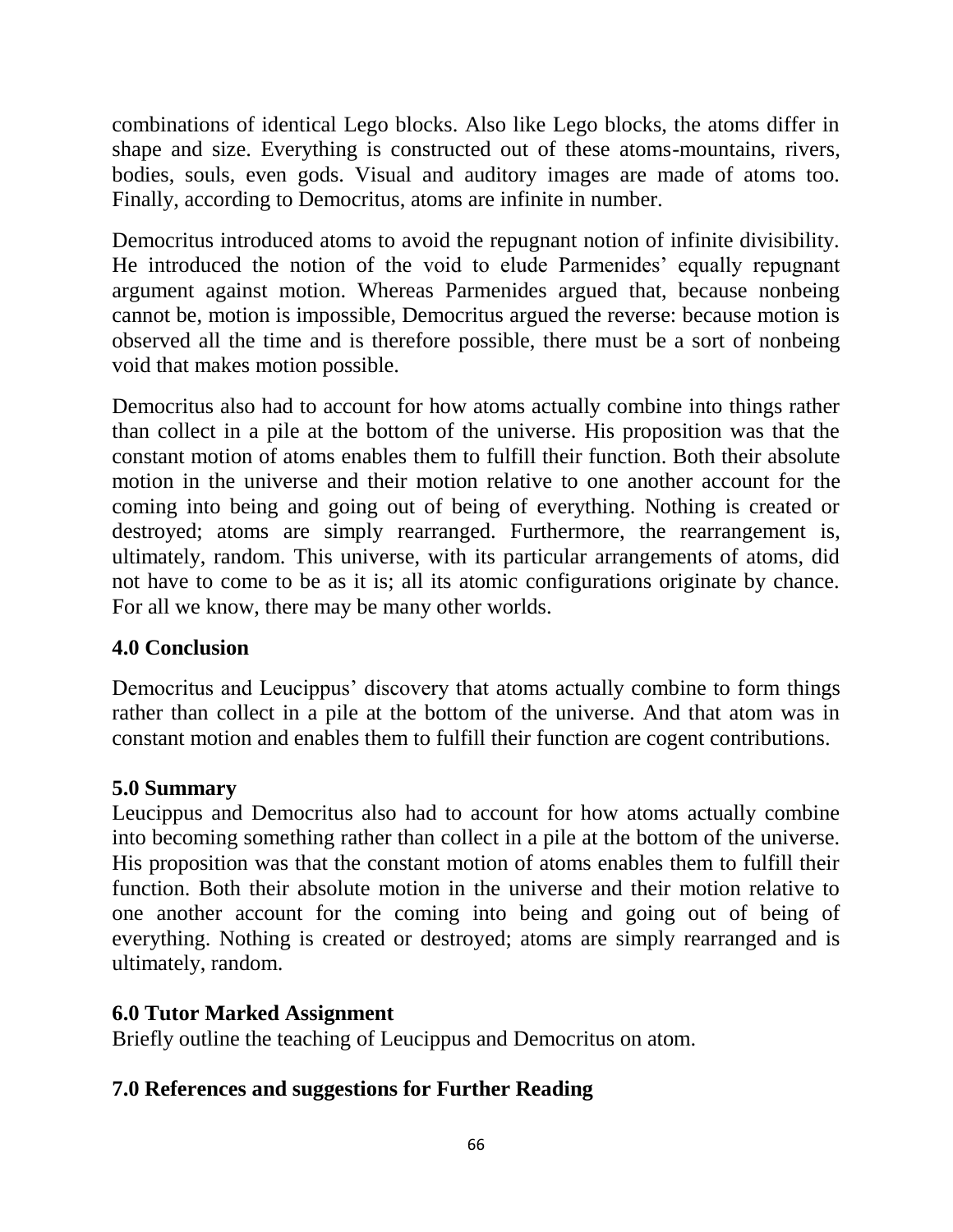Arieti, J.A. 2005. *Philosophy in the Ancient World*: An Introduction. Oxford: Rowman & Littlefield Publishers.

Composta, D. 1988. *History of Ancient Philosophy*. Vatican: Urbanian University Press.

Omoregbe, J.O. 2002. *A Simplified History of Western Philosophy* Vol. I. Lagos: Joja Educational Research and Publishers.

Russell, B. 1994. *History of Western Philosophy.* London: The Bertrand Russell foundation.

Stumpf, S.E. 1994. *Philosophy: History and Problems* (fifth Edition). New York: McGraw Hills.

Uduigwomen, F.O. 2011. "An Overview of the transition from Early Greek Science to Modern Science." In Unduigwomen (Ed.) *Philosophy and the Rise of Modern Science*; Akwa Ibom: El-Johns Publishers.

#### **UNIT 7: ANAXAGORAS OF CLAZOMENAE (500 – 428 BC)**

**CONTENTS** 1.0 Introduction 2.0 Objectives 3.0 Main Content 4.0 Conclusion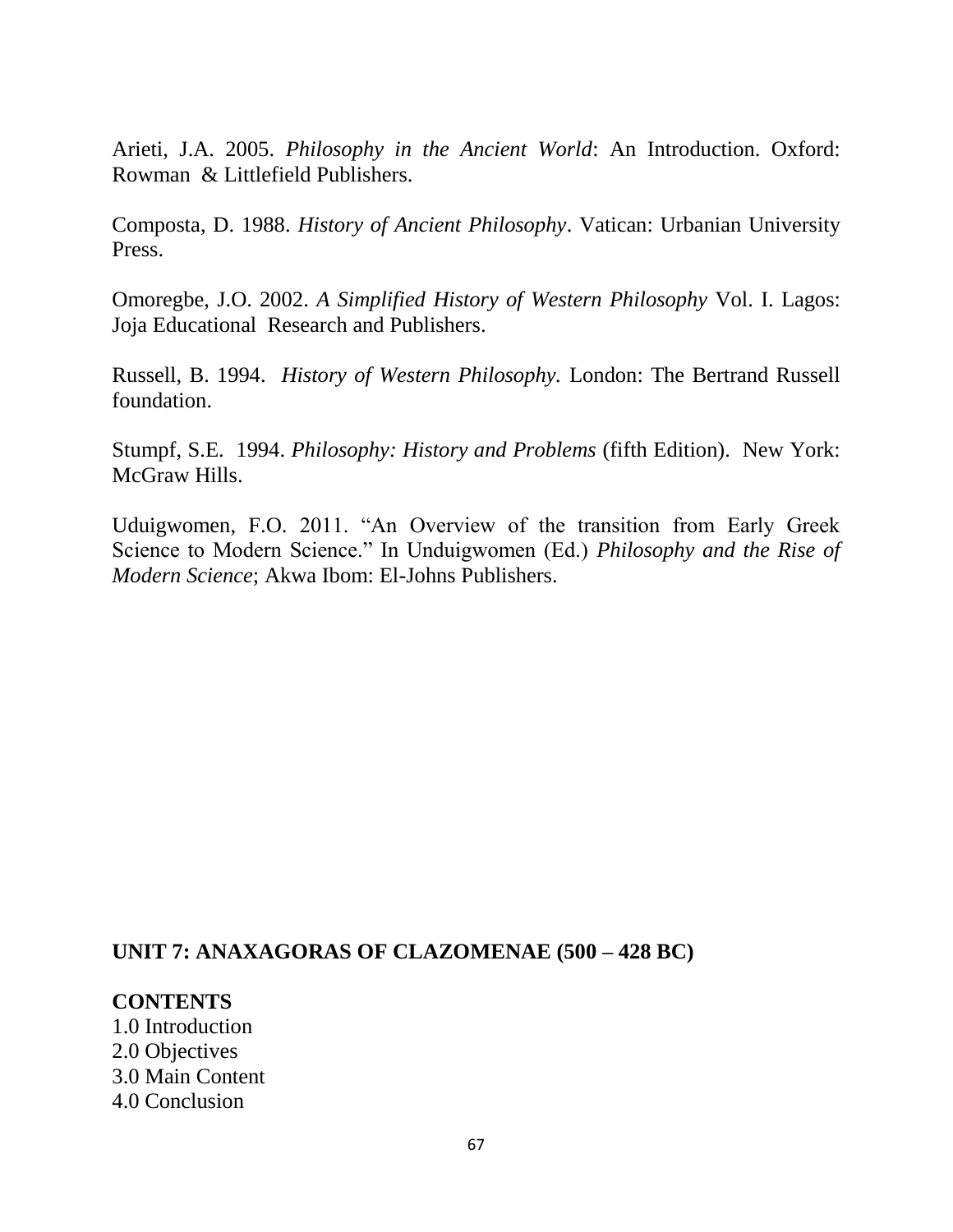5.0 Summary

6.0 Tutor Marked Assignment

7.0 References and Further Reading

# **1.0: Introduction**

This unit examines the thought of Anaxagoras' thought on primary substance and his thought on how the mind, an immaterial entity organizes and determines other beings.

# **2.0: Objectives**

The objectives of the study are:

- i. To examine the thought of Anaxagoras on primary substance.
- ii. To analyze his thinking and analysis on mind.
- iii. To evaluate his contribution to the development of Western Philosophy.

# **3.0: Main Content**

Anaxagoras was the first philosopher to settle at Athens which later became the centre of Greek philosophy. He came from Clazomenae in Asia Minor, and was born around 500 B.C. Like Empedocles, Anaxagoras also tried to reconcile the theories of Heraclitus and Parmenides. He went further than Empedocles who postulated four elements as the constitutive elements of all things – earth, air, fire and water. According to Anaxagoras, each of these elements themselves is a combination of several different particles. There are infinite particles the combination of which results in things coming into existence. Everything is a combination of the particles all things. In other words, there are particles of all things in everything. Everything contains the particles of every other thing. In everything there is a portion of everything, for everything is a combination of the particle of all things. However, one particular kind of particle always predominates in it. For example, in gold there are particles of all things, but the particle of gold predominates, in it, hence it is called gold. In a paper, there are particles of all other thing, but the particle of paper predominates, hence it is called paper. When paper is burnt and it becomes ashes what happens is that the particle of ashes now predominates whereas the particle of paper formerly dominate. It is because of the particle of ashes in paper that paper can become ashes if there were no particle otherwise how could paper become ashes if there were no particles of ashes in the particle as part of the constitutive elements? Similarly when an animal dies and the body becomes dust, what happens is that whereas the particles of flesh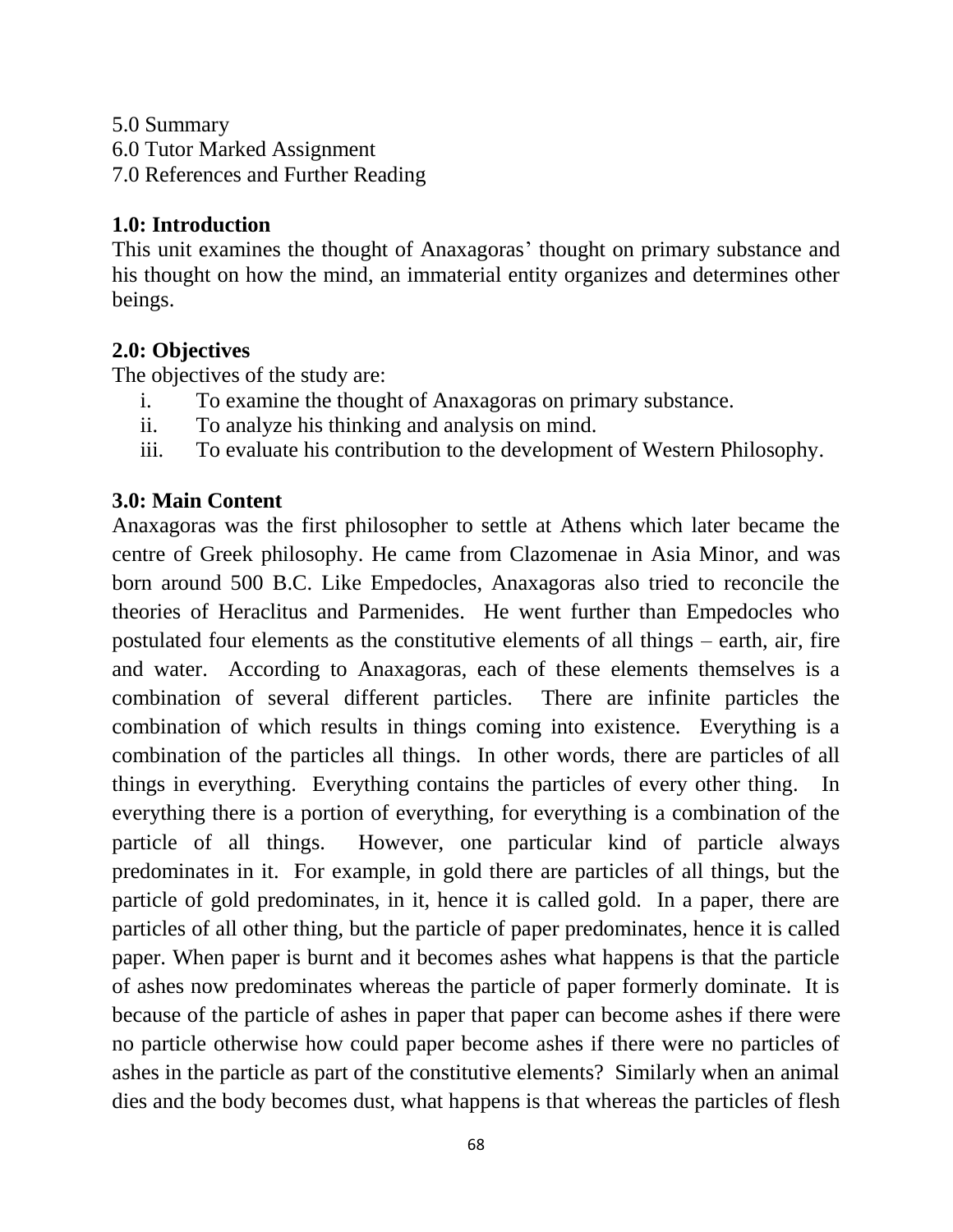formerly predominated, now the particle of dust predominates. This means that the particles of dust is one of the constitutive elements of flesh, otherwise flesh could not become dust.

If one thing becomes another thing it is because the particles of the other was already there as part of its composition. This means that there is really nothing new; nothing new comes into being, and nothing really goes out of being or ceases to exist. So we can say on the one hand that there is no change (as Parmenides declared), and on the other hand that sometimes some particles that formerly predominated in things cease to predominate. This is what we call change, but it does not involve anything new coming into existence, nor does it involve anything ceasing to exist completely.

While Empedocles postulated two principles, love and hate, as the forces operating in the universe, Anaxagoras postulated only one, namely *Nous* (a Greek word meaning Mind, Intelligence, Consciousness or Spirit). It is Mind which rules the world and is the cause of everything in it. It is Mind which arranges the particles and brings order into the universe. In the beginning, it was Mind which brought order into the original chaos in the universe and brought things into existence (Omoregbe, 2003: 21).

Mind has power over all things that have life, both greater and smaller. And all things that were to be, and all thing that were now that will be and this revolution in which now that will and the sun and the moon and the air and the others which are separate off. And the revolution itself caused the separating off and the dense is separated off from the rare, and the warm from the cold, the bright are many portions in many things. But nothing is altogether or separated off from anything else except mind (Omoregbe, 2003: 21).

Anaxagoras is obviously talking of a divine, spiritual being who, he says is infinite and self-ruled, and is mixed with nothing, but is alone, itself by itself. Mind is the only reality, he says, that is not part of anything else, but is completely separated off from every other thing. Mind has all knowledge about everything and it has the greatest power and is present everywhere, though it is not part of anything.

Mind as described by Anaxagoras is obviously an infinite, spiritual and divine being which we would call God. He has power over the whole revolution, so that it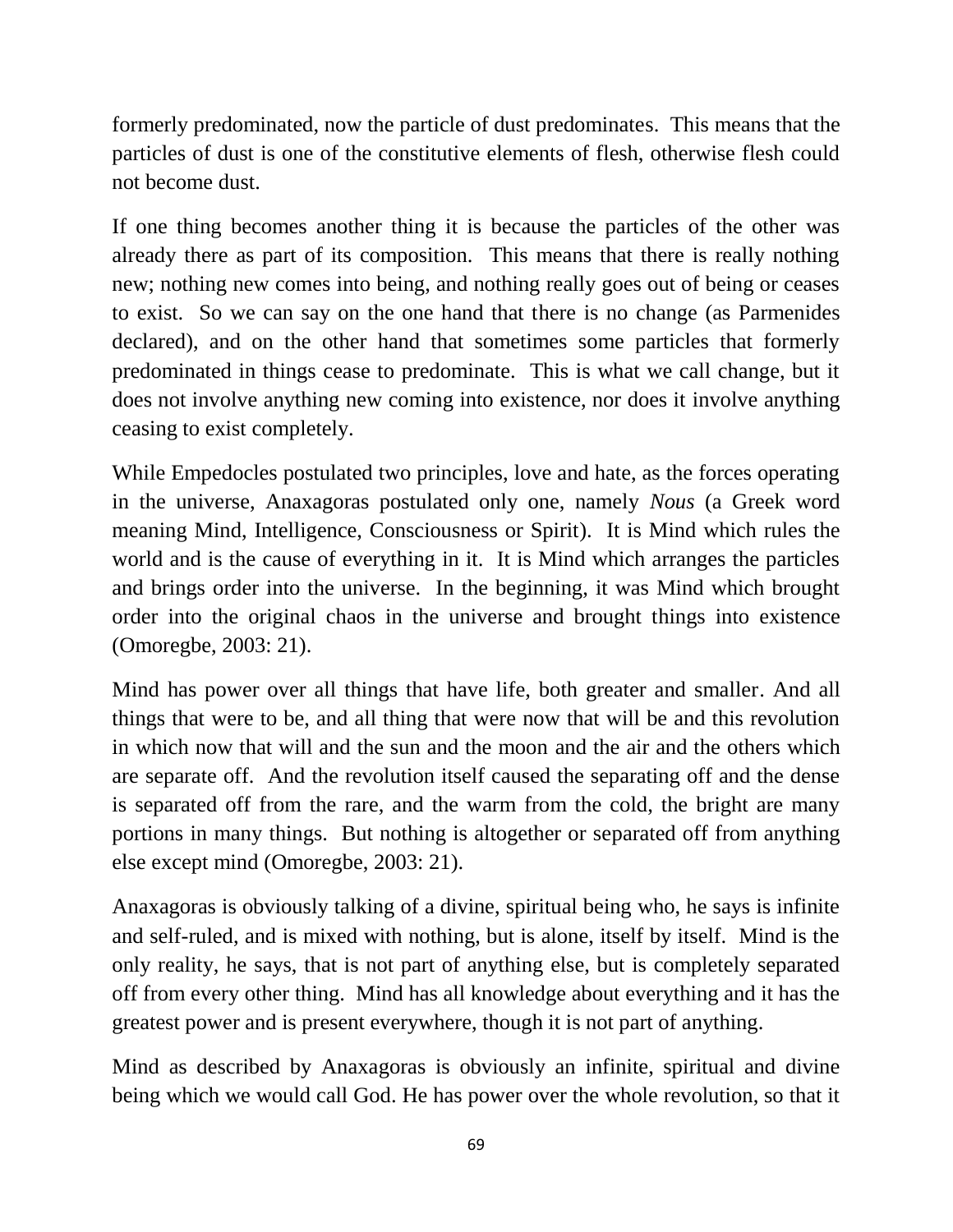began to revolve at the start. Although Anaxagoras sometimes used material terms to describe it (for example he says that it is "the finest of all things, and the purest) it does not follow that he meant to say that Mind is a material being, as some have concluded (Omoregbe, 2003: 21). We can only say that he was not very careful in the choice of the terms used to describe Mind, and therefore sometimes used material terms or terms that imply matter to describe it. But from his whole description of it, it is clear that he was describing or talking of a spiritual, immaterial, divine being, as distinct from material beings. Anaxagoras was the first Western philosopher to rise above the level of matter to the level of the immaterial, and spiritual in his conception of being. He was the first to make the distinction between mind and matter, between material reality and spiritual reality.

# **4.0: Conclusion**

Anaxagoras made serious attempt at reconciling the four principal elements postulated by his predecessors as the primary substance and concluded that every substance is a combination of every other one just that one substance predominates at a time only that the mind organizes them.

# **5.0: Summary**

Anaxagoras attempted a reconciliation of the four principal elements postulated by his predecessors – water, air, fire and earth, as the primary substance and concluded that every substance is a combination of every other one just that one substance predominates at a time. Anaxagoras further opined that each of these elements themselves is a combination of several different particles. There are infinite particles the combination of which results in things coming into existence. Everything is a combination of the particles of all things. In other words, there are particles of all things in everything. Everything contains the particles of every other thing.

# **6.0: Tutor Marked Assignment**

Briefly assess the contribution of Anaxagoras to the development of western philosophy.

# **7.0: References and Texts for Further Reading**

Arieti, J.A. 2005. *Philosophy in the Ancient World: An Introduction*. Oxford: Rowman & Littlefield Publishers.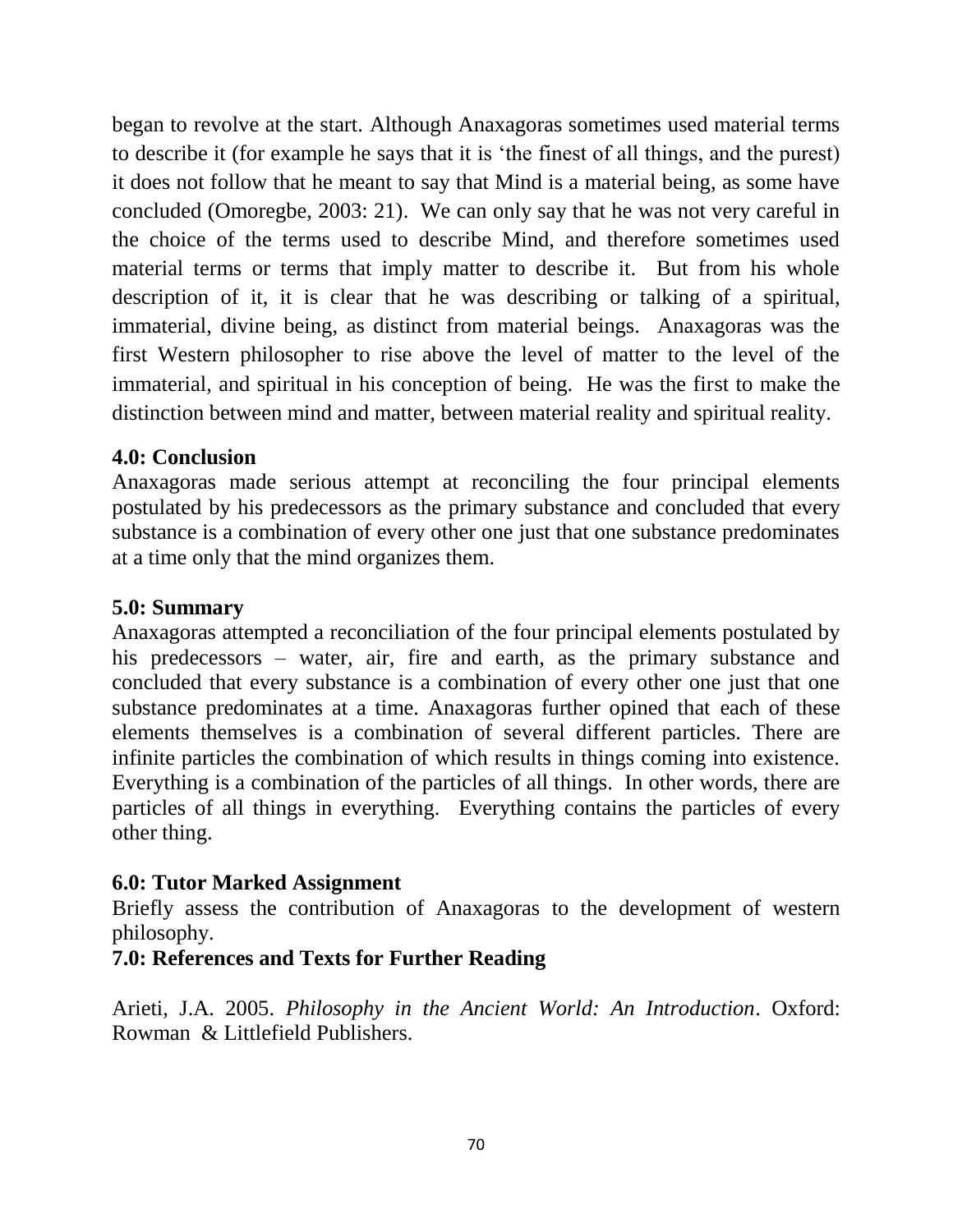Composta, D. 1988. *History of Ancient Philosophy*. Vatican: Urbanian University Press.

Omoregbe, J.O. 2003. *A Simplified Histroy of western Philosophy* Vol. I. Lagos: Joja Educational Research and Publishers.

Russell, B. 1994. *History of Western Philosophy*. London: The Bertrand Russell foundation.

Stumpf, S.E. 1994. *Philosophy: History and Problems* (fifth Edition). New York: McGraw Hills.

**UNIT 8: ZENO OF ELEA (early 5th c. BC)**

**CONTENTS**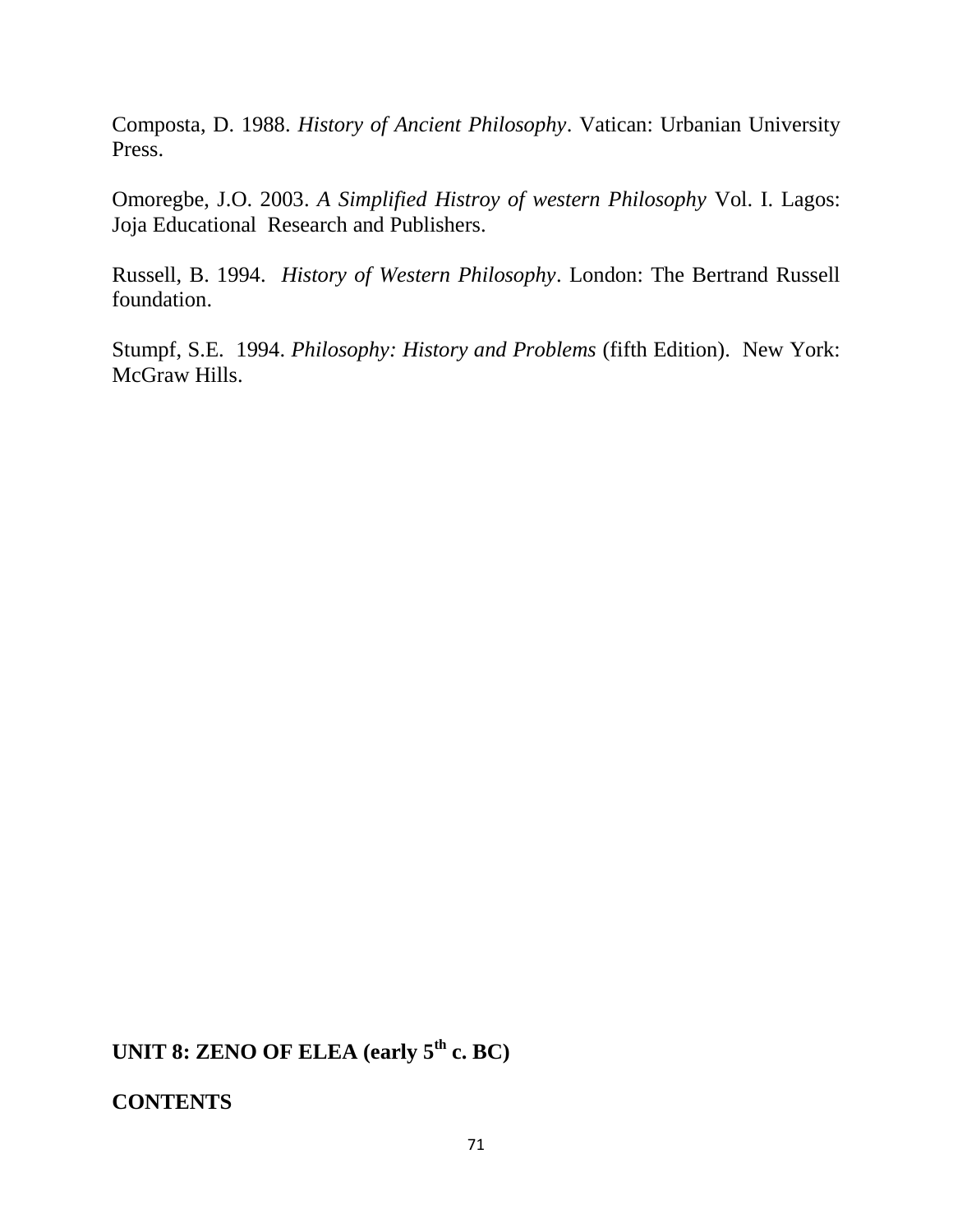1.0 Introduction 2.0 Objectives 3.0 Main Content 4.0 Conclusion 5.0 Summary 6.0 Tutor Marked Assignment 7.0 References and Further Reading

#### **1.0: Introduction**

This unit examines the life, person and teachings of Zeno and his contribution to the development of western philosophy.

#### **2.0: Objectives**

The objectives of this unit are:

- i. To examine the life, person and teachings of Zeno.
- ii. To analyze his contributions to the development of western philosophy.
- iii. To critique his thought.

#### **3.0: Main Content**

Zeno was a disciple of Parmenides. He was also came from the city of Elea. He was born around 490 B.C. Parmenides had become an object of ridicule particularly among the Pythagorean philosophers. They ridiculed him for denying such plain facts of daily experience as change, motion and the plurality of things. Zeno then decides to come to the aid of his master; he produced several ingenious arguments, directed against the Pythagoreans in defense of Parmenides. These clever arguments were meant to show that the teachings of the Pythagorean themselves, when closely analyzed lead to absurdities. The arguments, calculated to reduce the position of the opponents to absurdity (*reductio ad absurdium*), were all based on the hypotheses of the Pythagorean doctrines (Omoregbe, 2002: 15).

The most famous of these arguments is that concerning an imaginary race between a tortoise and Achilles (the fastest runner in Greece.) Let us imagine, says Zeno that a tortoise and Achilles are going to run a race. Since the tortoise is very slow, it is allowed to start first and when it has covered a certain distance Achilles then starts. The funny thing is that Achilles can never meet nor overtake the tortoise, no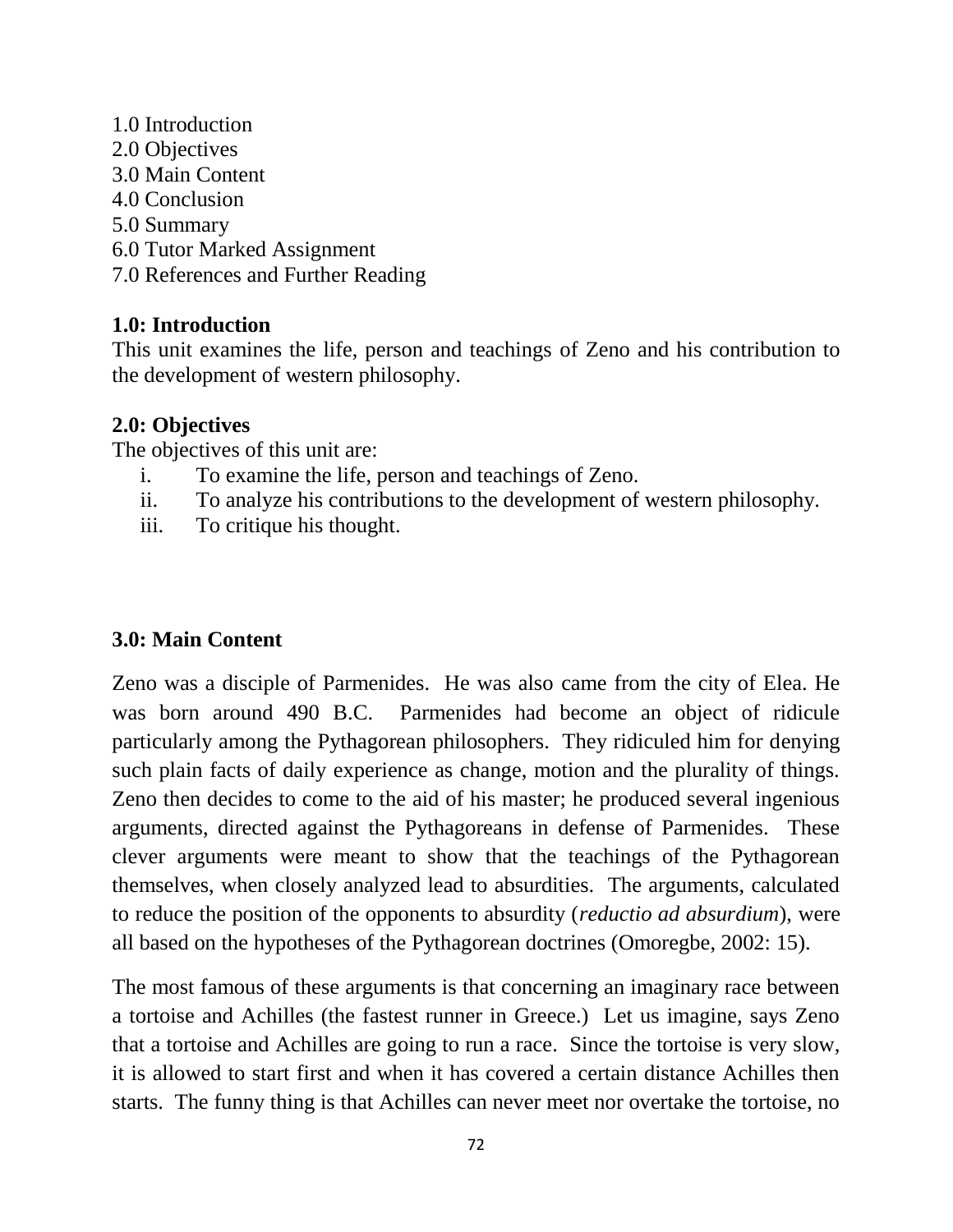matter how fast he runs. By the time Achilles reaches the point at which the tortoise was when he (Achilles) started, the tortoise has reached another point; and Achilles reaches this new point, the tortoise has also moved to another point, and so on. This means that there will always be a distance between the tortoise and Achilles. And if, as the Pythagoreans say, any distance no matter how short, is made up of infinite points, it follows that Achilles can never catch up with the tortoise because any distance that is made up of an infinite number of points must itself be infinite. How can Achilles traverse an infinite number of points, which in effect means infinite distance? To do so would require infinite time. Achilles thus, on the Pythagorean hypothesis that any distance is made up of infinite points, can never gain on tortoise. A similar arguments based on the same hypothesis of the Pythagoreans also leads to a similar conclusion, namely, that nobody can move from one side of a stadium to another; nobody can traverse a stadium or indeed any distance whatsoever since to do so would imply traversing an infinite number of points. Any distance that is made up of infinite points must be infinite, and to traverse it would require infinite time. This means that it is impossible to move from one place to another. In short, motion is impossible (Composta, 1998: 60).

Another argument of Zeno leads to the conclusion that a flying arrow is in fact motionless. This is based on the Pythagorean theory that everything occupies a space equal to itself. But, says Zeno, anything that occupies a space equal to itself must be at rest in the space which it occupies. Now, a flying arrow occupies a space equal to itself at every instant of its flight. This means that it is at rest throughout its flight. In other words, a flying arrow is motionless at every instance of flight. Zeno also argued against the Pythagorean theory of the plurality of things. According to the Pythagoreans, everything in the universe is made up of units. Now, these units, says Zeno, are either with size or without size. If they are with size, they can always be divided up, which means that they are infinitely divisible. And since they are infinitely divisible they must be made up of infinite units. In other words, everything in the universe is made up of an infinite number of units. But whatever is made up of an infinite number of units must be infinitely great. It follow therefore that everything in the universe is infinitely great, and that the universe itself is infinitely great. Therefore if everything in the is made up of units which are with size and are infinitely divisible, the conclusion follows that everything in the universe is infinitely great. Now, let us take the second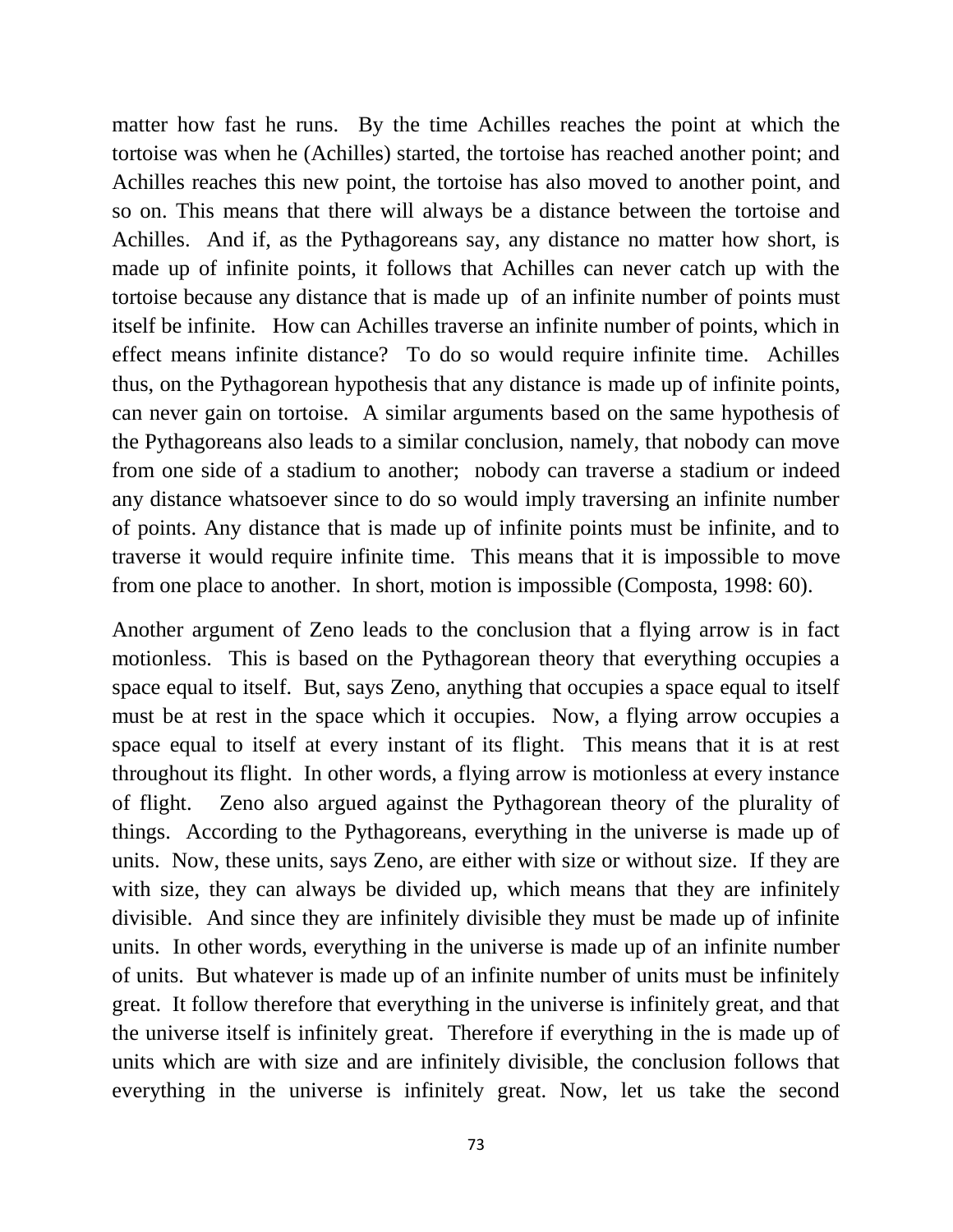alternative and say that these units are without size. In that case, say Zeno, they must be infinitely small. And if everything in the universe is made up of infinitely small units, it follows that everything in the universe is infinitely small. If the universe is made up of infinitely small things, if follows that the universe itself is infinitely small (Composta, 1998: 61; Russell, 1996: 56).

Again, Parmenides said that reality is one and indivisible, but the Pythagoreans ridiculed him and maintained that reality is not one but many. But at the same time, reality is, according to them, made up of infinitely divisible units, then it must be infinite and if infinite, it must be innumerable for what is infinite is innumerable. What is infinite cannot be numerable, and what is numerable cannot be infinite. But Pythagoreans asserted these two contradictory things, namely that reality is many and at the same time infinite. In other words, they said that reality is numerable and at the same time innumerable which is contradictory and absurd.

#### **4.0: Conclusion**

Zeno brought analysis into his discourse and made philosophy to be more interesting during the period of theorization of ideas.

#### **5.0: Summary**

Zeno distinguished himself as an analytic philosopher at a period when philosophers were mostly preoccupied with theories rather than analysis. His ingenious arguments were the result of painstaking analysis and dialectic.

#### **6.0 Tutor Marked Assignment**

Briefly assess the contribution of Zeno to the development of philosophy.

#### **7.0: References and Texts for Further Reading**

Arieti, J.A. 2005. *Philosophy in the Ancient World: An Introduction*. Oxford: Rowman & Littlefield Publishers.

Composta, D. 1988. *History of Ancient Philosophy*. Vatican: Urbanian University Press.

Omoregbe, J.O. 2003. *A Simplified Histroy of western Philosophy* Vol. I. Lagos: Joja Educational Research and Publishers.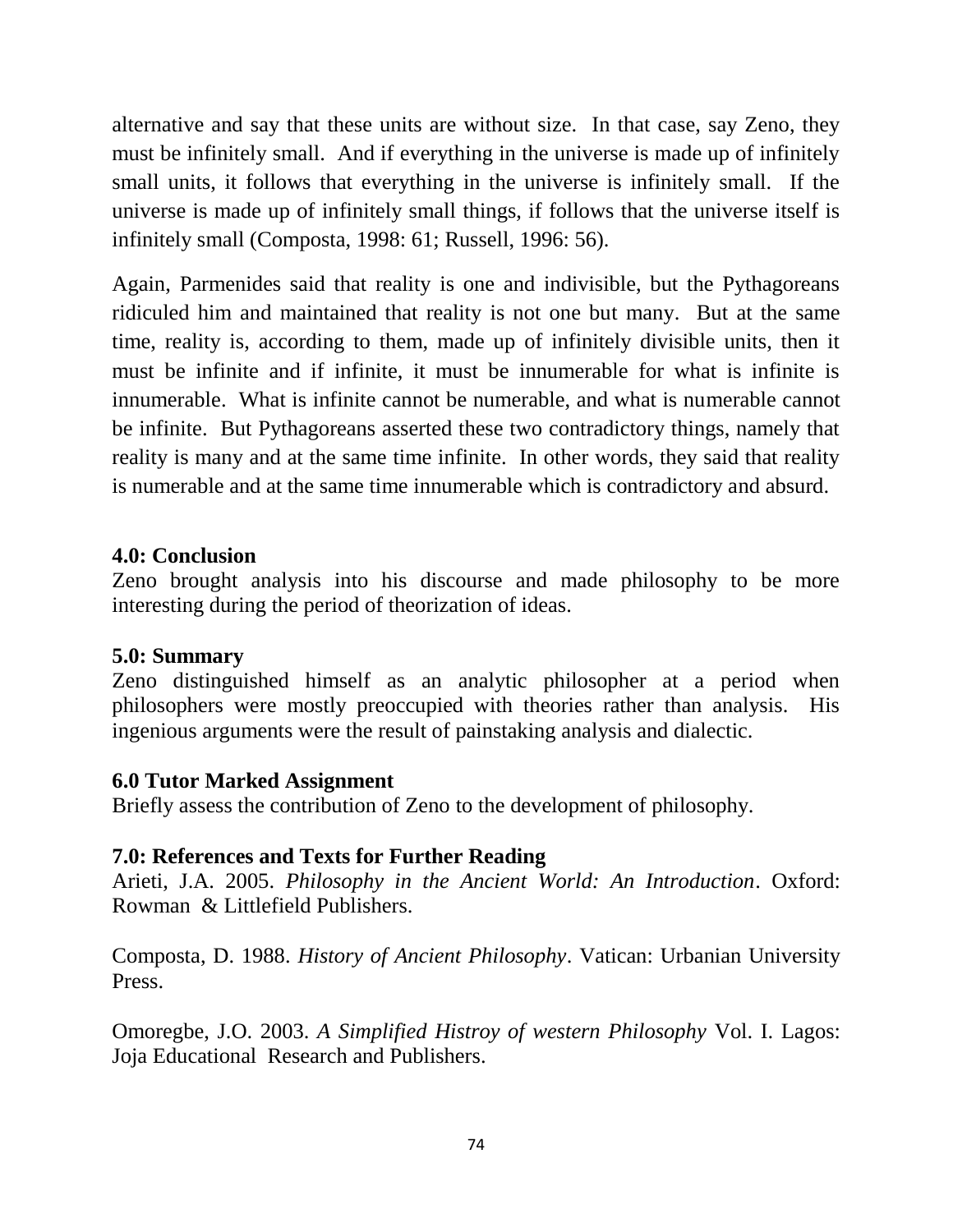Russell, B. 1994. *History of Western Philosophy*. London: The Bertrand Russell foundation.

Stumpf, S.E. 1994. *Philosophy: History and Problems* (fifth Edition). New York: McGraw Hills.

#### **UNIT 9: THE SOPHISTS**

## **CONTENTS**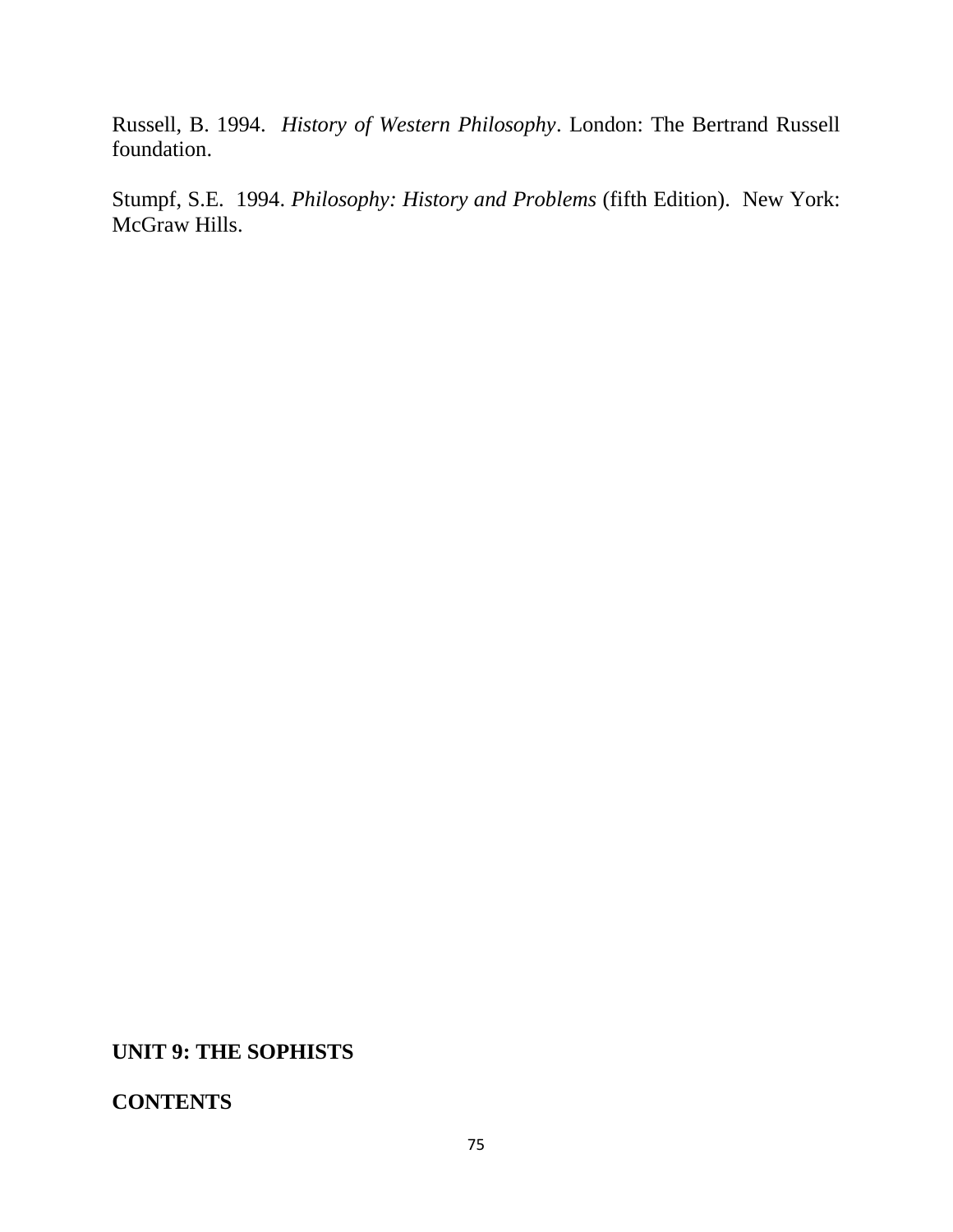1.0 Introduction 2.0 Objectives 3.0 Main Content 4.0 Conclusion 5.0 Summary 6.0 Tutor Marked Assignment 7.0 References and Further Reading

## **1.0: Introduction**

This unit examines the thinking, teachings and influence of the sophist on the development of philosophy in Greece. It examines the thought and discourse of Sophists such as Gorgias, Hippias and Thrasymachus and their influence on western philosophy.

## **2.0 Objectives of the Study**

This study sets out to achieve the following objectives:

- i. To examine the thinking and teachings of the sophists.
- ii. To analyze the discourse of the sophists.
- iii. To evaluate the thought and contributions of the sophists.

#### **3.0: Main Content**

With the arrival of the Sophists, there was a shift in the main direction and focus of Western philosophy. Before the Sophists, philosophy was mainly concerned with the physical world; the philosophers before them focused their attention on the cosmos, speculating on the underlying unity in the midst of diversity, stability in the midst of change, the original stuff or the primary element of which all things are made, etc. The Sophists, however, were not interested in such cosmological speculations; their main interest was man in the society. The Sophists differed from the earlier philosophers not only in the main object of interest but also in methods. The earlier philosophers began with general principles and tried to explain particular cases in terms of these general principles thus employing the deductive method. But the Sophists, began with particular cases which they had observed and drew general conclusions from them. Their method was therefore inductive.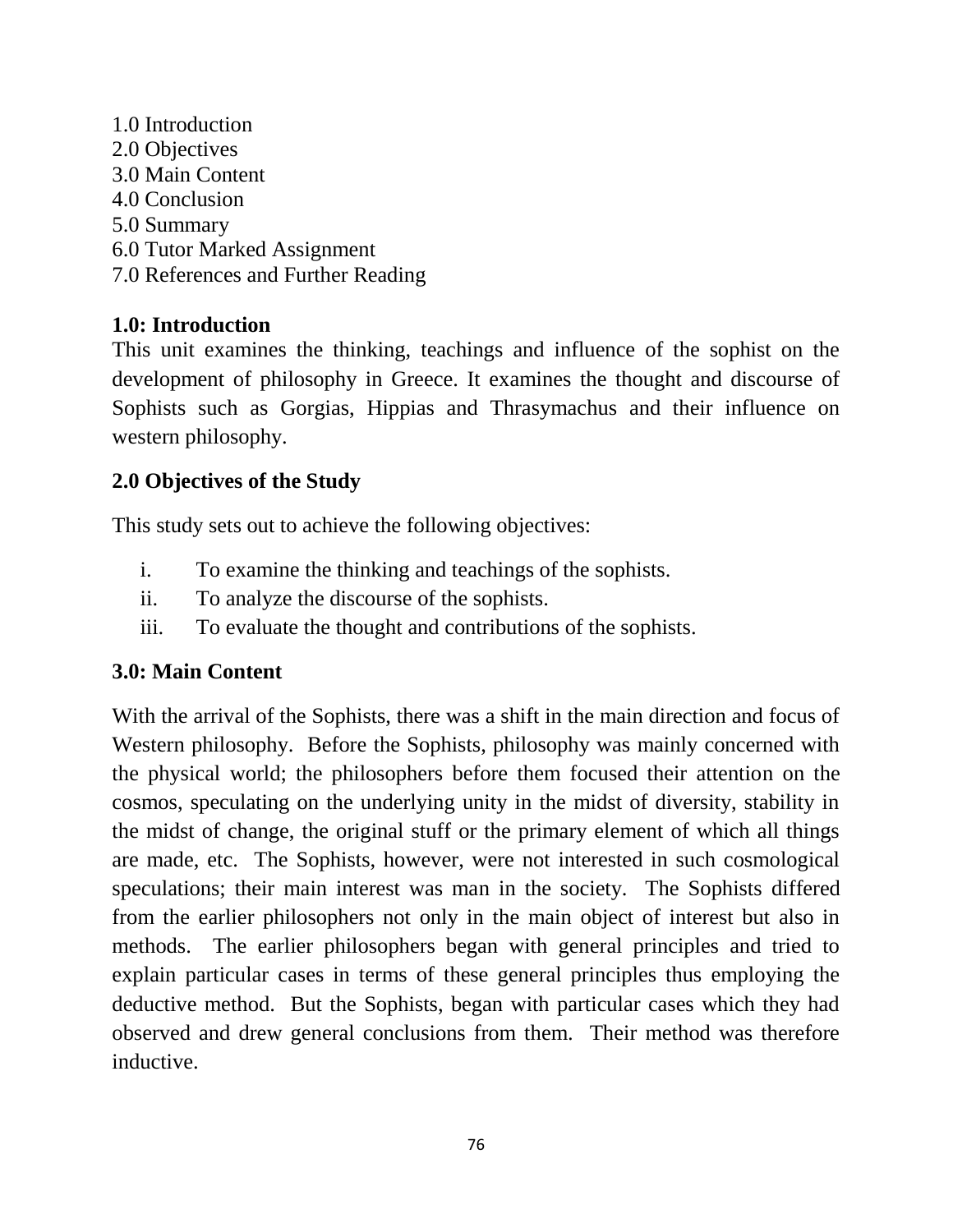The Sophists were a group of teachers and philosophers in the  $5<sup>th</sup>$  B.C. that were itinerant teachers who went from one city to another teaching and instructing people, especially the youths. They instructed the youths and all those who aspired to participate in the democratic government of Athens. They taught, not only philosophy, but also grammar and rhetoric, and they charged money for their teaching. It was not the practice among the Greeks philosophers to demand money for teaching philosophy, but the Sophists did and it made them unpopular (Omoregbe, 2003: 25).

In general, the Sophists were very critical; they questioned the foundations of traditional beliefs, traditional ways of life, traditional institutions and customs. They questioned the foundations of traditional religion and morality, and cast doubts on the real existence of the gods. Religion and morality were for them human inventions. Nevertheless, they did not encourage people to violate the traditions and customary moral law; on the contrary, they encouraged their observance for prudent reasons. The Sophists combined skepticism with their criticism they were very skeptical, they doubted the possibility of knowing anything with certainty. Their skepticism can be seen as the outcome of the cosmological speculation of the earlier philosophers with their conflicting theories. These led the Sophists to doubt the possibility of knowing anything for certain: "Is it possible for man to know any truth with certainty? What is the foundation or the guarantee of that certainty? (Omoregbe, 2003: 25).

Relativism is another characteristic feature of the Sophists, for they were relativists who denied the existence of objective and universal truths. Truth, for them, is relative, depending on the point of view of the individual. Whether anything can be said to be true or false depends on the way you look at it. Everybody see things from his own point of view; what is true for you is true for you, and what is true for me is true for me. Things appear to different people in different ways, and everybody can only say the way things appear to him, i.e. the way he sees them. Truth therefore depends on the way you look at it; one thing may be true for one man and may not be true for the other. They met severe criticism of Socrates and Plato who believed in the absolute universality and objectivity of truth, and the possibility of man attaining it. It is mainly through this criticism of the Sophists, by Socrates and Plato that the very word Sophism came to acquire a bad connotation. Today Sophism means false argument intended to deceive.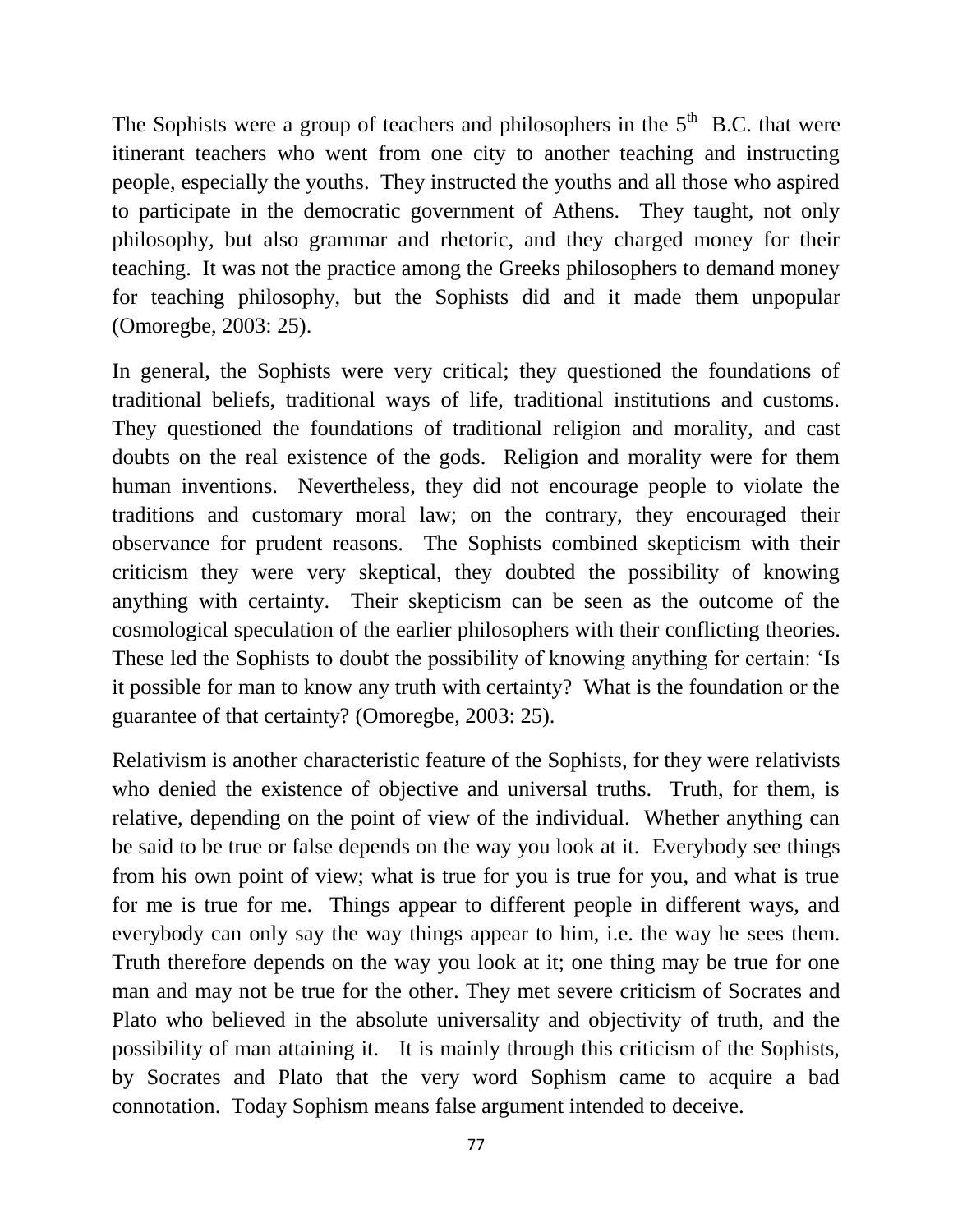Protagoras of Abdera was one of the most influential Sophists. He is particularly known for his saying that man is the measure of all things, of those that are that they are and of those that are not that they are not. In essence, what man thinks is true is true including god, custom and culture.

Gorgias is noted for his famous statement that nothing exists and that if anything, it would be difficult to know it; more so that if it could be known, it could not be communicated.

**4.0: Conclusion** The Sophists came with the philosophy of relativism and propagated such philosophy in their days thereby generating serious crises of morality in the society.

# **5.0: Summary**

The Sophists were very critical of the social systems, cultures and customs and questioned the foundations of traditional beliefs, traditional ways of life, traditional institutions and customs. They questioned the foundations of traditional Religion and morality, and cast doubts on the real existence of the gods. They taught that religion and morality were for them human inventions.

## **6.0: Tutor Marked Assignment**

Discuss the basic tenets of the sophists.

# **7.0: References and Texts for Further Reading**

Arieti, J.A. 2005. *Philosophy in the Ancient World: An Introduction*. Oxford: Rowman & Littlefield Publishers.

Composta, D. 1988. *History of Ancient Philosophy*. Vatican: Urbanian University Press.

Omoregbe, J.O. 2003. *A Simplified Histroy of western Philosophy* Vol. I. Lagos: Joja Educational Research and Publishers.

Russell, B. 1994. *History of Western Philosophy*. London: The Bertrand Russell foundation.

Stumpf, S.E. 1994. *Philosophy: History and Problems* (fifth Edition). New York: McGraw Hills.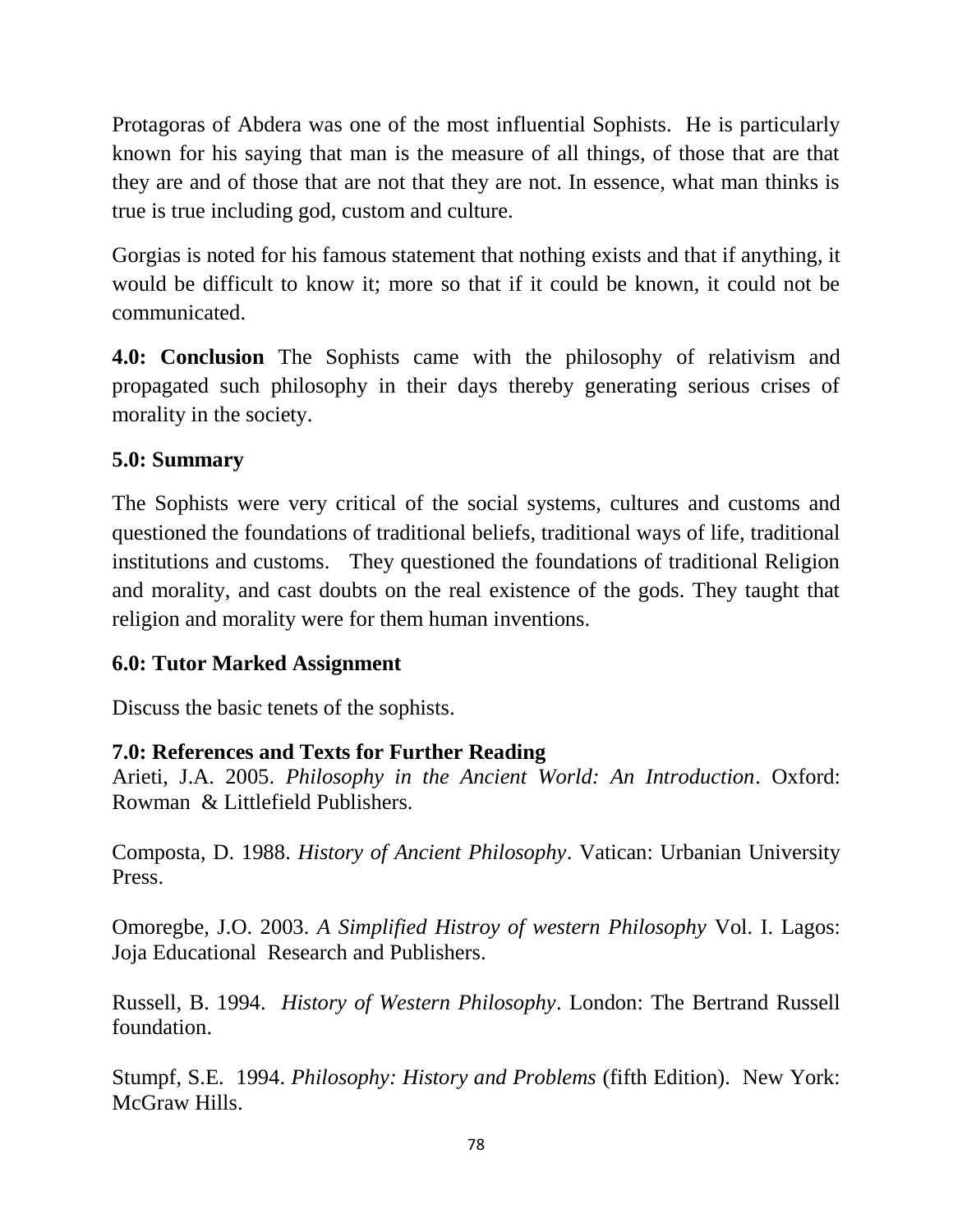**Module 5: THE GOLDEN AGE OF GREEK PHILOSOPHY**

**Introduction**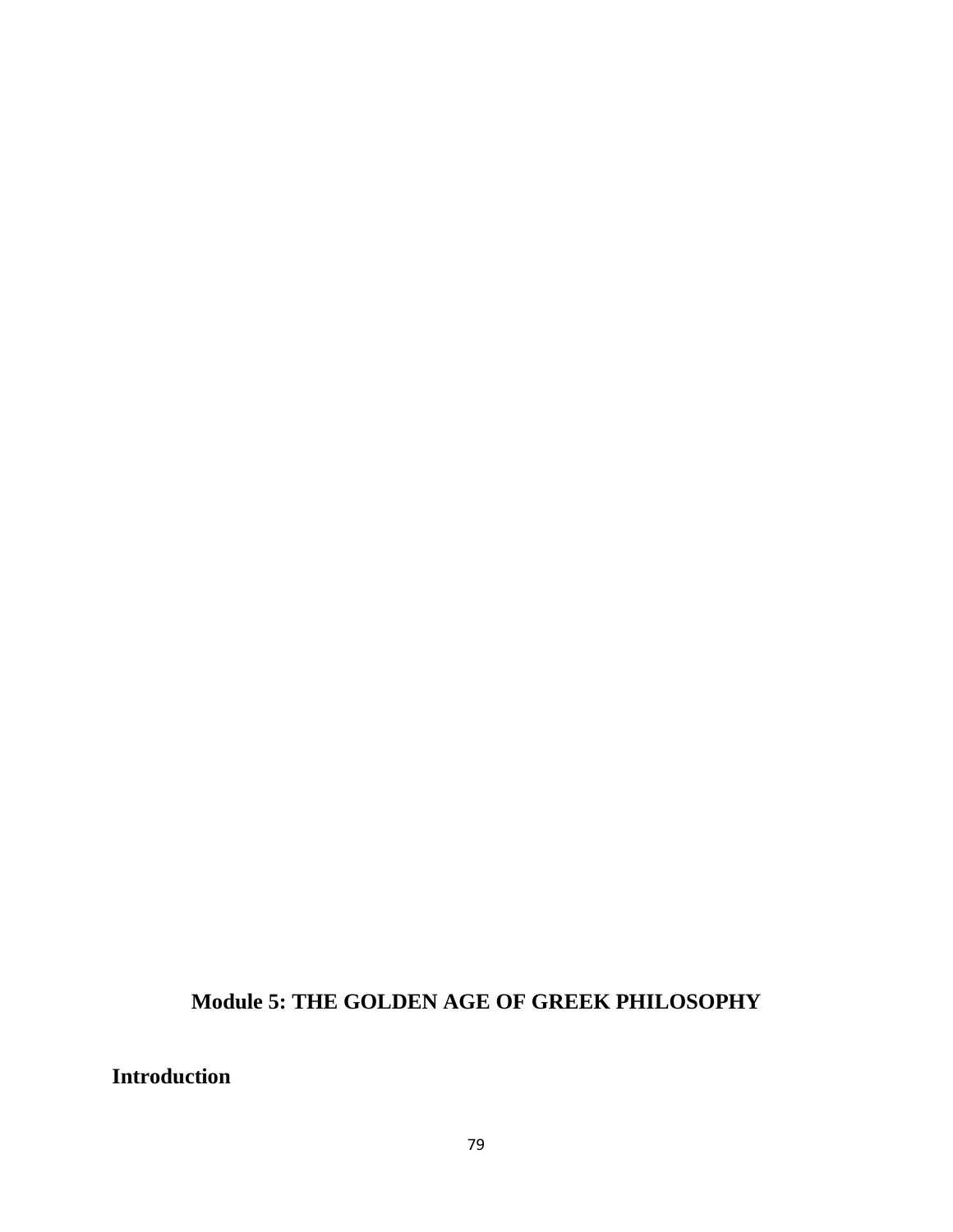This module discusses the Golden Age of Greek Philosophy. It is divided into three major units. They are: Unit I: Socrates; Unit II: Plato; and Unit III: Aristotle. The "golden era" of ancient Greek philosophy represents the turning point of Greek philosophical enterprise with the self-critical reflection on the nature of our concepts and that human reasoning capacity emerged not only as a major concern, but alongside cosmological speculation and enquiry. This period witnessed in succession the three most influential sages (Socrates, Plato, and Aristotle) in the annals of Western philosophy. These epochal trio remains reference point in the discussion of any aspect of philosophy till this contemporary time.

# **UNIT 1: SOCRATES: (470 -399 B.C)**

# **CONTENTS**

1.0 Introduction 2.0 Objectives 3.0 Main Content 4.0 Conclusion 5.0 Summary 6.0 Tutor Marked Assignment

# 7.0 References and Further Reading

# **1.0: Introduction**

This unit examines the life, person, teachings and contributions of Socrates to the development of western philosophy. It is discussed as follows: historical background, Socratic methods of teaching, The Socratic Irony, Paradoxes and Essence of self knowledge, Trial and Death of Socrates.

# **2.0: Objectives**

The objectives of this unit are:

- i. To examine the life, person and teachings of Socrates.
- ii. To study Socratic methods of dialectics
- iii. To analyze his convictions and contributions the development of western philosophy.

# **3.0: Main Content.**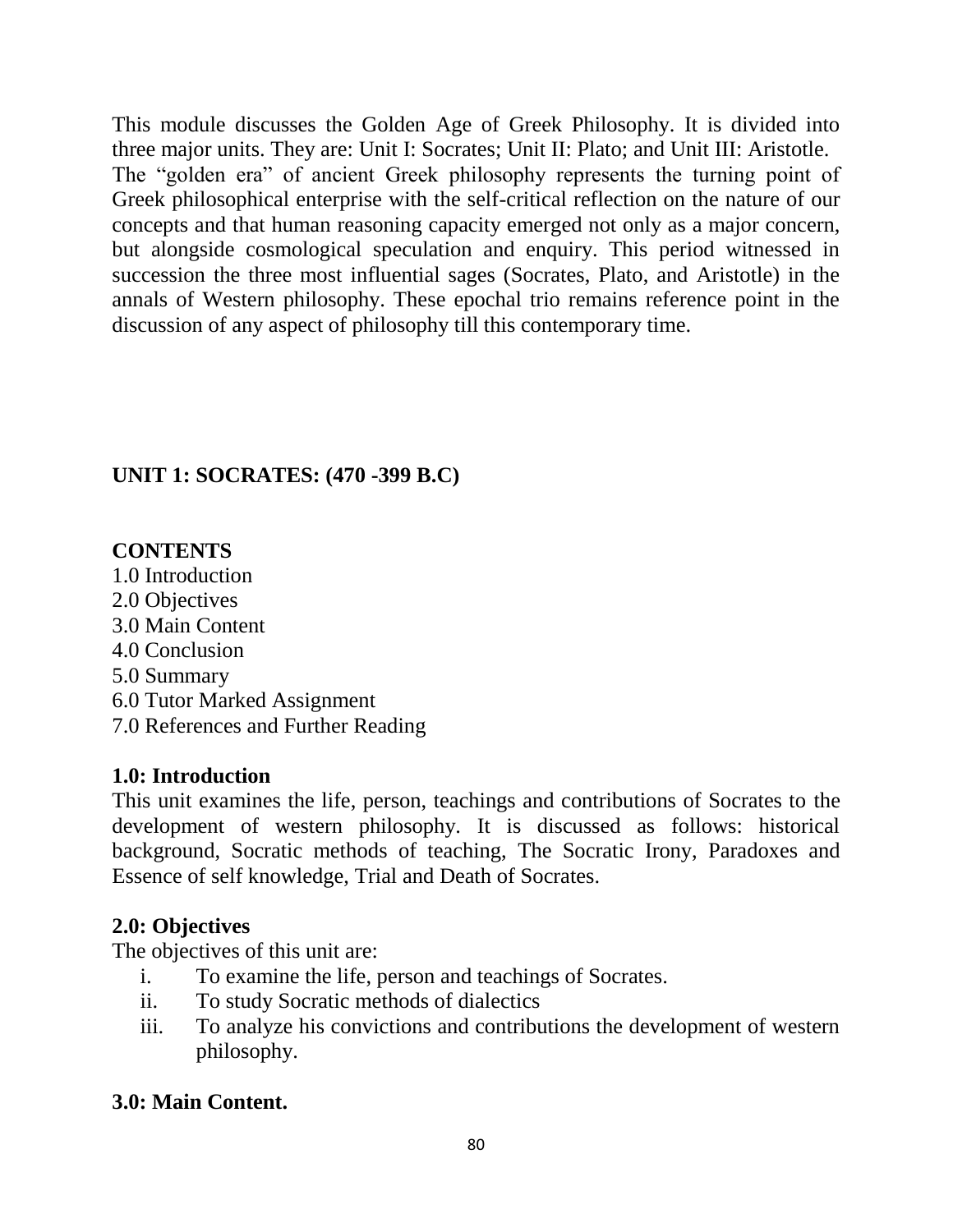### *3.1: Historical Background*

Socrates was born in Athens in 469 BC. He was raised there , lived and died there. His mother was a mid-wife mid-wife named Phaenarrete, his father was a sculptor name Sophroniscus. He followed the footstep of both. He was reported to have said that the gods have endowed my mother and I to be midwife. While my mother was assisting pregnant women to deliver their babies, I deliver young men who are noble and fair (Christian, 1990: 88). He was married to Xanthippe  $(5<sup>th</sup> BC)$ , she was a dutiful house wife and mother. Socrates was of strong build and great endurance, and completely indifference to wealth and luxury. He served in the Athenian army as a soldier where he evinced an extraordinary power of selfdiscipline and indifference to discomfort such as cold, heat, hunger, thirst, life or death. Having the habit of going into trance and remaining lost in thought, Socrates soon depicted extraordinary prowess of philosophical knowledge far and above his contemporaries (Plato, *The Symposium,* 1984: 155).

He was believed to be the father of Greek moral and humanist philosophy, whose entire philosophical pattern greatly influenced his generation and the entire Western philosophical temperament. According to Arieti (2005:132),

There is no one else in the whole history of European philosophy who has changed the direction of thought so completely simply by what he was; for Socrates' thought springed directly and inevitably, in a very special way from the whole character and makeup of the man.

Socrates remains one of the greatest ancient Greek philosophers whose personal moral character and discipline in an extraordinary manner evokes charm and influence among his contemporaries, students, adherents of old and young in the world. Socrates claimed that he was being guided all his life by an interior voice, a divine voice or an oracle (*daimonion*). He was quite convinced that philosophizing was for him a vocation, a divine mission entrusted to him by God and he considered it as a sacred duty about which there could be no compromise. In this context within which he exhibited great effort of being consistent with his philosophic principles, he was eager to please the gods by philosophizing when he observes that it would be a strange thing if, when facing death during the war, as a soldier, he remained at his post, like his fellow warriors, "and yet afterwards, when God appointed me, as I supposed and believed, to the duty of leading the philosophic life, examining myself and others, I were then through fear of death or of any other danger to desert my post"( Plato, *The Apology,* 1984: 424).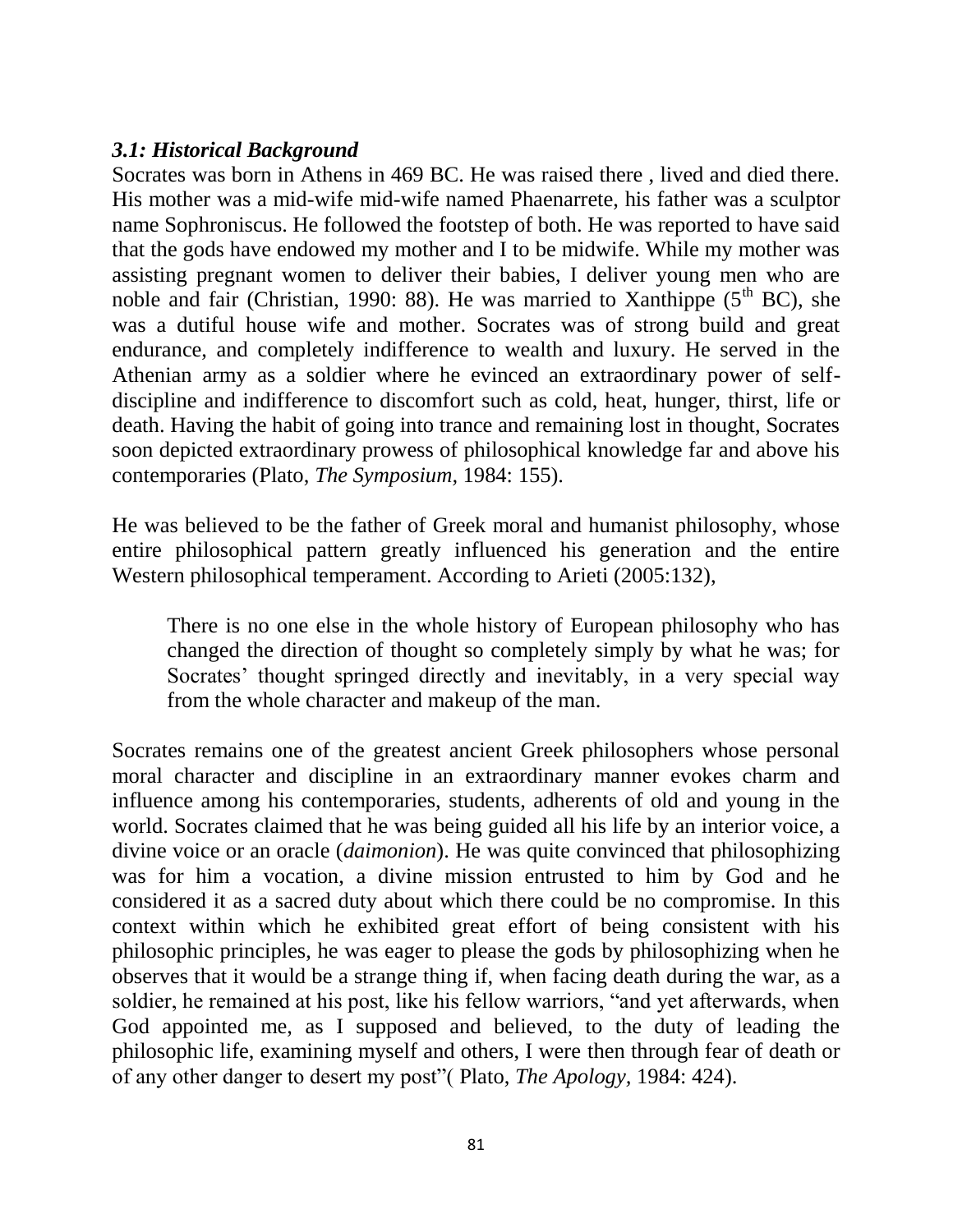As great as Socrates was and well acknowledged by philosophers down the ages, he left no writing or epistle of his own, for he wrote noting. Nevertheless, his life and teachings created deep impression on his friends and disciples (Xenophon and Plato) who wrote about his thought.

Philosophy, for Socrates was a way of life based on true knowledge and not just an academic exercise. Seeking the truth and helping others towards getting true knowledge is a noble cause worthy of pursuit. He posits thus, "and while I have life and strength I shall not cease from the practice and teaching of philosophy" (Plato *The Apology, 428*); for the purpose of knowledge is to enable one live good life, where knowledge is a means to a moral life.

#### *3.2 The Socratic Method of teaching*

The main method of teaching adopted by Socrates was the *"dialectic"*. This is the method of seeking or acquiring knowledge through questions and answers. Socrates asks his interlocutors to define such concepts as justice, good, bad, right, wrong, and in the event that they could not provide the suitable response, Socrates would provide the answer. The second method is that of *inductive reasoning* which begins with a particular case or issue and end at providing universal knowledge as a conclusion.

Socrates gave no lecture to large groups of people, rather he taught by conversing with people, asking them questions and helping them to seek the answers. For Socrates, men have innate knowledge within them, and all they needed was somebody to help them bring out this knowledge from within them. Everyman as it were, is pregnant with inexhaustible innate knowledge, which can only be delivered of him by a philosopher-midwife. Hence, Socrates described himself as a "midwife" in a different sense. Contrary to the relativism and scepticism of the Sophists concerning the issue of the attainment of knowledge, Socrates was convinced that there was an objective and universal knowledge which could be attained by men through his help and guidance. In the light of the above, Socrates aimed at making men live a good life devoid of wrong doings and immoral activities.

#### *3.3: The Socratic Irony, Paradoxes and Essence of self knowledge*

Although, through antiquity the Oracle of Delphy confirmed that Socrates was the wisest man in the entire Greek city-states which was justified by all those reputable men of wisdom in Greece, however, he professed to be ignorant. Through his pretended ignorance, he led people to knowledge; though he claimed that both he and his interlocutors were seeking knowledge together which is the cornerstone of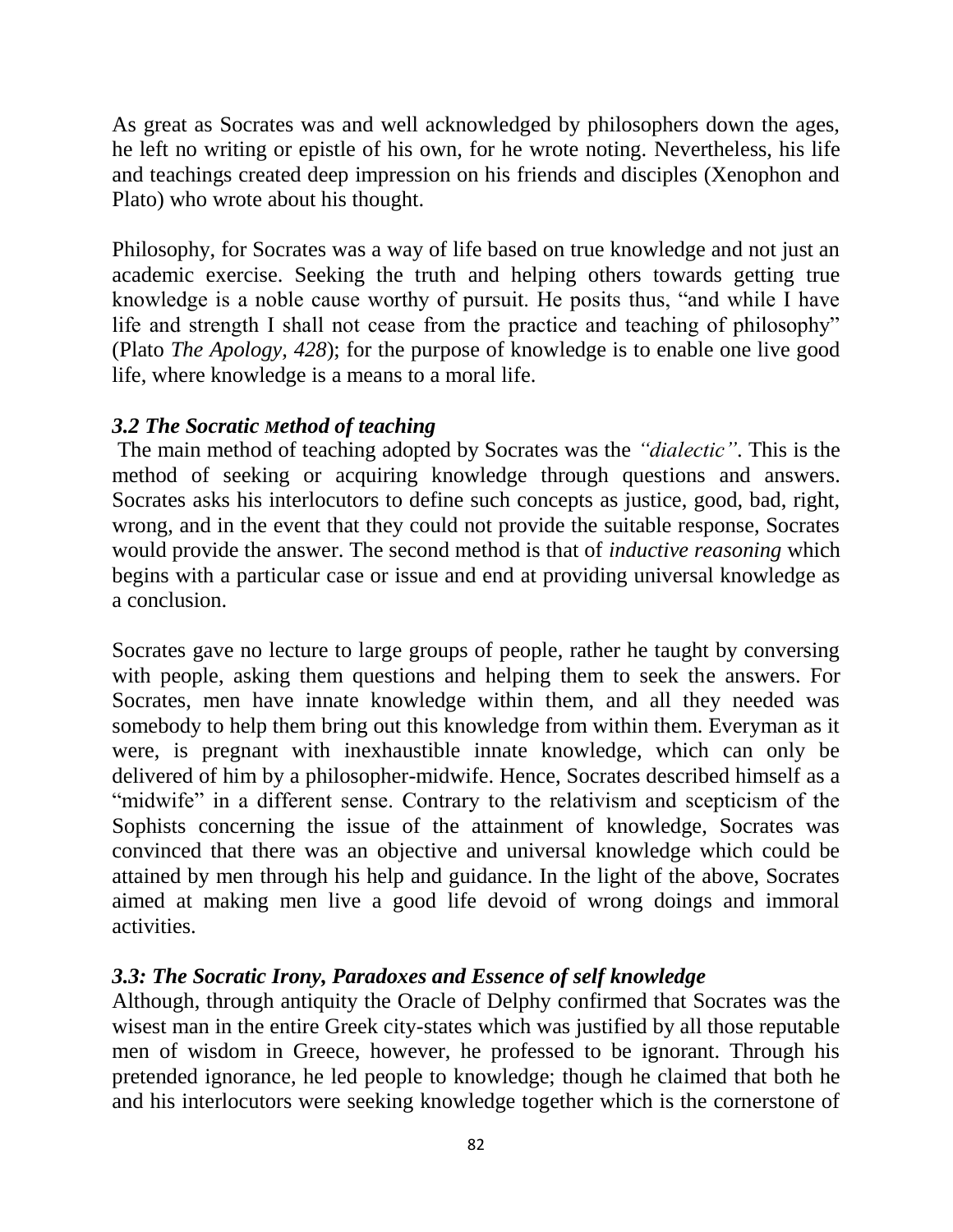the Socratic irony. For Socrates, a man who knows his ignorance is wiser than the one who does not know his ignorance. In this regard Socrates realized that he was the only one who knew his ignorance; hence he agreed with the oracle that he was the wisest man in Greece.

Socrates developed a number of distinctive ethical views in form of paradoxes. By equating knowledge with virtue, he professed that "knowledge is virtue". He believed that ignorance was the cause of wrong-doing, because no man who knows what is wrong would go ahead to do it. Wickedness is also due to ignorance, for a wise man will always pursue what is right and refrain from evil deeds. Knowledge in this regard is deep personal conviction about what is right and what is wrong; however, majority of humankind lack this trait in their daily existential life activities.

The goal of life, according to Socrates, is *happiness* and the only path that leads to this universal, eternal goal is virtue. A necessary precondition for attainment of virtue is thus knowledge (moral knowledge). Socrates was not interested in abstract speculative knowledge that has no bearing on human conduct.

Socrates drew men"s attention to themselves and insisted on self-knowledge. Socrates told the people of Athens that his mission was to do the greatest good to every one of them, "to persuade everyone among you that he must look into himself, and seek virtue and wisdom before he looks to his private interests" (Plato *The Apology,* 1984: 430). Therefore, frequent reflection and self-questioning will help to reduce ignorance and ignorant people within the society.

## *3.4: Trial and Death of Socrates*

Socratic ethical and moral epistles were strange to most Athenians. A corrupt and decadent society is always an anathema to morally inclined persons or philosophers. And almost inevitably, Socrates ran afoul of the Athenian authority"s interests and was arrested, charged with impiety and corrupting the morals of the youths of Athens. It is apt to note that in the midst of both private and public (official) corruptions, Socrates was able to demonstrate high level of morality, accountability and discipline. When he was a member of the committee of the Athenian senate, he refused to be part of their dubious corrupt mechanizations. For example, in 404BC, he dissociated himself from the plot by the ruling party in Athenian government to arrest and murder Leon of Salamis, whose property they wanted to confiscate. Again his outstanding moral principle was called to bear. According to Copleston (1961:134):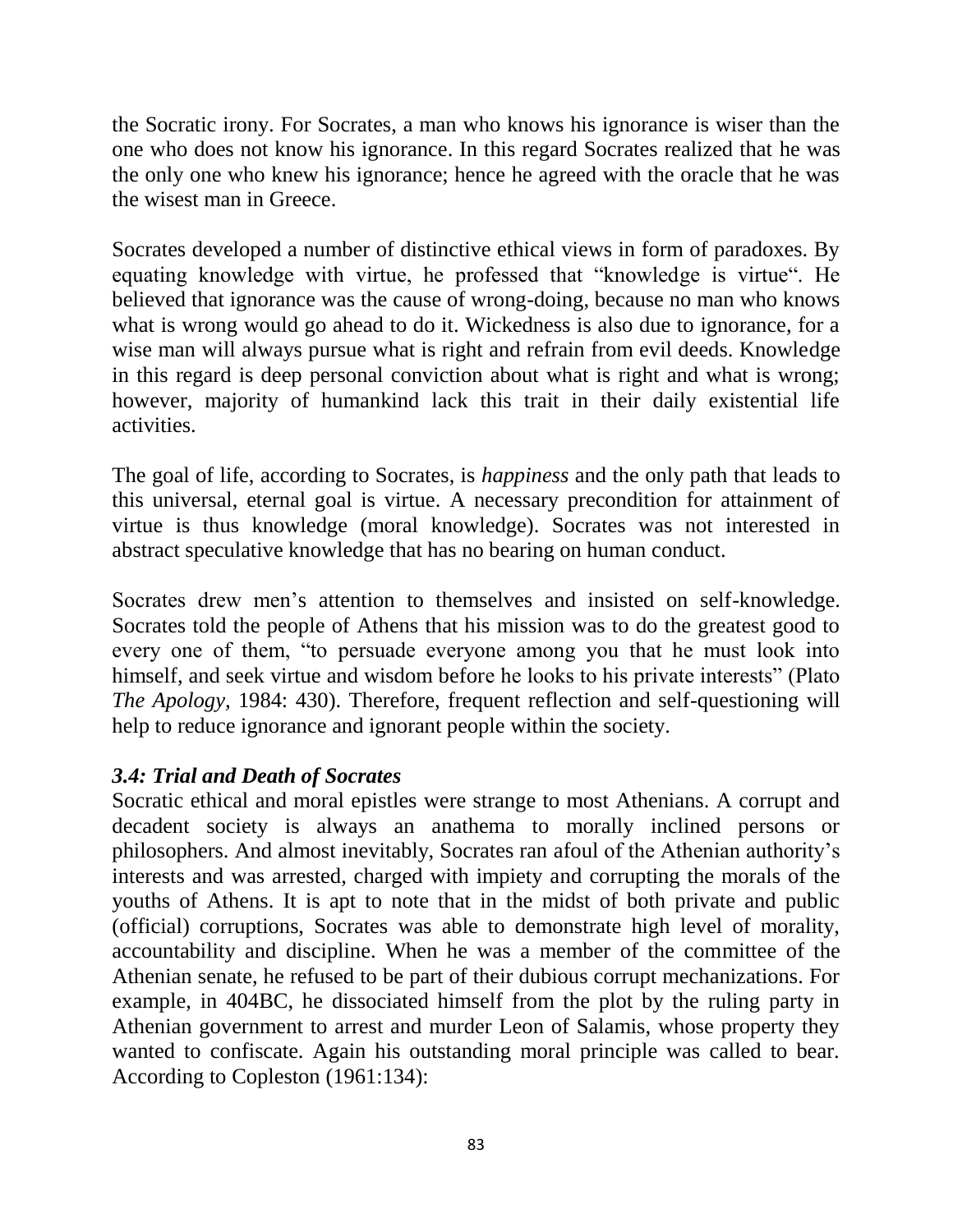Socrates showed his moral courage by refusing to agree to the demand that the eight commanders who were to be impeached for their negligence at Argimusae should be tried together, this being contrary to the law and calculated to evoke a hasty sentence.

Meanwhile, it was discovered by Socrates that his former pupils who were influential in the government of the day conspired and betrayed the Athenians by bringing the defeat in the war. Hitherto, Socrates through his teachings had instilled the spirit of criticism in the minds of the Athenian youths.

At his trial, he presented a justification of his life. In Plato"s *Apology* Socrates tells the court that he will never stop practicing philosophy, even if the court or state orders him to stop. He was convicted and sentenced to death unless he would admit that he was wrong in his ideas. He refused to renege his ideas and preferred to die (Copleston, 1961: 134). His friends wanted to help him escape from prison and go into voluntary exile. But Socrates refused, on the ground that it was contrary to his moral principle. He remained calm and undaunted: "when a man has reached my age he ought not to be repining at the prospect of death"(Socrates in Plato, *Crito,* 1984: 448).

Socrates fervently believed in the immortality of the soul. While awaiting execution, Socrates continued to discuss philosophy with a strong conviction that he was going to another world where nobody is put to death, a world where he would continue his search for knowledge. When the time for execution came, he told his interlocutors that "the hour of departure has arrived, and we go our ways – I to die and you to live. Which is better God only knows" (Omoregbe, 2003: 37). He willing accepted to drink the hemlock (poison) and died in 399 B.C

#### **4.0: Conclusion**

Socratic discourse will continue to evoke new feelings of patriotism, selfless service and the desire to be a good citizen of a nation. He did not only think of such, he believed it, saw it as a vocation, lived it as a personal way of life and died for his believe.

#### **5.0: Summary**

Socrates was an Athenian, son of Sophroniscus and Phaenarrete both of whom are sculptor and midwife respectively and he took after them. He saw himself as divinely endowed with the mission of aiding young men with noble ideas to bring them to reality. He believed it, lived it and died for it.

#### **6.0: Tutor Marked Assignment**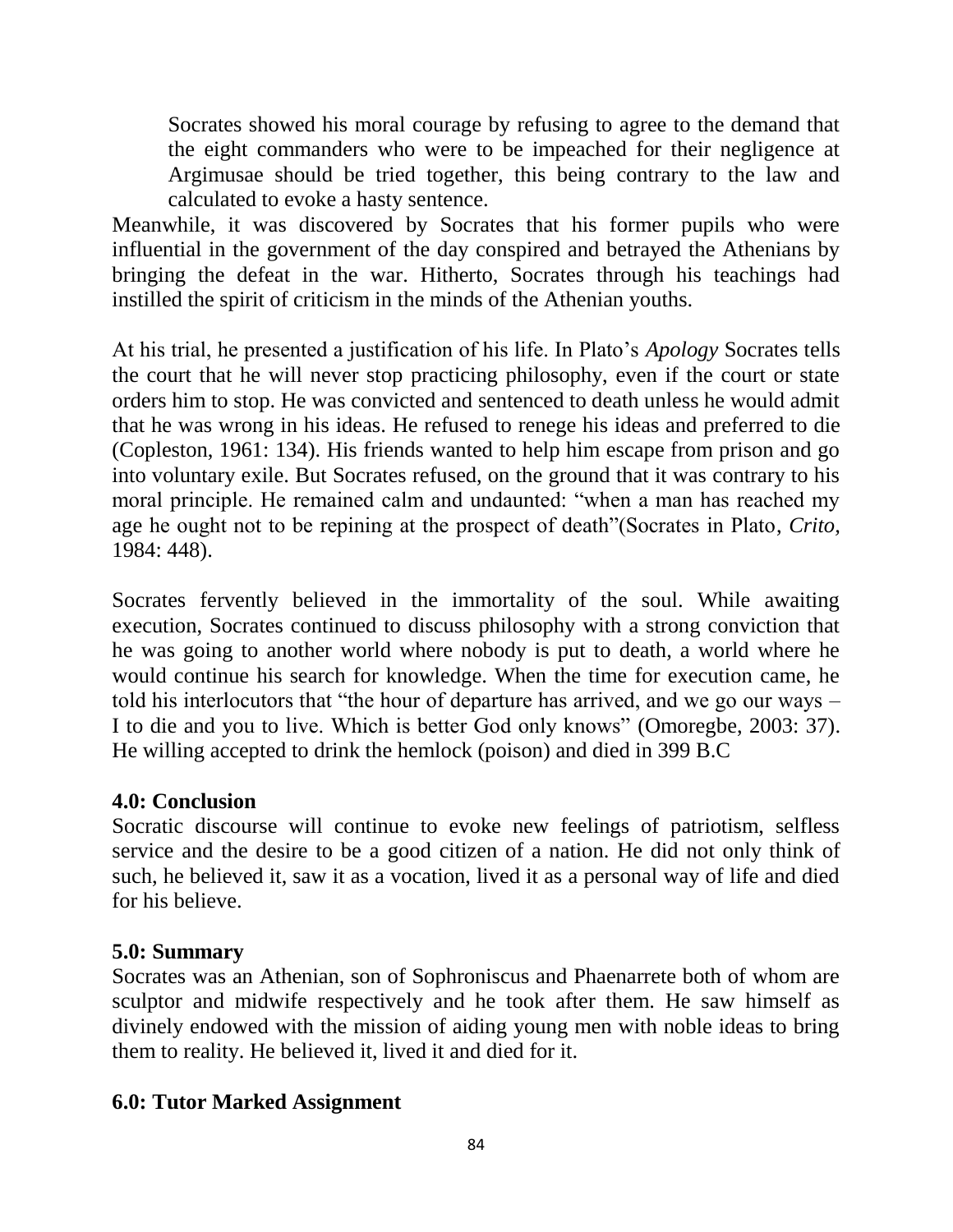Briefly assess the contribution of Socrates to the development of Western philosophy.

#### **7.0: References and Text for Further Reading**

Amaladass, A. (2001) *Introduction to Philosophy.* Chennai: Satya Nilayan.

Arieti, J.A. 2005. *Philosophy in the Ancient World: An Introduction*. Oxford: Rowman & Littlefield Publishers.

Armstrong, A.H. (1961) *An Introduction to Ancient Philosophy*. London: Methuen.

Blackburn, S. (2008). *Oxford Dictionary of Philosophy.(2nd Ed.)* Oxford: Oxford University Press.

Christian, J. L. 1990. *Philosophy: An Introduction to the Art of Wondering*. Chocago: Holt, rine hart & Winston.

Composta, D. 1988. *History of Ancient Philosophy*. Vatican: Urbanian University Press.

Copleston, F. (1962). *A History of Philosophy (Vol. 1, Part 1).* London: Image book.

Omoregbe, J.O. 2003. *A Simplified Histroy of western Philosophy* Vol. I. Lagos: Joja Educational Research and Publishers.

Russell, B. 1994. *History of Western Philosophy*. London: The Bertrand Russell foundation.

Stumpf, S.E. 1994. *Philosophy: History and Problems* (fifth Edition). New York: McGraw Hills.

Warmington, E. & Rouse, P. 1984. *The Great Dialogues of Plato*, Canada, Pengium Books.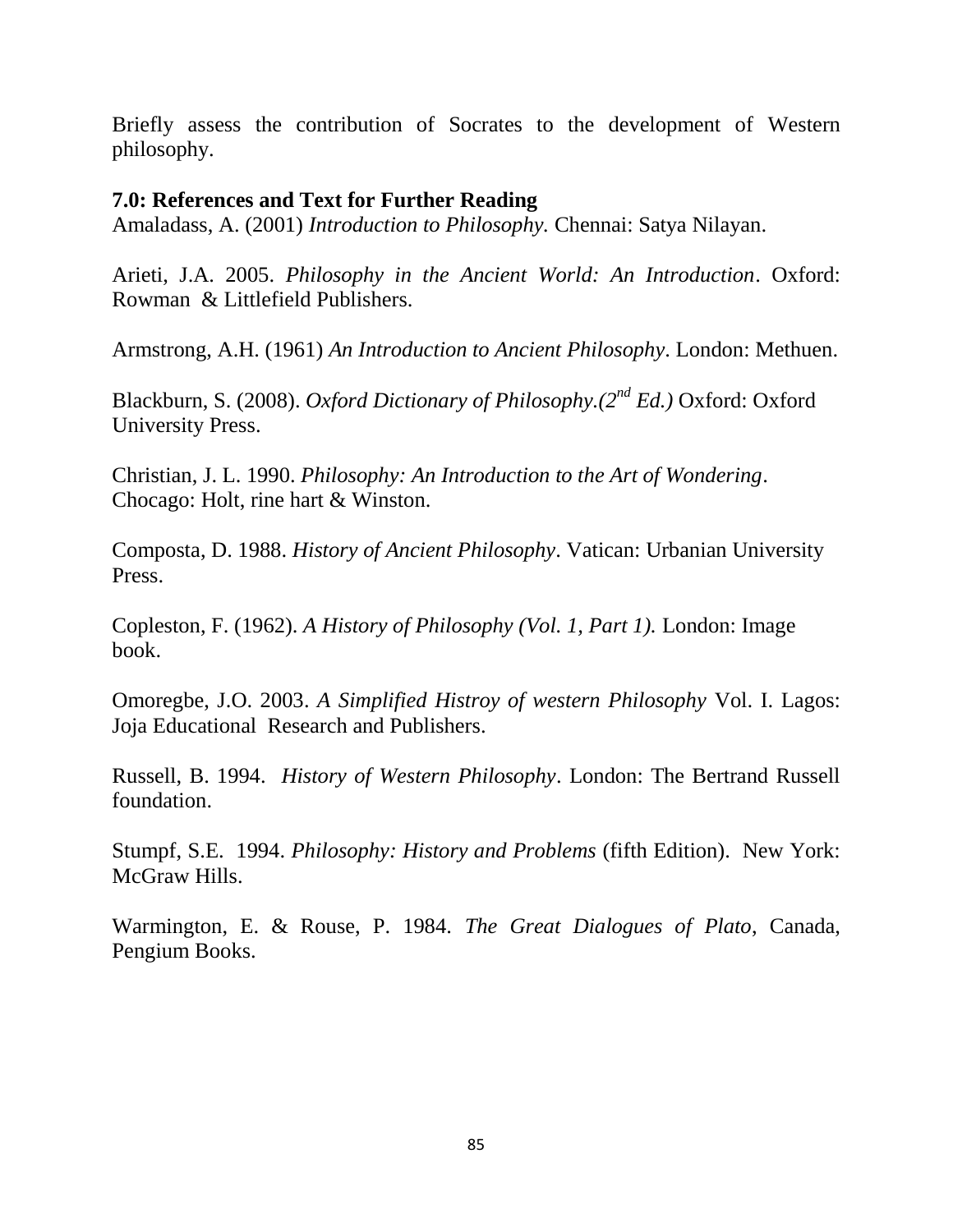## **UNIT 2: PLATO (428-347 B.C)**

# **CONTENTS**

1.0 Introduction 2.0 Objectives 3.0 Main Content 4.0 Conclusion 5.0 Summary 6.0 Tutor Marked Assignment 7.0 References and Further Reading

# **1.0 Introduction**

This unit examines the life, person and thought of Plato. It presents the thought of Plato and his contribution to the development of Western philosophy.

## **2.0: Objectives of the study**

The objectives of this study are:

- i. To study the life, person and thought of Plato.
- ii. To highlight the basic thinking and teachings of Plato.
- iii. To analyze his contribution to the development of western philosophy.

# **3.0: Main Content**

Plato was one of the most creative and influential thinkers in Western philosophy. He was credited to be the first to use the term "philosophy", meaning "love of knowledge or wisdom". Plato dwelt extensively on a whole wide range of topics chief among which was the theory of forms. This theory proposed that objects in the physical world merely resemble or participate in the perfect forms in the ideal world, and that only these perfect forms can be the objects of true knowledge. He held that the goal of the philosopher is to know the perfect forms and to instruct others in that type of knowledge.

His real name was Aristocle and was born in Athens on the seventh Thargelion in the year of the 88 Olympiad – May 427 BC (Christian, 1990: 46). His father traced his lineage to Codrus, the last king of Athens, and his mother, Perictione, traced hers to Solon, Athens" greatest lawgiver. His was an illustrious heritage, and he moved with statesmen, playwrights, artists, and philosophers all his life. He was called Plato because his coach nicknamed him Plato from the Greek word *Platon* meaning "broad shouldered," he excelled in sports and wrestled in the Isthmian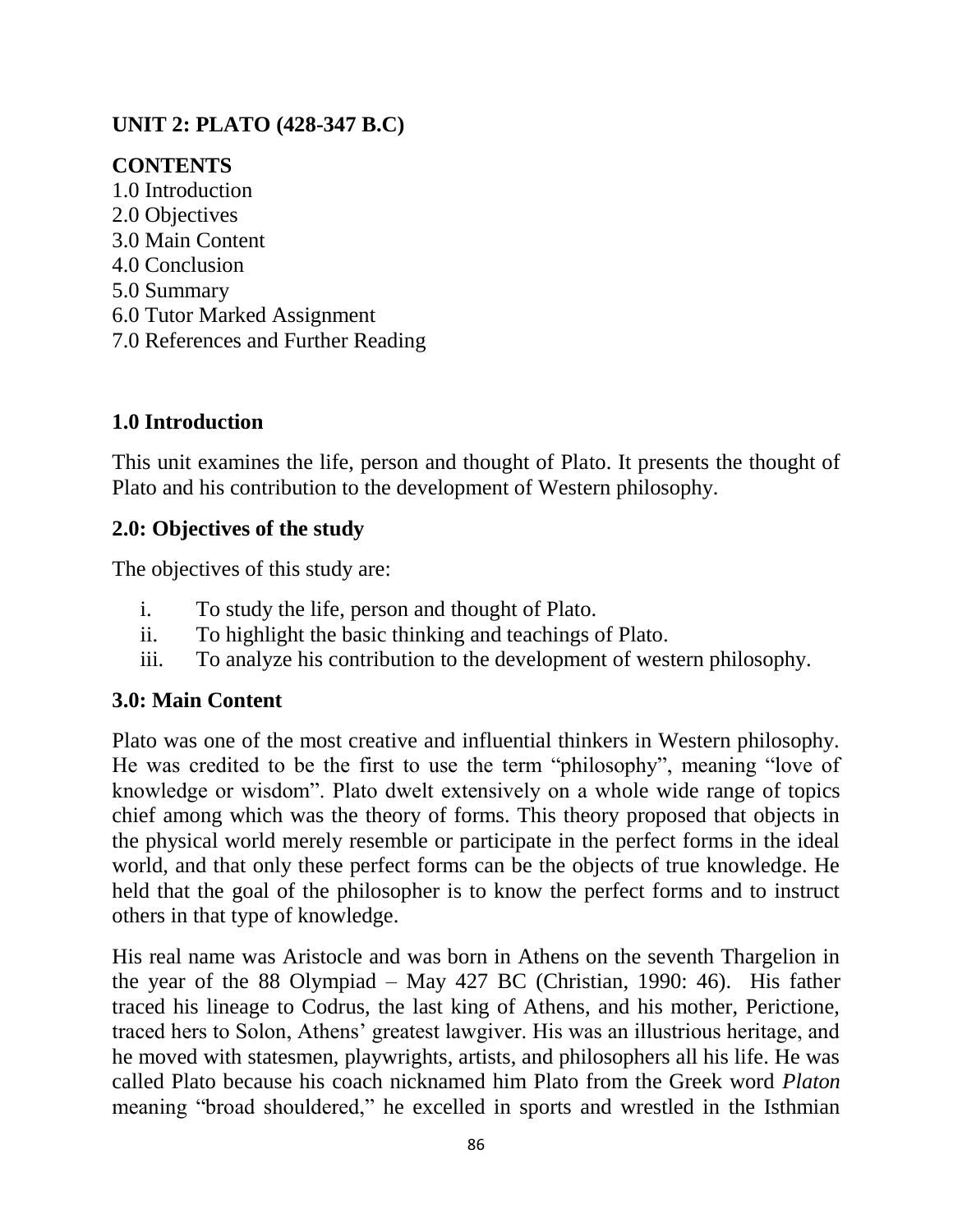games at Corinth. He was multitalented and distinguished himself in every field. He fought in three battles during the Peloponnesian war and was decorated for bravery (Christian, 1990: 46).

Born into an aristocratic wealthy family, Plato was the most intimate friend and devoted disciple of Socrates. His life ambition was to become a politician but was greatly disillusioned by the corrupt attitude of the Athenian political authorities of his time and the manner his master, Socrates was ill – treated by the politicians of Athens. He quickly jettisoned his earlier ambition and decided to educate future political class to become philosophers. For this purpose, Plato founded his famous Academy which later became known as the first European university. Here future politicians were to receive a sound education in philosophy. He believed that only philosophers can be good rulers. Besides philosophy, other disciplines such as Mathematics, Astronomy, Biology, Political theory and Physical sciences were also studied in the Academy. It is pertinent to say that, the Academy provided a comprehensive curriculum for the acquisition knowledge.

Plato"s works were in form of dialogues. Some of them (*Apology, Crito, Euthyphron and Phaedo*) are about Socrates' last days. Although, some other works are not directly about Socrates, but Socrates is made the chief speaker in the dialogue, the speaker was made to express Plato's own views and doctrines. These include *Protagoras, Meno, Hippias, synubesium, Phaedrus, Georgias, and Republic,* the most famous of Plato"s books. These works depict philosophical ideas being advanced, discussed, and criticized in the context of a conversation or debate involving two or more people. Thus, the earliest total collection of Plato"s work includes 35 dialogues and 13 letters (Composta, 1998: 146).

*The Republic* is the most complex, and most ambitious of Plato's works. This book is based on the nature of justice in the soul and in the state. Plato tries to give a theoretical account of the perfect just state – the ideal state. The fundamental ideas in the book are set forth through analogies e.g. the Mathematical entity of the circle. A circle, to Plato is a plane figure composed of a series of points, all of which are equidistant from a given point, yet none of which itself occupies any space. Thus, an ideal circle would be perfect, timeless, and the model for the circularity of all ordinary circles. In the same way, abstract concepts such as beauty and good are perfect, timeless entities (Composta, 1998: 146).

Plato argues that justice in the soul is linked to justice in the city. Both soul and city have three (3) analogous parts; the id (desiring part), the ego (a spirited part) and the super – ego (a rational part). Justice, therefore, directs that each part should carry out its own function appropriately. The two non- rational parts must be ruled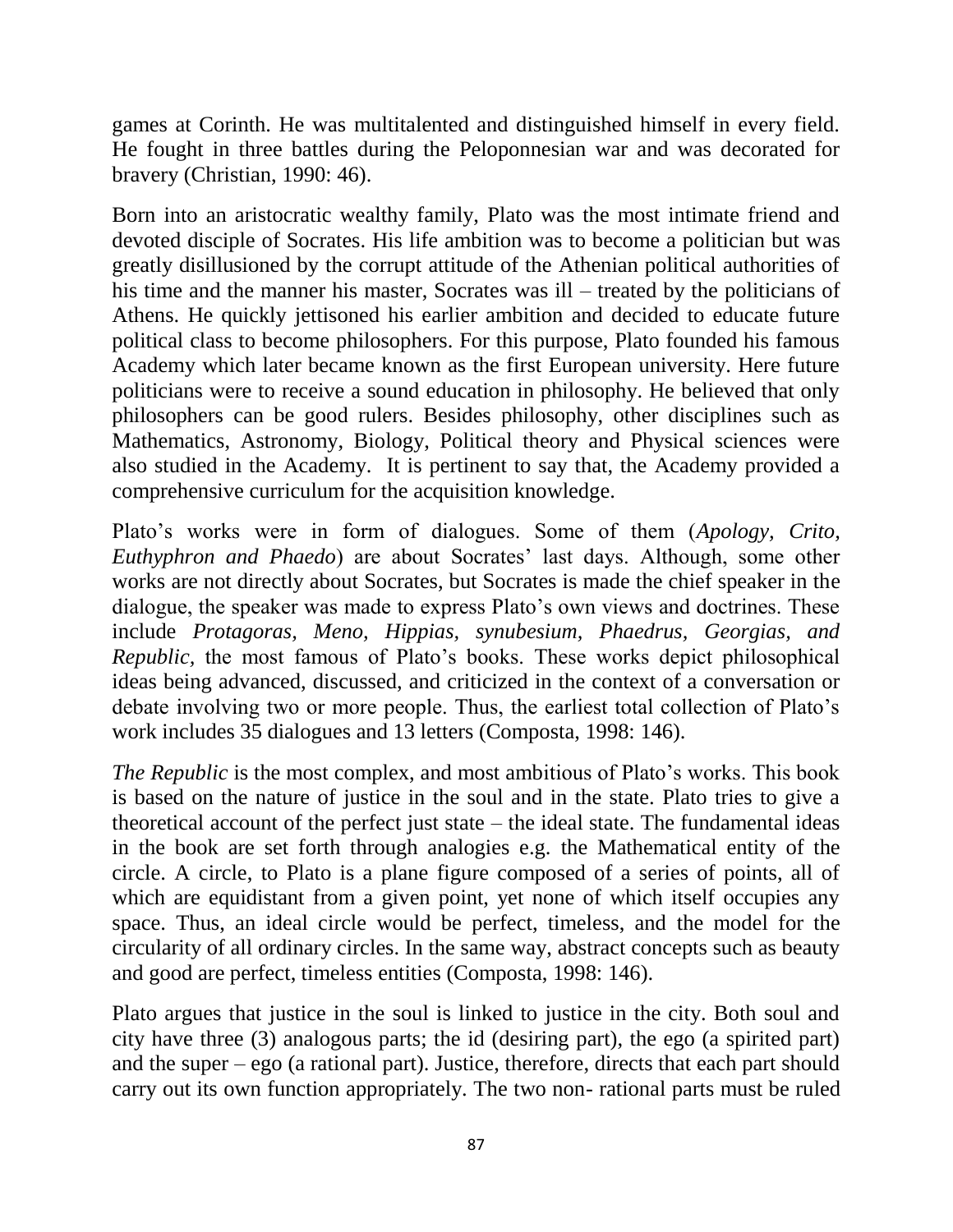by the rational part. Thus, the two lower classes of the society must be ruled by the highest class – the philosophers who alone can use their reason to acquire knowledge of the forms (Omoregbe, 2003: 39).

The political structure of the just state would depend on a thorough educational programme which selects the potential philosophers on the basis of merit, and trains them rigorously. Plato"s scheme is such that education should be almost lifelong endeavour. The most brilliant pupils should be trained to become the philosopher kings or rulers, while those citizens who are less gifted educationally, should be trained for the armed force and other menial professions, depending on their capabilities. The state should shoulder the responsibility of educating all the citizens throughout state. This is a communistic policy in which the state runs everything and all citizens seem to exist for the interest of the state (Composta, 1998: 146).

Once the philosophers are selected from the midst of other citizens, their autocratic rule in the light of reason must be safeguarded from corruption. For Plato, these guardians are deprived of private ownerships of properties and families. They should have everything including women and children in common. No individual in this category can lay claim of paternity in order to avoid distraction. In this scenario, the guardians or philosophers are forced to pay attention to civic affairs. Such a drastic measure, most certainly, ensure that their rule and loyalty is for the sake of the state as a whole and not for pecuniary or private interests.

There is no gain saying the fact that, Plato's influence on later history of philosophy has been monumental. His Academy continued to exist until A D 529, when it was closed by the Byzantine emperor Justinian 1 for conflicting with the tenets of Christianity.

#### **4.0: Conclusion**

Plato was enthusiastic about the good and development of Athens. As a result he sacrificed his knowledge, talents and ideas for the growth and development of Athens.

## **5.0Summary**

Plato was enthusiastic about the good and development of Athens. Thus, he thought of the best way that his society could grow, He joined the military and fought for Athens, and painfully saw his master, Socrates maltreated by the politicians of his days and was disenchanted but still thought of the best way to train future politicians that will bring greater development to Athens.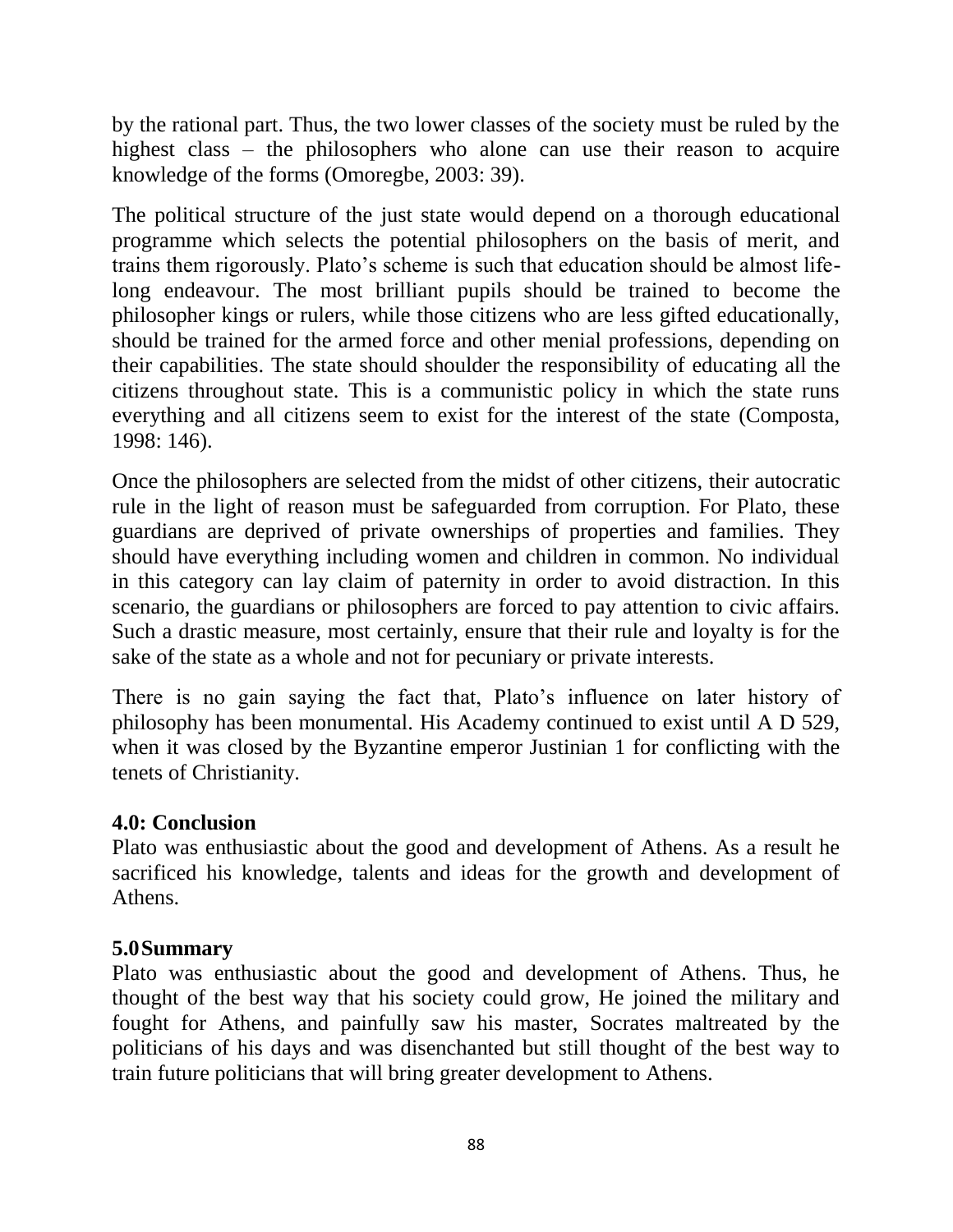### **6.0Tutor Marked Assignment**

Briefly discuss the life, person and thought of Plato.

#### **7.0References and Further Reading**

Armstrong, A.H. (1961) *An Introduction to Ancient Philosophy*. London: Methuen. Blackburn, S.(2008). *Oxford Dictionary of Philosophy.(2nd Ed.)* Oxford: Oxford

University Press.

Copleston, F. (1962). *A History of Philosophy (Vol. 1, Part 1).* London: Image book.

Arieti, J.A. 2005. *Philosophy in the Ancient World: An Introduction.* Oxford: Rowman & Littlefield Publishers.

Composta, D. 1988. *History of Ancient Philosophy*. Vatican: Urbanian University Press.

Omoregbe, J.O. 2003. *A Simplified History of western Philosophy* Vol. I. Lagos: Joja Educational Research and Publishers.

Russell, B. 1994. *History of Western Philosophy*. London: The Bertrand Russell foundation.

Stumpf, S.E. 1994. *Philosophy: History and Problems* (fifth Edition). New York: McGraw Hills.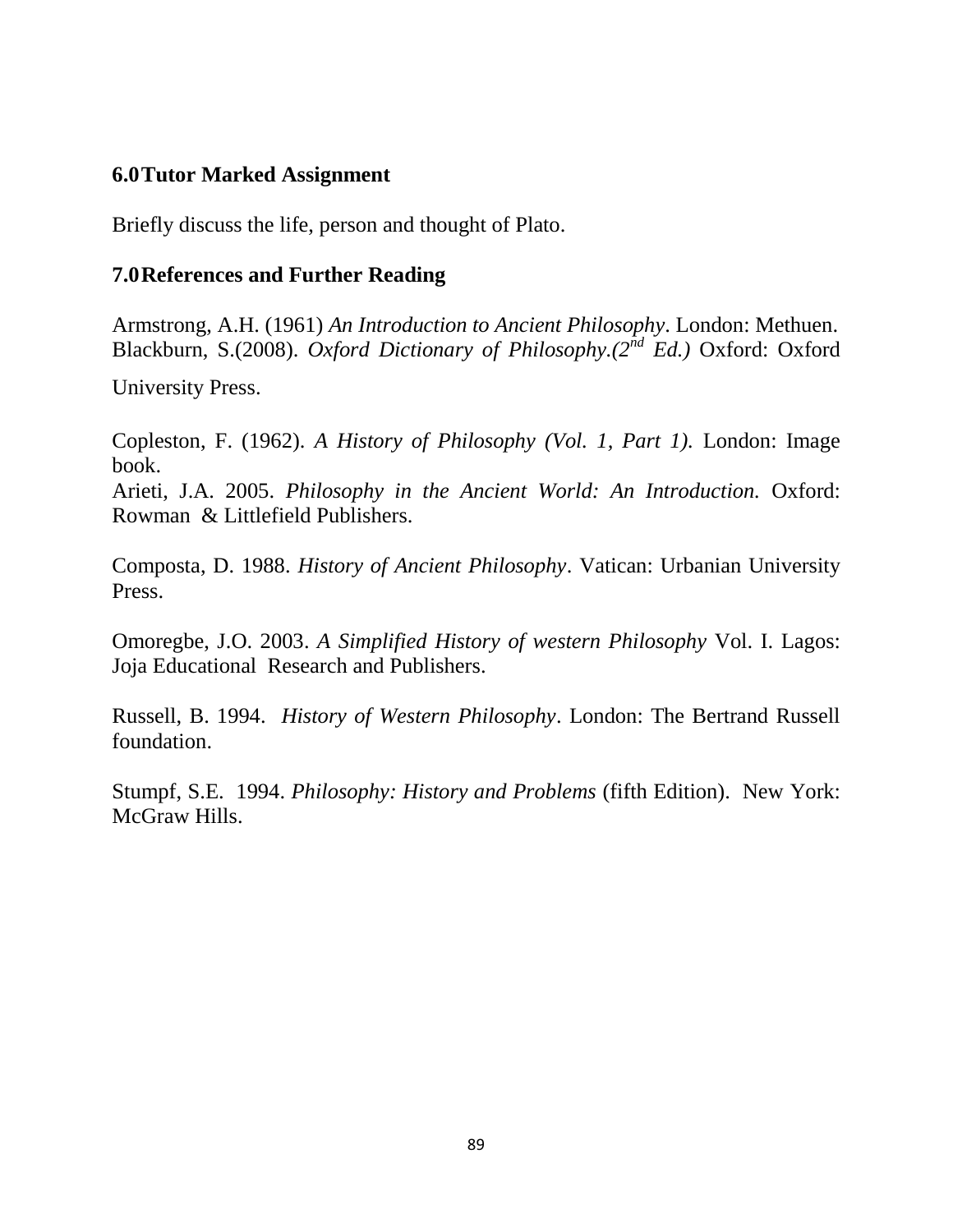# **UNIT 3: ARISTOTLE (384-322BC)**

# **CONTENTS**

1.0 Introduction 2.0 Objectives 3.0 Main Content 4.0 Conclusion 5.0 Summary 6.0 Tutor Marked Assignment 7.0 References and Further Reading

# **1.0: Introduction**

This unit studies the life, person, thought and contributions of Aristotle to the development of western philosophy. This unit is centred on the historical development of Aristotle.

# **2.0: Objectives of the Study**

The objectives of this study are:

- i. To examine the life, thought and person of Aristotle.
- ii. To analyze the historical development of Aristotle.
- iii. To examine the contributions of Aristotle to the development of western philosophy.

## **3.0: Main Content**

Aristotle, the son of a physician to the royal court was born at Stagira in Macedonia. He was an outstanding philosopher and scientist. He studied at Plato"s Academy under Plato as a student and later as a teacher. He shared his teacher"s (Plato"s) reverence for human knowledge but had certain divergent opinions on some issues originally raised by his master. Aristotle thus, *emphasized methods rooted in observation and experience*.

Aristotle surveyed and systematized nearly all known branches of knowledge and provided the first ordered accounts of biology, psychology, physics, and literary theory. He invented the field known as formal logic, pioneered zoology, and discussed virtually every known major philosophical problem.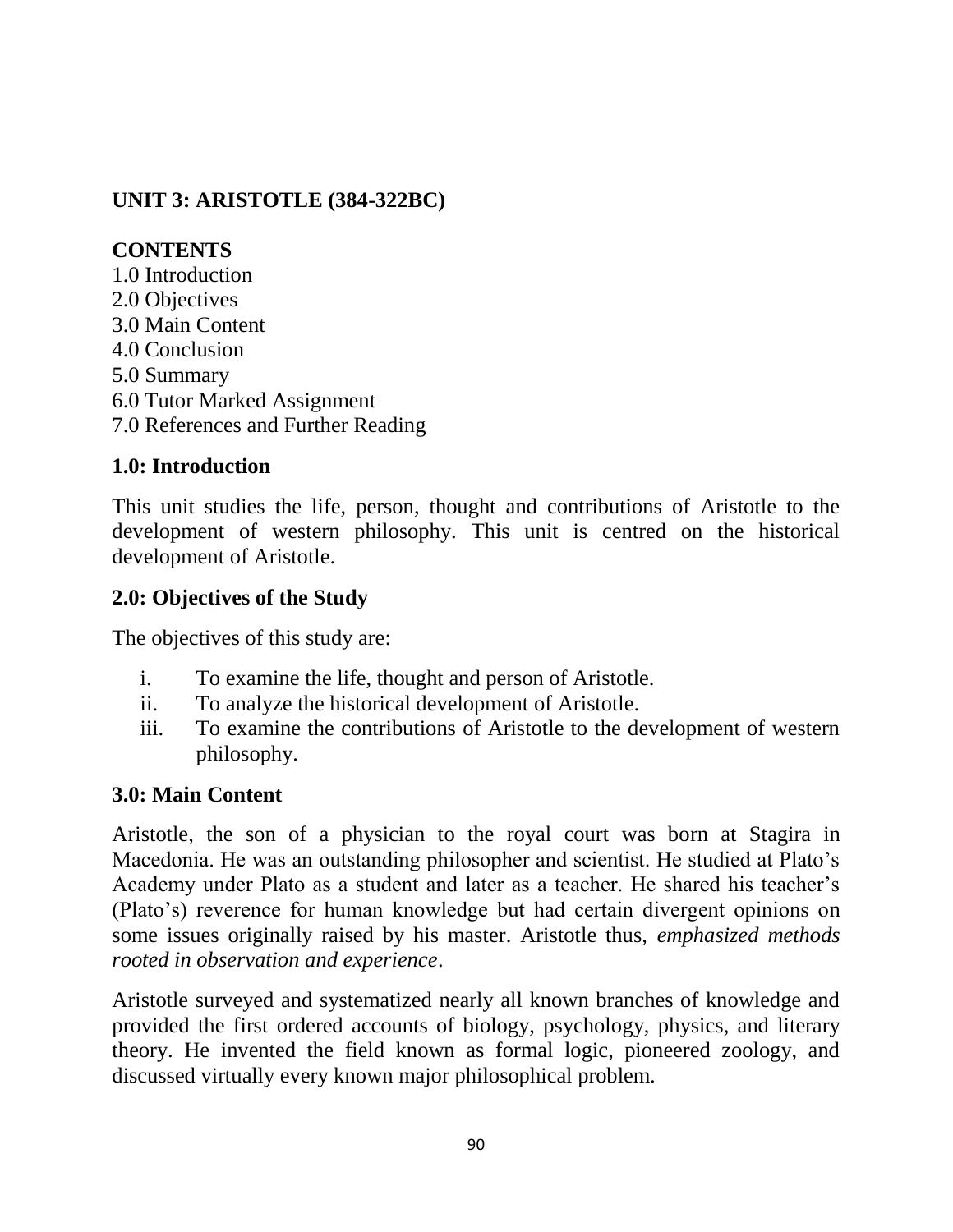Aristotle was tutor to Alexander the Great but returned to Athens when Alexander became the king in 335 B.C, to establish his own school, *the Lyceum.* Upon the death of Alexander in 323 BC, there was strong anti-Macedonia teaching developing in Athens, and Aristotle decided to retire to a family estate in Euboea. He died there the following year (Christian, 1990: 73).

Suffice it to say that, Aristotle was a prolific writer who wrote a number of works on a wide range of topics. He was credited with having written more than 170 separate books, although it is likely that many of these might be false attributions. Aristotle published several philosophical dialogues, apart from summaries of works of other philosophers, and is credited with works on topics as diverse as music and optics, and a book of proverbs. However, only a few brief excerpts have survived. A substantial body of unpublished writings, usually taken to be the materials on which courses in the Lyceum were based is still in existence (Omoregbe, 2003: 49).

Aristotle"s greatest achievements were in two distinct areas: *he invented the study of formal logic, devising for it a finished system known as Aristotelian syllogism, and he pioneered the study of zoology, both observation and theoretical, in which his work was not surpassed until the 19th century* (Composta, 1998: 243)*.* Though his works in the natural sciences and zoology are now out–of–date, his intellectual prowess and influence as a scientist is unparalleled in the annals of philosophy.

As a philosopher, he was equally stupendous; although his syllogism is now recognized to be only a small part of formal logic, modern philosophers still consult and relish his writings in ethical and political theory as well as in metaphysics and philosophy of science. Obviously, Aristotle's historical importance and influence is second to none, and his works remain a powerful component in current philosophical debate (Composta, 1998: 243).

Furthermore, Aristotle clearly disagreed with Plato"s communistic standpoint. To Aristotle, the structure of the communistic ideal state of Plato was too utopia to be practiced because of the inherent encumbrances of indoctrination of both parents and children in order to make the system work.

As a departure from Plato, Aristotle proposed unrestricted access to acquisition of education by the citizens where they would be able to develop their potential to the fullest. However, Aristotle was in tandem with Platonic division of educational system into stages, starting from the lowest to the highest strata in order to produce rational thinking rulers and citizens. Aristotle believes that the ultimate goal of human existence should be individual happiness which functional education should be able to inculcate into the citizens thereby, enhancing a person's reasoning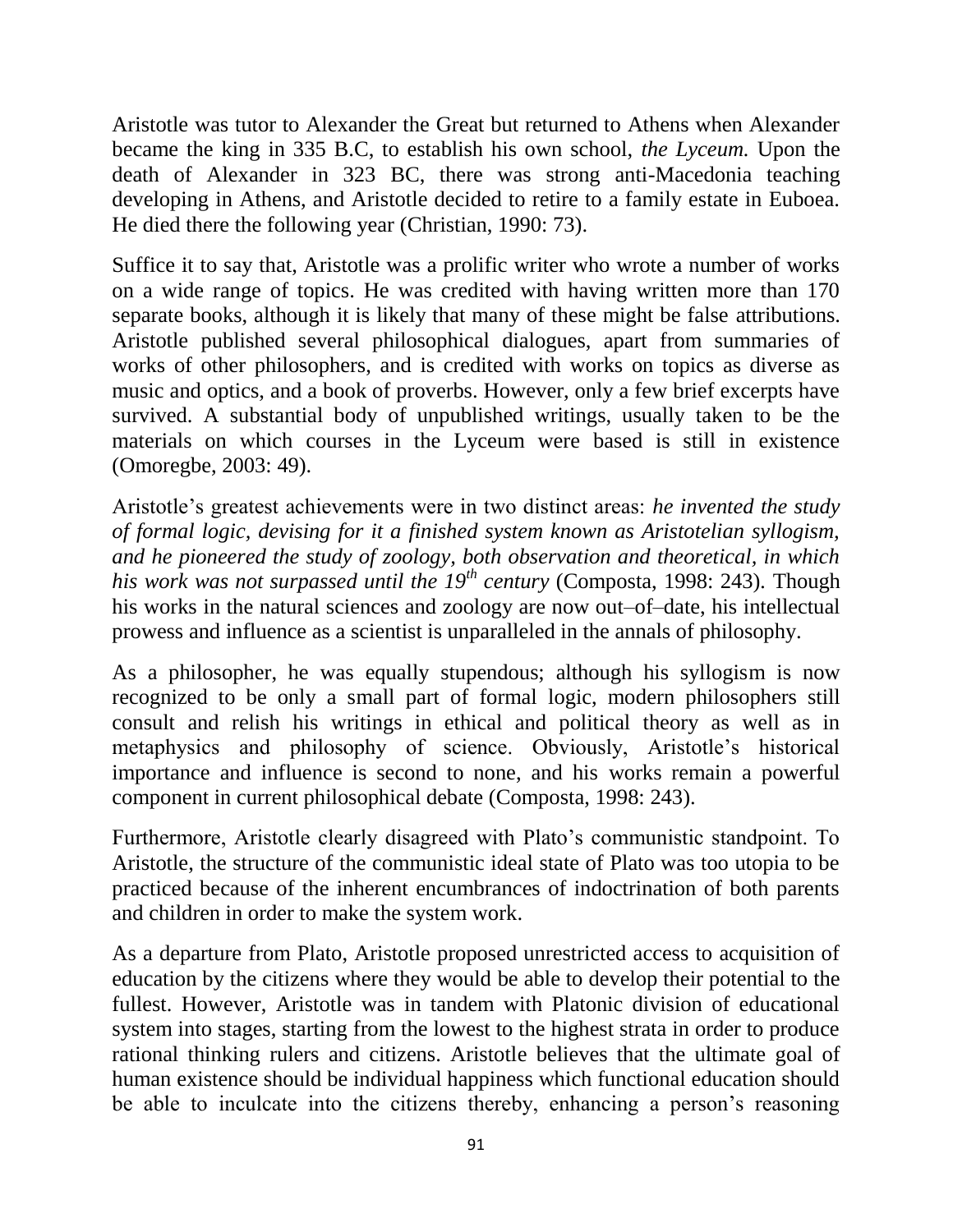capacity and capability. Attainment of this will make the individual a wise person that lives a good moral life.

## **4.0 Conclusion**

Aristotle"s contribution to the development of philosophy in Greece and the entire world is manifold. He took philosophy beyond the conception of philosophy in ancient times.

### **5.0: Summary**

Aristotle departed from Plato through his proposed unrestricted access to acquisition of education by the Athenian citizens where they would be able to develop their potential to the fullest. Meanwhile, he agreed with Platonic division of educational system into stages, starting from the lowest to the highest strata in order to produce rational thinking rulers and citizens which should be acquired through functional educational system.

### **6.0: Tutor Marked Assignment**

Briefly assess the contribution of Aristotle to the development of Western philosophy.

## **7.0: References and Suggestions for Further Reading**

Armstrong, A.H. (1961) *An Introduction to Ancient Philosophy*. London: Methuen. Blackburn, S.(2008). *Oxford Dictionary of Philosophy.(2nd Ed.)* Oxford: Oxford

University Press.

Copleston, F. (1962). *A History of Philosophy (Vol. 1, Part 1).* London: Image book.

Arieti, J.A. 2005. *Philosophy in the Ancient World: An Introduction.* Oxford: Rowman & Littlefield Publishers.

Composta, D. 1988. *History of Ancient Philosophy*. Vatican: Urbanian University Press.

Omoregbe, J.O. 2003. *A Simplified History of western Philosophy* Vol. I. Lagos: Joja Educational Research and Publishers.

Russell, B. 1994. *History of Western Philosophy*. London: The Bertrand Russell foundation.